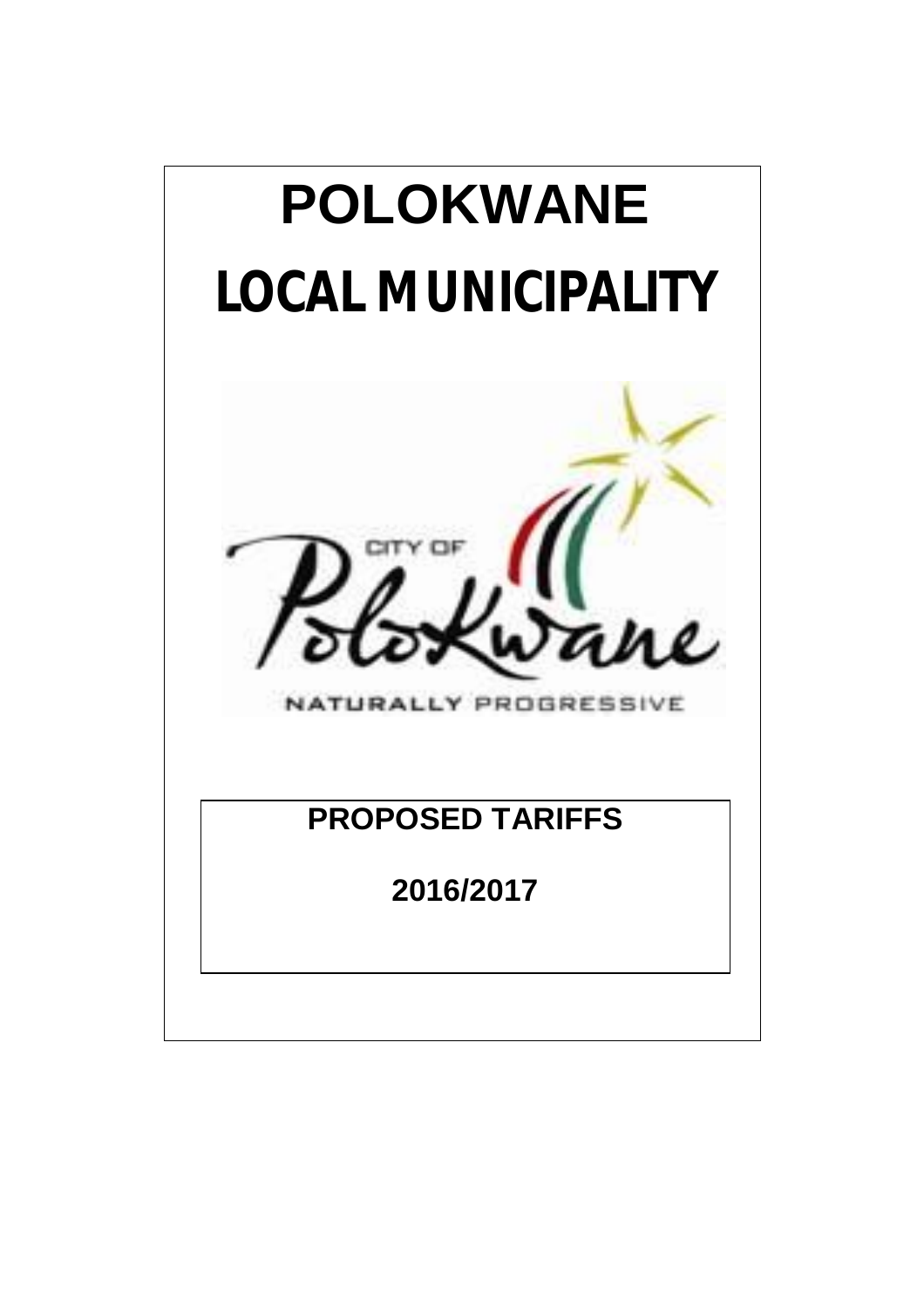#### **LOCAL AUTHORITY NOTICE: POLOKWANE MUNICIPALITY**

#### **REVOCATION AND DETERMINATION OF TARIFFS FOR THE 2016/2017 FINANCIAL YEAR**

Notice is hereby given in terms of the provisions of the Local Government Municipal Finance Management Act 56 of 2003 as well as Chapter 4 of the Local Government Municipal Systems Act 32 of 2000 that the Polokwane Municipality has on................. May 2016 adopted its annual budget, as well as the tariffs to be charged for municipal services as indicated in this notice.

In relation to the 2015/2016 budget, the municipal council also determined the municipal property rates to be charged on property i.t.o. section 17 of the Local Government Municipal Finance Management Act 56 of 2003.

Subsequently the municipal tariffs and property rates for the financial year 2015/2016 published in the Provincial Gazette Extraordinary, for Limpopo, No 2533 of 22 June 2015, is hereby revoked.

Tariffs for municipal services and property rates contained in this notice shall be effective from **1 July 2016.**

**The relevant property rates and tariffs have been determined as follows: SCHEDULE:**

- **1. MUNICIPAL PROPERTY RATES**
- **2. DRAINAGE TARIFFS**
- **3. SANITARY & REFUSE REMOVAL TARIFFS**
- **4. WATER SUPPLY TARIFFS**
- **5. ELECTRICITY SUPPLY TARIFFS**
- **6. COMMUNITY CENTRES, SPORT FACILITIES, SWIMMING POOLS, DEVELOPMENT CLINICS, SHOWGROUND, OCCASSIONAL LEASING OF FACILITIES**
- **7. CEMETERIES, TOWN LANDS, GRAZING, GRASS, RENTAL OF LAND ON OCCASIONAL BASIS, NURSERY (DECORATIONS), PARKS, FLEA MARKET AREAS, ART MARKET AREAS, STALLS AT PUBLIC MUNICIPAL FUNCTIONS, GAME RESERVE & CARAVAN PARK, BIRD SANCTUARY, WEIGHBRIDGE AT WELTEVREDEN LANDFILL SITE**
- **8. FIRE FIGHTING COURSES, FIRE RESCUE AND SPECIAL SERVICES**
- **9. TRAFFIC & LICENSING FEES, TRAFFIC ESCORTING SERVICES, MOTOR AND ANIMAL POUND FEES AND OTHER GENERAL CHARGES**
- **10. DANIE HOUGH CULTURE CENTRE FACILITIES, ALL ACTIVITIES ROOMS, BAKONE MALAPA OPEN AIR MUSEUM – ENTRANCE FEES, CONFERENCE & "BOMA" FACILITIES & LIBRARIES**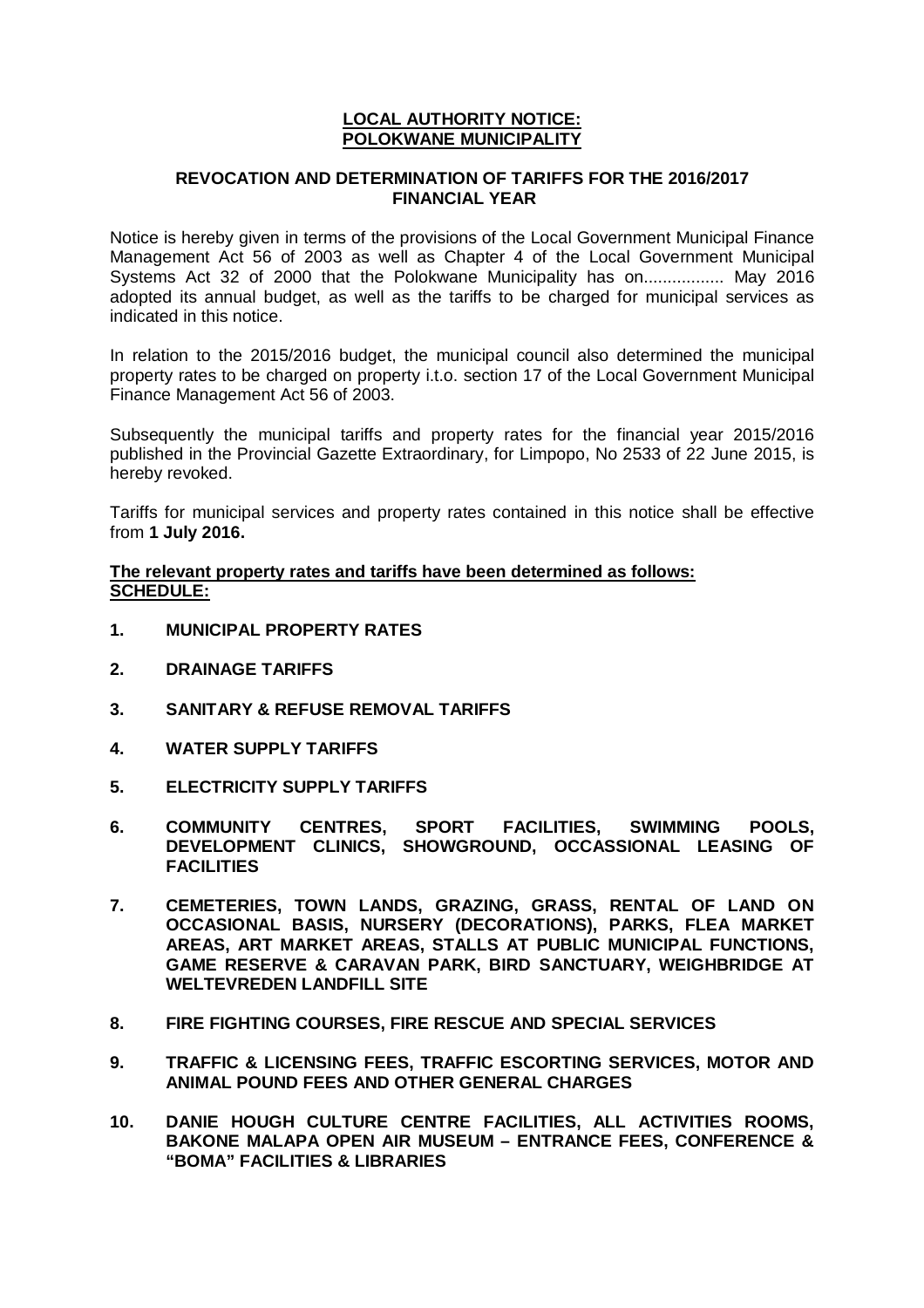- **11. TOWN PLANNING APPLCIATIONS, ADVERTISING & INSPECTION FEES, OTHER FEES, FEES WHERE MUNICIPAL INPUT REQUIRED ON APPLICATIONS, REPRODUCTION OF DOCUMENTATION & MAPS**
- **12. BUILDING & STRUCTURAL PLANS, OCCUPATION CERTIFICATES, RE-INSPECTION FEES, PAVEMENT DEPOSITS**
- **13. TARIFFS PAYABLE BY HAWKERS FOR SELLING OF PRODUCTS AND OTHER ACTIVITIES**
- **14. ISSUING OF CERTIFICATES AND FURNISHING OF INFORMATION**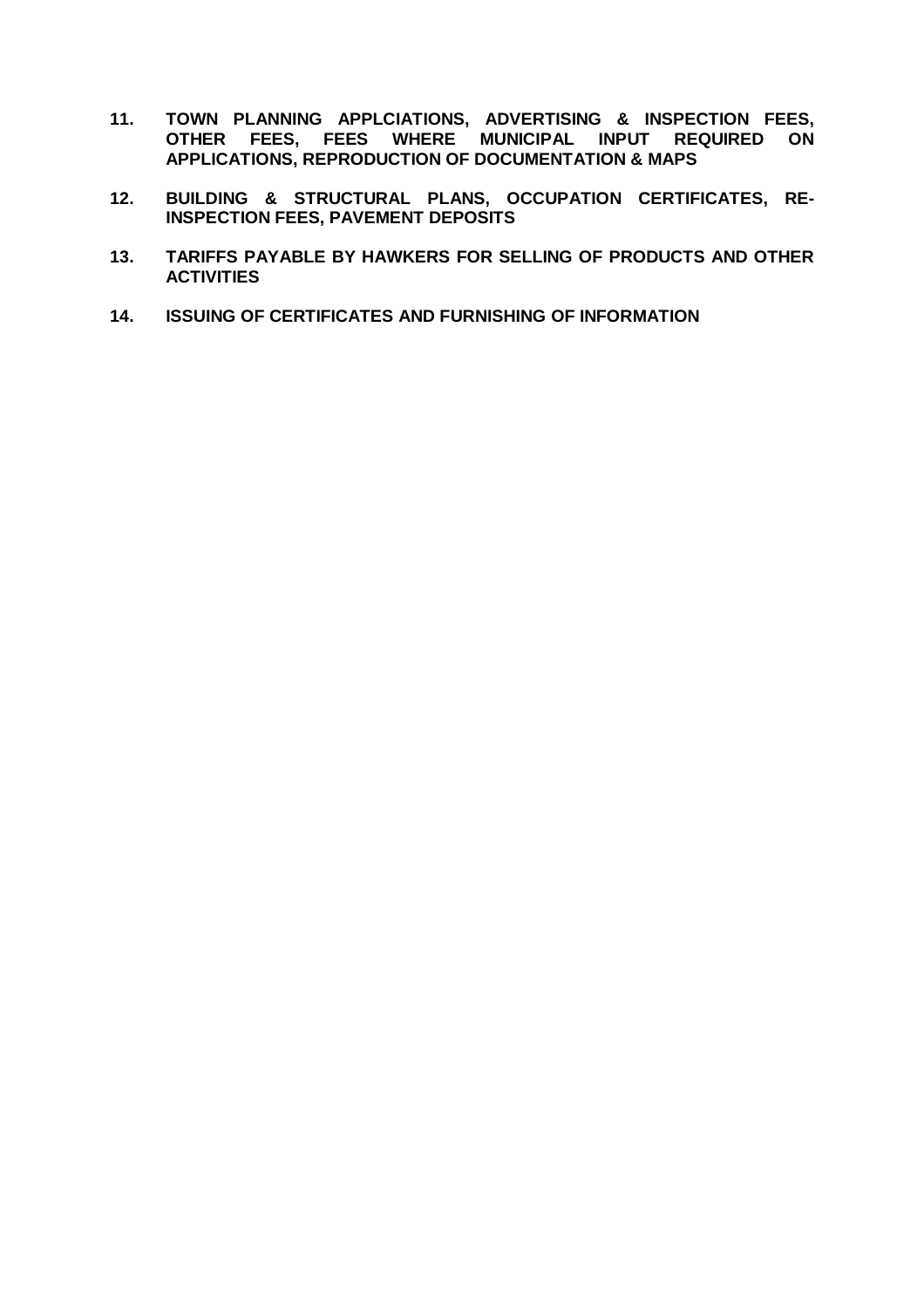## **SCHEDULE 1:**

### **PROPERTY RATES ON THE MARKET VALUE OF RATEABLE PROPERTY RECORDED IN THE VALUATION ROLL AND FIXED DATES FOR PAYMENT IN RESPECT OF THE FINANCIAL YEAR 1 JULY 2016 TO 30 JUNE 2017**

The Polokwane Municipality will levy from **1 July 2016** the following property rates in respect of the different categories of rateable property recorded in the valuation roll.

|                         |                                                                                            | <b>Approved tariff</b> | <b>Proposed tariff</b> |
|-------------------------|--------------------------------------------------------------------------------------------|------------------------|------------------------|
| Code                    | Category                                                                                   | from 1/07/2015         | from 1/07/2016         |
| AI                      | Residential Property, low and high<br>density                                              | .0047                  | .0050                  |
| All                     | Residential Property, sectional title                                                      | .0047                  | .0050                  |
| AIII                    | Residential Property consent use<br>clause 20 (old) & 21(new)                              | .0094                  | .0100                  |
| <b>AIIIA</b>            | Residential Property consent use<br>$\overline{\phantom{a}}$<br>clause 21 (old) & 22 (new) | .0094                  | .0100                  |
| $\overline{AV}$         | Residential impermissible use or illegal<br>use                                            | .0376                  | .0400                  |
| <b>AVI</b>              | Residential privately owned towns<br>services by owner                                     | .0047                  | .0050                  |
| <b>AVII</b>             | Residential vacant land                                                                    | .02115                 | .02242                 |
| B                       | Industrial properties                                                                      | .0094                  | .0100                  |
| $\overline{\mathsf{B}}$ | Industrial properties, sectional title                                                     | .0094                  | .0100                  |
| $\overline{C}$          | Business & commercial properties                                                           | .0094                  | .0100                  |
| $\overline{CI}$         | Business & commercial properties,<br>sectional title                                       | .0094                  | .0100                  |
| DI                      | Farm properties used for agricultural<br>purposes                                          | .001175                | .001246                |
| DII                     | Farm properties used for business and<br>commercial purposes                               | .0094                  | .0100                  |
| DIII                    | Farm properties used for residential<br>purposes                                           | .0047                  | .0050                  |
| <b>DIV</b>              | Farm<br>properties used<br>for<br>o3ther<br>purposes(remainder of property)                | .001175                | .001246                |
| FI.                     | Small holdings used for agricultural<br>purposes                                           | .001175                | .001246                |
| FII                     | Small holdings used for residential<br>purposes                                            | .0047                  | .0050                  |
| <b>FIII</b>             | Small holdings<br>for<br>used<br>industrial<br>purposes                                    | .0094                  | .0100                  |
| <b>FIV</b>              | Small holdings used for business and<br>commercial purposes                                | .0094                  | .0100                  |
| GI                      | State owned properties - schools                                                           | .0094                  | .0100                  |
| GII                     | owned<br>properties<br>private<br><b>State</b><br>commercial activities                    | .0094                  | .0100                  |
| GIII                    | State owned properties for residential<br>properties                                       | .0047                  | .0050                  |
| GIV                     | State owned properties-vacant land                                                         | .02115                 | .02242                 |
| $\overline{GV}$         | State owned properties for public benefit<br>organizations                                 | .001175                | .001246                |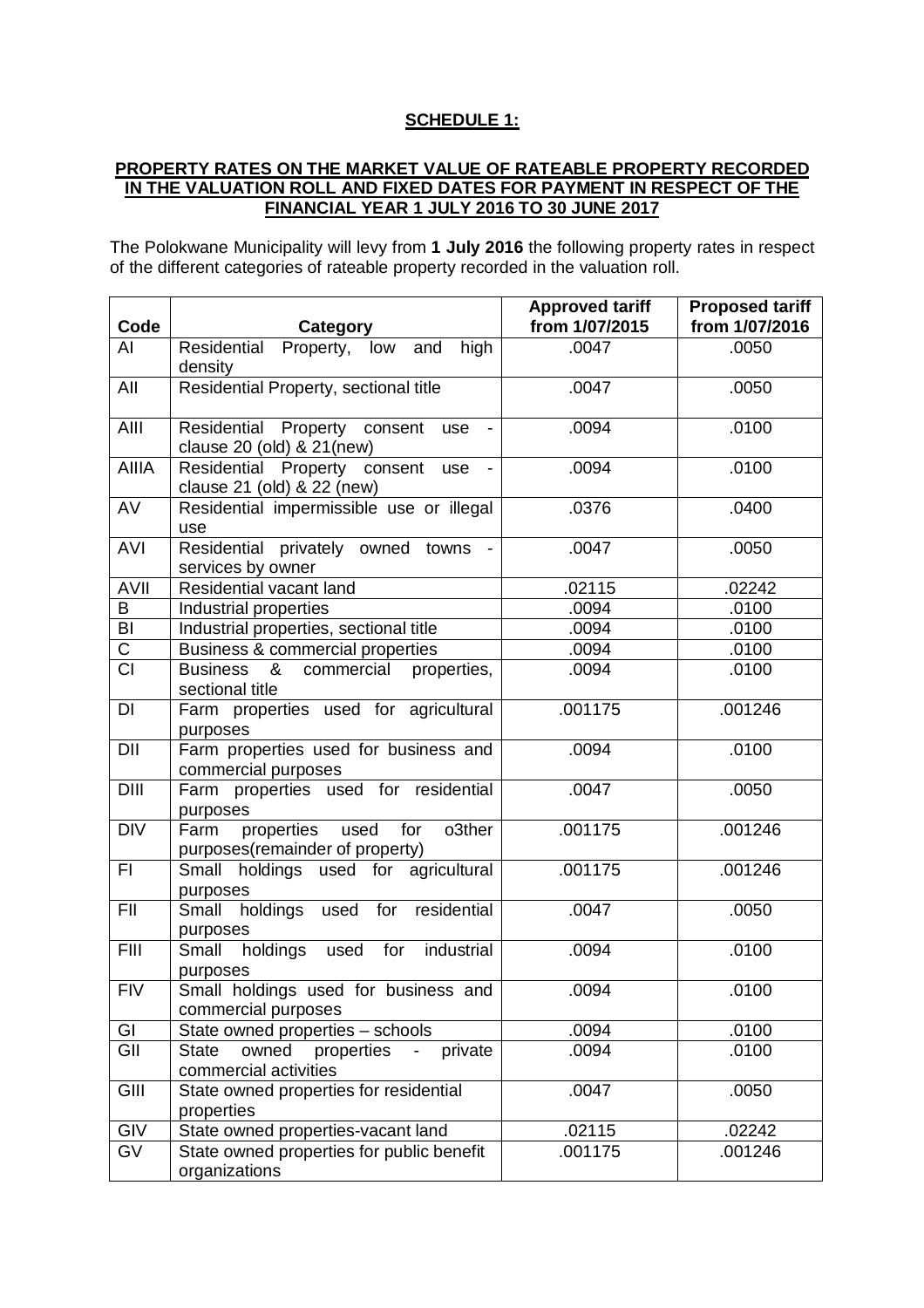| Code                     | Category                                                                                                                                                                      | <b>Approved tariff</b><br>from 1/07/2015 | <b>Proposed tariff</b><br>from 1/07/2016 |
|--------------------------|-------------------------------------------------------------------------------------------------------------------------------------------------------------------------------|------------------------------------------|------------------------------------------|
| <b>GVI</b>               | State owned properties for agricultural<br>purposes                                                                                                                           | .001175                                  | .001246                                  |
| <b>GVII</b>              | State owned properties for business<br>purposes                                                                                                                               | .0094                                    | .0100                                    |
| <b>GVIII</b>             | State owned properties for industrial<br>purposes                                                                                                                             | .0094                                    | .0100                                    |
| H.                       | <b>Municipal properties</b>                                                                                                                                                   | Exempted                                 | Exempted                                 |
| $\overline{H}$           | Municipal properties - private commercial<br>activities                                                                                                                       | .0094                                    | .0100                                    |
| HII                      | residential<br>Municipal<br>properties<br>$\sim 10^{-11}$<br>occupied dwellings                                                                                               | Exempted                                 | Exempted                                 |
| $\overline{\phantom{a}}$ | Public service infrastructure                                                                                                                                                 | .001175                                  | .001246                                  |
| J                        | Privately owned towns serviced by the<br>owner                                                                                                                                | Exempted                                 | Exempted                                 |
| M                        | State trust land                                                                                                                                                              | .001175                                  | .001246                                  |
| $\overline{N}$           | acquired through<br>Properties<br>the<br>Provision of Land and Assistance Act.<br>1993 or the Restitution of Land Rights<br>Act, 1994                                         | .001175                                  | .001246                                  |
| $\mathsf{P}$             | Properties on which national monuments<br>are proclaimed                                                                                                                      | Exempted                                 | Exempted                                 |
| Q                        | Properties owned by public benefit<br>organizations and used for any specific<br>public benefit activities listed in Part 1 of<br>the Ninth Schedule to the Income Tax<br>Act | .001175                                  | .001246                                  |
| QI                       | Private schools                                                                                                                                                               | .0094                                    | .0100                                    |
| QII                      | Private sport/social clubs & section 21<br>companies                                                                                                                          | .0094                                    | .0100                                    |
| $\mathsf{R}$             | Penalty for Illegal use on all other<br>properties                                                                                                                            | .0376                                    | .0400                                    |

The following exemptions/rebates/reductions will come into operation from **1 July 2016**:

1. In terms of the property Rates Act, the first R15 000 of the property's market value of owners of residential premises and sectional titles which are used exclusively for residential purposes are excluded from the levying of property rates (guest houses excluded)

```
Market Value R0 - R15 000 Exempted
```
2. All residential premises and sectional titles who are used exclusively for residential purposes (guest house excluded) are further granted a reduction of R85 000 from the payment of property rates.

Market Value R15 001- R100 000 Exempted

3. A further rebate of 40% will be granted to owners of residential premises and sectional titles who are depended on pensions or social grants or other revenue and whose average income does not exceed R 8 300.00 per month on application.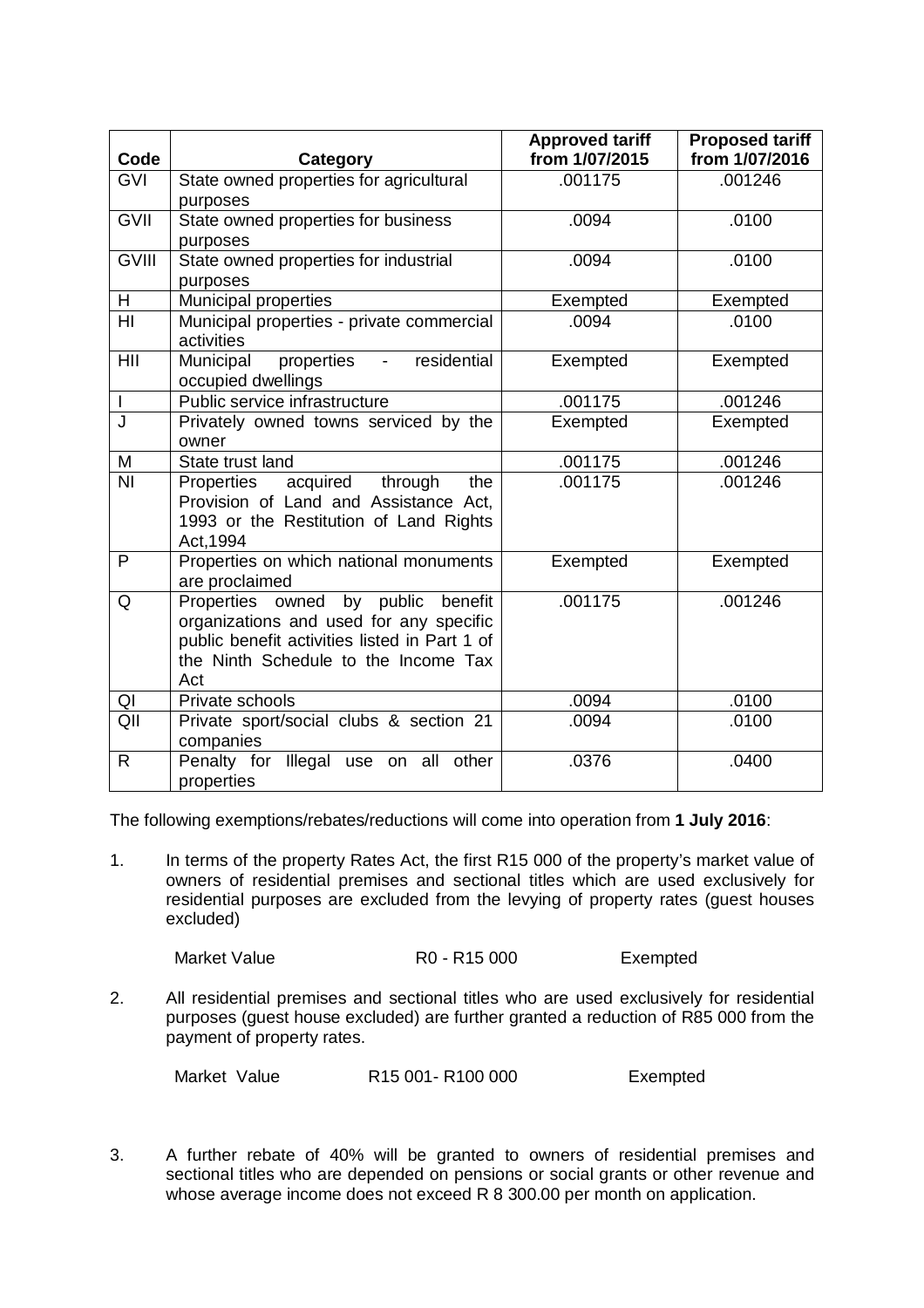Subject to the following conditions

- 3.1 An applicant must on 2016-07-01 be at least 60 years of age except in the case of owners depended on social grants.
- 3.2 An applicant or his/her wife/husband must be the registered owner as well as the occupant of the property concerned.
- 3.3 The total average monthly income from all resources of an applicant and his/her wife/husband may not be in excess of R8 300.00 per month and should the total average monthly income be in excess of the amount of R8 300.00 during the financial year in respect of which the rebate is allowed, such rebate will lapse as from the date on which the income is exceeded.
- 3.4 An application for rebate on the prescribed application form should reach the office of the Chief Financial Officer during the financial year, or when invitation is done by the municipality for registration or renewal.
- 3.5 Should any incorrect information be furnished in the application form, property rates will be levied at the normal tariff as from 2016-07-01.
- 3.6 A rebate will only be granted in respect of a property on which only one dwelling is erected and such dwelling be occupied by the applicant and his/her dependants.
- 3.7 The rebate will only be granted if the applicant and his/her wife/husband are not the registered owner of other premises, irrespective where such premises is situated, than the premises occupied by him/her.
- 3.8 The required information must be confirmed by a sworn affidavit.
- 3.9 The said further rebate of 40% shall also be applicable on any applicant who is registered as an indigent and who receives an indigent subsidy from the Polokwane Municipality.
- 4. Owners of business or industrial property's whose improved property's market value is R50 000 000 or above will receive the following rebate(Only limited to one rebate, not on sliding scale):
- 5.

| Market Value | R50 000 000 - R99 999 999   | 5% Rebate  |
|--------------|-----------------------------|------------|
| Market Value | R100 000 000 - R499 999 999 | 20% Rebate |
| Market Value | R500 000 000 and above      | 30% Rebate |

- 5. Properties on Agricultural or Rural Land used for Resort Purposes and the improved market value is above R30 000 000 - 25% rebate
- 6. Farm properties and smallholdings used for agricultural purposes 50% rebate
- 7. Private Township Developers (remainder of Townships) 10% rebate until date of registration of transfer in purchasers name or completion of a dwelling whichever comes first.
- 8. Private Townships and Sectional Title Schemes of which some or all of the internal municipal services are maintained by the owners – 10% rebate.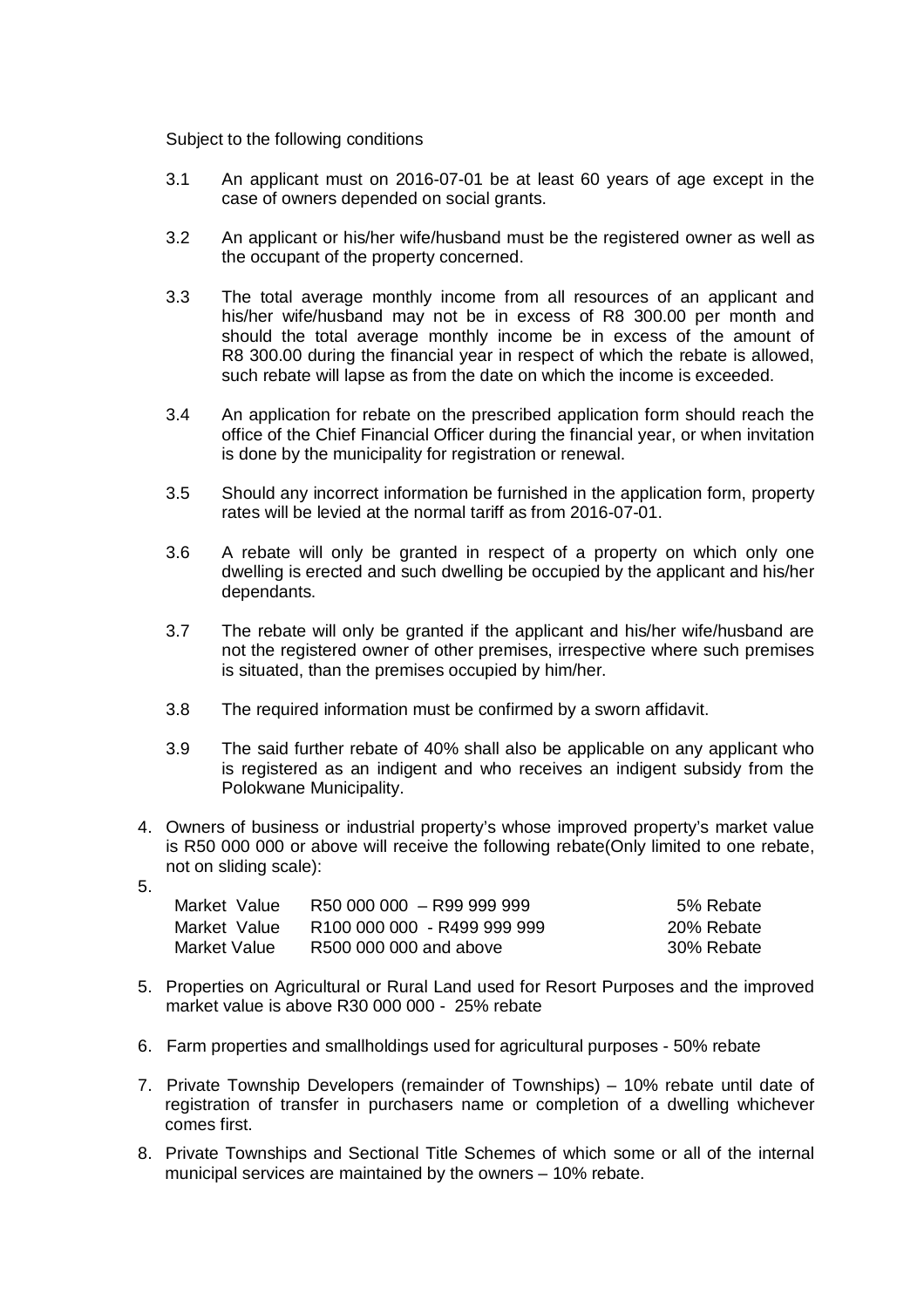- 9. In terms of the property Rates Act, the first 30% of the property's market value of Public service infrastructure is exempted from the levying of property rates.
- 10. Properties owned by public benefit organizations and used for any specific public benefit activities listed in Part 1 of the Ninth Schedule to the Income Tax Act are exempted subject to the following criteria;
	- 10.1 On a property registered in the name of and used primarily as a place of public worship by a religious community, including an official residence registered in the name of the church which is occupied by an office-bearer of that church who officiates at services at that place of worship in terms of section 17(1) (i) of the Act. The exemption is applicable also on a property registered in the name of and used primarily as a place of public worship by a religious community that does not erect buildings.
	- 10.2 State properties that provide local a service are exempted from rating for example clinics, police stations etc.
	- 10.3 Any schools registered in terms of any law, whether private or state subsidized, operated without the aim of making a profit and which are exempted from payment of income tax in terms of the provisions of the Income tax Act, Act no. 58 of 1962.
- 11. Property rates will be levied in twelve more or less equal monthly instalments, the first of which is payable on 2016-08-25 and thereafter on the twenty fifth day  $(25<sup>th</sup>)$  of every month towards 2017-07-25.
- 12. 0% VAT is charged on property rates.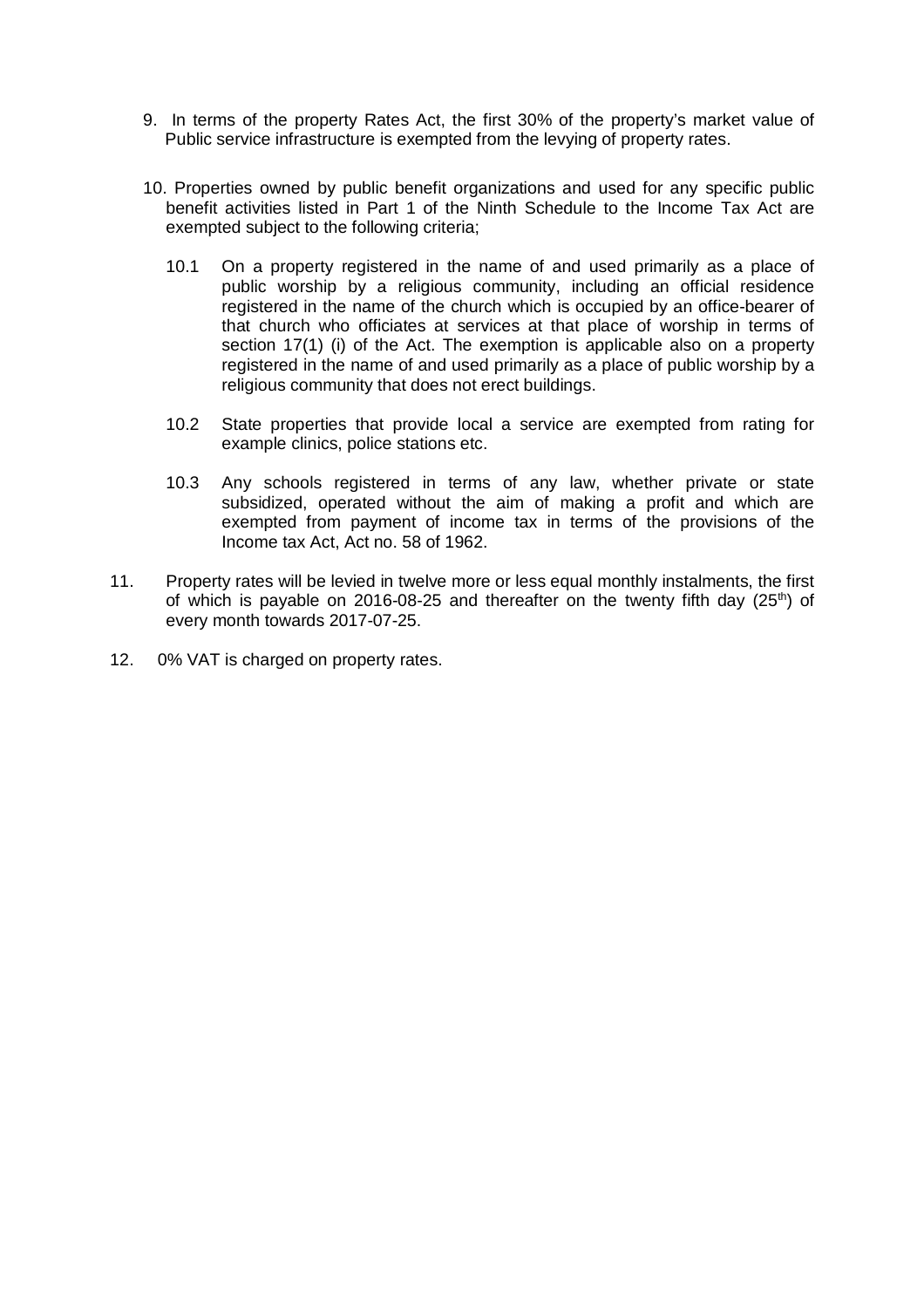#### **SCHEDULE 2:**

#### **DRAINAGE CHARGES: 2016/2017**

#### **1. APPLICATION FEES**

The Engineer shall determine application fees in terms of the provisions of section 23(1) of the By Laws.

The assessment of the charges shall be based upon the total square area of the building, addition or alteration to an existing building. The charges are incorporated in the building plan fees and shall be payable in advance when the building plans are submitted. In case of any dispute arising in respect of the assessment of the application fees, the matter shall be subject to the right of appeal as determined in Section 3 of the By Laws.

### **2. SEWERAGE CHARGES**

The owner of any erf or piece of land, with or without improvements, which is, or in the opinion of the Council can be, connected to the sewer, shall monthly pay to the Council, in terms of the provisions of Section 5 of the Bye-Laws the following charges:

|                |                                                         | <b>Approved tariff</b> | <b>Proposed tariff</b> |
|----------------|---------------------------------------------------------|------------------------|------------------------|
|                |                                                         | from 1/07/2015         | from 1/07/2016         |
|                |                                                         | Per calendar           | Per calendar           |
|                |                                                         | month or part          | month or part          |
|                |                                                         | thereof                | thereof                |
| (1)            | <b>AVAILABILITY CHARGES</b>                             |                        |                        |
|                | (i)<br>Improved residential erven with a                | No charge              | No charge              |
|                | surface area not exceeding 500m <sup>2</sup>            |                        |                        |
| (2)            | <b>ALL OTHER ERVEN</b>                                  |                        |                        |
|                | For the first 500m <sup>2</sup> or part thereof,<br>(i) | R39.29                 | R43.22                 |
|                | of surface area of the erf:                             |                        |                        |
|                | Thereafter, per 500m <sup>2</sup> or part<br>(ii)       | R13.02                 | R14.32                 |
|                | thereof, up to 2 000m <sup>2</sup> of the               |                        |                        |
|                | surface area of the erf:                                |                        |                        |
|                | (iii)<br>Thereafter, per 1 000m <sup>2</sup> or part    | R10.39                 | R <sub>11.43</sub>     |
|                | thereof, of the surface area of the                     |                        |                        |
|                | erf:                                                    |                        |                        |
|                | (iv)<br>Additional charge per unimproved                | R <sub>15.02</sub>     | R16.52                 |
|                | erf:                                                    |                        |                        |
|                | Maximum charge (887 000m <sup>2</sup> ):<br>(v)         | R9 273.50              | R10200.85              |
| (3)            | <b>ADDITIONAL CHARGES</b>                               |                        |                        |
| 1 <sub>1</sub> | Dwelling-houses, churches, church halls                 |                        |                        |
|                | as well as buildings used exclusively by                |                        |                        |
|                | and registered in the name of the Boy                   |                        |                        |
|                | Scouts, Girl Guides, Voortrekkers or                    |                        |                        |
|                | similar organisation.                                   |                        |                        |
|                | (i)<br>For<br>the<br>first<br>dwelling-house,           | R <sub>15.02</sub>     | R16.52                 |
|                | church, church<br>hall<br>or<br>other                   |                        |                        |
|                | building mentioned in 2(1) above                        |                        |                        |
|                | erected on any erf or piece of land,                    |                        |                        |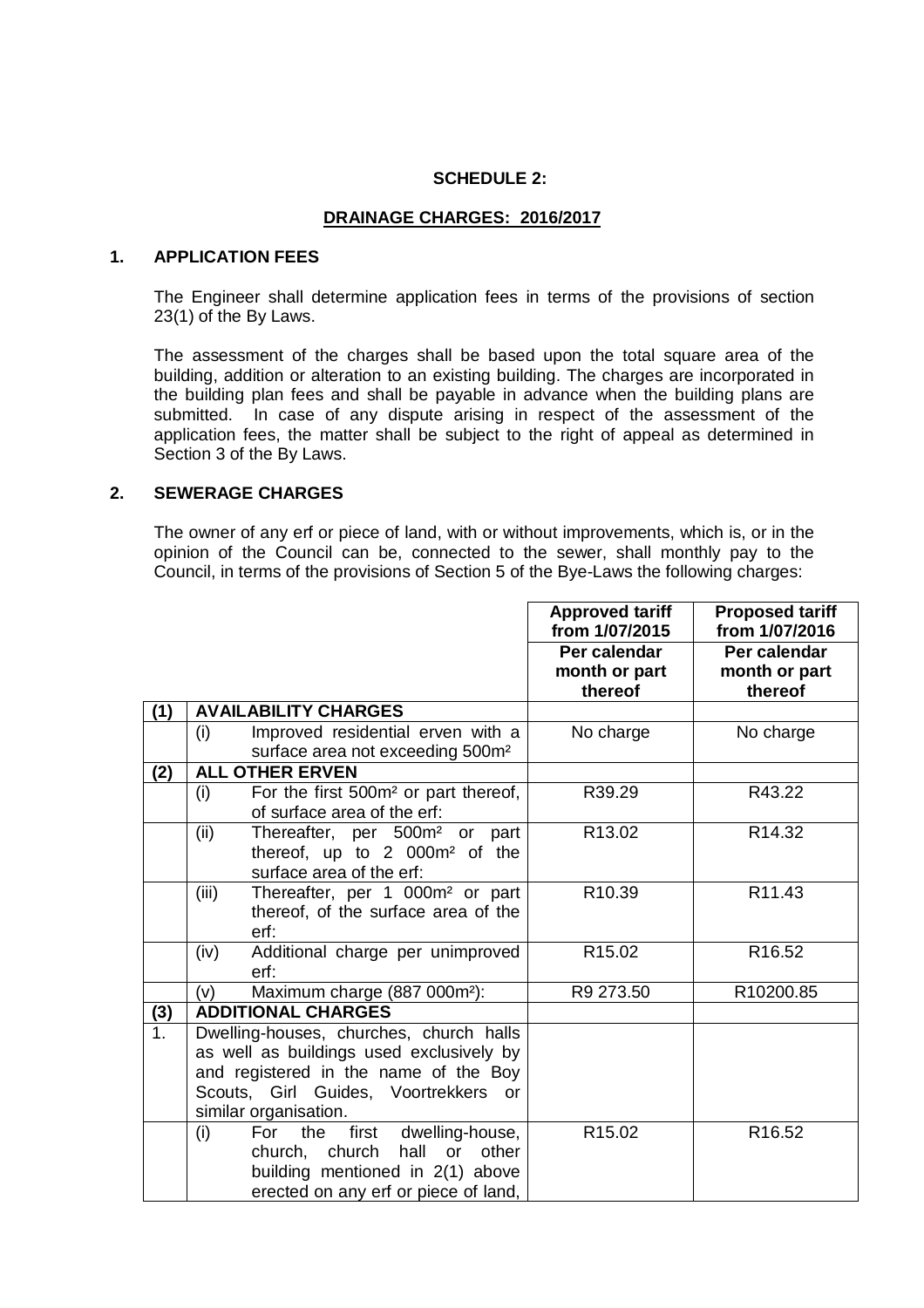|                  | per building                                                                  |         |         |
|------------------|-------------------------------------------------------------------------------|---------|---------|
|                  | For the second or subsequent<br>(ii)                                          |         |         |
|                  | dwelling-house, church, church hall                                           |         |         |
|                  | or other building mentioned in 2(1)                                           | R54.18  | R59.60  |
|                  | above, per building                                                           |         |         |
| 2.               | $Flats - per flat$                                                            | R54.18  | R59.60  |
| $\overline{3}$ . | supported schools, technikons,<br><b>State</b>                                |         |         |
|                  | colleges,<br>universities<br>and<br>related                                   |         |         |
|                  | amenities, excluding hostels, per<br>35                                       | R80.00  | R88.00  |
|                  |                                                                               |         |         |
| 4.               | personnel and pupils or part thereof:<br>Amenities for lodging which include: |         |         |
|                  | Hostels and related amenities for                                             |         |         |
|                  | (i)                                                                           |         |         |
|                  | educational institutions.                                                     |         |         |
|                  | (ii)<br>Old age homes as well as youth                                        |         |         |
|                  | centres/homes whereof the body                                                |         |         |
|                  | corporate is registered as a welfare                                          |         |         |
|                  | organisation in terms<br>of<br>the                                            |         |         |
|                  | applicable National Welfare Acts -                                            |         |         |
|                  | Per 12 residents, personnel and                                               |         |         |
|                  | pupils/studens, or part thereof                                               | R80.00  | R88.00  |
|                  | (iii)<br>Homes, crèches or other similar                                      |         |         |
|                  | amenities mainly used for the full                                            |         |         |
|                  | time care and/or education of the                                             |         |         |
|                  | aged, crippled, mentally/intellec-                                            |         |         |
|                  | tually handicapped where the body                                             |         |         |
|                  | corporate is registered as a welfare                                          |         |         |
|                  | organisation in terms of the                                                  |         |         |
|                  | applicable National Welfare Acts -                                            |         |         |
|                  | Per 8 residents and personnel or                                              | R80.00  | R88.00  |
|                  | part thereof                                                                  |         |         |
|                  | (iv)<br>Hotels licensed in terms of the                                       |         |         |
|                  | Liquor Act, as amended:                                                       |         |         |
|                  | For each 100m <sup>2</sup> or part thereof of the total                       |         |         |
|                  | floor area on each storey, including the                                      |         |         |
|                  | basement and outbuildings available for                                       | R159.94 | R175.93 |
|                  | hotel purposes                                                                |         |         |
|                  |                                                                               |         |         |
| 6.               | Non-residential<br>buildings<br><b>on</b>                                     |         |         |
|                  | industrially/commercially zoned stands:                                       |         |         |
|                  |                                                                               |         |         |
|                  | For each bath (plunge bath and<br>(i)                                         |         |         |
|                  | batch<br>included) water<br>shower                                            |         |         |
|                  | closet, urinal pan or compartment,                                            | R80.00  | R88.00  |
|                  | slop hopper, washing trough                                                   |         |         |
|                  | For each trough or channel used<br>(ii)                                       |         |         |
|                  | for, or destined to be used for                                               |         |         |
|                  | urinal or water closet purposes, for                                          | R80.00  | R88.00  |
|                  |                                                                               |         |         |
|                  | each 650mm or part thereof                                                    |         |         |
|                  | For each grease trap:                                                         |         |         |
|                  | Not in excess<br>of<br>in<br>150mm<br>(i)                                     | R80.00  | R88.00  |
|                  | diameter                                                                      |         |         |
|                  | In excess of 150mm up to and<br>(ii)                                          |         |         |
|                  | including 200mm in diameter                                                   | R102.79 | R113.07 |
|                  | (iii)<br>In excess of 200mm up to and                                         |         |         |
|                  | including 300mm in diameter                                                   | R159.94 | R175.93 |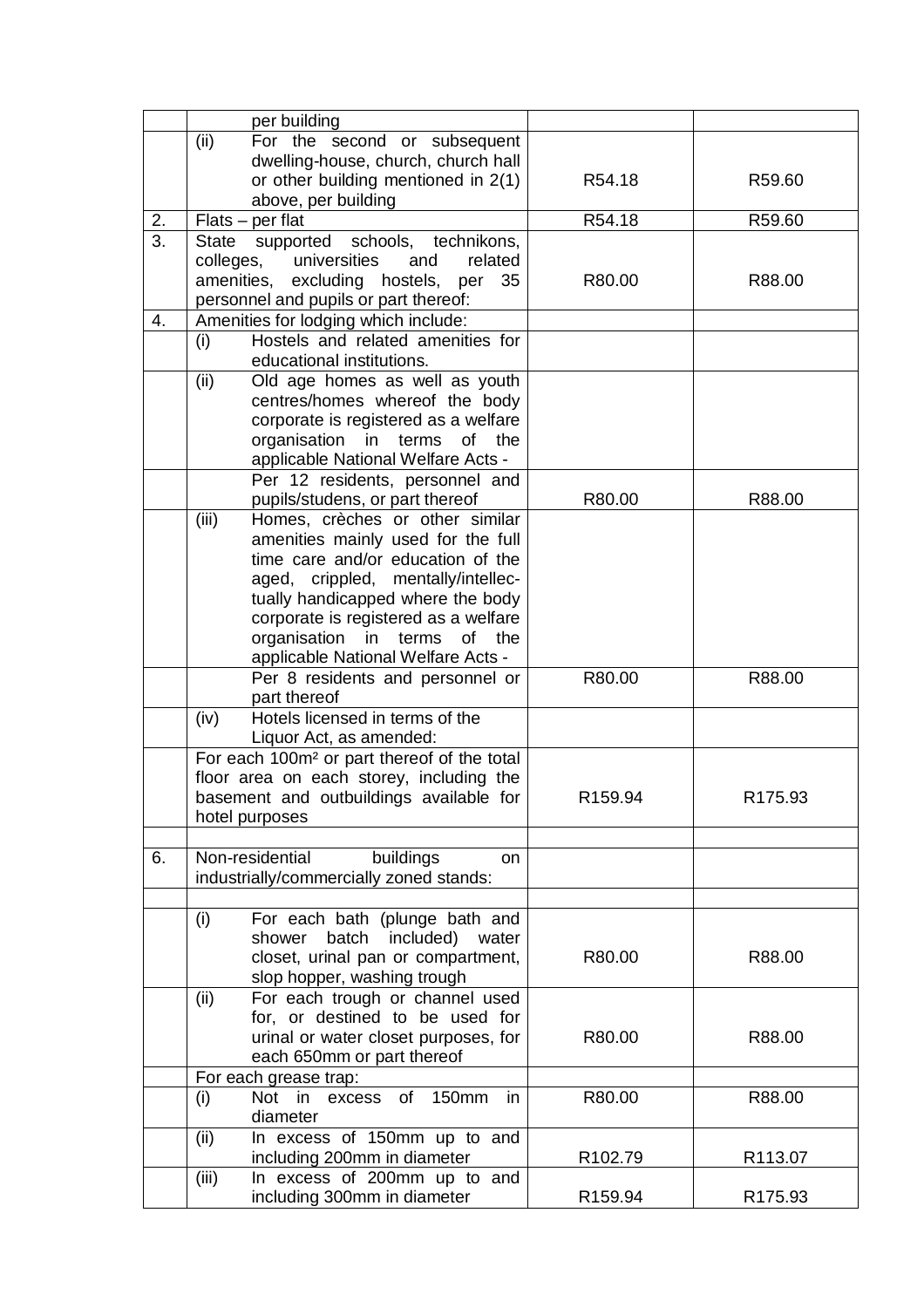|     | In excess of 300mm in diameter<br>(iv)                                                                                                          | R205.53 | R226.08             |
|-----|-------------------------------------------------------------------------------------------------------------------------------------------------|---------|---------------------|
| 7.  | Any other building or improvement:                                                                                                              |         |                     |
|     | For each bath (plunge and shower<br>(i)                                                                                                         |         |                     |
|     | bath included) water closet, urinal<br>pan or compartment, or slop<br>hopper, or washing trough                                                 | R80.00  | R88.00              |
|     | (ii)<br>For each trough or channel used<br>for or destined to be used for urinal<br>or water closet purposes, for each<br>650mm or part thereof | R80.00  | R88.00              |
|     | (iii)<br>For each grease trap:                                                                                                                  |         |                     |
|     | Not in excess of 150mm in<br>(i)<br>diameter                                                                                                    | R80.00  | R88.00              |
|     | (ii)<br>In excess of 150mm up to<br>and including 200mm in<br>diameter                                                                          | R102.79 | R113.07             |
|     | (iii)<br>In excess of 200mm up to<br>and including 300mm in<br>diameter                                                                         | R159.94 | R <sub>175.93</sub> |
|     | In excess of 300mm<br>(iv)<br>in<br>diameter                                                                                                    | R205.53 | R226.08             |
| (4) | <b>CONSERVANCY TANKS</b>                                                                                                                        |         |                     |
|     | Erven that cannot be connected to the<br>main sewer and where a conservancy tank<br>is installed:                                               |         |                     |
|     | Per month, regardless of the number of<br>removals                                                                                              | R73.04  | R80.34              |

## **3. CONNECTION FEES**

For every sewer connection as referred to in section 7(3) of the By Laws, the estimated cost plus 10 % shall be payable in advance together with the application fees as set out in item 1 of this schedule.

## **4. CHARGES FOR INDUSTRIAL EFFLUENT**

The monthly charge for the discharge of industrial effluent into the municipal drain, in terms of section 78 of the By Laws, is calculated according to the following formula:

### **COST PER KILOLITRE:**

|    | <b>SA Breweries:</b>                                                                    |                             |                             |
|----|-----------------------------------------------------------------------------------------|-----------------------------|-----------------------------|
|    | Cost per Kiloliter (c/KI)                                                               | $(109.25 + 0.122 x$<br>COD) | $(109.25 + 0.122 x$<br>COD) |
| 2. | All Other Industries & Dept of Public<br>Works (Old Air Force Base)                     |                             |                             |
|    | Cost per Kiloliter (c/KI)<br>2.1                                                        | $(143.37 + 0.158)$<br>COD)  | $(143.37 + 0.158)$<br>COD)  |
|    | <b>Additional Cost:</b><br>2.2                                                          |                             |                             |
|    | Industrial effluent whereof the average pH<br>value of the representative samples taken |                             |                             |
|    | during that period is less that 6 or more<br>than 11, per kiloliter, per month.         | 75.71c                      | 75.71c                      |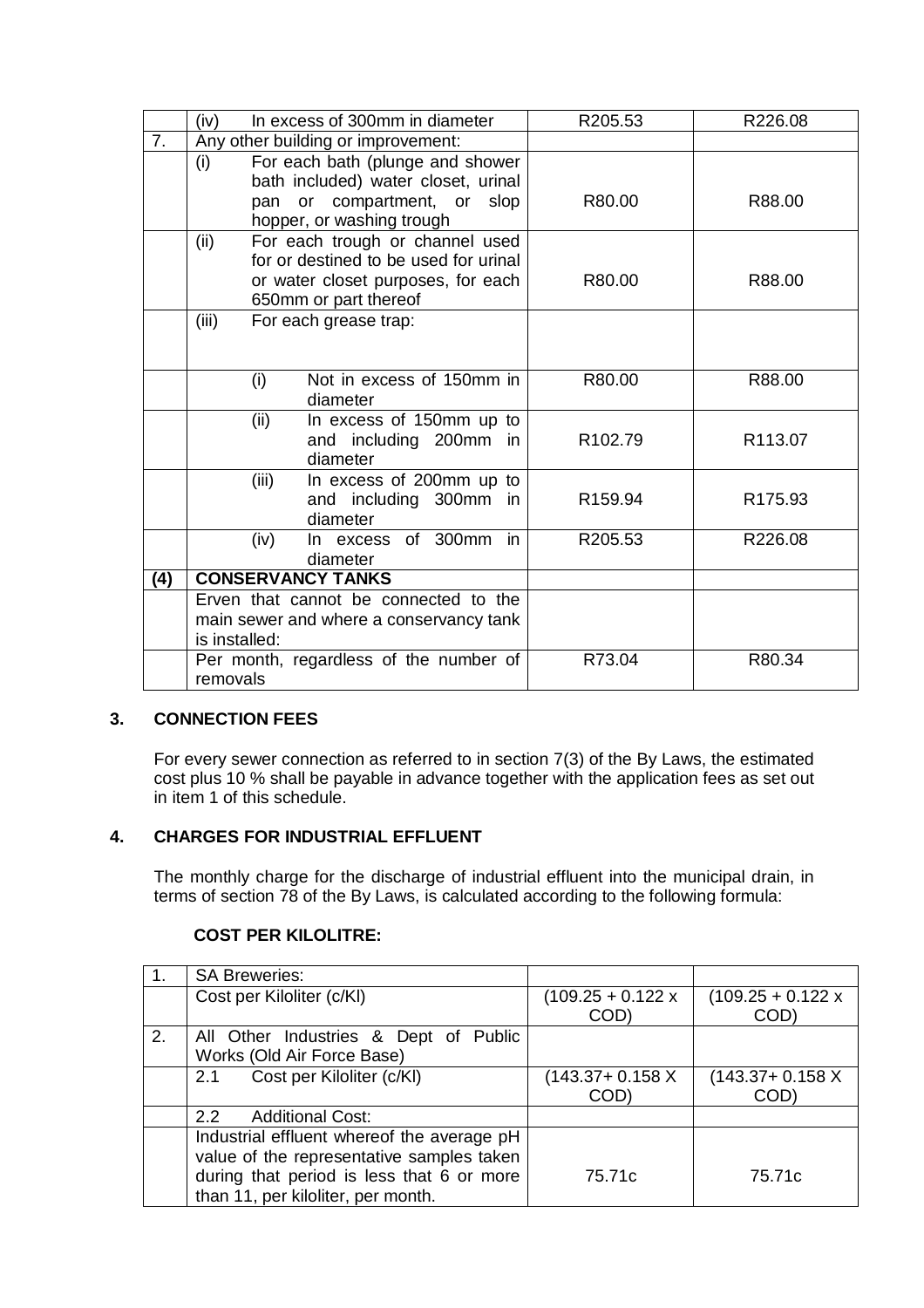# **5. CHARGES FOR CHEMICAL & BACTERIOLOGICAL ANALYSIS**

| <b>ANALYSIS</b>                | <b>Units</b> | Tariff1 <sup>*</sup> | Tariff 2**         | Tariff1 <sup>*</sup> | Tariff 2**         |
|--------------------------------|--------------|----------------------|--------------------|----------------------|--------------------|
| C.O.D.                         | mg/l         | R85.42               | R42.71             | R85.42               | R42.71             |
| Petroleum ether soluble subst. | mg/l         | R55.54               | R27.77             | R55.54               | R27.77             |
| Eijkman                        |              | R64.20               | R32.10             | R64.20               | R32.10             |
| Phosfatase                     | ug/l         | R22.78               | R11.39             | R22.78               | R11.39             |
| Sodium                         | mg/l         | R39.86               | R19.93             | R39.86               | R19.93             |
| Potassium                      | mg/l         | R39.86               | R <sub>19.93</sub> | R39.86               | R <sub>19.93</sub> |
| Suspended solids               | mg/l         | R39.86               | R19.93             | R39.86               | R19.93             |
| T.D.S.                         | mg/l         | R39.86               | R19.93             | R39.86               | R19.93             |
| Oxygen absorbed                | mg/l         | R55.54               | R27.77             | R55.54               | R27.77             |
| Ammonia:n                      | mg/l         | R39.86               | R19.93             | R39.86               | R19.93             |
| Phosphate:p                    | mg/l         | R39.86               | R19.93             | R39.86               | R19.93             |
| Chloride                       | mg/l         | R39.86               | R19.93             | R39.86               | R19.93             |
| Total viable organisms         | ml           | R64.20               | R32.10             | R64.20               | R32.10             |
| Total coliform organisms       | 100ml        | R64.20               | R32.10             | R64.20               | R32.10             |
| Faecal coliform organisms      | 100ml        | R64.20               | R32.10             | R64.20               | R32.10             |
| Total kjeldahl nitrogen        | mg/l         | R85.42               | R42.71             | R85.42               | R42.71             |
| Conductivity                   | mS/m         | R12.16               | R6.08              | R12.16               | R6.08              |
| Sulphate                       | mg/l         | R36.00               | R18.00             | R36.00               | R18.00             |
|                                | mg/l         |                      |                    |                      |                    |
| m-Alkalinity                   |              | $CaCO3$ R36.00       | R <sub>18.00</sub> | R36.00               | R <sub>18.00</sub> |
| Settleable solids              | ml/l/h       | R39.86               | R <sub>19.93</sub> | R39.86               | R <sub>19.93</sub> |
|                                | mg/l as      |                      |                    |                      |                    |
| Nitrate                        | N            | R45.06               | R22.53             | R45.06               | R22.53             |
| Fluoride                       | mg/l         | R45.06               | R22.53             | R45.06               | R22.53             |
| Turbidity                      | <b>NTU</b>   | R12.16               | R6.08              | R12.16               | R6.08              |
|                                | mg/l         |                      |                    |                      |                    |
| Total hardness                 |              | $CaCO3$ R36.00       | R <sub>18.00</sub> | R36.00               | R18.00             |
| Calcium hardness               | mg/l         | $CaCO3$ R36.00       | R18.00             | R36.00               | R18.00             |
| PH                             |              | R12.16               | R6.08              | R12.16               | R6.08              |
| <b>Flocculation test</b>       |              | R104.40              | R52.20             | R104.40              | R52.20             |
| Chlorine demand                |              | R64.20               | R32.10             | R64.20               | R32.10             |
| Methylene blue reduction test  |              | R22.78               | R <sub>11.39</sub> | R22.78               | R <sub>11.39</sub> |
| Coliform organisms             | ml           | R64.20               | R32.10             | R64.20               | R32.10             |
| Chromium                       | mg/l         | R39.86               | R19.93             | R39.86               | R19.93             |
| Cadmium                        | mg/l         | R39.86               | R19.93             | R39.86               | R <sub>19.93</sub> |
| Lead                           | mg/l         | R39.86               | R <sub>19.93</sub> | R39.86               | R <sub>19.93</sub> |
| Cyanide                        | mg/l         | R39.86               | R <sub>19.93</sub> | R39.86               | R <sub>19.93</sub> |
| <b>Boron</b>                   | mg/l         | R39.86               | R <sub>19.93</sub> | R39.86               | R19.93             |
| Antimony                       | mg/l         | R39.86               | R <sub>19.93</sub> | R39.86               | R <sub>19.93</sub> |
| Arsenic                        | mg/l         | R64.20               | R32.10             | R64.20               | R32.10             |
| Copper                         | mg/l         | R39.86               | R19.93             | R39.86               | R <sub>19.93</sub> |
| Iron                           | mg/l         | R39.86               | R <sub>19.93</sub> | R39.86               | R <sub>19.93</sub> |
| Manganese                      | mg/l         | R39.86               | R <sub>19.93</sub> | R39.86               | R <sub>19.93</sub> |
| Aluminium                      | mg/l         | R39.86               | R <sub>19.93</sub> | R39.86               | R <sub>19.93</sub> |
| <b>Nitrite</b>                 |              | mg/l as R39.86       | R19.93             | R39.86               | R <sub>19.93</sub> |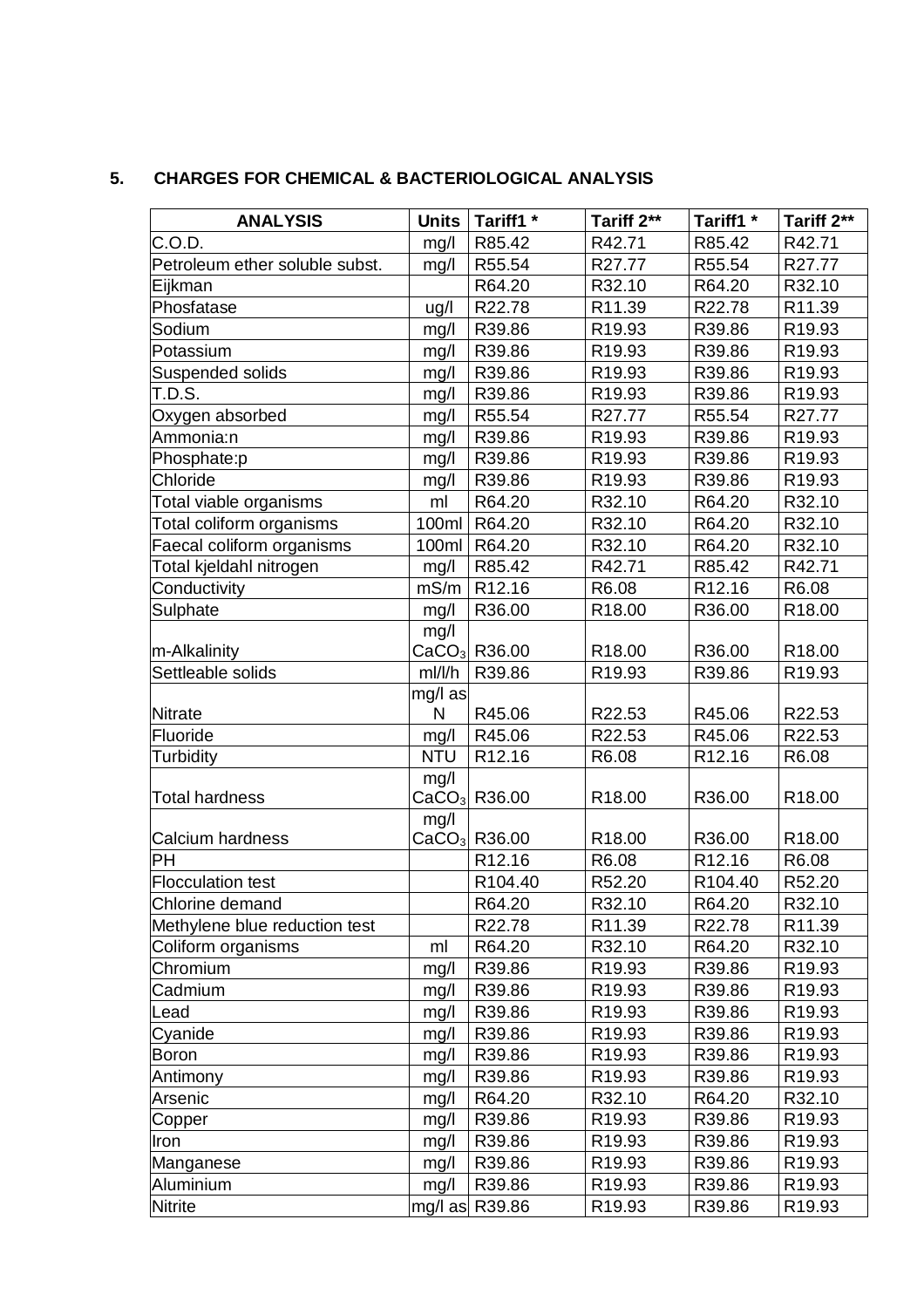|                           | N    |                    |                    |                    |                    |
|---------------------------|------|--------------------|--------------------|--------------------|--------------------|
| <b>Zinc</b>               | mq/l | R39.86             | R <sub>19.93</sub> | R39.86             | R <sub>19.93</sub> |
| Free chlorine             | mq/l | R <sub>19.14</sub> | R9.57              | R <sub>19.14</sub> | R9.57              |
| Combined chlorine         | mq/l | R <sub>19.14</sub> | R9.57              | R <sub>19.14</sub> | R9.57              |
| Volatile suspended solids | mq/l | R27.76             | R <sub>13.88</sub> | R27.76             | R13.88             |
| <b>MIss</b>               | mq/l | R39.86             | R <sub>19.93</sub> | R39.86             | R <sub>19.93</sub> |
| Phenol                    | mg/l | R55.54             | R27.77             | R55.54             | R27.77             |

Tariff 1 is the cost charged for either the first or second sample, and tariff 2 is the cost charged for the  $3<sup>rd</sup>$  sample and any subsequent sample that is received on the same day.

## **6. SUPPLY OF DISTILLED WATER**

| 10.ZI | <b>Distilled</b><br>u Water: per | <b>litre</b> | $\sim$ $\sim$<br>DC | R6.90 |
|-------|----------------------------------|--------------|---------------------|-------|
|-------|----------------------------------|--------------|---------------------|-------|

## **7.SELLING OF DRIED SLUDGE**

| Selling of dried sludge: per ton | R <sub>199.00</sub> | R218.90 |  |
|----------------------------------|---------------------|---------|--|
|----------------------------------|---------------------|---------|--|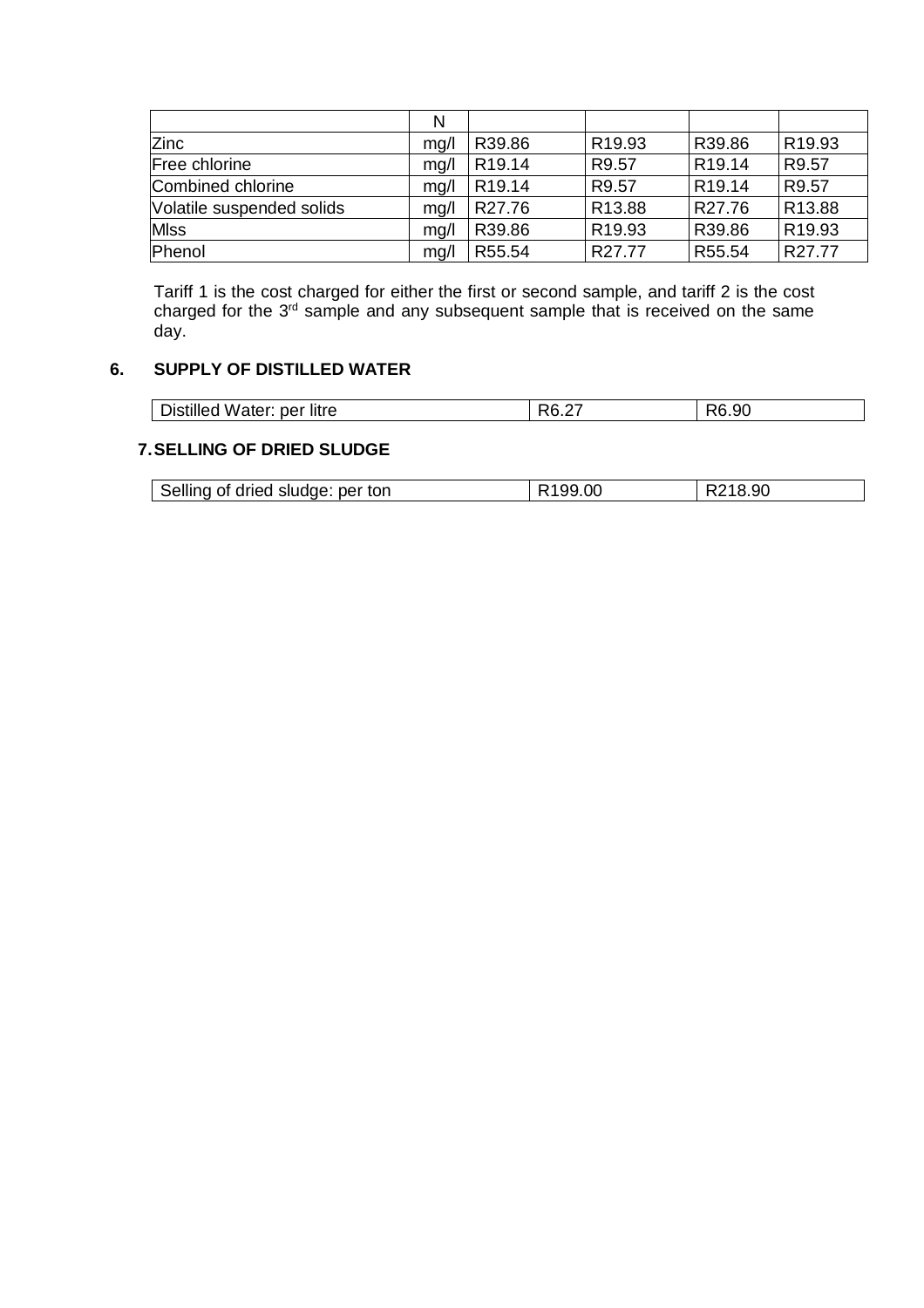### **SCHEDULE 3:**

## **SANITARY & REFUSE REMOVAL CHARGES: 2016/2017**

## **1. REFUSE REMOVAL**

The owner of any erf, stand, premises or other area shall monthly pay to the Council the following refuse removal charges, which, unless otherwise stated, shall be levied per calendar month or part thereof:

|    |                                                                                                                                                                                                                                                                                                                                       | <b>Approved</b><br>tariff from<br>1/07/2015 | <b>Proposed</b><br>tariff from<br>1/07/2016 |
|----|---------------------------------------------------------------------------------------------------------------------------------------------------------------------------------------------------------------------------------------------------------------------------------------------------------------------------------------|---------------------------------------------|---------------------------------------------|
|    |                                                                                                                                                                                                                                                                                                                                       | Per calendar<br>month or part<br>thereof    | Per calendar<br>month or part<br>thereof    |
| 1. | Dwelling houses, churches and church<br>halls which are used for that purpose<br>improved<br>premises<br>used<br>and<br>exclusively by and registered in the<br>name of the Boy Scouts, Girl Guides,<br>Voortrekkers or a similar organisation<br><b>PER UNIT</b>                                                                     |                                             |                                             |
|    | On an erf with a surface area<br>(a)<br>not exceeding 500m <sup>2</sup>                                                                                                                                                                                                                                                               | R32.62                                      | R35.88                                      |
|    | (b)<br>All erven with a surface area in<br>excess of 500m <sup>2</sup> :                                                                                                                                                                                                                                                              |                                             |                                             |
|    | For the first 500m <sup>2</sup> of<br>(i)<br>the surface area of the<br>erf                                                                                                                                                                                                                                                           | R52.40                                      | R57.64                                      |
|    | Thereafter,<br>(ii)<br>for<br>the<br>following 500m <sup>2</sup> or part<br>thereof, of the surface<br>area of the erf                                                                                                                                                                                                                | R34.92                                      | R38.41                                      |
|    | (iii)<br>Thereafter, per 500m <sup>2</sup><br>or part thereof, of the<br>surface area of the erf                                                                                                                                                                                                                                      | R <sub>17.46</sub>                          | R <sub>19.21</sub>                          |
|    | Provided that where more than one<br>dwelling-unit is erected on an erf, the<br>area of such erf shall be divided by the<br>number of dwelling-units thereon, and<br>charge, for each portion<br>the<br><b>SO</b><br>obtained, shall be calculated in terms<br>of the above formula as if such portion<br>constitutes a separate erf. |                                             |                                             |
|    | Maximum charge (11<br>(iv)<br>$000m^2$                                                                                                                                                                                                                                                                                                | R436.52                                     | R480.17                                     |
| 2. | <b>Flats</b>                                                                                                                                                                                                                                                                                                                          |                                             |                                             |
|    | PER UNIT<br>On an erf with a surface area<br>(a)<br>not exceeding 500m <sup>2</sup>                                                                                                                                                                                                                                                   | R32.62                                      | R35.88                                      |
|    |                                                                                                                                                                                                                                                                                                                                       |                                             |                                             |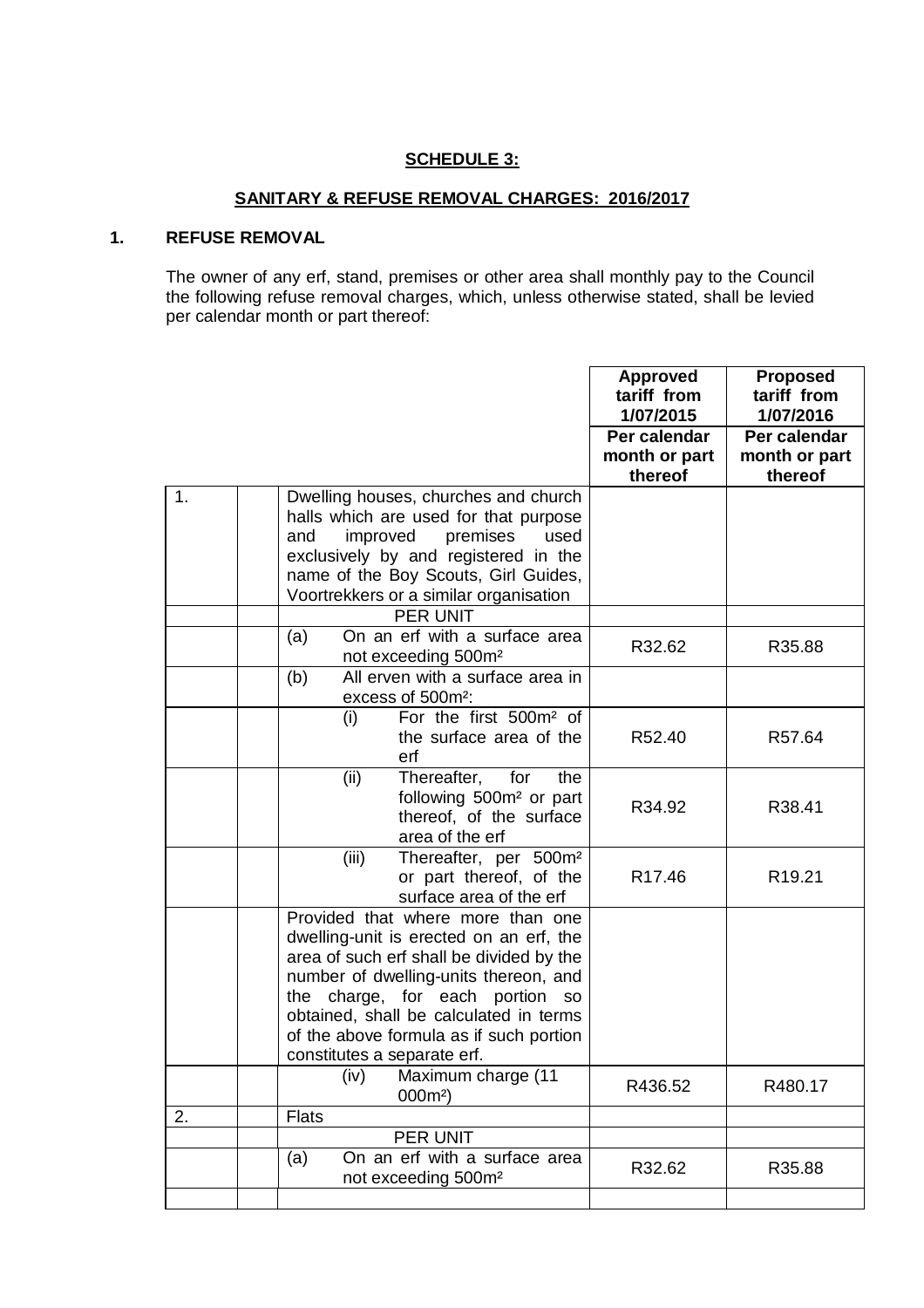|    |       | (b)<br>Up to and including 500m <sup>2</sup> of<br>the surface area of the erf                                                                                                                                                                                                                                          | R52.40              | R57.64             |
|----|-------|-------------------------------------------------------------------------------------------------------------------------------------------------------------------------------------------------------------------------------------------------------------------------------------------------------------------------|---------------------|--------------------|
|    |       | Thereafter, for the following<br>(c)<br>500m <sup>2</sup> or part thereof, of the<br>surface area of the erf                                                                                                                                                                                                            | R34.92              | R38.41             |
|    |       | (d)<br>Thereafter, per 500m <sup>2</sup> or part<br>thereof, of the surface area of<br>the erf                                                                                                                                                                                                                          | R <sub>17.46</sub>  | R <sub>19.21</sub> |
|    |       | Provided that where more than one<br>dwelling-unit is erected on an erf, the<br>area of such erf be divided by the<br>number of dwelling-units thereon, and<br>the charge, for each portion<br>SO<br>obtained, shall be calculated in terms<br>of the above formula as if such portion<br>constitutes a separate erf.   |                     |                    |
| 3. |       | State supported schools, technicons,<br>colleges and universities and related<br>amenities per 1m <sup>3</sup> container                                                                                                                                                                                                | R278.46             | R306.3             |
| 4. | (i)   | Hostels and related amenities for<br>educating institutions                                                                                                                                                                                                                                                             |                     |                    |
|    |       | and/or                                                                                                                                                                                                                                                                                                                  |                     |                    |
|    | (ii)  | Old age homes as well as youth<br>centres/homes whereof<br>the<br>body<br>corporate is registered as a welfare<br>organisation in terms of applicable<br><b>National Welfare Acts</b>                                                                                                                                   |                     |                    |
|    |       | and/or                                                                                                                                                                                                                                                                                                                  |                     |                    |
|    | (iii) | Homes, crèches or<br>other<br>similar<br>amenities mainly used for the fulltime<br>caring and/or education of the aged,<br>crippled and intellectually/mentally<br>handicapped and whereof the body<br>corporate is registered as a welfare<br>organisation in terms of the applicable<br><b>National Welfare Acts:</b> |                     |                    |
|    |       | Per 300m <sup>2</sup> or part thereof, of the total<br>floor area of the building                                                                                                                                                                                                                                       | R <sub>104.80</sub> | R115.28            |
| 5. |       | Hotels licensed in terms of the Liquor<br>Act, as amended:                                                                                                                                                                                                                                                              |                     |                    |
|    |       | Up to and including 300m <sup>2</sup> or<br>(i)<br>part thereof, of the total floor<br>area                                                                                                                                                                                                                             | R566.22             | R622.84            |
|    |       | Thereafter, per 100m <sup>2</sup> or part<br>(ii)<br>thereof, of the total floor area<br>of the building                                                                                                                                                                                                                | R124.94             | R137.43            |
|    |       | Maximum charge (8 300m <sup>2</sup> )<br>(iii)                                                                                                                                                                                                                                                                          | R10 561.42          | R11617.56          |
| 6. |       | Non-residential<br>buildings<br>and<br>sectional<br>titles<br>on<br>industrially/commercially<br>zoned<br>stands:                                                                                                                                                                                                       |                     |                    |
|    |       | Up to and including 300m <sup>2</sup> of<br>(i)<br>the total floor area of the<br>building                                                                                                                                                                                                                              | R282.59             | R310.85            |
|    |       | Thereafter, per 100m <sup>2</sup> or part<br>(ii)                                                                                                                                                                                                                                                                       | R78.23              | R86.05             |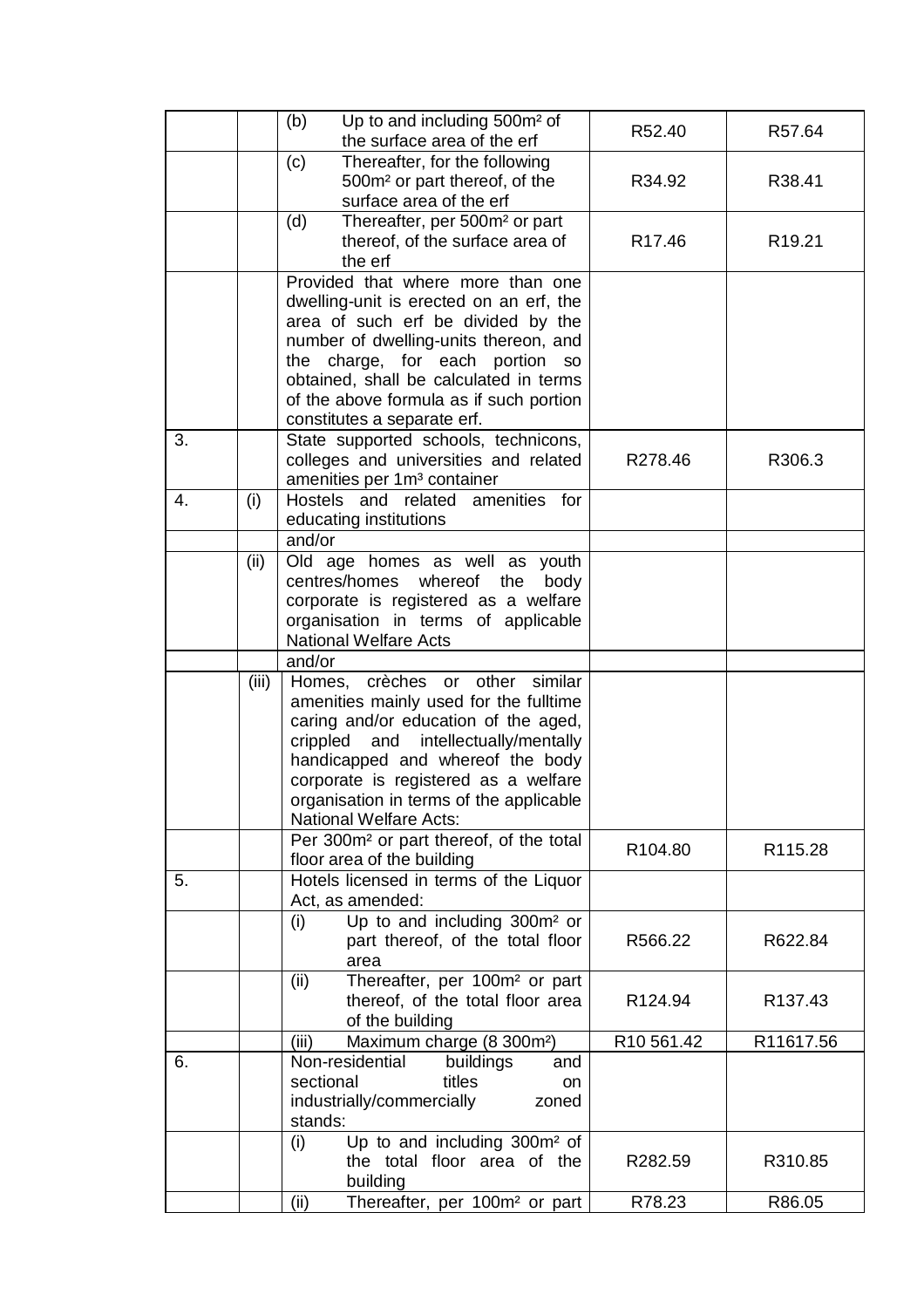|                  | thereof, of the total floor area<br>of the building                                                                                                            |                                 |                                 |
|------------------|----------------------------------------------------------------------------------------------------------------------------------------------------------------|---------------------------------|---------------------------------|
|                  | Maximum charge (13 300m <sup>2</sup> )<br>(iii)                                                                                                                | R10 452.49                      | R11079.64                       |
| $\overline{7}$ . | Any other building:                                                                                                                                            |                                 |                                 |
|                  | Up to and including 300m <sup>2</sup> or<br>(i)<br>part thereof, of the total floor<br>area                                                                    | R566.22                         | R622.84                         |
|                  | Thereafter, per 100m <sup>2</sup> or part<br>(ii)<br>thereof, of the total floor area<br>of the building                                                       | R124.94                         | R132.44                         |
|                  | Maximum charge (8 300m <sup>2</sup> )<br>(iii)                                                                                                                 | R10 561.42                      | R11617.56                       |
| 8.               | <b>Mass Containers:</b>                                                                                                                                        |                                 |                                 |
|                  | For the removal of domestic refuse<br>where a mass container is specifically<br>supplied for use by a specific<br>premises, per mass container, per<br>removal | R566.22                         | R622.84                         |
| 9.               | Garden Refuse Removal:                                                                                                                                         |                                 |                                 |
|                  | For the removal of garden<br>(i)<br>refuse in plastic bags on the<br>day which refuse<br>removal<br>normally takes place                                       |                                 |                                 |
|                  | (ii)<br>For the removal of garden<br>refuse other than placed in<br>plastic bags, per removal                                                                  | R566.22                         | R622.84                         |
| 10.              | For the removal of non-perishable<br>refuse, excluding garden refuse:                                                                                          |                                 |                                 |
|                  | Per removal                                                                                                                                                    | <b>Estimated cost</b><br>$+10%$ | <b>Estimated cost</b><br>$+10%$ |
| 11.              | <b>Occasional Services:</b>                                                                                                                                    |                                 |                                 |
|                  | Per removal                                                                                                                                                    | R611.32                         | R672.45                         |
|                  |                                                                                                                                                                |                                 |                                 |
| 12.              | Weltevreden Landfill Site                                                                                                                                      |                                 |                                 |
|                  | Weighbridge fees per ton or part<br>thereof                                                                                                                    | R41.14                          | R45.25                          |

# **2. CARCASS REMOVAL AND DISPOSAL THEREOF**

|    | Calf, foal, sheep, goat, lamb, pig, dog,<br>cat or poultry, per carcass | R81.10              | R89.21              |
|----|-------------------------------------------------------------------------|---------------------|---------------------|
| z. | Any other animal, per carcass                                           | R <sub>162.19</sub> | R <sub>178.41</sub> |
| 3. | Maximum charge, per removal                                             | R486.57             | R535.23             |

## **3. GENERAL**

| The expiry date for payment in respect of services rendered, shall be the first<br>working day after the 14 <sup>th</sup> day of the month, following the month during which<br>such service was rendered, and shall be recoverable from the owner of the<br>premises in respect of which services were rendered or otherwise as<br>determined under Section 49 of the Local Government Ordinance, 1939. |
|----------------------------------------------------------------------------------------------------------------------------------------------------------------------------------------------------------------------------------------------------------------------------------------------------------------------------------------------------------------------------------------------------------|
| Any amount due in respect of sanitary services rendered by the Council, shall<br>be paid on or before the first working day after the 14 <sup>th</sup> of the month following<br>on the month in respect whereof levies were raised.                                                                                                                                                                     |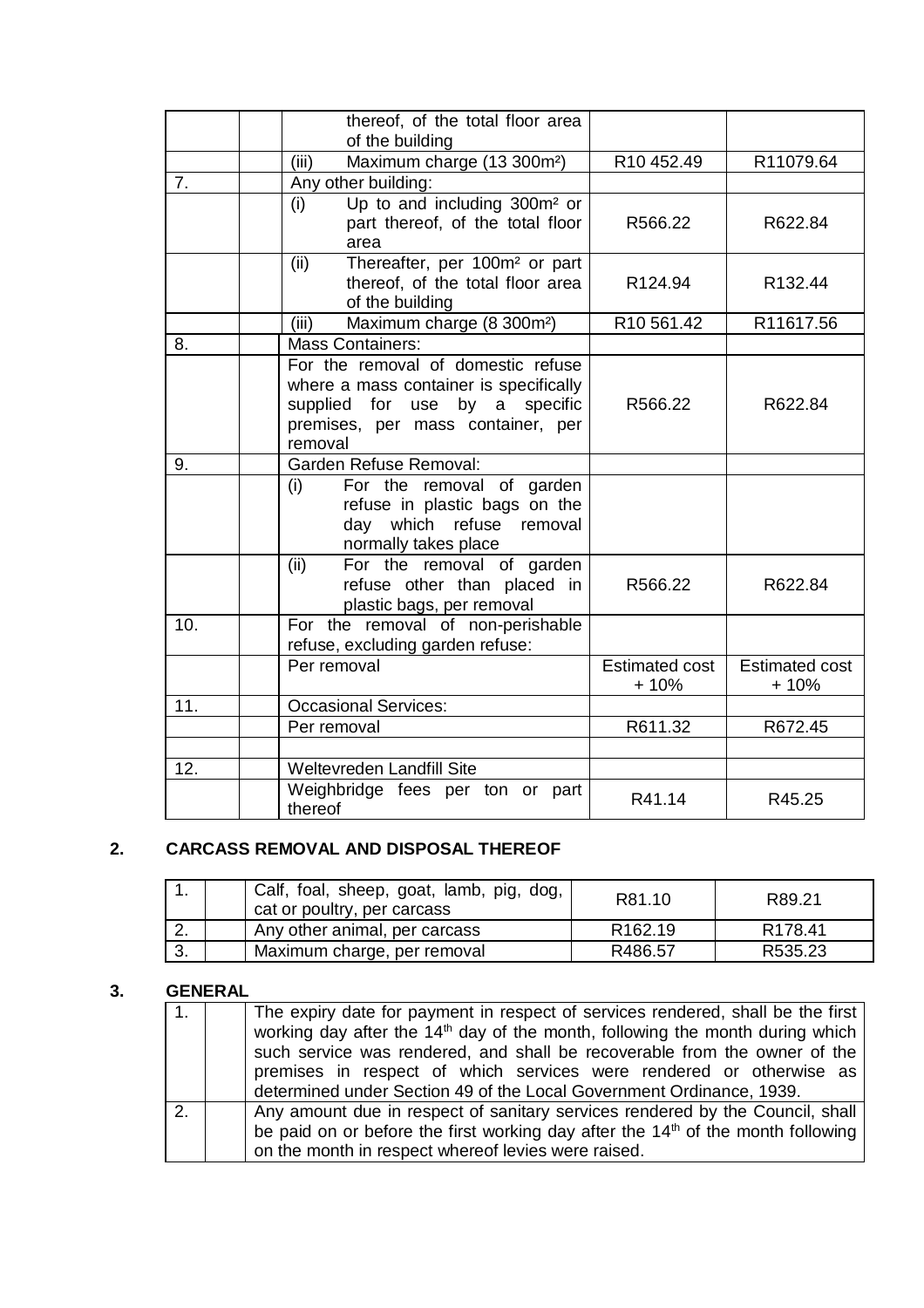## **SCHEDULE 4:**

### **WATER SUPPLY CHARGES: 2016/2017**

### **PART I**

#### **WATER SUPPLY**

#### **1. BASIC CHARGE**

A basic charge of R115.00 for the first 2 000m² or part thereof with an additional charge of R16.70 for every additional 1 000m² or part thereof per month shall be levied per erf, stand, premises or other area, not zoned as residential 1,2,3 or 4 or not used for residential purposes, with or without any improvements, which is or, in the opinion of the council can be, connected to the main waterline, whether water is consumed or not and shall be payable by the owner of such property: provided that in the case of agricultural holdings, farm lands as well as property situated outside the municipality the maximum charge shall be R181.80 per month and R26 334.00 per month in the case of other premises: provided further that no basic charge shall be levied on property belonging to the Council unless it is let for purposes other than residential.

#### **2. DOMESTIC SUPPLY**

1. For the supply of water to an erf, stand, premises or other area, that is being served by a separate meter, for consumption since the previous monthly meter reading:

|       |                                                            | <b>Approved</b><br>tariff from<br>1/07/2015 | <b>Proposed</b><br>tariff<br>from<br>1/07/2016 |
|-------|------------------------------------------------------------|---------------------------------------------|------------------------------------------------|
| (i)   | For the first 5KI; per KI:                                 | R <sub>6.09</sub>                           | R6.69                                          |
| (ii)  | For the following 10KI; per KI:                            | R9.21                                       | R <sub>10.13</sub>                             |
| (iii) | For the following 15KI; per KI:                            | R9.95                                       | R <sub>10.95</sub>                             |
| (iv)  | For the following 20KI; per KI:                            | R <sub>13.14</sub>                          | R <sub>14.45</sub>                             |
| (v)   | For the following 50KI; per KI:                            | R <sub>15.90</sub>                          | R <sub>17.49</sub>                             |
| (vi)  | Thereafter, for consumption in excess of 100Kl,<br>per KI: | R <sub>19.23</sub>                          | R21.15                                         |

2. Where water is supplied to more than one consumer per erf, stand, premises or other area that is served by a communal meter, the following charges shall be levied, for consumption since the previous monthly meter reading:

| (i)   | For the first $(5 \times A)$ KI or part thereof (where A | R6.09              | R <sub>6.70</sub>  |
|-------|----------------------------------------------------------|--------------------|--------------------|
|       | is the sum of the number of consumers served             |                    |                    |
|       | by such communal meter) per KI                           |                    |                    |
| (ii)  | For the following $(10 \times A)$ or part thereof (where | R9.21              | R <sub>10.13</sub> |
|       | A is the sum of the number of consumers                  |                    |                    |
|       | served by such communal meter) per KI                    |                    |                    |
| (iii) | For the following $(15 \times A)$ or part thereof (where | R9.95              | R <sub>10.95</sub> |
|       | A is the sum of the number of consumers                  |                    |                    |
|       | served by such communal meter) per KI                    |                    |                    |
| iv)   | For the following $(20 \times A)$ or part thereof (where | R <sub>13.14</sub> | R <sub>14.45</sub> |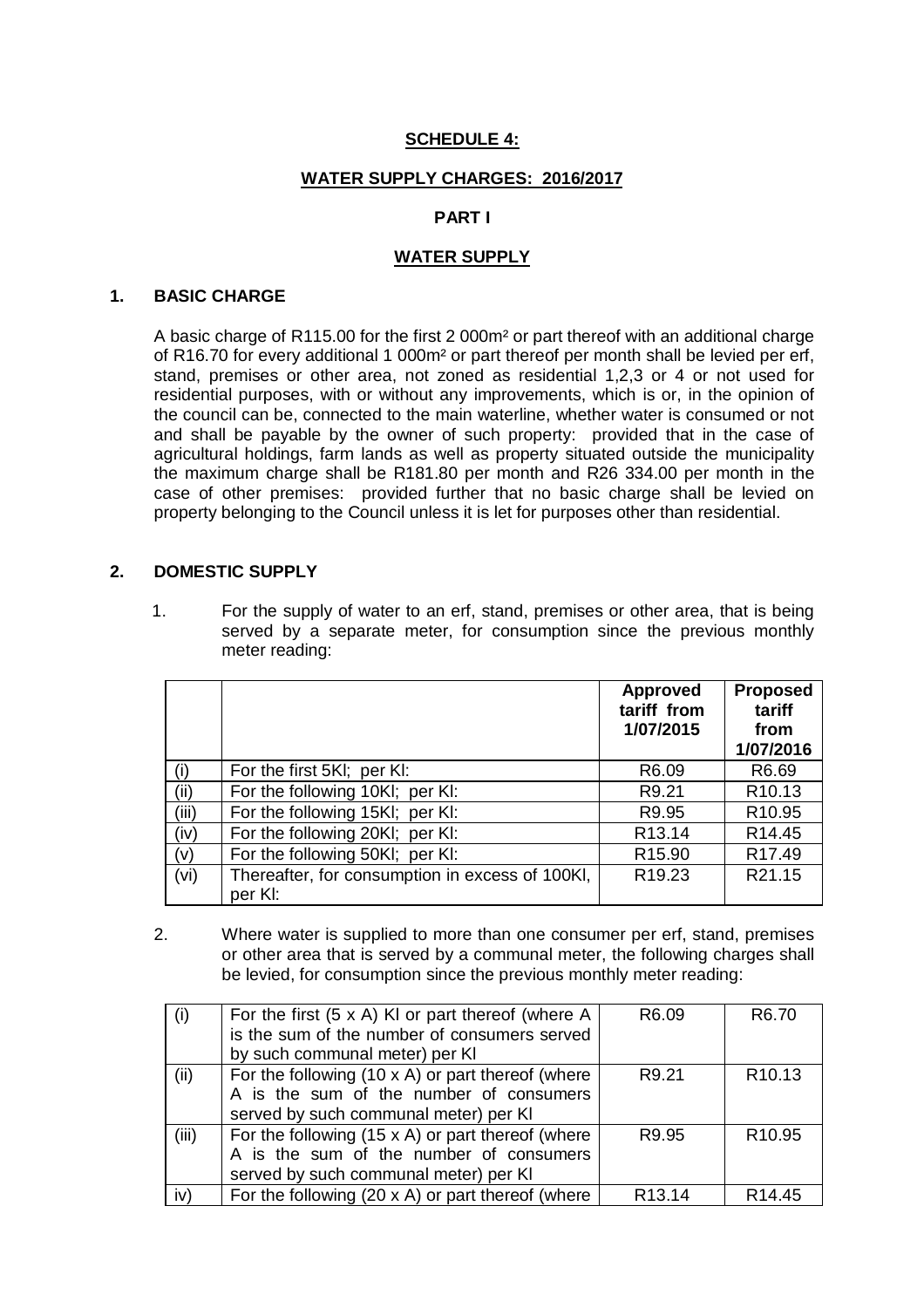|      | A is the sum of the number of consumers<br>served by such communal meter) per KI                                                             |                    |                    |
|------|----------------------------------------------------------------------------------------------------------------------------------------------|--------------------|--------------------|
| (v)  | For the following $(50 \times A)$ or part thereof (where<br>A is the sum of the number of consumers<br>served by such communal meter) per KI | R <sub>15.90</sub> | R <sub>17.49</sub> |
| (vi) | Thereafter, for consumption in excess of 100KI,<br>per KI:                                                                                   | R <sub>19.23</sub> | R <sub>21.15</sub> |

3. For the supply of water to consumers from water hydrants:

| (i) | Per dwelling, building, structure or room                                                                                                                       | R <sub>6.09</sub> | R6.69 |
|-----|-----------------------------------------------------------------------------------------------------------------------------------------------------------------|-------------------|-------|
|     | separately occupied notwithstanding the fact<br>that more than one such dwelling, building,<br>structure or room is under one roof, for 5KI per<br>KI per month |                   |       |

## **3. CONCERNS ON INDUSTRIALLY ZONED ERVEN**

1. For the supply of water to an erf, stand, premises or other area, by a separate meter, for consumption since the previous monthly meter reading:

| (i)   | For the first 30KI; per KI:                                          | R <sub>13.14</sub> | R <sub>14.45</sub> |
|-------|----------------------------------------------------------------------|--------------------|--------------------|
| (ii)  | For the following 20KI; per KI:                                      | R <sub>17.67</sub> | R <sub>19.44</sub> |
| (iii) | For the following 50KI; per KI:                                      | R20.14             | R22.15             |
| (iv)  | For the following 19 900KI; per KI:                                  | R21.91             | R24.10             |
| (v)   | Thereafter for consumption in excess of $20$ R16.78<br>000Kl, per Kl |                    | R <sub>18.46</sub> |

2. Where water is supplied to more than one consumer per erf, stand, premises or other area served by a communal meter, the following charges shall be levied, for consumption since the previous monthly meter reading:

| (i)   | For the first $(30 \times A)$ KI or part thereof (where A | R <sub>13.14</sub> | R <sub>14.45</sub> |
|-------|-----------------------------------------------------------|--------------------|--------------------|
|       | is the sum of the number of consumers served              |                    |                    |
|       | by a communal meter) per KI                               |                    |                    |
| (ii)  | For the following $(20 \times A)$ KI or part thereof      |                    |                    |
|       | (where A is the sum of the number of                      |                    |                    |
|       | consumers served by a communal meter) per                 |                    |                    |
|       | KI                                                        | R <sub>17.67</sub> | R <sub>19.44</sub> |
| (iii) | For the following $(50 \times A)$ KI or part thereof      |                    |                    |
|       | (where A is the sum of the number of                      |                    |                    |
|       | consumers served by a communal meter) per                 |                    |                    |
|       | KI                                                        | R <sub>20.14</sub> | R22.15             |
| (iv)  | Thereafter, for consumption in excess of 100Kl,           |                    |                    |
|       | per KI                                                    | R <sub>21.91</sub> | R <sub>24.10</sub> |

## **4. SILICON SMELTERS**

| (i)   | Service charge per month                         | R44 670.00         | R49137.00          |
|-------|--------------------------------------------------|--------------------|--------------------|
| (iii) | For the supply of water, for the first 20 000KI, |                    |                    |
|       | per KI                                           | R <sub>21.91</sub> | R <sub>24.10</sub> |
| (iii) | For consumption in excess of 20 000KI, per KI    | R <sub>15.90</sub> | R <sub>17.49</sub> |
| (iv)  | Minimum charge, per month - (17 700 KI)          | R387 807.00        | R426587.70         |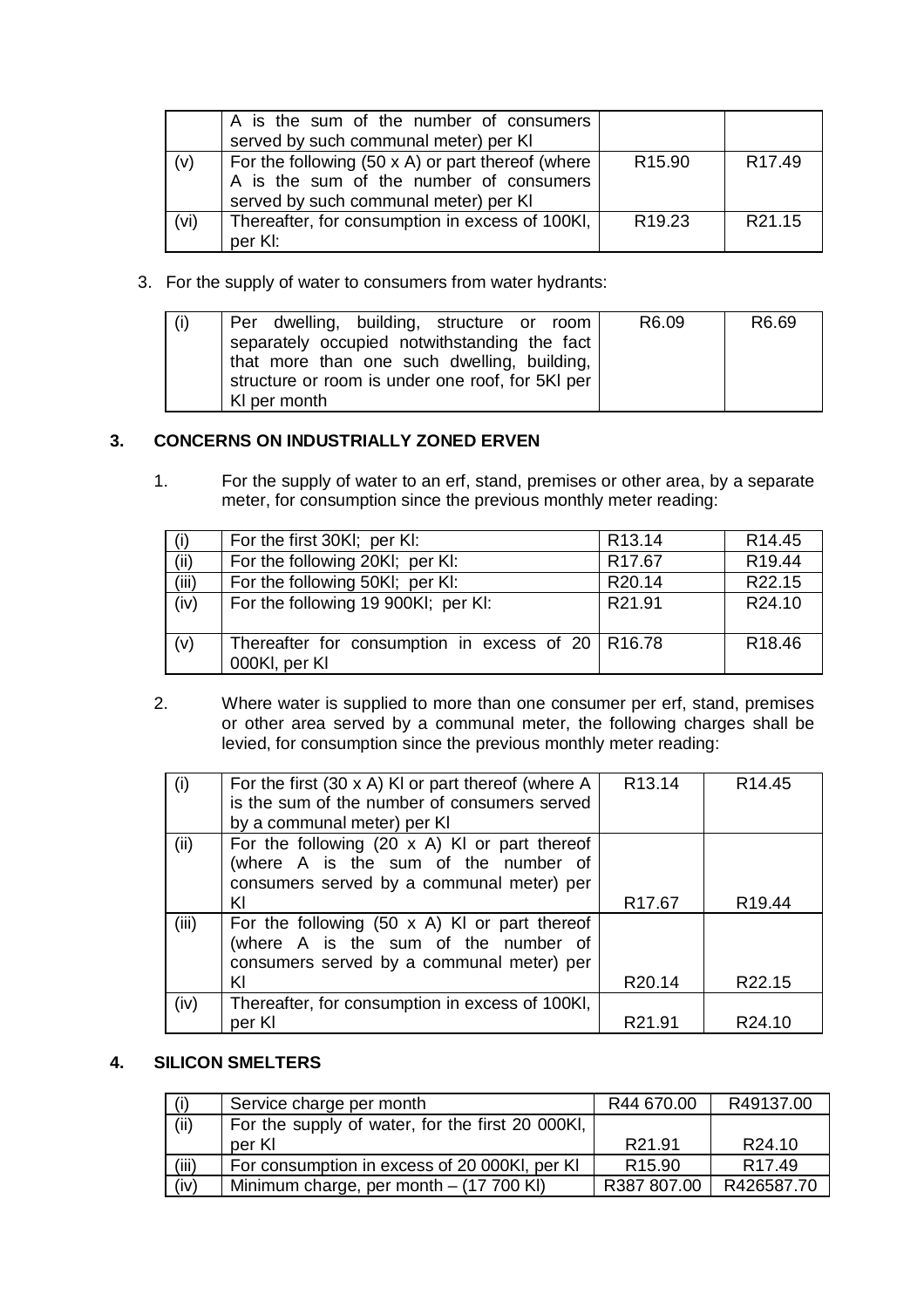## **5. DEPARTMENT OF PUBLIC WORKS (AIRFORCE BASE)**

|      | For the supply of water, per KI           | I R21.91                 | R24.10 |
|------|-------------------------------------------|--------------------------|--------|
| (ii) | Minimum charge, per month $-$ (15 340 KI) | R336 099.40   R369709.34 |        |

## **6. DALMADA WATER CO-OPERATION & BROADLANDS**

## **7. SCHOOLS AND SCHOOL HOSTELS**

| For the supply of water, per KI | R <sub>15.90</sub> | R <sub>17.49</sub> |
|---------------------------------|--------------------|--------------------|
|---------------------------------|--------------------|--------------------|

## **8. POTGIETERSRUS PLATINUMS LIMITED**

| For the supply of water(treated effluent), per KI | R <sub>1.26</sub> | R1.39 |
|---------------------------------------------------|-------------------|-------|
|                                                   |                   |       |

### **9. KOLOBE CIVILS & PLUMBING cc (LEZMIN 3535)**

| For the supply of backwash water for Dalmada<br>water treatment plant, per KI (10% escalation | R <sub>1.50</sub> | R <sub>1.65</sub> |
|-----------------------------------------------------------------------------------------------|-------------------|-------------------|
| (pa                                                                                           |                   |                   |

10 of cpi

## **10. BUSINESS/ COMMERCIAL AND ANY OTHER CONSUMER**

1. For the supply of water to an erf, stand, premises or other area, that is served by a separate meter, for consumption since the previous monthly meter reading:

| (i)   | For the first 30KI, per KI:                             |    | R <sub>13.14</sub> | R <sub>14.45</sub> |
|-------|---------------------------------------------------------|----|--------------------|--------------------|
| (ii)  | For the following 20KI, per KI:                         |    | R <sub>17.67</sub> | R <sub>19.44</sub> |
| (iii) | For the following 50KI, per KI:                         |    | R <sub>20.14</sub> | R22.15             |
| (iv)  | Thereafter, for consumption in excess<br>100KI, per KI: | of | R <sub>21.91</sub> | R24.10             |

2. Where water is supplied to more than one consumer per erf, stand, premises or other area that is served by a communal meter the following charges shall be levied, for consumption since the previous monthly meter reading:

| (i)   | For the first $(30 \times A)$ KI or part thereof (where A<br>is the sum of the number of consumers served<br>by a communal meter) per KI        | R <sub>13.14</sub> | R <sub>14.45</sub> |
|-------|-------------------------------------------------------------------------------------------------------------------------------------------------|--------------------|--------------------|
| (ii)  | For the following (20 $\times$ A) KI or part thereof<br>(where A is the sum of the number of<br>consumers served by a communal meter) per<br>ΚI | R <sub>17.67</sub> | R <sub>19.44</sub> |
|       |                                                                                                                                                 |                    |                    |
| (iii) | For the following $(50 \times A)$ KI or part thereof<br>(where A is the sum of the number of<br>consumers served by a communal meter) per<br>KI | R <sub>20.14</sub> | R <sub>22.15</sub> |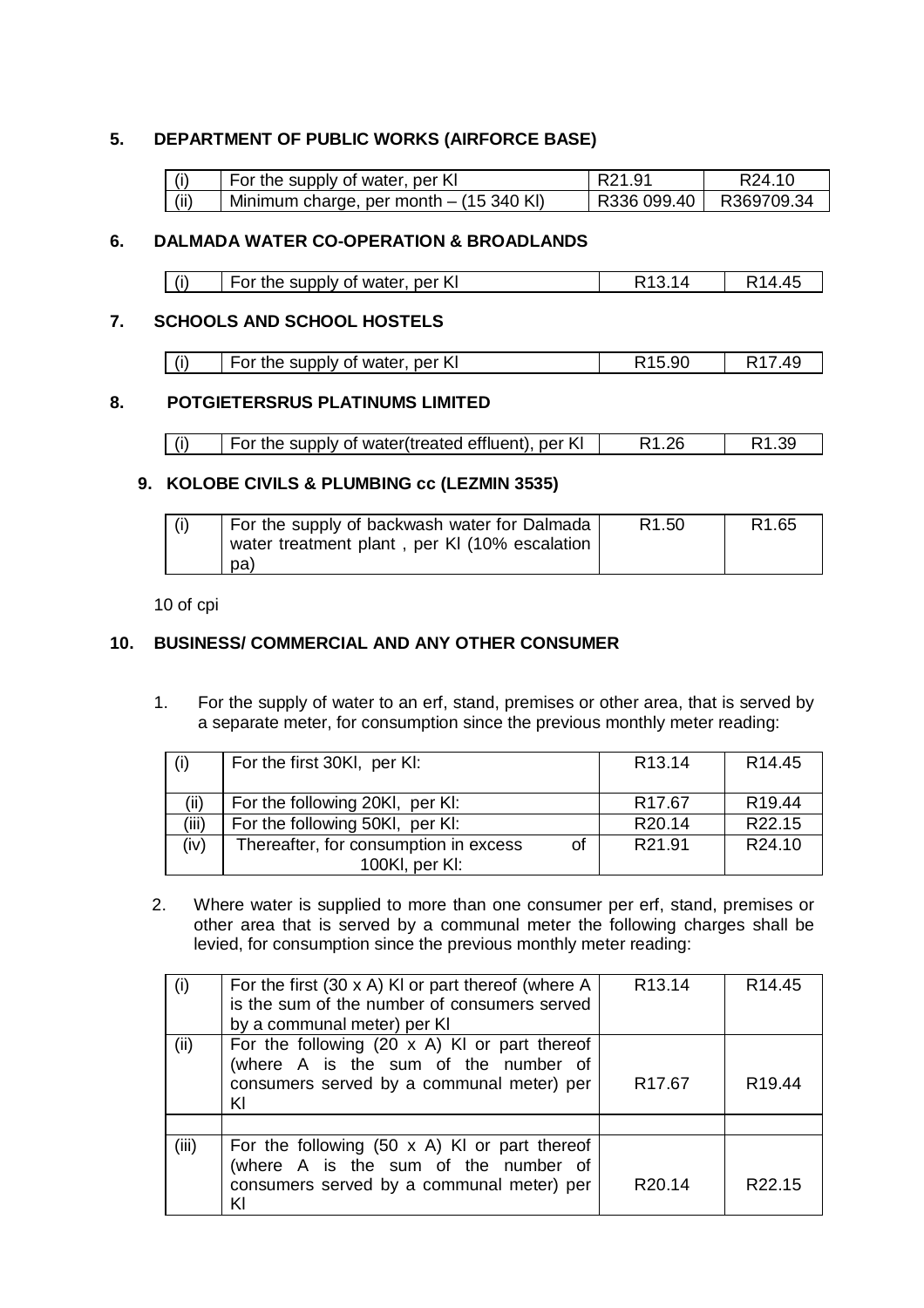| (iv) | Thereafter, for consumption in excess of 100KI, |                    |        |
|------|-------------------------------------------------|--------------------|--------|
|      | per Kl                                          | R <sub>21.91</sub> | R24.10 |

## **11. CONNECTION FEES**

 For the provision and installation of a connection pipe, meter and accessories. For all sizes: Estimated cost plus 10 % of such amount for administration costs.

## **12. WATER RESTRICTIONS AND ADDITIONAL CHARGES**

The following charges shall be levied additional to the existing water consumption tariff per month:

#### Domestic Consumption

| 12.1 | Residential houses and      | 21-30kl        | R <sub>10</sub> per kl | R <sub>10</sub> per kl |
|------|-----------------------------|----------------|------------------------|------------------------|
|      | Residential<br>agricultural |                | consumed               | consumed               |
|      | holdings                    | More than 30kl | R40 per kl             | R40 per kl             |
|      |                             |                | consumed               | consumed               |
| 12.2 | Town houses and flats       | 15-20kl        | R <sub>10</sub> per kl | R <sub>10</sub> per kl |
|      |                             |                | consumed               | consumed               |
|      |                             | 21-30kl        | R20 per kl             | R20 per kl             |
|      |                             |                | consumed               | consumed               |
|      |                             | More than 30kl | R40 per kl             | R40 per kl             |
|      | CR/64/02/12                 |                | consumed               | consumed               |

## **PART 2**

### **GENERAL CHARGES**

The following charges and conditions shall apply in respect of general services rendered by the Council

### **1. CHARGES FOR A CONNECTION FOR FIRE FIGHTING PURPOSES**

For the provision and installation of a 100 mm connection pipe, meter or, if a meter is not required, a sealed valve:

| At cost plus 10 % of such amount for administration   |                     |         |
|-------------------------------------------------------|---------------------|---------|
| costs: Provided that if the seal of a sealed valve is |                     |         |
| I broken by any person, other than an official of the |                     |         |
| Council, the consumer shall pay:                      | R <sub>139.50</sub> | R153.45 |

### **2. DISCONNECTION CHARGES – INCLUDING NORMAL RECONNECTION**

1. The charge for disconnection as a result of non-payment of account or for noncompliance with any of the regulations or by laws of the Council shall be as follows:

| (i)   | During working hours: normal reconnection     | R293.15 | R322.47 |
|-------|-----------------------------------------------|---------|---------|
| (ii)  | During working hours: request for urgent      |         |         |
|       | reconnection                                  | R586.30 | R644.93 |
| (iii) | After working hours: request for reconnection | R586.30 | R644.93 |

### 2. Charge for temporary disconnection at the request of any consumer:

| (i)<br>During working hours | R <sub>176.00</sub> | $\sim$<br>93.60<br>. הר<br>R |
|-----------------------------|---------------------|------------------------------|
|-----------------------------|---------------------|------------------------------|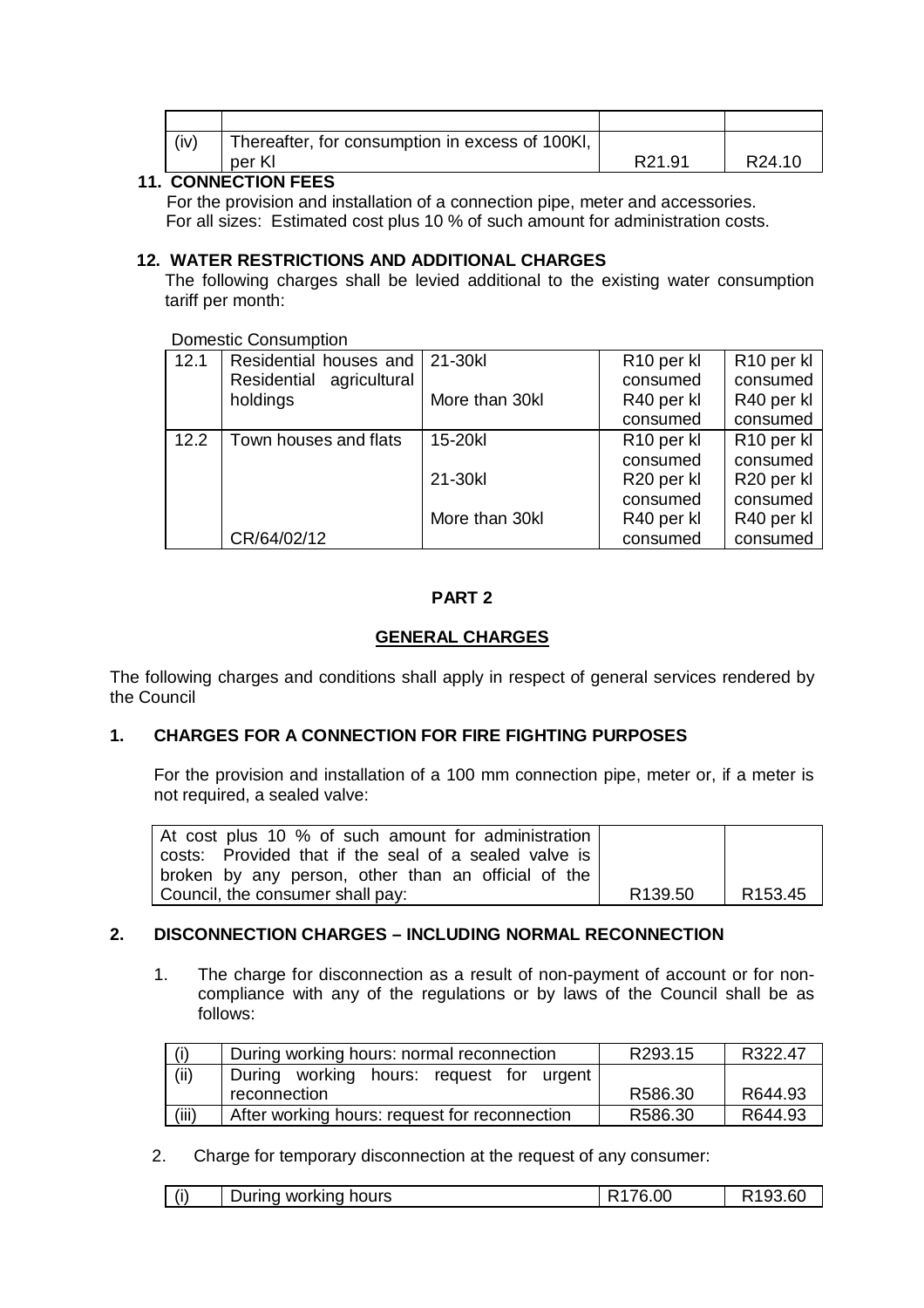| $\vert$ (ii)<br>After working hours: request for reconnection | R352.00 | R387.20 |
|---------------------------------------------------------------|---------|---------|
|---------------------------------------------------------------|---------|---------|

3. Charge when consumers change:

For every application for rendering the service, irrespective of whether the service has been discontinued or not:

|       | During working hours: Domestic and Business   R19.00<br>users |        | R20.90 |
|-------|---------------------------------------------------------------|--------|--------|
| (iii) | After working hours                                           | R38.00 | R41.80 |

#### **3. GENERAL SERVICES**

Any service rendered upon request by a consumer and not provided for in this tariff, shall be charged for at the estimated cost to the council, plus 10 % administration costs.

### **4. SPECIAL METER READINGS**

| The charge for the special reading of a meter at | R53.00 | R53.00 |
|--------------------------------------------------|--------|--------|
| the request of a consumer shall be:              |        |        |

### **5. TESTING OF METERS**

| The charge for testing a meter at the request of       | R226.90 | R226.90 |
|--------------------------------------------------------|---------|---------|
| a consumer shall be: (Refundable if faulty)            |         |         |
| The percentage referred to in section 38(4) of $\vert$ | $5\%$ . | 5%      |
| the Standard Water Supply By Laws shall be             |         |         |

### **6. WATER LEAKAGE**

| When the Water Department is called upon to    | R <sub>169.25</sub> | R <sub>169.25</sub> |
|------------------------------------------------|---------------------|---------------------|
| rectify a water leakage and such leakage is    |                     |                     |
| found to be on private property and due to any |                     |                     |
| cause other than a fault in the Council's main |                     |                     |
| or apparatus, a charge shall be payable by the |                     |                     |
| consumer for each such attendance.             |                     |                     |

## **7. DEPOSIT FOR ESTIMATES**

| When an extension of the main is requested, a     | R <sub>156.70</sub> | R <sub>156.70</sub> |
|---------------------------------------------------|---------------------|---------------------|
| deposit shall be payable for estimating the cost. |                     |                     |
| This amount shall be subtracted from the total    |                     |                     |
| connection charges and if the connection is not   |                     |                     |
| made, the amount shall be forfeited.              |                     |                     |

## **8. DEPOSITS FOR SUPPLY OF WATER**

| The minimum deposit payable in terms of     |         |         |
|---------------------------------------------|---------|---------|
| section 12 (1) (a) of the by-laws shall be: |         |         |
| Domestic users/South African citizens       | R540.00 | R594.00 |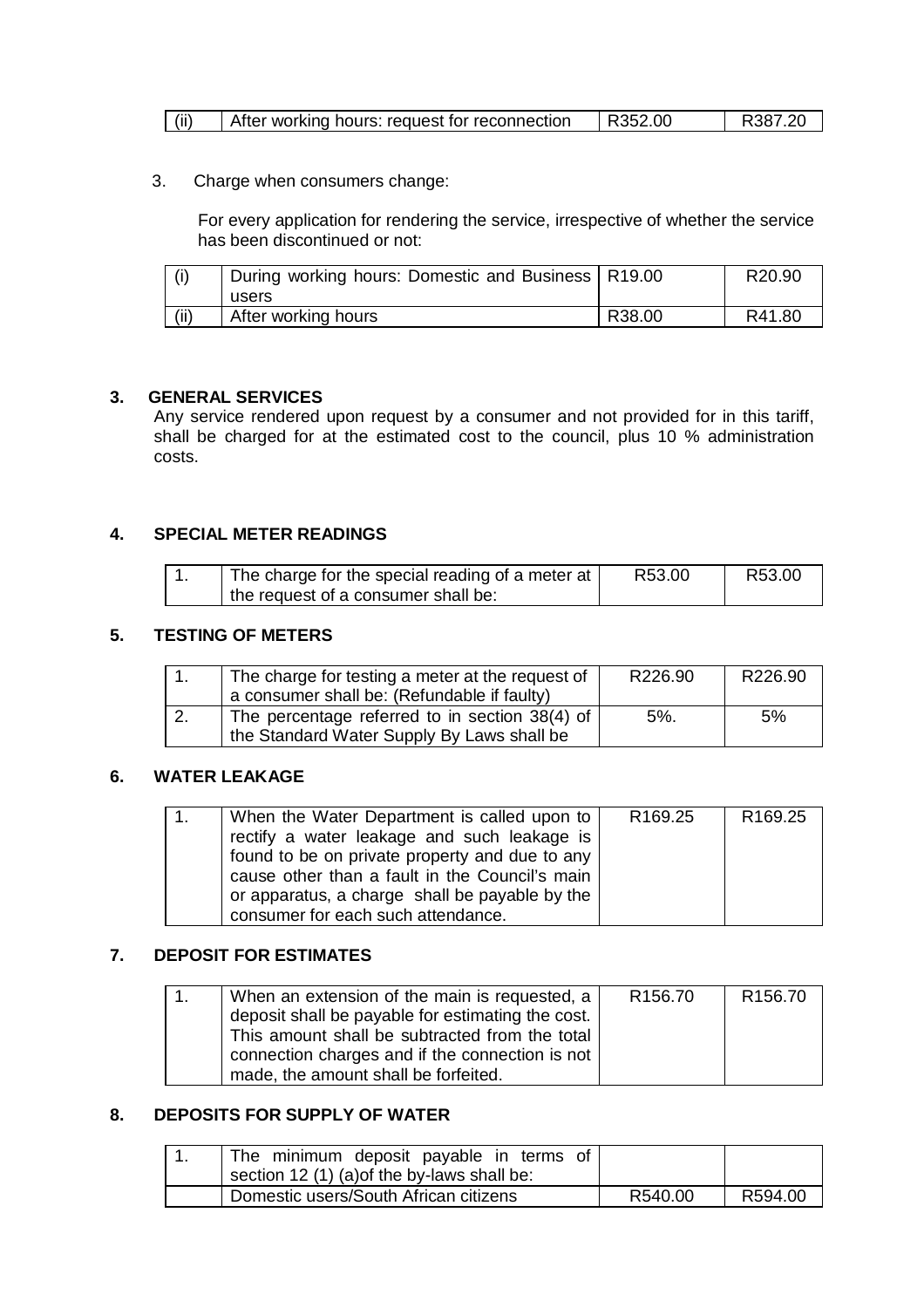| Domestic users / Non South African citizens | R <sub>3</sub> 240.00 | R3 564.00 |
|---------------------------------------------|-----------------------|-----------|
| Business users/South African citizens       | R <sub>2</sub> 700.00 | R2 970.00 |
| Business users/Non South African citizens   | R2 700.00             | R2 970.00 |

# **9. TELEPHONE REMINDER SERVICE**

| The charge payable in respect of a telephone |        |        |
|----------------------------------------------|--------|--------|
| reminder is as follows:                      |        |        |
| <sup>1</sup> For every telephone reminder:   | R50.00 | R55.00 |

# **10. REMINDER SERVICE**

The charge payable in terms of Council's Credit Control Policy is as follows:

| For every notice in respect of an unpaid      | R25.00 | R27.50 |
|-----------------------------------------------|--------|--------|
| consumer account after the final payment date |        |        |
| of the month:                                 |        |        |

| 1.            | <b>BY LAWS</b>                                                                                                                                                                                                                                                                                                                    |                                                              |                                                                |  |  |  |
|---------------|-----------------------------------------------------------------------------------------------------------------------------------------------------------------------------------------------------------------------------------------------------------------------------------------------------------------------------------|--------------------------------------------------------------|----------------------------------------------------------------|--|--|--|
|               | <b>OFFENCES</b>                                                                                                                                                                                                                                                                                                                   |                                                              |                                                                |  |  |  |
|               | <b>CHAPTER 2</b><br>APPLICATIONS AND AGREEMENTS FOR WATER SERVICES                                                                                                                                                                                                                                                                |                                                              |                                                                |  |  |  |
| <b>Clause</b> | Change of purpose of water services                                                                                                                                                                                                                                                                                               | <b>Approved tariff from</b><br>1/07/2015                     | <b>Proposed tariff from</b><br>1/07/2016                       |  |  |  |
| 5             | Where the purpose or extent for which<br>water services are used is changed, the<br>consumer must inform the Council, and<br>must enter into a new agreement with<br>the Council, expressed to be effective<br>from the date on which such change of<br>use took or will take effect.                                             | Level 1 R 1000.00<br>Level 2 R 2000.00<br>Level 3 R 5 000.00 | Level 1 R 1 060.00<br>Level 2 R 2 120.00<br>Level 3 R 5 300.00 |  |  |  |
| 19            | Access to water services other than<br>through Council prohibited<br>No person is permitted to have access to<br>water services from a source other than<br>the Council without the Council's written<br>approval.                                                                                                                | R5 000.00                                                    | R5 300.00                                                      |  |  |  |
| 22            | Unauthorized use of water services<br>prohibited<br>No person may gain access to water<br>services from the water<br>supply system, sewage disposal system<br>or any other sanitation services unless<br>an agreement has been entered into with<br>the Council for the rendering of those<br>services.(Illegal water connection) | R10 000.00                                                   | R10 600.00                                                     |  |  |  |
| 23            | 1. Interference with water supply<br>system or sanitation services<br>prohibited                                                                                                                                                                                                                                                  | R5 000.00                                                    | R5 300.00                                                      |  |  |  |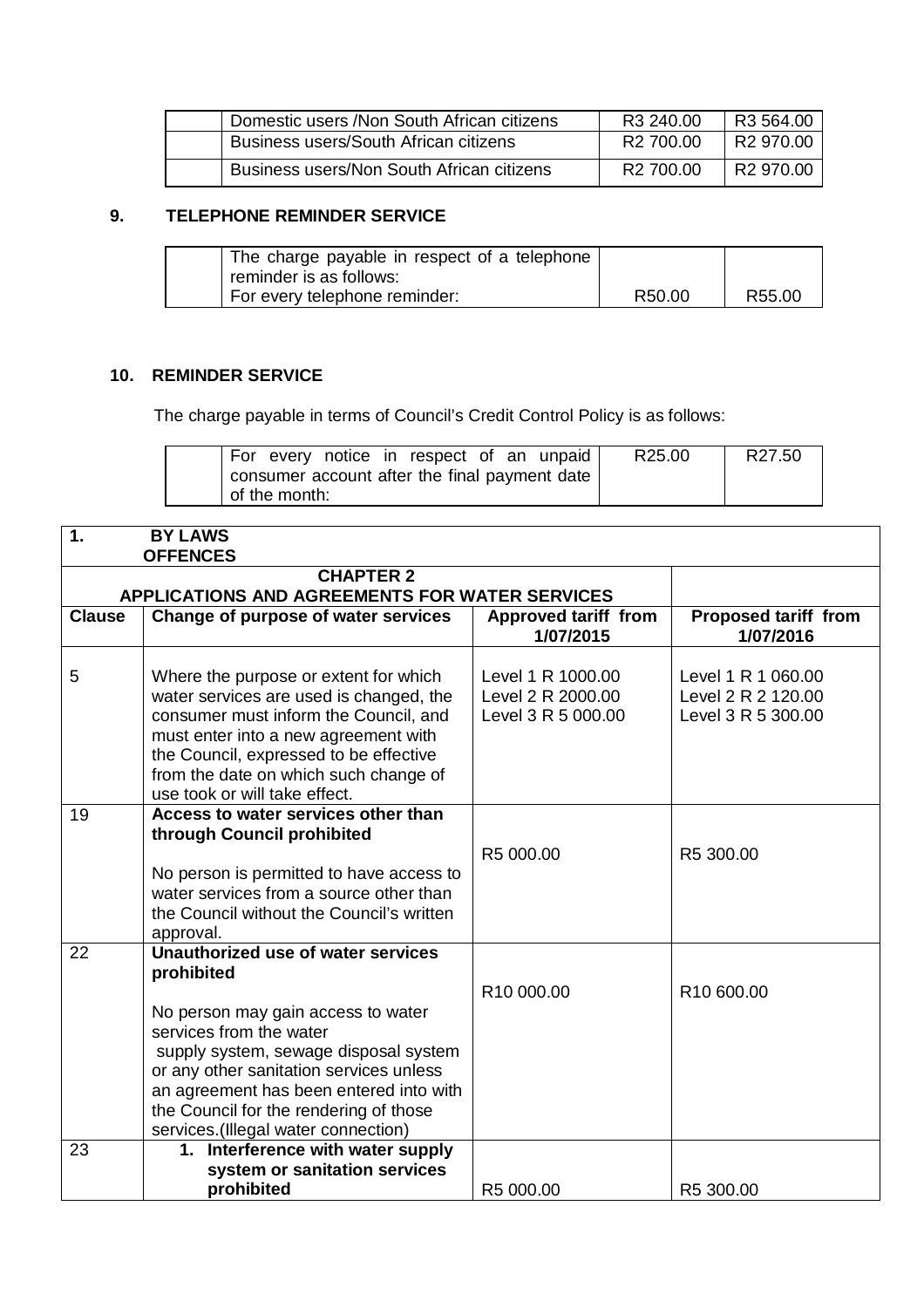|          | Unless he or she has been authorized to<br>do so by the Council in writing, no person<br>may-<br>operate or maintain any part of<br>the water supply system;<br>operate any sewage disposal<br>system;<br>effect a connection or<br>reconnection to the water supply<br>system or sewage disposal<br>system; or<br>render any other sanitation<br>services.<br>2. No person may interfere with or<br>willfully or negligently damage<br>or permit damage to or<br>interference with any part of<br>the water supply system or<br>sewage disposal system<br>belonging to the Council.                                                                   | R5 000.00  | R5 300.00             |
|----------|--------------------------------------------------------------------------------------------------------------------------------------------------------------------------------------------------------------------------------------------------------------------------------------------------------------------------------------------------------------------------------------------------------------------------------------------------------------------------------------------------------------------------------------------------------------------------------------------------------------------------------------------------------|------------|-----------------------|
| 24       | Obstruction of access to water supply<br>system or sanitation service<br>prohibited<br>No person may prevent or restrict<br>physical access by any employee of the<br>Council to the water supply system or<br>sewage disposal system of the Council.                                                                                                                                                                                                                                                                                                                                                                                                  | R2 000.00  | R <sub>2</sub> 120.00 |
|          | <b>CHAPTER 5</b><br><b>PARTA</b><br><b>CHAPTER 5. WATER SUPPLY SERVICES</b>                                                                                                                                                                                                                                                                                                                                                                                                                                                                                                                                                                            |            |                       |
| 31<br>33 | <b>Unauthorised interconnection</b><br>between premises or water<br>installations prohibited<br>Unless he or she has obtained the prior<br>written consent of the Council and<br>complies with any conditions that may<br>have been imposed by the Council in this<br>regard, an owner of premises must<br>ensure that no interconnection exists<br>between-<br>a) the water installation on his or<br>her premises and the water<br>installation on any other<br>premises; or<br>b) where several dwelling or<br>business units are situated on the<br>same premises, the water<br>installations of such units.<br>Water may be supplied from hydrant | R 5 000.00 | R 5 300.00            |
|          | in certain circumstances<br>1) The Council may authorise a<br>temporary supply of water to be<br>taken from one or more fire<br>hydrants specified by it, subject to                                                                                                                                                                                                                                                                                                                                                                                                                                                                                   | R5,000.00  | R5,300.00             |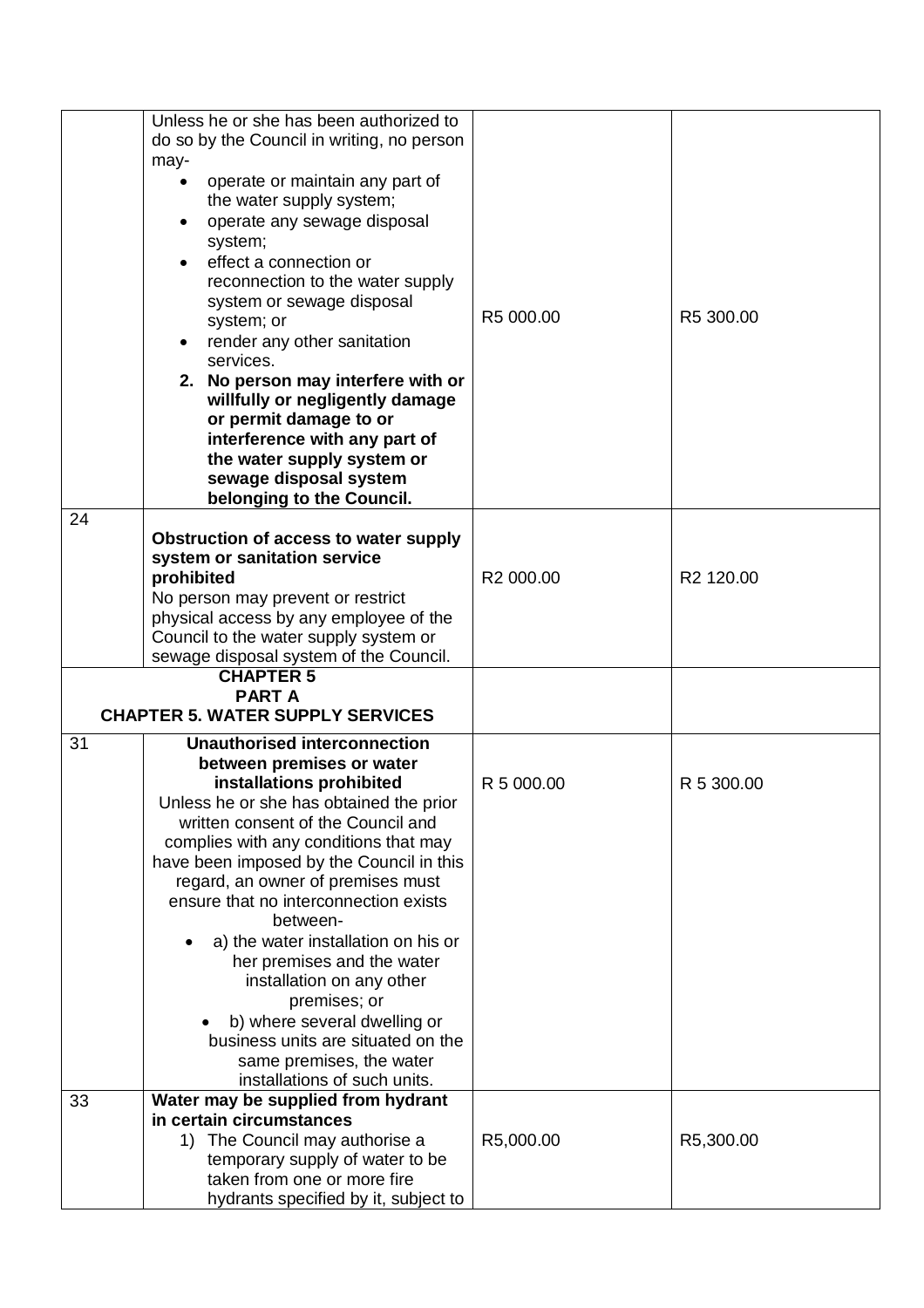|       | such conditions and for such<br>period as may be generally<br>prescribed or specifically imposed<br>by it in respect of such supply.                                                                                                                                                                                                                                                                                                                  |           |           |
|-------|-------------------------------------------------------------------------------------------------------------------------------------------------------------------------------------------------------------------------------------------------------------------------------------------------------------------------------------------------------------------------------------------------------------------------------------------------------|-----------|-----------|
|       | 2) Except in an emergency, a<br>person who requires a temporary<br>supply of water referred to in<br>subsection (1) must apply<br>therefore.                                                                                                                                                                                                                                                                                                          |           |           |
|       | 3) The Council may, for the purpose<br>of supplying water from a hydrant,<br>provide a portable water meter to<br>be returned to the Council on<br>termination of the temporary<br>supply, which portable meter and<br>all other fittings and apparatus<br>used for the connection of the<br>portable water meter to a hydrant<br>remains the property of the<br>Council and will be provided<br>subject to any conditions imposed<br>by the Council. |           |           |
|       | <b>PART C</b><br><b>MEASURING QUANTITY OF WATER</b><br><b>SUPPLIED</b>                                                                                                                                                                                                                                                                                                                                                                                |           |           |
| 34(5) | <b>Measuring quantity of water supplied</b><br>d) ensure that no connection is<br>made to the pipe in which the<br>measuring device is installed,<br>between the measuring device<br>and the connection pipe or water<br>main serving the installation                                                                                                                                                                                                | R5,000.00 | R5,300.00 |
|       | Not use nor permit to be used on<br>f)<br>any water installation, any fitting,<br>machine or appliance which<br>causes damage or, in the opinion<br>of the Council, is likely to cause<br>damage to any meter.                                                                                                                                                                                                                                        |           |           |
| 34(6) | No person other than an authorised<br>official of the Council may-                                                                                                                                                                                                                                                                                                                                                                                    | R2 000.00 | R2 120.00 |
|       | a) Disconnect a measuring device<br>and its associated apparatus from<br>the pipe in or to which they are<br>installed or connected;<br>b) Break a seal which the Council<br>has placed on any meter; or<br>c) In any other way interfere with a<br>measuring device and its                                                                                                                                                                          |           |           |
|       | associated apparatus.                                                                                                                                                                                                                                                                                                                                                                                                                                 |           |           |
| 35    | Determining quantity of water<br>supplied to consumer                                                                                                                                                                                                                                                                                                                                                                                                 | R5,000.00 | R5,300.00 |
|       |                                                                                                                                                                                                                                                                                                                                                                                                                                                       |           |           |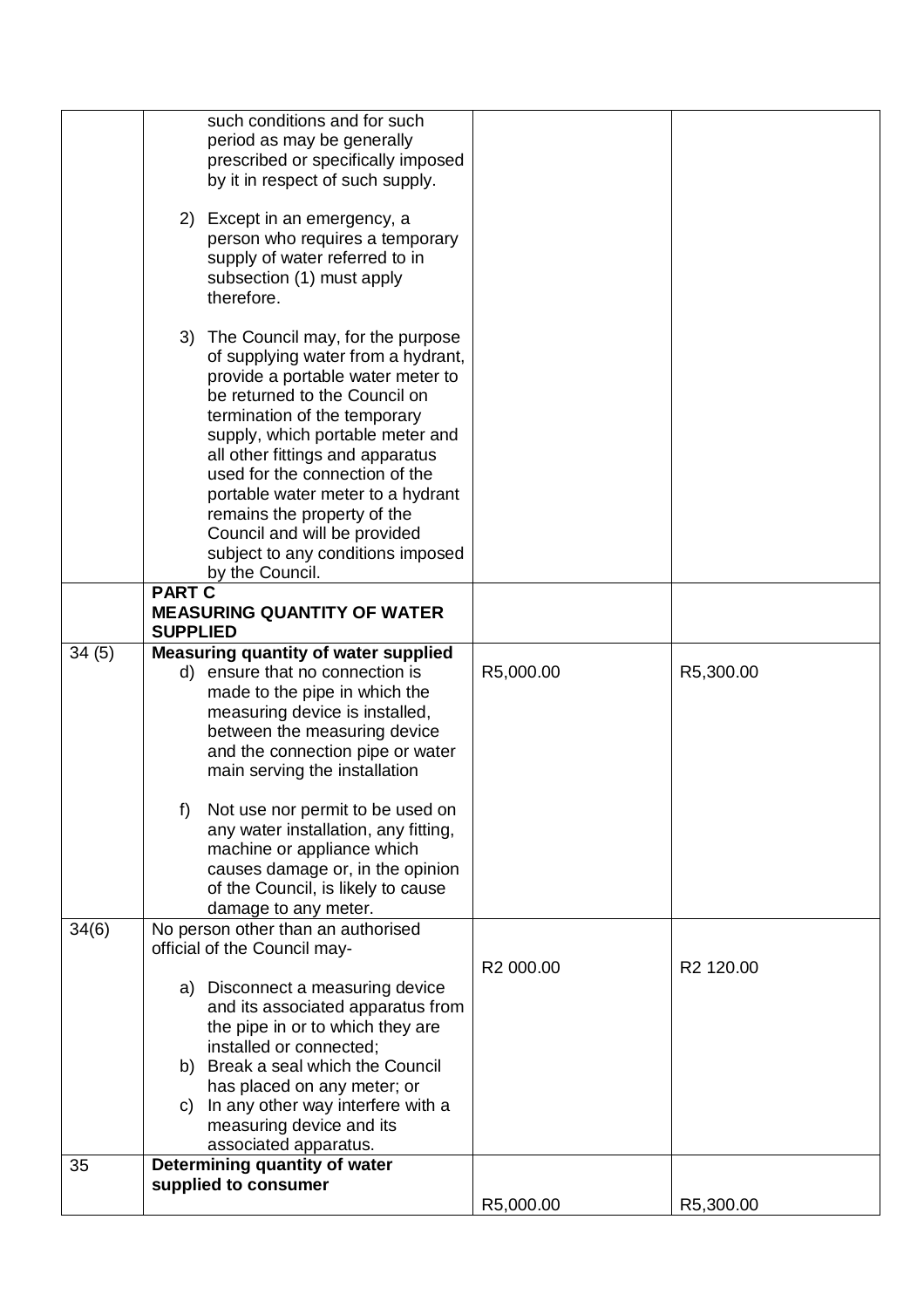|    | 3. If water is supplied to or taken by<br>a consumer without it passing<br>through a measuring device, the<br>estimate by the Council of the<br>quantity of such water must be<br>deemed to be correct.<br>4. Where water supplied by the<br>Council to any premises is in any<br>way taken by the consumer<br>without such water passing<br>through any measuring device<br>provided by the Council, the<br>Council may for the purpose of<br>rendering an account, make an<br>estimate, in accordance with<br>subsection (4), of the quantity of<br>water supplied to the consumer<br>during the period that water is so<br>taken by the consumer. |           |           |
|----|------------------------------------------------------------------------------------------------------------------------------------------------------------------------------------------------------------------------------------------------------------------------------------------------------------------------------------------------------------------------------------------------------------------------------------------------------------------------------------------------------------------------------------------------------------------------------------------------------------------------------------------------------|-----------|-----------|
|    | <b>PART D</b><br><b>APPROVAL OF INTALLATION WORK</b>                                                                                                                                                                                                                                                                                                                                                                                                                                                                                                                                                                                                 |           |           |
| 41 | <b>Approval of installation work</b>                                                                                                                                                                                                                                                                                                                                                                                                                                                                                                                                                                                                                 |           |           |
| 42 | 7) If installation work has been done<br>in contravention of subsections<br>$(1)$ , $(2)$ or $(3)$ , a designated officer<br>may, subject to the provisions of<br>these By-laws, issue a<br>compliance notice requiring the<br>owner of the premises<br>concerned-<br>a) to comply with the relevant<br>subsection, within a specified<br>period;<br>b) if the work is still in progress, to<br>cease the work; and<br>c) to remove all such work as does<br>not comply with these By-laws.<br>Persons permitted to do installation                                                                                                                  | R2,000.00 | R2,120.00 |
|    | and other work                                                                                                                                                                                                                                                                                                                                                                                                                                                                                                                                                                                                                                       | R5,000.00 | R5,300.00 |
|    | 1) No person who is not a qualified<br>plumber may be permitted to-<br>a) Do any installation work other<br>than the replacement or repair of<br>an existing pipe or water fitting,<br>b) Replace a fixed water heater or<br>its associated protective devices;<br>Inspect, disinfect or test a water<br>C)<br>installation, fire installation or<br>storage tank;<br>d) Service, repair or replace a back<br>flow preventer; or                                                                                                                                                                                                                     |           |           |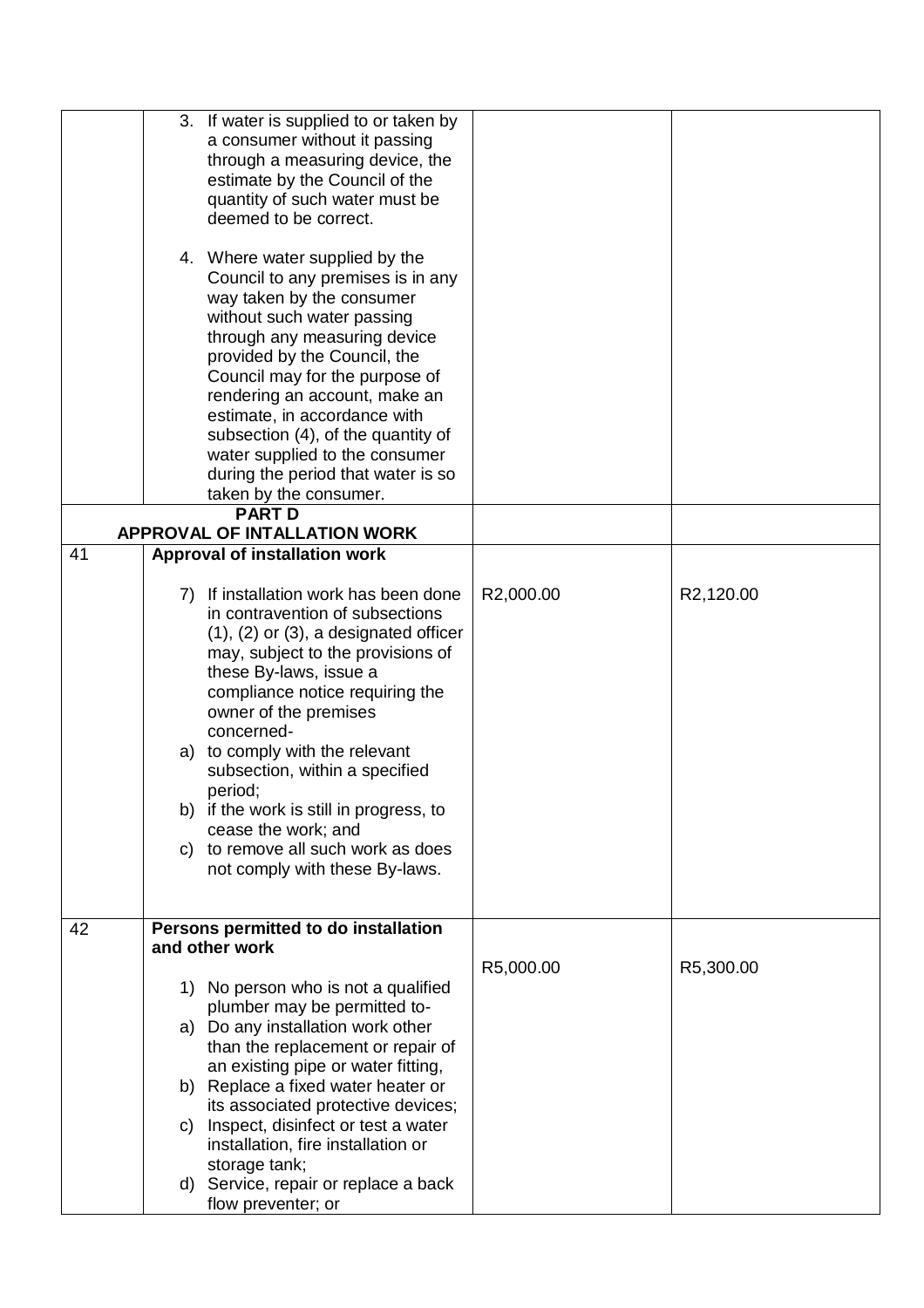| e) Install, maintain or replace a<br>meter provided by an owner in a<br>water installation.                                                                                                                                                                                                                                                                                                             |           |           |
|---------------------------------------------------------------------------------------------------------------------------------------------------------------------------------------------------------------------------------------------------------------------------------------------------------------------------------------------------------------------------------------------------------|-----------|-----------|
| 2) No person may require or engage<br>a person who is not a qualified<br>plumber to do the work referred to<br>in subsection (1)                                                                                                                                                                                                                                                                        | R5,000.00 | R5,300.00 |
| Provision and maintenance of water<br>43<br><b>installations</b>                                                                                                                                                                                                                                                                                                                                        |           |           |
|                                                                                                                                                                                                                                                                                                                                                                                                         | R1,000.00 | R1,060.00 |
| 2) Before doing work in connection with<br>the maintenance of a portion of his or her<br>water installation which is situated<br>outside the boundary of his premises, an<br>owner must obtain the written consent of<br>the Council or the owner of the land on<br>which such portion is situated, as the<br>case may be.                                                                              |           |           |
| Installation or use of pipes and water<br>45                                                                                                                                                                                                                                                                                                                                                            |           |           |
| fittings in water installations<br>1) No person may, without the prior                                                                                                                                                                                                                                                                                                                                  | R1,000.00 | R1,060.00 |
| written permission of the Council, install<br>or use a pipe or water fitting in a water<br>installation within the Council's area of<br>jurisdiction unless it is of a type that is<br>included in the schedule of approved<br>pipes and fittings as compiled by the<br>Council.                                                                                                                        |           |           |
| <b>Unlawful water installation work</b><br>46                                                                                                                                                                                                                                                                                                                                                           |           |           |
| Where any installation work has been<br>constructed in contravention of these By-<br>laws, the owner must on receiving a<br>compliance notice by the Council, carry<br>out such alterations to the installation as<br>prescribed in the notice.                                                                                                                                                         | R5,000.00 | R5,300.00 |
| Owner to prevent pollution of water<br>48<br>An owner must provide and maintain<br>effective measures to prevent the entry<br>of any substance or matter which may be<br>a danger to health or may adversely<br>affect the portability of water or affect its<br>fitness for use in-<br>a) the water supply system or plant;<br>and<br>b) any part of the water installation<br>on his or her premises. | R5,000.00 | R5,300.00 |
| <b>PARTE</b>                                                                                                                                                                                                                                                                                                                                                                                            |           |           |
| PROTECTION OF WATER SUPPLY YSTEM<br><b>FROM BACKFLOW AND BACK SIPHONAGE</b>                                                                                                                                                                                                                                                                                                                             |           |           |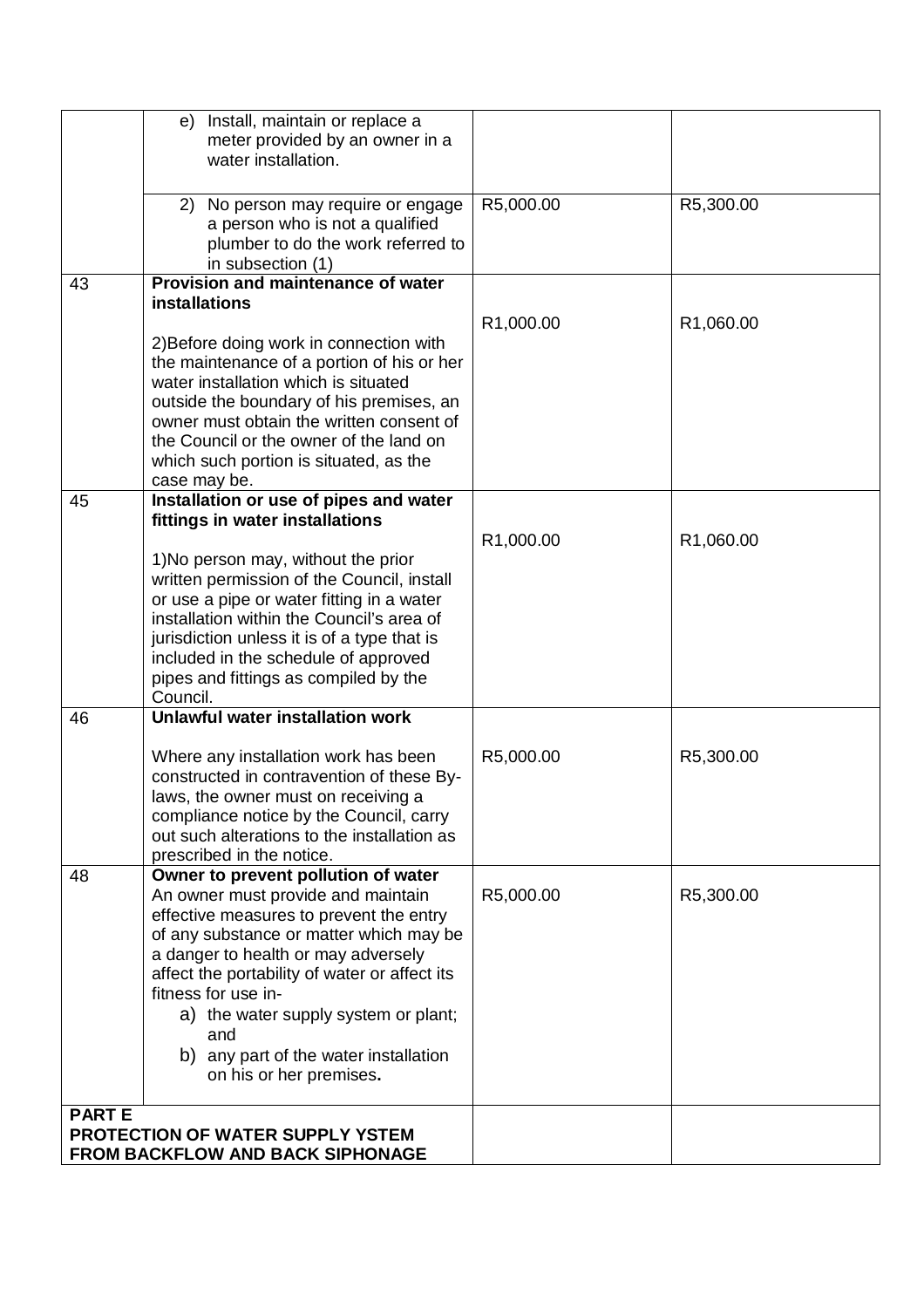| 49 | Protection of water supply system                                                                                                                                                                                                                                                                                                                                                                                                                                                                                                                                                                                                                                                                                                                                                                                                                                                                                                                                                                                                                                                                                                                                  |            |            |
|----|--------------------------------------------------------------------------------------------------------------------------------------------------------------------------------------------------------------------------------------------------------------------------------------------------------------------------------------------------------------------------------------------------------------------------------------------------------------------------------------------------------------------------------------------------------------------------------------------------------------------------------------------------------------------------------------------------------------------------------------------------------------------------------------------------------------------------------------------------------------------------------------------------------------------------------------------------------------------------------------------------------------------------------------------------------------------------------------------------------------------------------------------------------------------|------------|------------|
|    | from backflow                                                                                                                                                                                                                                                                                                                                                                                                                                                                                                                                                                                                                                                                                                                                                                                                                                                                                                                                                                                                                                                                                                                                                      |            |            |
|    | 1) The owner must take any of the<br>measures referred to in subsection (2) to<br>prevent the backflow of water from the<br>water installation to the water supply<br>system in the case of-<br>a) fire or combined installation on<br>premises; and<br>b) a general installation serving the<br>following activities-<br>medical treatment of people or animals;<br>medical, pharmaceutical or chemical<br>research and manufacturing; agriculture,<br>including dairies and nurseries;<br>photographic processing; laundering and<br>dry-cleaning;<br>metal plating; treatment of skins and<br>hides; and<br>c) a general installation serving-<br>mortuaries; abattoirs; sewage purification<br>works; refuse processing plants; oil<br>processing and storage facilities;<br>wineries, distillers, breweries, yeast and<br>cold drink factories; sports facilities; or<br>any other premises on which an activity<br>is carried out which in the opinion of the<br>Council is likely to cause a danger to<br>health or affect the portability of water in<br>the event of a substance resulting from<br>such activity entering the water supply<br>system; and | R20,000.00 | R21,200.00 |
|    | d) a general installation on any<br>premises after a compliance<br>notice by the Council to do so.                                                                                                                                                                                                                                                                                                                                                                                                                                                                                                                                                                                                                                                                                                                                                                                                                                                                                                                                                                                                                                                                 |            |            |
| 51 | Inspection and service of backflow<br>preventers<br>1) The owner of premises on which<br>a reduced pressure or double<br>check backflow preventer is<br>installed must, at his own<br>expense, cause the backflow<br>preventer to be-<br>inspected and serviced not less than<br>once in every 12 months to ensure that it<br>is in working order; and<br><b>PART F</b>                                                                                                                                                                                                                                                                                                                                                                                                                                                                                                                                                                                                                                                                                                                                                                                            | R2,000.00  | R2,120.00  |
|    | <b>WATER RESTRICTIONS</b>                                                                                                                                                                                                                                                                                                                                                                                                                                                                                                                                                                                                                                                                                                                                                                                                                                                                                                                                                                                                                                                                                                                                          |            |            |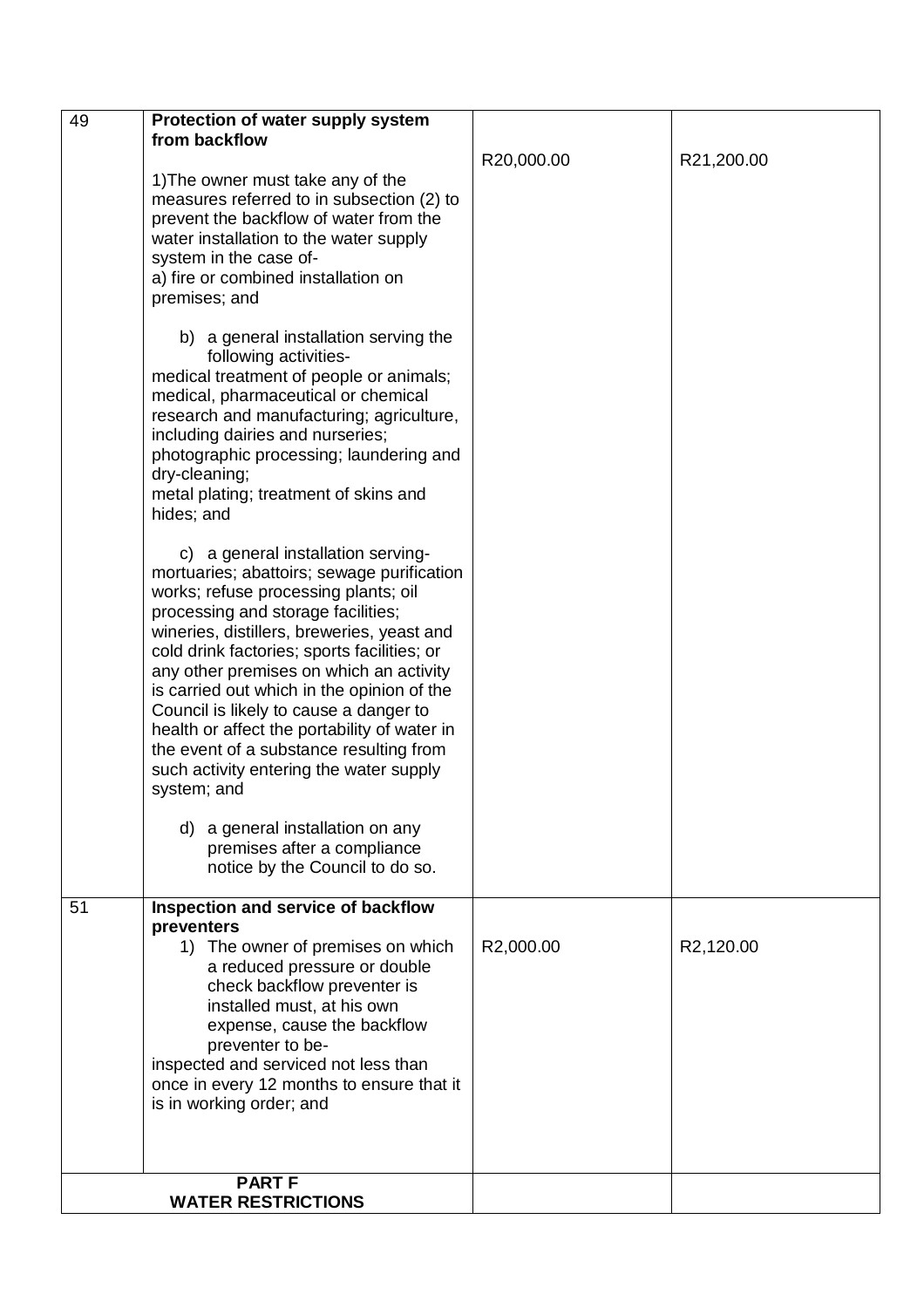| 54 | Waste of water unlawful                                                  |           |                        |
|----|--------------------------------------------------------------------------|-----------|------------------------|
|    |                                                                          |           |                        |
|    | 1) No consumer may permit-                                               |           |                        |
|    | a) the purposeless or                                                    | R5,000.00 | R5,300.00              |
|    | wasteful discharge of<br>water from terminal water                       |           |                        |
|    |                                                                          | R2,000.00 | R2,120.00              |
|    | fittings;<br>b) pipes or water fittings                                  |           |                        |
|    | forming part of a water                                                  |           |                        |
|    | installation to leak;                                                    | R2,000.00 | R2,120.00              |
|    | c) the use of maladjusted or                                             |           |                        |
|    | defective water fittings in a                                            |           |                        |
|    | water installation;                                                      |           |                        |
|    | d) an overflow of water from                                             |           |                        |
|    | a water installation to                                                  | R2,000.00 | R2,120.00              |
|    | persist; or                                                              |           |                        |
|    | e) a wasteful use of water to                                            |           |                        |
|    | persist.                                                                 |           |                        |
|    | 2) An owner must repair or replace                                       | R2,000.00 | R <sub>2</sub> ,120.00 |
|    | any part of his or her water                                             |           |                        |
|    | installation which is in such a                                          |           |                        |
|    | state of disrepair that it is either                                     |           |                        |
|    | causing or is likely to cause an                                         |           |                        |
|    | event referred to in subsection                                          |           |                        |
|    |                                                                          |           |                        |
|    | 3) If an owner fails to take measures                                    |           |                        |
|    | as contemplated in subsection                                            |           |                        |
|    | (2), a designated officer may<br>issue an enforcement notice in          |           |                        |
|    | connection therewith.                                                    |           |                        |
|    |                                                                          | R2,000.00 | R2,120.00              |
|    | 4) Every consumer must ensure that                                       |           |                        |
|    | any equipment or plant                                                   |           |                        |
|    | connected to his or her water                                            |           |                        |
|    | installation uses water in an                                            |           |                        |
|    | efficient manner.                                                        |           |                        |
| 55 | <b>Prohibition of use of certain</b><br>equipment in water installations |           |                        |
|    |                                                                          | R2,000.00 | R2,120.00              |
|    | A designated officer may, by                                             |           |                        |
|    | compliance notice, prohibit the use                                      |           |                        |
|    | by a consumer of any equipment in                                        |           |                        |
|    | a water installation if, in his or her                                   |           |                        |
|    | opinion, its use of water is wasteful,                                   |           |                        |
|    | and such equipment must not be                                           |           |                        |
|    | returned to use until its efficiency                                     |           |                        |
|    | has been restored, and a written                                         |           |                        |
|    | application to do so has been<br>approved by the Council.                |           |                        |
| 58 | Pipes in streets or public places                                        |           |                        |
|    |                                                                          |           |                        |
|    | No person may, for the purpose of                                        |           |                        |
|    | conveying water derived from whatever                                    | R5,000.00 | R5,300.00              |
|    | source, lay or construct a pipe or                                       |           |                        |
|    | associated component on, in or under a                                   |           |                        |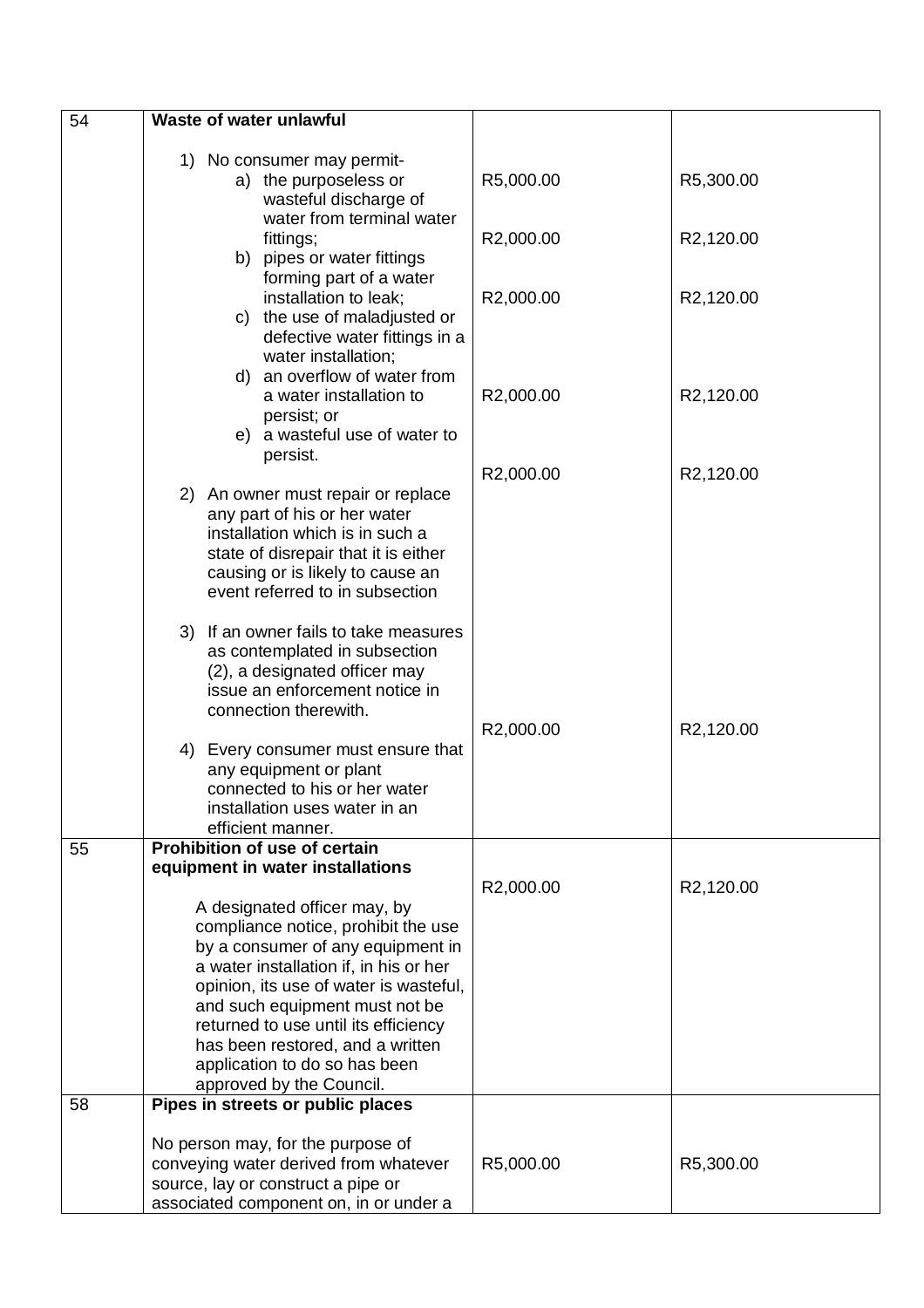| 59 | street, public place or other land owned<br>by, vested in, or under the control of the<br>Council, except with the prior written<br>permission of the Council, and subject to<br>such conditions as may be imposed by it<br>on granting permission.<br>Use of water from source other than                                                                                                                                                                                                                                                                                                                                                                                      |            |            |
|----|---------------------------------------------------------------------------------------------------------------------------------------------------------------------------------------------------------------------------------------------------------------------------------------------------------------------------------------------------------------------------------------------------------------------------------------------------------------------------------------------------------------------------------------------------------------------------------------------------------------------------------------------------------------------------------|------------|------------|
|    | water supply system<br>Except with the prior permission of the<br>Council, no person may use or permit the<br>use of water obtained from a source<br>other than the water supply system,<br>other than rain water tanks which are not<br>connected to the water installation, and<br>in accordance with such conditions as<br>the Council may impose, for domestic,<br>commercial or industrial purposes, and<br>except with the approval of any other<br>authority required by any law.                                                                                                                                                                                        | R10,000.00 | R10,600.00 |
|    | <b>PARTH</b><br><b>SPECIAL PROVISIONS REGARDING FIRE</b><br><b>SERVICES</b>                                                                                                                                                                                                                                                                                                                                                                                                                                                                                                                                                                                                     |            |            |
| 63 | <b>Connection pipes for fire installation</b><br>systems<br>3) Where, there is an existing<br>connection pipe for the sole<br>purpose of fire installation<br>services, such connection pipe<br>may only be used for that<br>purpose.<br>No take-off of any kind from any<br>4)<br>connection pipe referred to in<br>subsection (3) may be made, nor<br>may any water there from be<br>used except in connection with an<br>automatic sprinkler and drencher<br>installation, a hydrant connection<br>or a hose-reel connection, or for<br>any pressure tank connection<br>therewith, and such tank must be<br>controlled by an approved fitting<br>for fire fighting purposes. | R5,000.00  | R5,300.00  |
| 64 | Inspection and approval of automatic<br>sprinkler installation for firefighting<br>purposes<br>No water may be supplied to any fire<br>installation until-<br>a) it has been inspected and tested<br>by the Council;                                                                                                                                                                                                                                                                                                                                                                                                                                                            | R2,000.00  | R2,120.00  |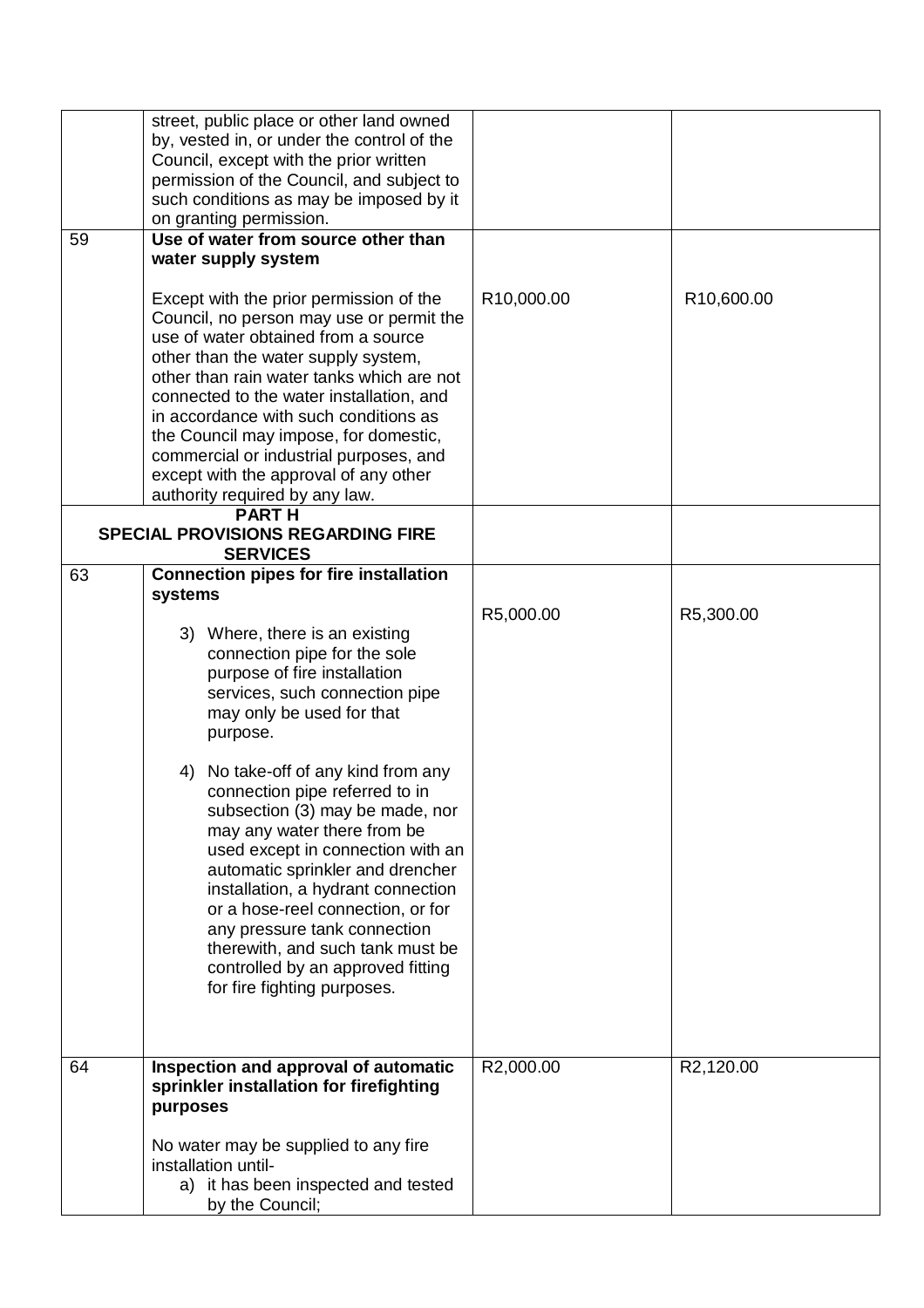|    | b) the Council has certified in writing<br>that such water installation is<br>complete and complies with the                                                                                                                                                                                                                                                                                                                                                                                                                                                                                                                                                                                                                      |                                                                                       |                                                                                      |
|----|-----------------------------------------------------------------------------------------------------------------------------------------------------------------------------------------------------------------------------------------------------------------------------------------------------------------------------------------------------------------------------------------------------------------------------------------------------------------------------------------------------------------------------------------------------------------------------------------------------------------------------------------------------------------------------------------------------------------------------------|---------------------------------------------------------------------------------------|--------------------------------------------------------------------------------------|
|    | requirements of these By-laws;<br>and                                                                                                                                                                                                                                                                                                                                                                                                                                                                                                                                                                                                                                                                                             |                                                                                       |                                                                                      |
|    | the tariffs determined by the Council<br>for such inspection and testing have<br>been paid.                                                                                                                                                                                                                                                                                                                                                                                                                                                                                                                                                                                                                                       |                                                                                       |                                                                                      |
|    | <b>CHAPTER 6</b><br><b>SANITATION SERVICES</b><br><b>PARTA</b>                                                                                                                                                                                                                                                                                                                                                                                                                                                                                                                                                                                                                                                                    |                                                                                       |                                                                                      |
| 69 | Objectionable discharges to sewage<br>disposal system                                                                                                                                                                                                                                                                                                                                                                                                                                                                                                                                                                                                                                                                             |                                                                                       |                                                                                      |
|    | 1) No person may discharge or<br>cause or permit the discharge or<br>entry into any sewer of any storm<br>water and underground seepage<br>water. Nor shall any person<br>discharge or cause or permit the<br>discharge or entry into any sewer<br>of any sewage, industrial effluent<br>or other liquid or substance-<br>a) which may be offensive to, or<br>may cause a nuisance to the<br>public;<br>b) which is in the form of steam<br>or vapour or has a<br>temperature exceeding 44<br>degrees Celsius at the point<br>where it enters the sewer;<br>which has a pH value less<br>C)<br>than 6.0 or more than 10.0;<br>d) which contains any substance<br>of whatsoever nature likely to<br>produce or give off explosive, | R1,000.00-2,000.00<br>R1,000.00-2,000.00<br>R2,000.00-5,000.00<br>R5,000.00-10,000.00 | R1,060.00-2,120.00<br>R1,060.00-2120.00<br>R2,120.00-5,300.00<br>R5,300.00-10,600.00 |
|    | flammable, poisonous or<br>offensive gases or vapours in<br>any sewer;<br>e) which contains any substance<br>having an open flash point of<br>less than 93 degrees Celsius<br>or which gives off a poisonous                                                                                                                                                                                                                                                                                                                                                                                                                                                                                                                      | R1,000.00-2,000.00                                                                    | R1,060.00-2,120.00                                                                   |
|    | vapour at a temperature<br>below 93 degrees Celsius;<br>Which contains any material<br>f)<br>of whatsoever nature,<br>including oil, grease, fat or<br>detergents capable of causing<br>an obstruction to the flow in a<br>sewer, to a drain or<br>interference with the proper<br>operation of a sewage                                                                                                                                                                                                                                                                                                                                                                                                                          | R5,000.00-10,000.00                                                                   | R5,300.00-10,600.00                                                                  |
|    | treatment plant?<br>Which may inhibit the<br>g)                                                                                                                                                                                                                                                                                                                                                                                                                                                                                                                                                                                                                                                                                   | R2,000.00-5,000.00                                                                    | R2,120.00-5,300.00                                                                   |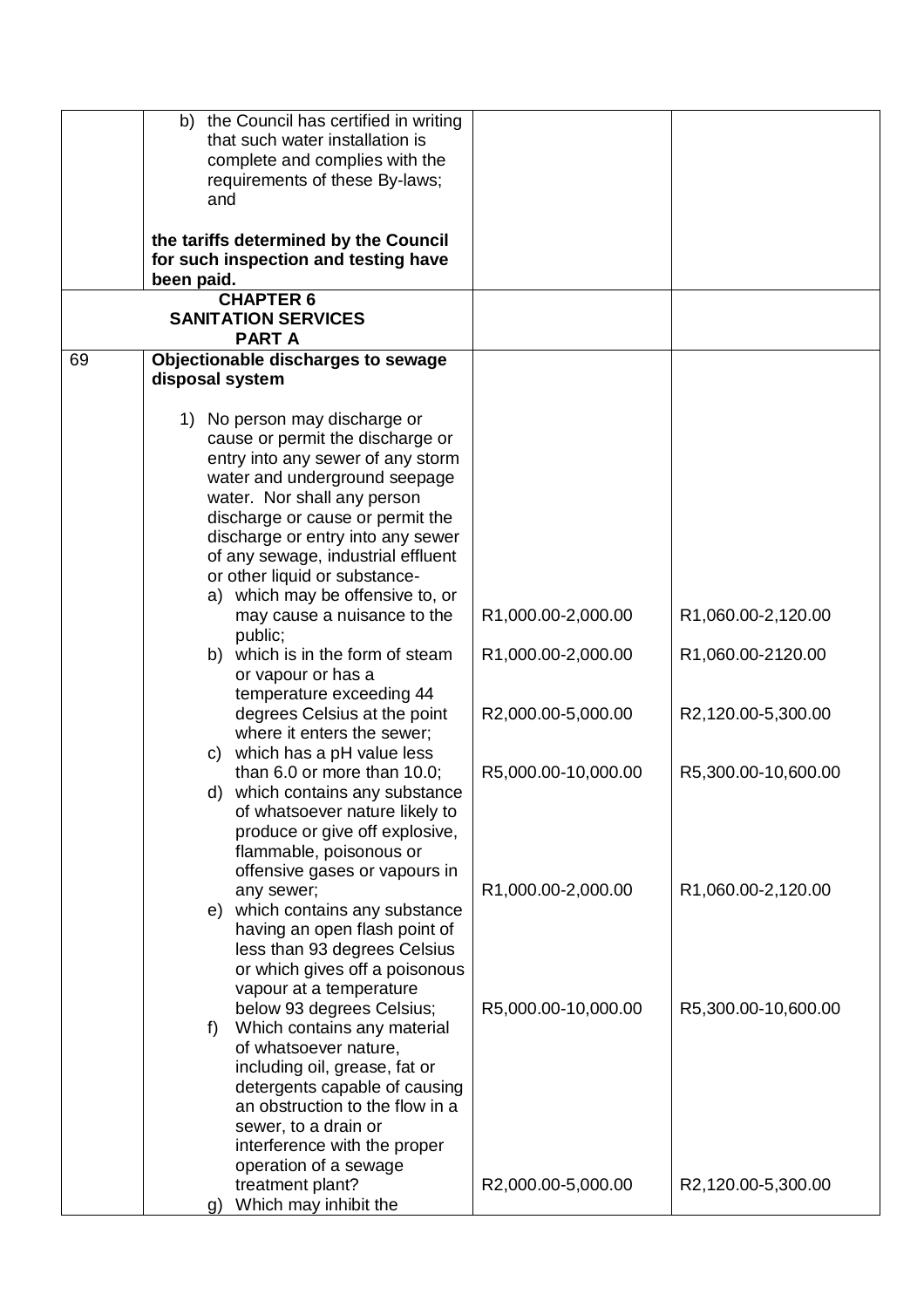|    | unrestricted conveyance of<br>sewage through the sewage<br>disposal system;<br>h) which contains any substance<br>in such concentration as is<br>likely in the final treated<br>effluent from any sewage<br>treatment plant to produce an | R5,000.00-10,000.00                         | R5,300.00-10,600.00                         |
|----|-------------------------------------------------------------------------------------------------------------------------------------------------------------------------------------------------------------------------------------------|---------------------------------------------|---------------------------------------------|
|    | undesirable taste after<br>chlorination, or an undesirable<br>odour or colour, or excessive                                                                                                                                               | R5,000.00-10,000.00                         | R5,300.00-10,600.00                         |
|    | foam;<br>which contains any substance<br>i)<br>of whatsoever nature                                                                                                                                                                       | R2,000.00-5,000.00                          | R2,120.00-5,300.00                          |
|    | whether listed in Schedule B<br>j)<br>of these By-laws or not, either<br>alone or in combination with<br>other matter may-<br>k) $COD > 2000$ mg/L                                                                                        | R5, 000.00-10,000.00<br>(For COD >5000mg/l) | R5, 300.00-10,600.00<br>(For COD >5000mg/l) |
|    | 2)<br>No person may cause or permit<br>any solid, liquid or gaseous<br>substance, other than storm<br>water or underground seepage<br>water to enter-                                                                                     |                                             |                                             |
|    | a) any storm water<br>drain, storm water<br>sewer or excavated                                                                                                                                                                            | R2,500-10,000.00                            | R2,650-10,600.00                            |
|    | or constructed water<br>course;<br>b) Any river, stream, or<br>natural water course<br>or any public water,<br>whether ordinarily dry<br>or otherwise, except                                                                             | R2,5000-10,000.00                           | R2,650.00-10,600.00                         |
|    | in accordance with<br>the provisions of the<br>National Water Act; or<br>c) Any street or<br>premises.                                                                                                                                    | R1,000.00-2,000.00                          | R1,120.00-2,120.00                          |
|    | <b>PART B</b><br><b>ON-SITESANITATION SERVICES</b>                                                                                                                                                                                        |                                             |                                             |
| 71 | Septic tanks and treatment plants                                                                                                                                                                                                         |                                             |                                             |
|    | No person may construct, install,<br>maintain or operate any septic tank or<br>other plant for the treatment, disposal or<br>storage of sewage, without the prior<br>written permission of the Council.                                   | R5,000.00                                   | R5,300.00                                   |
| 77 | <b>Disused conservancy and septic</b><br>tanks                                                                                                                                                                                            |                                             |                                             |
|    | 1) If an existing conservancy tank or<br>septic tank is no longer required<br>for the storage or treatment of                                                                                                                             | R5,000.00                                   | R5,300.00                                   |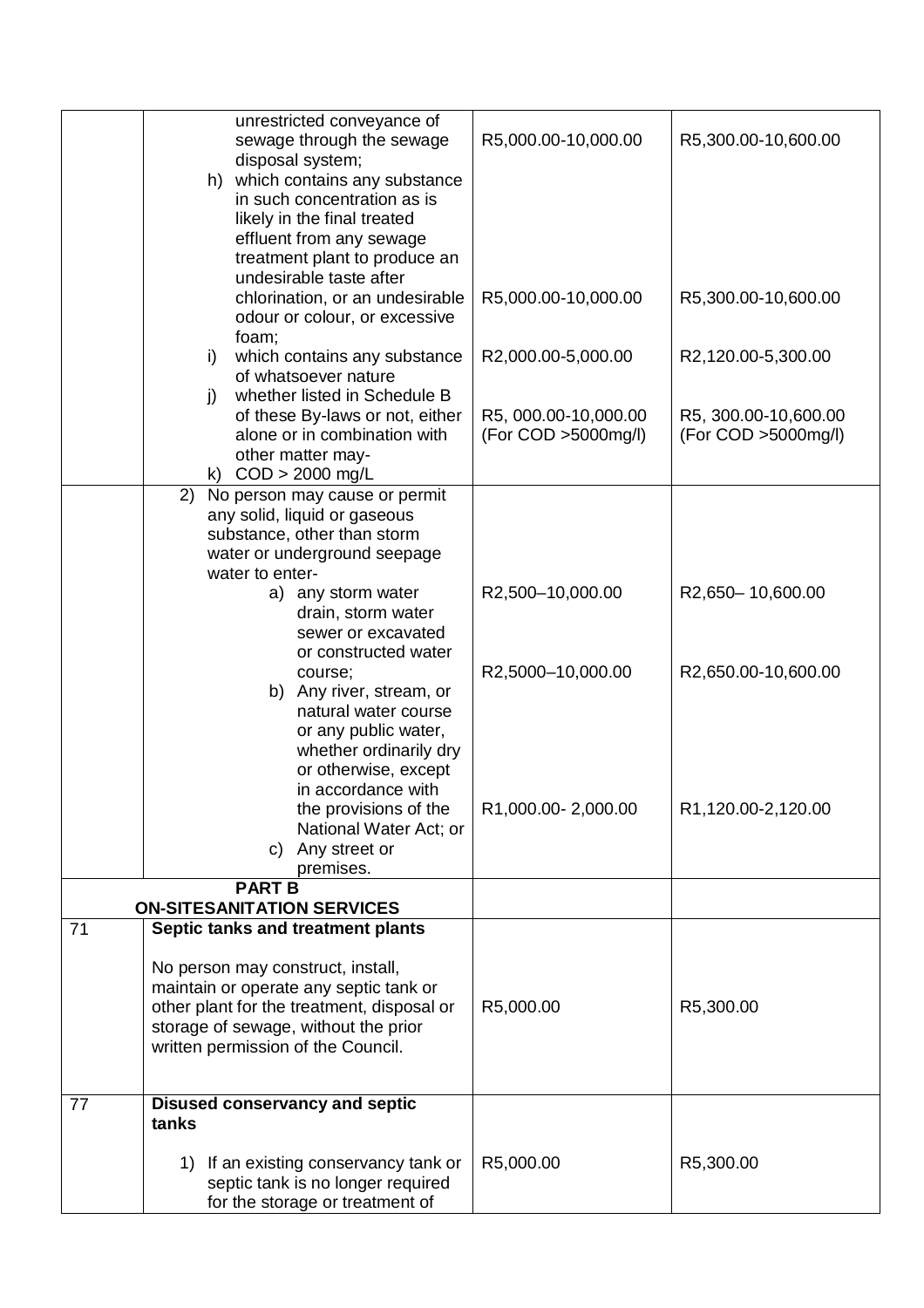|    | sewage, or if permission for such                     |           |           |
|----|-------------------------------------------------------|-----------|-----------|
|    | use is withdrawn, the owner must                      |           |           |
|    | either cause it to be completely                      |           |           |
|    | recovered, or to be completely                        |           |           |
|    | filled with earth or other suitable                   |           |           |
|    | material, and the land involved to                    |           |           |
|    | be rehabilitated.                                     |           |           |
|    |                                                       |           |           |
|    | <b>PART C</b><br><b>CONNECTION TO SEWAGE DISPOSAL</b> |           |           |
| 78 | <b>Provision of connecting sewers</b>                 |           |           |
|    |                                                       |           |           |
|    |                                                       |           |           |
|    | 3) The discharge of any                               |           |           |
|    | substance whatsoever other than                       | R2,000.00 | R2,120.00 |
|    | clean water for testing purposes                      |           |           |
|    | may not be permitted to enter any                     |           |           |
|    | drainage installation until the                       |           |           |
|    | drainage installation has been                        |           |           |
|    | connected to the sewage                               |           |           |
|    | disposal system.                                      |           |           |
| 80 | <b>Interconnections between premises</b>              |           |           |
|    |                                                       |           |           |
|    | Every owner of premises must ensure                   |           |           |
|    |                                                       |           |           |
|    | that no interconnection exists between                | R2,000.00 | R2,120.00 |
|    | the drainage installation on his or her               |           |           |
|    | premises and any drainage installation                |           |           |
|    | on other premises, unless he or she has               |           |           |
|    | obtained the prior written permission of              |           |           |
|    | the Council and complies with any                     |           |           |
|    | conditions that may have been imposed                 |           |           |
|    | in granting such permission.                          |           |           |
|    |                                                       |           |           |
|    |                                                       |           |           |
|    |                                                       |           |           |
|    | <b>PART D</b>                                         |           |           |
|    | <b>ROAD HAULAGE OF SEWAGE</b>                         |           |           |
| 83 | Written permission for delivery of                    |           |           |
|    | sewage by road haulage                                |           |           |
|    |                                                       | R5,000.00 | R5,300.00 |
|    | No person may discharge sewage into                   |           |           |
|    | any Council sewage treatment plant by                 |           |           |
|    | road haulage except with the written                  |           |           |
|    | permission of the Council, and subject to             |           |           |
|    |                                                       |           |           |
|    | such terms and conditions as may be                   |           |           |
|    | imposed in terms of the written                       |           |           |
|    | permission.                                           |           |           |
| 84 | When sewage is delivered by road                      |           |           |
|    | haulage-                                              |           |           |
|    |                                                       | R5,000.00 | R5,300.00 |
|    | a) the time of delivery must be                       |           |           |
|    | arranged with the Council;                            |           |           |
|    | b) the nature and composition of the                  |           |           |
|    | sewage must be established to                         |           |           |
|    | the satisfaction of the Council                       |           |           |
|    | prior to the discharge thereof from                   |           |           |
|    |                                                       |           |           |
|    | the container in which it is                          |           |           |
|    | delivered, and no person may                          |           |           |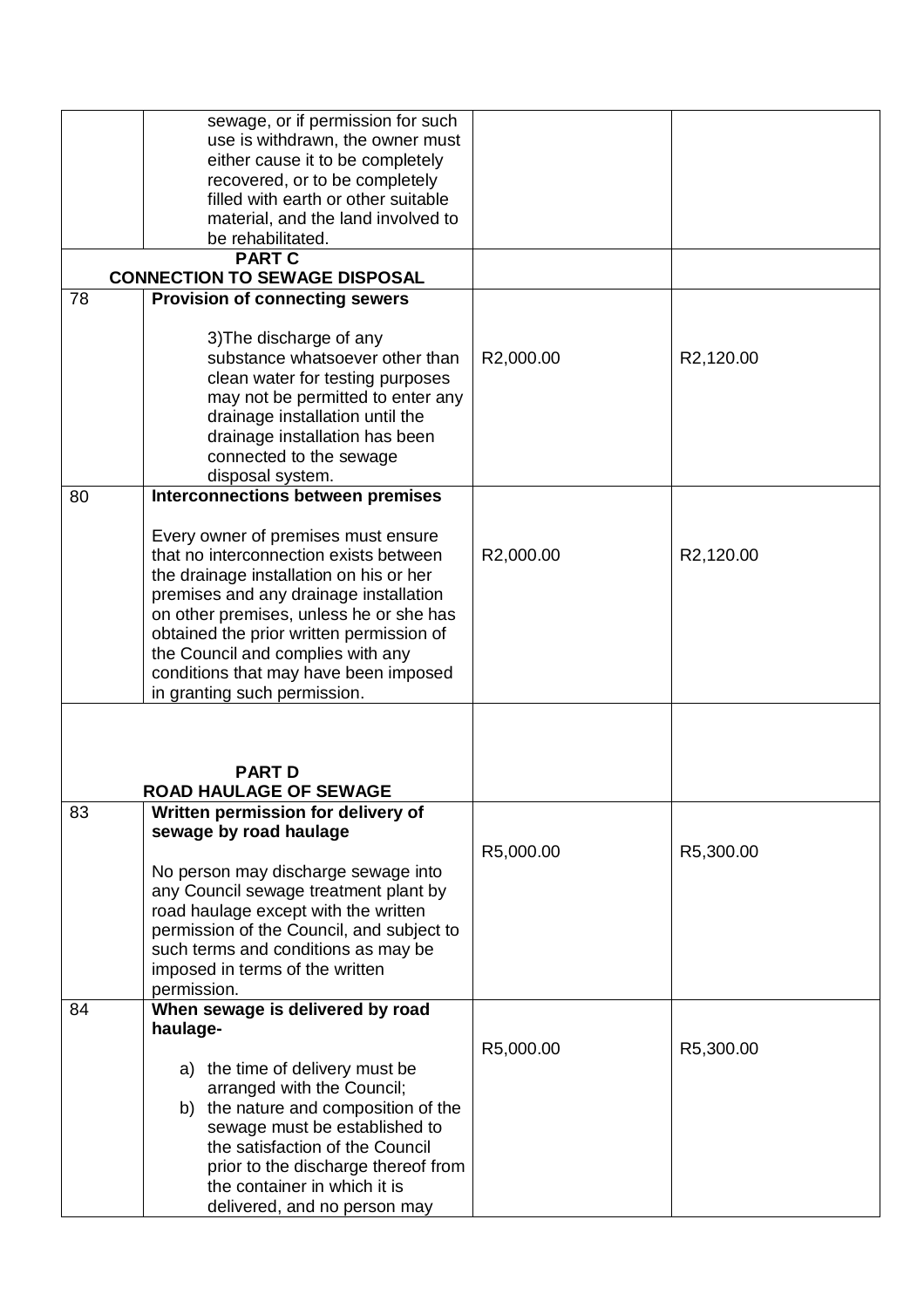|    | deliver sewage that does not<br>comply with the standards laid<br>down in or in terms of these By-                                                                                                                                                                                                                                                                                                                                                                                                                                                                                                                                                                                                                                                  |           |           |
|----|-----------------------------------------------------------------------------------------------------------------------------------------------------------------------------------------------------------------------------------------------------------------------------------------------------------------------------------------------------------------------------------------------------------------------------------------------------------------------------------------------------------------------------------------------------------------------------------------------------------------------------------------------------------------------------------------------------------------------------------------------------|-----------|-----------|
|    | laws; and                                                                                                                                                                                                                                                                                                                                                                                                                                                                                                                                                                                                                                                                                                                                           |           |           |
|    | <b>PARTE</b>                                                                                                                                                                                                                                                                                                                                                                                                                                                                                                                                                                                                                                                                                                                                        |           |           |
|    | DISPOSAL OF INDUSTRIAL EFFLUENT                                                                                                                                                                                                                                                                                                                                                                                                                                                                                                                                                                                                                                                                                                                     |           |           |
| 86 | 1) Every person desiring to dispose<br>of industrial effluent must apply in<br>writing and in duplicate on the<br>form prescribed by the Council for<br>that purpose, for written<br>permission to discharge industrial<br>effluent into the sewage disposal<br>system of the Council, and must<br>thereafter provide such additional<br>information and submit such<br>sample as the Council may<br>require.                                                                                                                                                                                                                                                                                                                                       | R5,000.00 | R5,300.00 |
|    | <b>PART F</b>                                                                                                                                                                                                                                                                                                                                                                                                                                                                                                                                                                                                                                                                                                                                       |           |           |
|    | <b>MEASURING OF EFFLUENTDISCHARGED</b>                                                                                                                                                                                                                                                                                                                                                                                                                                                                                                                                                                                                                                                                                                              |           |           |
| 91 | The quantity of standard<br>1)<br>domestic effluent discharged<br>must be determined as a<br>percentage of the water supplied<br>to those premises by the Council.<br>2)<br>If the Council is of the opinion<br>that the percentage referred to in<br>subsection (1), in respect of<br>specific premises is excessive,<br>having regard to the purposes for<br>which water is consumed on<br>those premises, the Council may<br>reduce the percentage applicable<br>to those premises to a figure<br>which, in its opinion and in the<br>light of the available information,<br>reflects the proportion between<br>the likely quantity of sewage<br>discharged from the premises<br>and the quantity of water supplied<br>thereto.<br><b>PART G</b> | R2,000.00 | R2,120.00 |
|    | <b>DRAINAGE INSTALLATION AND</b><br><b>DRAINAGE WORK</b>                                                                                                                                                                                                                                                                                                                                                                                                                                                                                                                                                                                                                                                                                            |           |           |
| 94 | <b>Construction or installation of</b>                                                                                                                                                                                                                                                                                                                                                                                                                                                                                                                                                                                                                                                                                                              |           |           |
|    | drainage installation<br>Any drainage installation must comply<br>with SANS Code 0400-1990 Part P,<br>Drainage and any amendments thereto.                                                                                                                                                                                                                                                                                                                                                                                                                                                                                                                                                                                                          | R5,000.00 | R5,300.00 |
| 95 | Use of pipes and fittings in drainage<br>installations to be authorized                                                                                                                                                                                                                                                                                                                                                                                                                                                                                                                                                                                                                                                                             |           |           |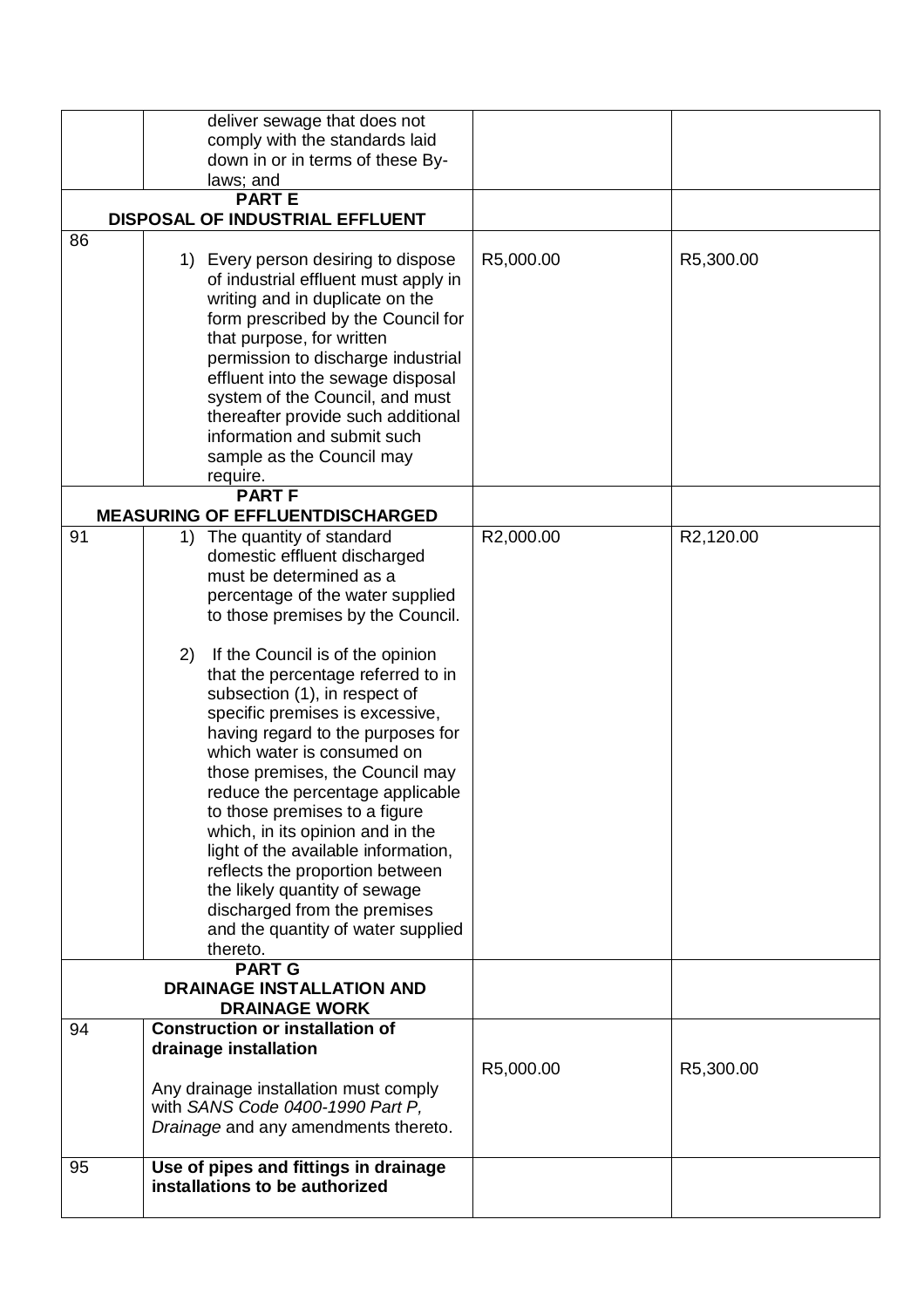|    | 1) No person may, without the prior<br>written permission of the Council<br>install or use a pipe or fitting in a<br>drainage installation within the<br>Council's area of jurisdiction,<br>unless it is of a type included in<br>the schedule referred to in                                                                                                                                                                                                                                                                                                                                                                                                                                                             | R5,000.00 | R5,300.00 |
|----|---------------------------------------------------------------------------------------------------------------------------------------------------------------------------------------------------------------------------------------------------------------------------------------------------------------------------------------------------------------------------------------------------------------------------------------------------------------------------------------------------------------------------------------------------------------------------------------------------------------------------------------------------------------------------------------------------------------------------|-----------|-----------|
|    | section $45(1)$ .                                                                                                                                                                                                                                                                                                                                                                                                                                                                                                                                                                                                                                                                                                         |           |           |
| 96 | <b>Approval of drainage work</b>                                                                                                                                                                                                                                                                                                                                                                                                                                                                                                                                                                                                                                                                                          |           |           |
|    | 1) No person may construct,<br>reconstruct, alter, add to or make<br>any permanent disconnection in<br>or of any drainage installation<br>without first having obtained the<br>permission of the Council in<br>writing.                                                                                                                                                                                                                                                                                                                                                                                                                                                                                                   | R5,000.00 | R5,300.00 |
|    | 2) No drainage work mentioned in<br>subsection (1) for which<br>permission has been given in<br>terms of these By-laws, may be<br>commenced until after the<br>expiration of two clear days after<br>notice in writing has been served<br>on the Council stating the day on<br>and time at which it is intended to<br>commence the work.                                                                                                                                                                                                                                                                                                                                                                                  |           |           |
|    | 3) Before any part of a drainage<br>installation is permanently<br>covered or otherwise rendered<br>practically inaccessible to visual<br>inspection, it must be inspected<br>and approved by the Council.                                                                                                                                                                                                                                                                                                                                                                                                                                                                                                                |           |           |
| 97 | Unlawful drainage work                                                                                                                                                                                                                                                                                                                                                                                                                                                                                                                                                                                                                                                                                                    |           |           |
|    | Where any drainage work has<br>1)<br>been constructed without<br>complying with the provisions of<br>these By-laws concerning the<br>submission and approval of<br>plans, the owner must subject to<br>the provisions of these By-laws,<br>on receiving a compliance notice<br>from a designated officer, so to<br>do, comply with the said<br>provisions within the period<br>prescribed in that notice.<br>2) Where any drainage installation<br>has been constructed or any<br>drainage work has been carried<br>out which fails in itself in any<br>respect to comply with any of<br>these By-laws other than those<br>referred to in subsection (1), the<br>owner must, on receiving a<br>compliance notice from the | R2,000.00 | R2,120.00 |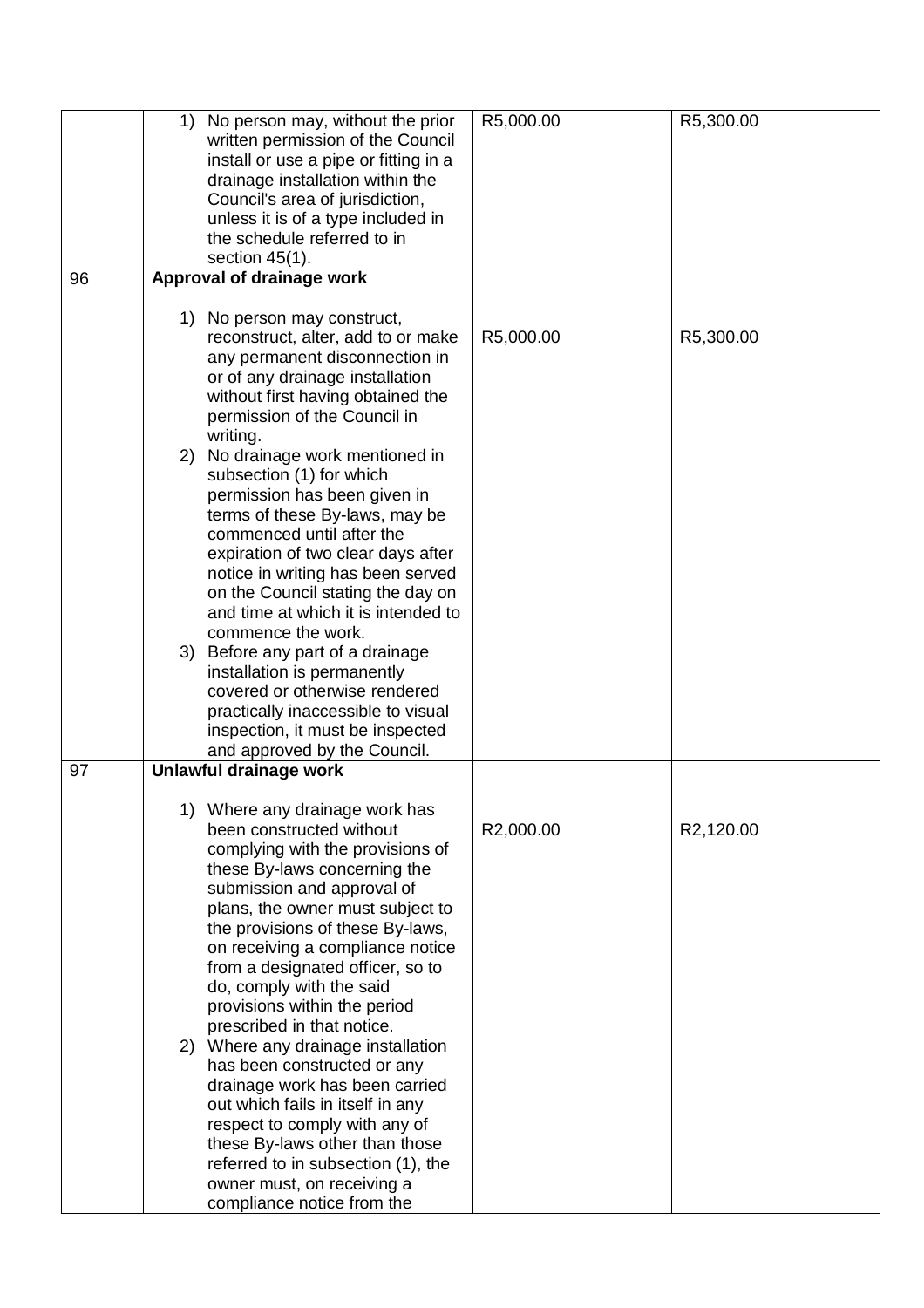|     | Council, and notwithstanding that<br>he or she may have received<br>approval of the plans in respect of<br>the said installation or work in<br>terms of these By-laws, carry out<br>such alterations to the<br>installation, remove such parts<br>thereof, and carry out such other<br>work as and within the time which<br>the notice may specify                                                                                                                                                                                                                                                                                                                                                                                                 |                                                                                                                                             |                                                                                                                                              |
|-----|----------------------------------------------------------------------------------------------------------------------------------------------------------------------------------------------------------------------------------------------------------------------------------------------------------------------------------------------------------------------------------------------------------------------------------------------------------------------------------------------------------------------------------------------------------------------------------------------------------------------------------------------------------------------------------------------------------------------------------------------------|---------------------------------------------------------------------------------------------------------------------------------------------|----------------------------------------------------------------------------------------------------------------------------------------------|
| 98  | Ingress of storm water into drainage<br>installations prohibited<br>No part of a drainage installation may at<br>any time be constructed or designed to<br>allow or be capable of allowing water<br>from any source, not being soil water or<br>waste water, both as defined in the<br>national regulations published in<br>Government Notice R 2378 of 12<br>October 1990, as amended, to enter the<br>drainage installation.                                                                                                                                                                                                                                                                                                                     |                                                                                                                                             |                                                                                                                                              |
|     | 1) No person may discharge or<br>cause or permit to be discharged<br>any substance other than sewage<br>into a drainage installation.<br>2) No pipe, channel or other device<br>used for conducting or capable of<br>being used to conduct rainwater<br>from any roof or other surface<br>may be permitted to discharge<br>into any gully forming part of a<br>drainage installation                                                                                                                                                                                                                                                                                                                                                               | Residential R2.00 per<br>square meter of stand<br>area per month<br>Industrial/business<br>R3.00per square meter<br>of stand area per month | Residential R2.12 per<br>square meter of stand<br>area per month<br>Industrial/business<br>R3.18 per square meter<br>of stand area per month |
| 100 | <b>Industrial grease traps</b>                                                                                                                                                                                                                                                                                                                                                                                                                                                                                                                                                                                                                                                                                                                     |                                                                                                                                             |                                                                                                                                              |
|     | Industrial effluent which contains<br>1)<br>or, in the opinion of the Council,<br>is likely to contain, grease, oil, fat<br>or inorganic solid matter in<br>suspension, must, before it is<br>allowed to enter any sewer, be<br>passed through one or more<br>tanks or chambers of approved<br>type, size and capacity designed<br>to intercept and retain such<br>grease, oil, fat or solid matter.<br>2) Oil, grease or any other<br>substance which is contained in<br>any industrial effluent or other<br>liquid which gives off a flammable<br>or noxious vapour at a<br>temperature of or exceeding 20<br>degrees Celsius, must be<br>intercepted and retained in a tank<br>or chamber so as to prevent the<br>entry thereof into the sewer. | R5,000.00                                                                                                                                   | R5,300.00                                                                                                                                    |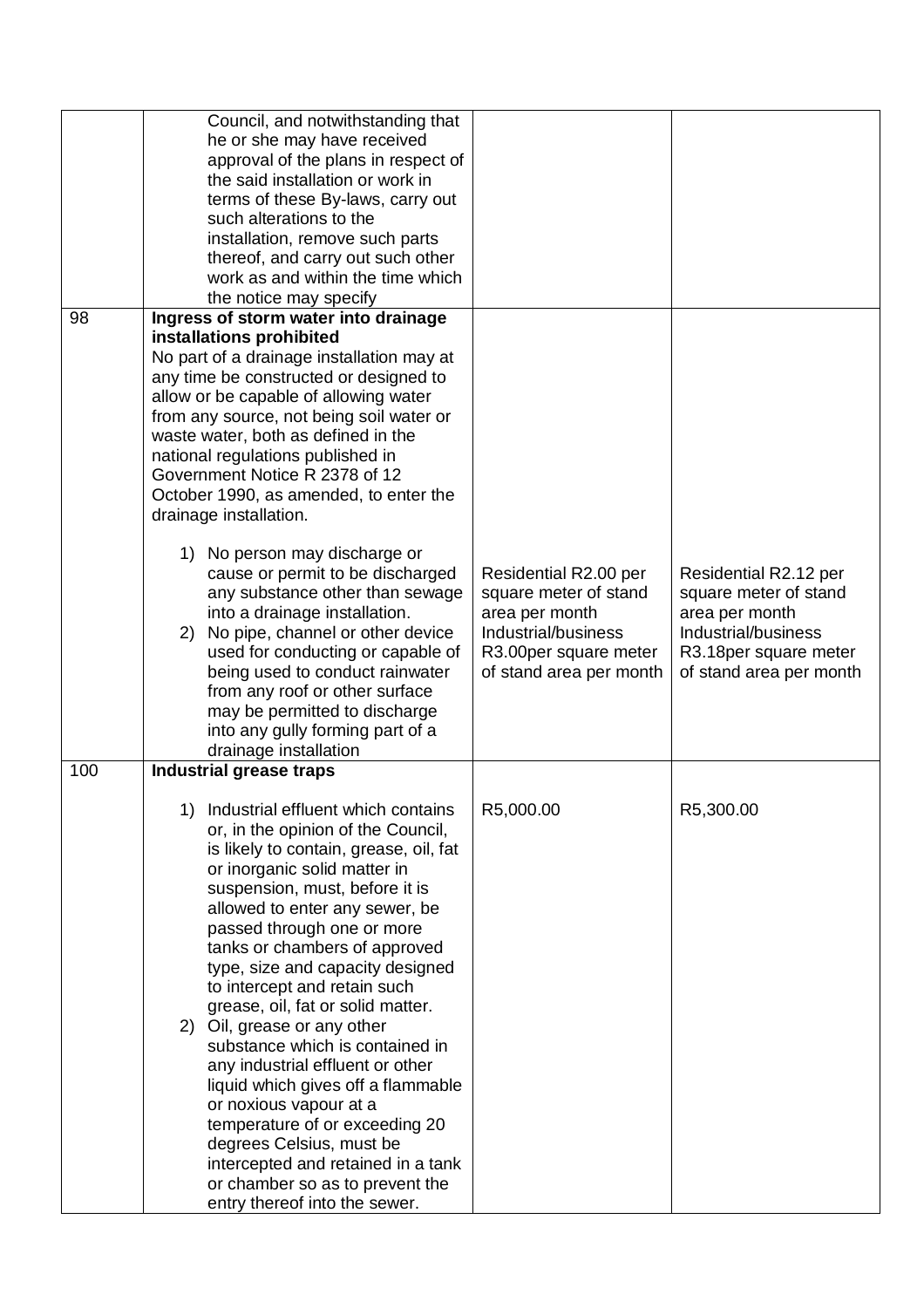|     | The tank or chamber must be<br>3)                                                   |           |           |
|-----|-------------------------------------------------------------------------------------|-----------|-----------|
|     | regularly cleaned of such grease,                                                   |           |           |
|     | oil, fat or solid matter and the                                                    |           |           |
|     | person discharging effluent to the                                                  |           |           |
|     | tank or chamber must maintain a                                                     |           |           |
|     | register in which shall be                                                          |           |           |
|     | recorded.                                                                           |           |           |
|     | <b>PARTH</b><br><b>GENERAL</b>                                                      |           |           |
| 105 | Drains in streets or public places                                                  |           |           |
|     |                                                                                     |           |           |
|     | No person may, for the purpose of                                                   | R5,000.00 | R5,300.00 |
|     | conveying sewage derived from                                                       |           |           |
|     | whatever source, lay or construct a drain                                           |           |           |
|     | on, in or under a street, public place or<br>the land owned by, vested in, or under |           |           |
|     | the control of the Council, except with the                                         |           |           |
|     | prior written permission of the Council                                             |           |           |
|     | and subject to such conditions as it may                                            |           |           |
|     | impose.                                                                             |           |           |
| 107 | Protection from ingress of floodwater                                               |           |           |
|     |                                                                                     |           |           |
|     | Where premises constructed within, or                                               | R5,000.00 | R5,300.00 |
|     | any portion of a property lie within the 1                                          |           |           |
|     | in 50 years flood plain, the top level of                                           |           |           |
|     | any manhole, inspection chamber and                                                 |           |           |
|     | gully located below the level of such                                               |           |           |
|     | flood plain must be above the 1 in 50                                               |           |           |
|     | years flood level, except in the case of a                                          |           |           |
|     | manhole and inspection chamber the                                                  |           |           |
|     | cover of which is secured in place by                                               |           |           |
|     | approved means.<br><b>CHAPTER 7</b>                                                 |           |           |
|     | POWERS AND FUNCTIONS OF DESIGNATED                                                  |           |           |
|     | <b>OFFICERS</b>                                                                     |           |           |
| 111 | Entry of premises for carrying out of                                               |           |           |
|     | works & inspections                                                                 |           |           |
|     |                                                                                     | R5,000.00 | R5,300.00 |
|     | The owner of premises in a municipality                                             |           |           |
|     | must give a designated officer of the                                               |           |           |
|     | municipality or of a service provider<br>access at all reasonable hours to the      |           |           |
|     | premises in order to carry out works of                                             |           |           |
|     | reading, inspecting, installing or repairing                                        |           |           |
|     | any meter or service connection or to                                               |           |           |
|     | disconnect, stop or restrict the provision                                          |           |           |
|     | of any service.                                                                     |           |           |
| 115 | Duty to produce documents                                                           |           |           |
|     |                                                                                     |           |           |
|     | Any person who holds any document                                                   | R2,000.00 | R2,120.00 |
|     | relevant to the execution of any work or                                            |           |           |
|     | inspection contemplated in this Chapter                                             |           |           |
|     | must produce it at the request of a                                                 |           |           |
|     | designated officer.                                                                 |           |           |
|     | <b>CHAPTER 8</b>                                                                    |           |           |
|     | <b>MISCELLANEOUS</b>                                                                |           |           |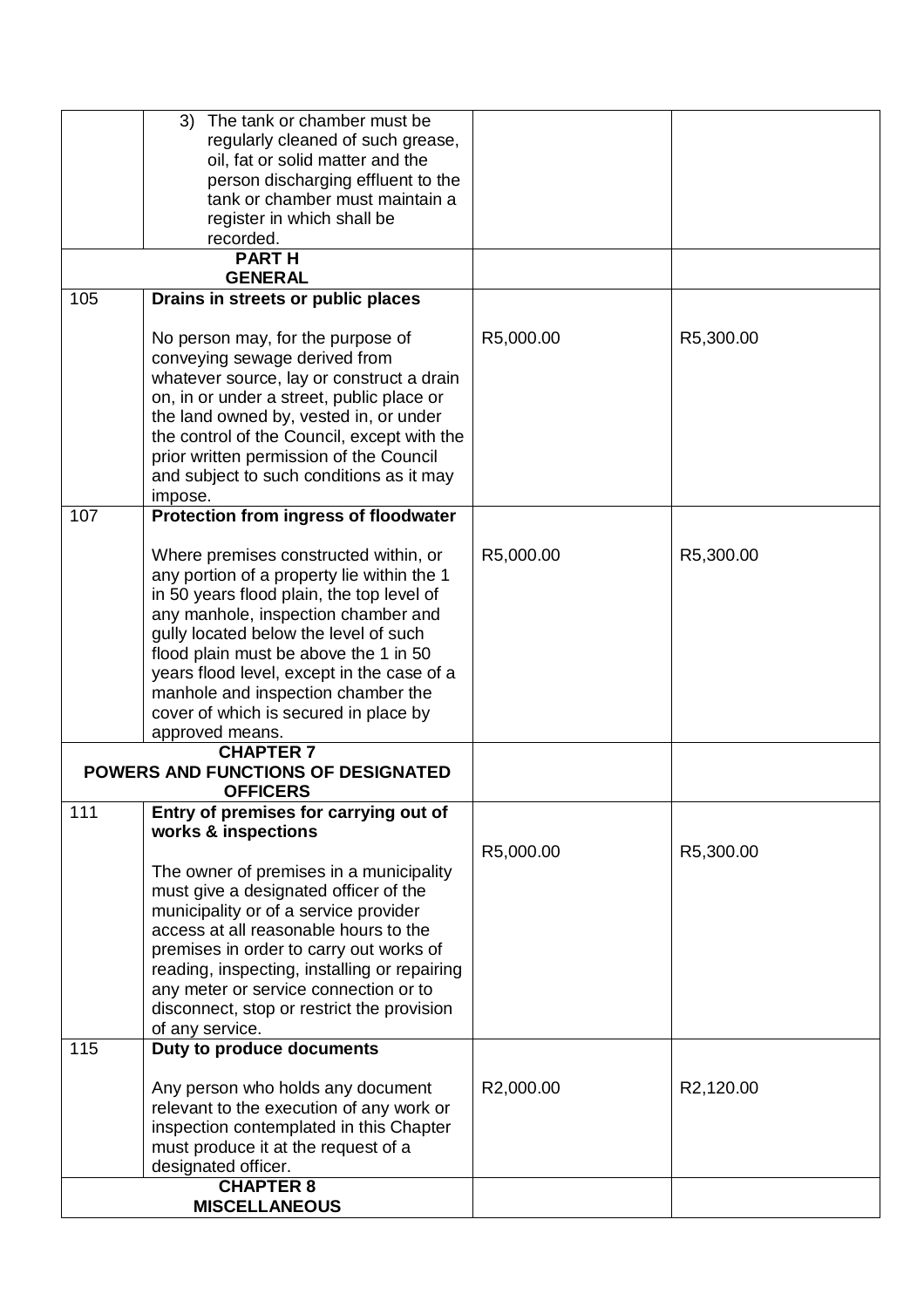| 119 | <b>Sinking of boreholes</b>                                                                                                                                                                                                                                                                                                                                                                                                                                                                                                                                                                                                        |            |                         |
|-----|------------------------------------------------------------------------------------------------------------------------------------------------------------------------------------------------------------------------------------------------------------------------------------------------------------------------------------------------------------------------------------------------------------------------------------------------------------------------------------------------------------------------------------------------------------------------------------------------------------------------------------|------------|-------------------------|
|     | 1) Any owner of a premise who<br>wishes to sink a borehole on<br>such premises shall do so only<br>within the parameters of the erf-<br>boundaries of his/her premises,<br>and then only on weekdays,<br>Monday to Saturday between<br>7h00 and 17h00.                                                                                                                                                                                                                                                                                                                                                                             | R5,000.00  | R5,300.00               |
|     | 2) No person shall sink a borehole<br>on the sidewalk of his/her<br>premises without the prior<br>written consent of the Council                                                                                                                                                                                                                                                                                                                                                                                                                                                                                                   | R10,000.00 | R <sub>10</sub> ,600.00 |
|     | 3) Any owner of a premise will be<br>responsible to ensure that a<br>drilled borehole be properly<br>closed and safe guarded at all<br>times for safety and security<br>reasons.                                                                                                                                                                                                                                                                                                                                                                                                                                                   | R5,000.00  | R5,300.00               |
| 123 | <b>False statements or information</b>                                                                                                                                                                                                                                                                                                                                                                                                                                                                                                                                                                                             |            |                         |
|     | No person may make a false statement<br>or furnish false information to the<br>Council, an authorised official, a<br>designated officer or an employee of the<br>Council or falsify a document issued in<br>terms of these By-laws.                                                                                                                                                                                                                                                                                                                                                                                                | R5,000.00  | R5,300.00               |
| 126 | <b>Offences and penalties</b>                                                                                                                                                                                                                                                                                                                                                                                                                                                                                                                                                                                                      |            |                         |
|     | 1) It is an offence for any person to-<br>a) refuse to grant a designated<br>officer access to premises to<br>which that designated officer is<br>duly authorised to have access;<br>b) Obstruct, interfere or hinder a<br>designated officer who is<br>exercising a power or carrying out<br>a duty under these By-laws;<br>c) Fail or refuse to provide a<br>designated officer with a<br>document or information that the<br>person is required to provide<br>under these By-laws;<br>d) give false or misleading<br>information to a designated<br>officer;<br>e) Unlawfully prevent the owner of<br>any premises, or a person | R10,000.00 | R <sub>10</sub> ,600.00 |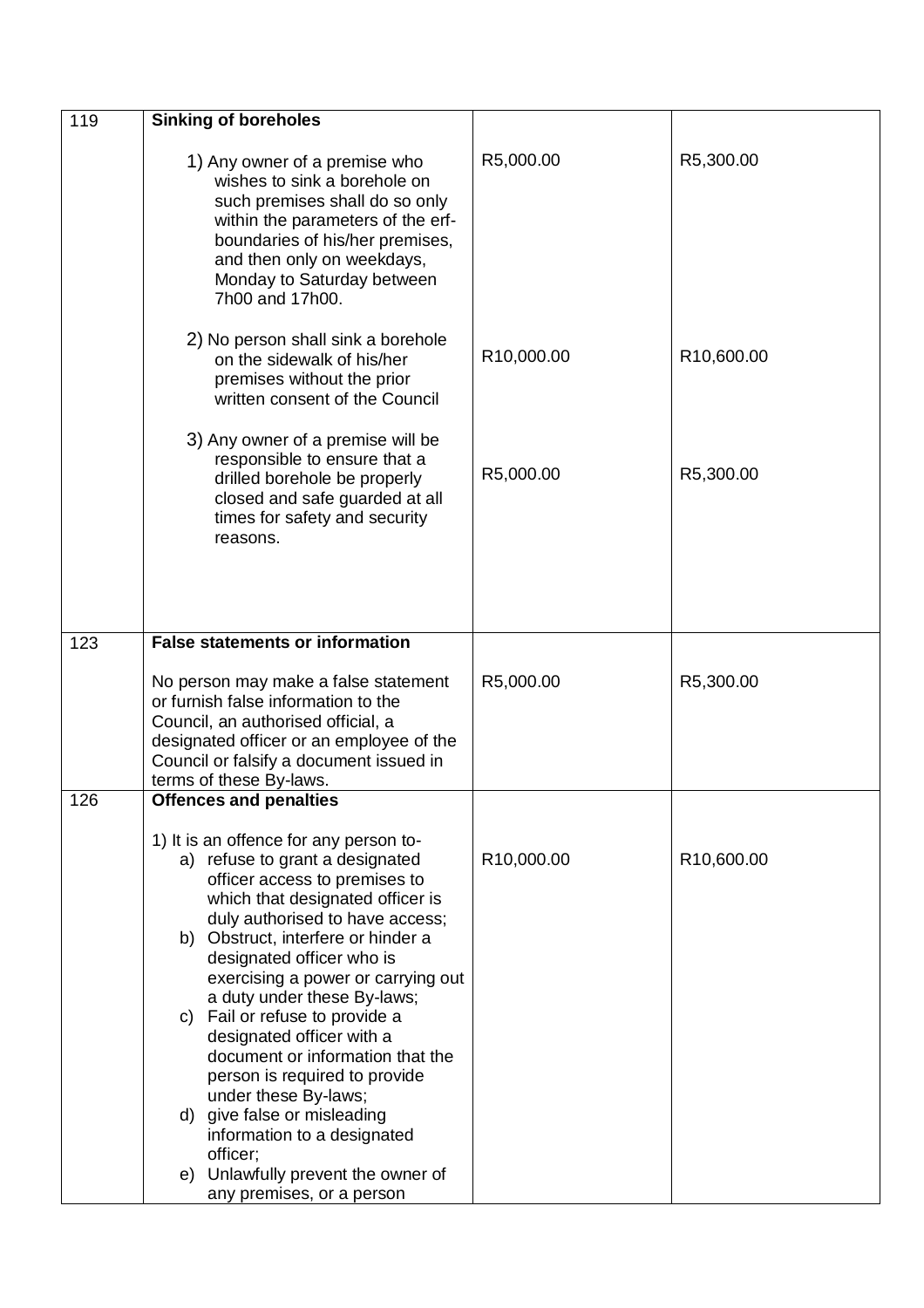| working for that owner, from                                                                                                                       |  |
|----------------------------------------------------------------------------------------------------------------------------------------------------|--|
| entering the premises in order to                                                                                                                  |  |
| comply with a requirement of                                                                                                                       |  |
| these By-laws;                                                                                                                                     |  |
| Pretend to be a designated<br>f)<br>officer;                                                                                                       |  |
| g) Falsely alter an authorisation to a<br>designated officer or written<br>authorisation, compliance notice<br>or compliance certificate issued in |  |
| terms of these By-laws;                                                                                                                            |  |
| h) Contravene or fail to comply with<br>any provisions of these By-laws;                                                                           |  |
| Fail to comply with any notice<br>i)<br>issued in terms of these By-laws;                                                                          |  |
| Fail to comply with any lawful<br>j)                                                                                                               |  |
| instruction given in terms of these                                                                                                                |  |
| By-laws; or                                                                                                                                        |  |
| k) Obstruct or hinder any authorised<br>official of the Council in the<br>execution of his or her duties                                           |  |
| under these By-laws.                                                                                                                               |  |
| Any person convicted of an<br>$\vert$<br>offence contemplated in<br>subsection (1) is liable on                                                    |  |
| conviction-                                                                                                                                        |  |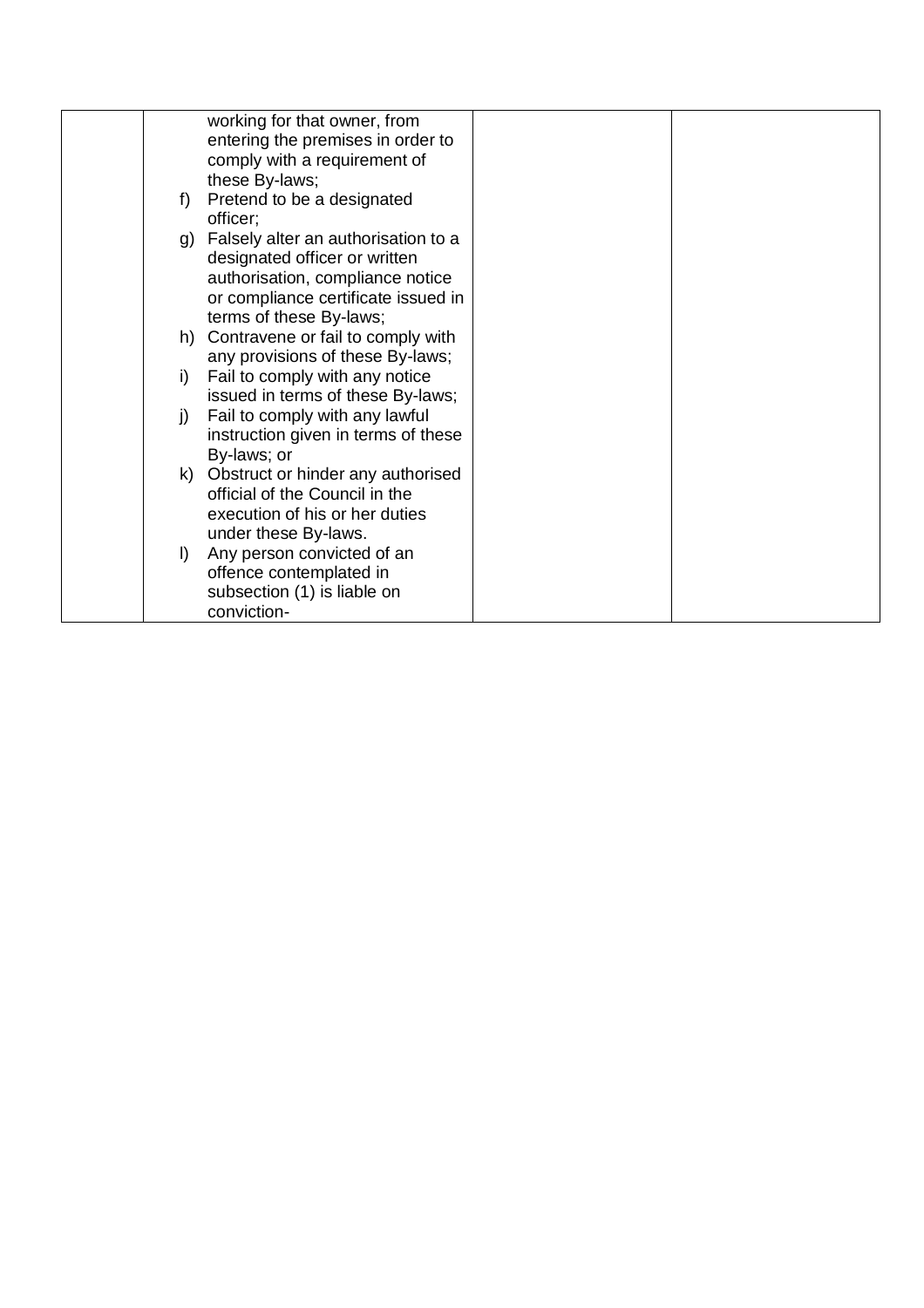#### **SCHEDULE 5:**

#### **ELECTRICITY SUPPLY CHARGES: 2016/2017**

#### **PART 1**

#### **SUPPLY OF ELECTRICITY**

#### **1. DOMESTIC SUPPLY (CONVENTIONAL AND PREPAID)**

1.1 This tariff shall apply to electricity supplied to an erf, stand, premises or any other area zoned as residential 1, 2, 3 or 4 and used for residential purposes, with or without improvements, which is, or in the opinion of the Council can be, connected to the supply mains, whether electricity is consumed or not, and shall be payable by the owner of such property, whether it is served by a separate meter or a communal meter.

|       |                          | <b>Approved</b><br>tariff from<br>1/07/2015 | <b>Proposed tariff</b><br>from 1/07/2016 |
|-------|--------------------------|---------------------------------------------|------------------------------------------|
| 1.2.1 | Basic charge, per month: | R68.00                                      | R75.00                                   |
| 1.2.2 | Block 1 (0-50)           | 76.00c                                      | 81.00c                                   |
| 1.2.3 | Block 2 (51-350)         | 93.00c                                      | 102.00c                                  |
| 1.2.4 | Block 3 (351-600)        | 134.00c                                     | 147.00c                                  |
| 1.2.5 | Block 4 (>600)           | 161.00c                                     | 177,00c                                  |

#### 1.2. For electricity consumed per kWh.

#### **2. NON-DOMESTIC AND COMMERCIAL SUPPLY (CONVENTIONAL AND PREPAID)**

- 2.1. This tariff shall apply to electricity supplied to an erf, stand, premises or any other area irrespective whether it is served through a separate meter or a communal meter and is applicable to:
	- a) Any building with a maximum demand of not exceeding 100 amperes per phase on a three phase supply; and
	- (b) Any other consumer not provided for under any other item of these tariffs.

| $\cap$<br><u>_ . _</u> | Basic charge, per month: | R384.00 | R422.00 |
|------------------------|--------------------------|---------|---------|
| $\sim$ $\sim$          | Energy charge per kWh:   | .00c    | 00c     |
| ۰۰                     |                          | 137.    | 151     |

#### **3. INDUSTRIES <100 AMPS**

3.1. This tariff shall apply to industries with a maximum demand of not exceeding 100 amperes per phase on a three phase supply as well as consumers for agricultural purposes that cannot be classified under item 1.

| 3.2 | Basic charge, per month: | R898.00 | R988.00     |
|-----|--------------------------|---------|-------------|
| 3.3 | Energy charge per kWh:   | 137.00c | .00c<br>151 |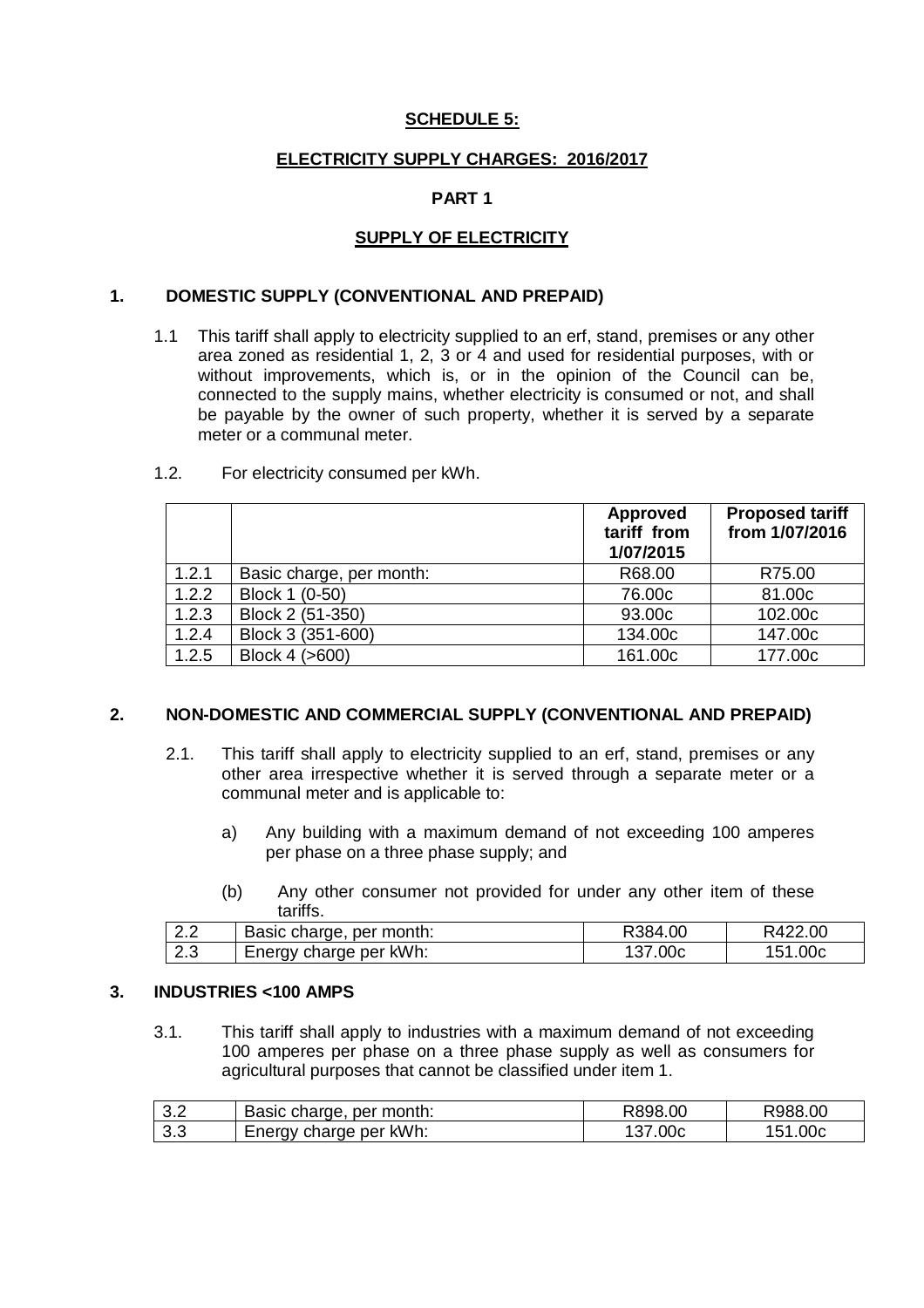### **4. BULK SUPPLY AND INDUSTRIAL >100 AMPS**

 4.1. This tariff shall apply to any consumer who applies for it and shall be applicable to all consumers with demand in excess of 100 amperes per phase on a three-phase supply.

| 4.2 | Basic charge, per month:                | R <sub>1</sub> 081.00 | R <sub>1</sub> 189.00 |
|-----|-----------------------------------------|-----------------------|-----------------------|
| 4.3 | Demand charge, per KVA, per month:      | R <sub>165.00</sub>   | R <sub>182.00</sub>   |
| 4.4 | Energy charge per kwh                   | 59.00c                | 65.00c                |
| 4.5 | Minimum charge, per month: (13 000 kWh) | R7 526.00             | R8 279.00             |

#### **5. MUNICIPAL DEPARTMENTS**

Charges for electricity are raised at cost price of the previous financial year.

#### **6. ITINERANT CONSUMERS' SUPPLY**

1. This tariff shall apply to itinerant or temporary consumers such as carnivals, fêtes, circuses and other supply of a similar nature.

| ectricity consumed, per kWh<br><u>.</u> |
|-----------------------------------------|
|-----------------------------------------|

#### **7. UNMETERED CONSUMERS SUPPLY**

This tariff shall apply where it is impractical to meter installations such as telephone call boxes and similar uses.

|    | A fixed monthly charge in respect of the supply to<br>every telephone call box or telephone filter hut etc. | R78.22             | R86.04              |
|----|-------------------------------------------------------------------------------------------------------------|--------------------|---------------------|
| 2. | In all other cases a fixed monthly charge shall be<br>payable and calculated on the following basis         |                    |                     |
|    | For the first 300 W:<br>(a)                                                                                 | Free of<br>charge. | Free of<br>charge.  |
|    | Thereafter, up to and including 500 W per<br>(b)<br>100W or portion thereof:                                | R92.87             | R <sub>102.16</sub> |
|    | Thereafter, for every additional 100 W or<br>(c)<br>portion thereof:                                        | R46.24             | R50.86              |

#### **8. OUTSIDE AREA SUPPLY**

- 1. This tariff shall apply to consumers situated outside the municipality.
- 2. The charges payable shall be according to the tariffs applicable within the municipality.

#### **9. OFF-PEAK SUPPLY**

- 1. This supply is available for any consumer who applies therefore provided that surplus energy for this purpose is available in the existing system of the Council.
- 2. The supply is subject to a block time of at least 6 hours or such period as the engineer determines from time to time according to circumstances. The block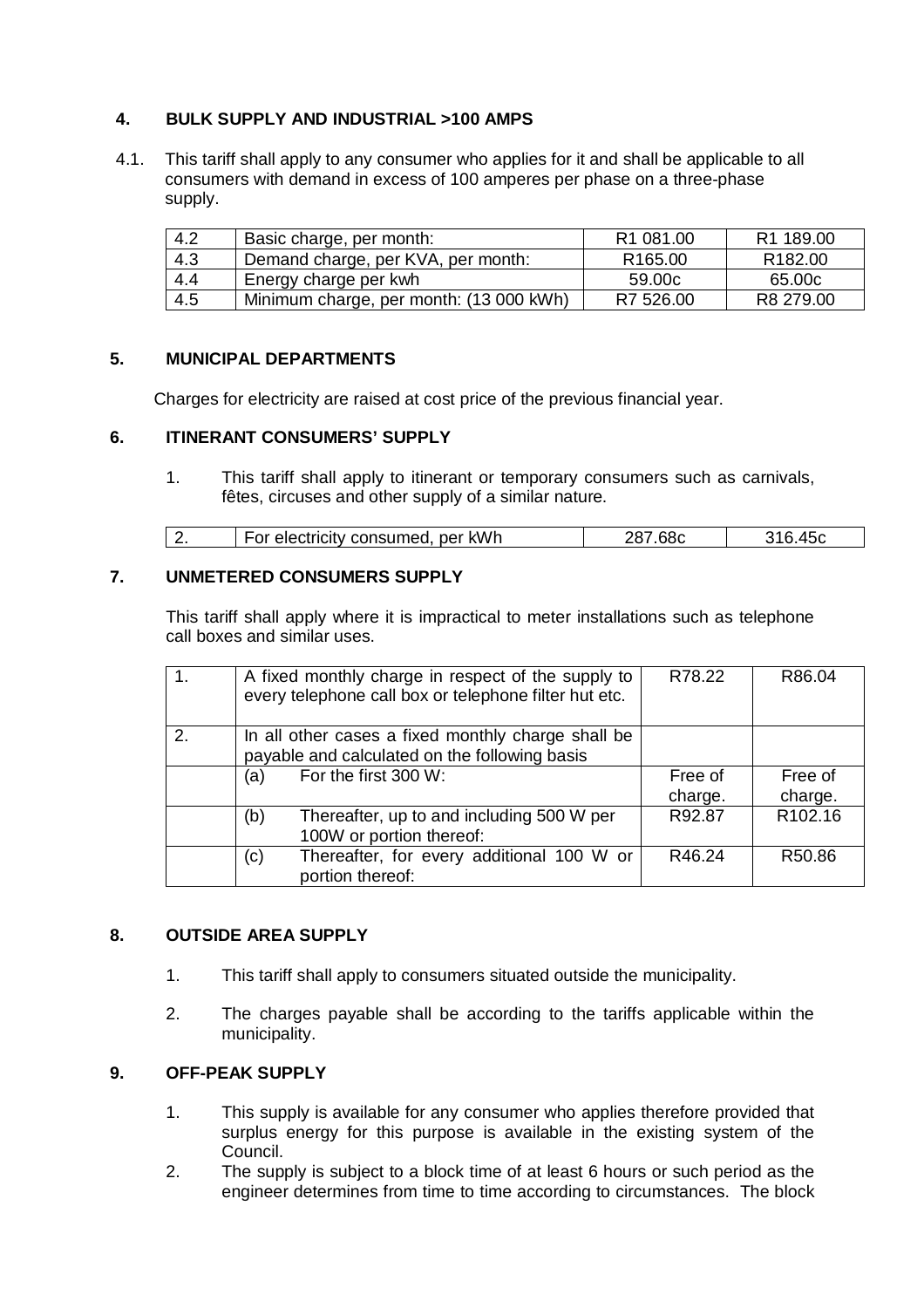time commences between the hours 07:00 and 08:00 according to the engineers' judgement and during this period any electrical load that may be placed on the system shall be registered by a maximum demand meter which meter will be switched off after the block time has lapsed.

3. This tariff shall be applied with the retention of any basic or service charges, which would otherwise have been applicable under the normal tariffs of the consumer.

| Demand charge during block period, per KVA: | R <sub>165.00</sub> | R <sub>181.50</sub> |
|---------------------------------------------|---------------------|---------------------|
| Energy charge per kwh                       | 59.00c              | 65.00c              |

#### **10. TELEPHONE REMINDER SERVICE**

The charge payable in respect of a telephone reminder is as follows:

| For every telephone reminder: | R50.00 | ちとる ひひ<br>ROJ.UC |
|-------------------------------|--------|------------------|
|-------------------------------|--------|------------------|

#### **11. REMINDER SERVICE**

The charge payable in terms of Council's Credit Control Policy is as follows:

| For every notice in respect of an unpaid consumer account | R25.00 | R <sub>100.00</sub> |
|-----------------------------------------------------------|--------|---------------------|
| after the final payment date for the month:               |        |                     |

#### **PART 2**

#### **GENERAL CHARGES**

The following charges and conditions shall apply in respect of general services rendered by the Council.

#### **1. INSTALLATION TEST CHARGES**

| 1 <sub>1</sub> | For the first test and inspection of a new installation<br>or of additions or alterations to an existing<br>installation on receipt of a written request to do so.                                                               | R <sub>165.00</sub> | R175.00 |
|----------------|----------------------------------------------------------------------------------------------------------------------------------------------------------------------------------------------------------------------------------|---------------------|---------|
| 2.             | If the installation fails to pass the test or is not<br>approved of, a charge shall be paid for each<br>subsequent test or inspection.                                                                                           | R189.00             | R200.34 |
| 3.             | On the failure of the contractor or his authorised<br>agent to keep an appointment made for the<br>purpose of testing or inspecting an installation a<br>charge shall be paid for each additional visit<br>necessitated thereby. | R189.00             | R200.34 |
| 4.             | On the failure of the contractor or his authorised<br>agent to keep an appointment made for the<br>purpose of testing or inspecting an installation a<br>charge shall be paid for each additional visit<br>necessitated thereby. | R <sub>189.00</sub> | R200.34 |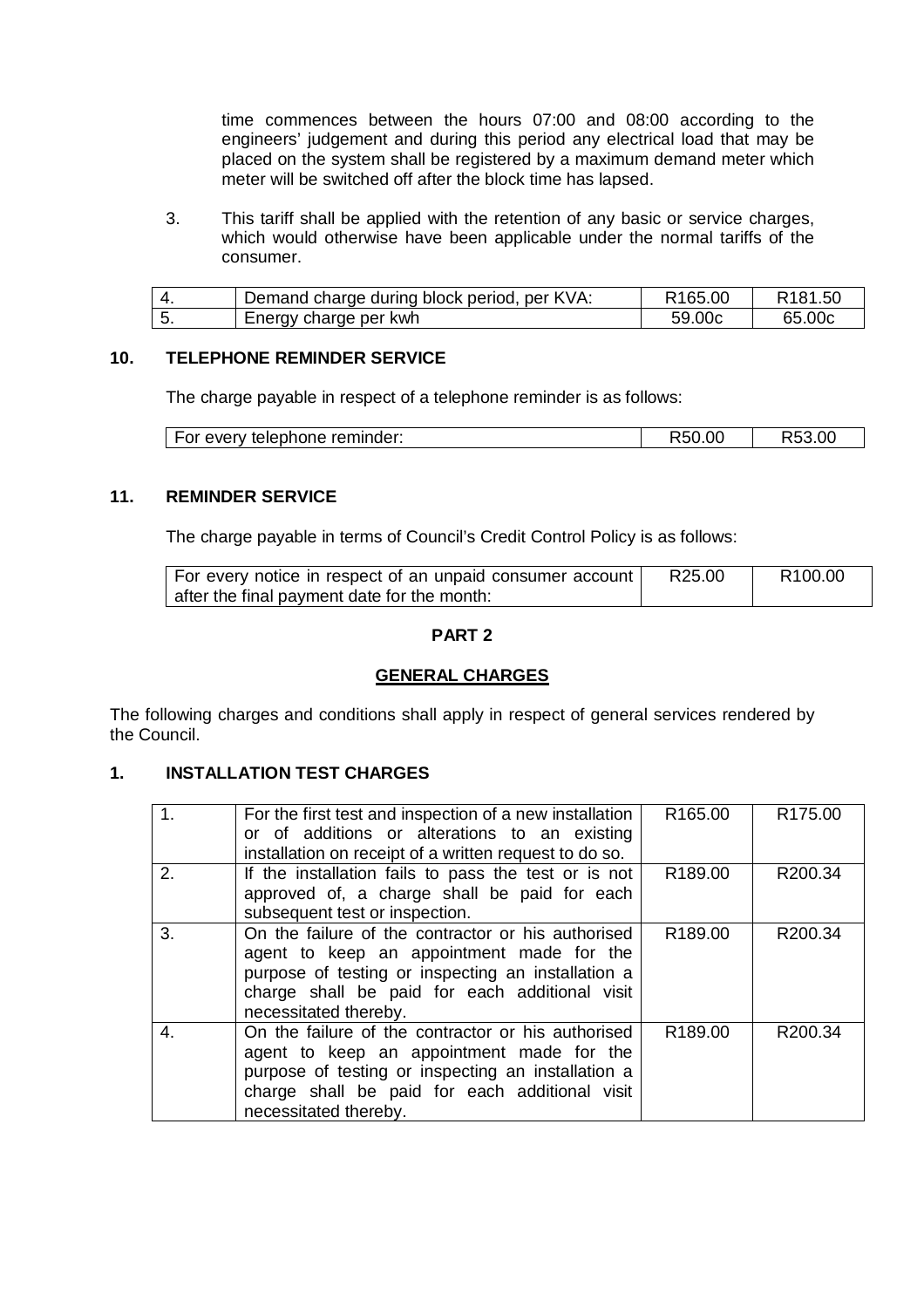#### **2. CHARGES FOR DISCONNECTION (INCLUDING NORMAL RECONNECTION)**

1. The charges for disconnection/reconnection of conventional meters and unblock of pre-paid meters as a result of non-payment of account or for non-compliance with any of the regulations or by laws of the Council shall be as follows:

2.

|       | (a) During working hours: ordinary reconnection: | R293.15  | R310.74  |
|-------|--------------------------------------------------|----------|----------|
|       | (b) During working hours: request for urgent     | R586.30  | R621.48  |
|       | reconnection:                                    |          |          |
| (ii)  | After working hours: Request for reconnection:   | R586.30  | R621.48  |
| (iii) | After working hours: Request for unblock of pre- | R586.30  | R621.48  |
|       | paid card:                                       |          |          |
| (iv)  | Removal of meter                                 | R1100.00 | R1166.00 |

#### 2. Charges for temporary disconnection on request of any consumer:

| $\cdots$ | working hours:"<br>Durina                         | .OC<br>76. | 86.56 |
|----------|---------------------------------------------------|------------|-------|
| (ii)     | After working hours:<br>Request for reconnection: | ふい<br>.00  |       |

#### 3. Charges at the change of consumer:

For every application for the rendering of service, irrespective whether the service has been disconnected or not:

| During working hours: Domestic<br>users | and | <b>Business</b> | R <sub>19.00</sub> | R <sub>20.14</sub> |
|-----------------------------------------|-----|-----------------|--------------------|--------------------|
| After working hours:                    |     |                 | R <sub>38.00</sub> | R40.28             |

#### **3. GENERAL SERVICES**

Any service rendered at the request of a consumer and not provided for in these tariffs shall be charged for at the estimated cost of the Council, plus 10%.

#### **4. SPECIAL METER READINGS**

| The charge for the special reading of a meter at the request of | R53.00 | R56.18 |
|-----------------------------------------------------------------|--------|--------|
| a consumer shall be:                                            |        |        |

#### **5. TESTING OF METERS**

The charge of testing a meter at the request of a consumer is (Refundable if faulty)

| (a) | Maximum demand meter, per meter: | R334.00 | R354.04 |
|-----|----------------------------------|---------|---------|
| (b) | KWh - meter, per meter:          | R248.00 | R262.82 |

#### **6. POWER FAILURE**

| When the electricity department is called upon to rectify a      | R194.50 | R206.17 |
|------------------------------------------------------------------|---------|---------|
| failure of the supply and such failure is found to be due to any |         |         |
| cause other than a fault in the Council's mains or apparatus a   |         |         |
| charge shall be payable by the consumer for each such            |         |         |
| attendance.                                                      |         |         |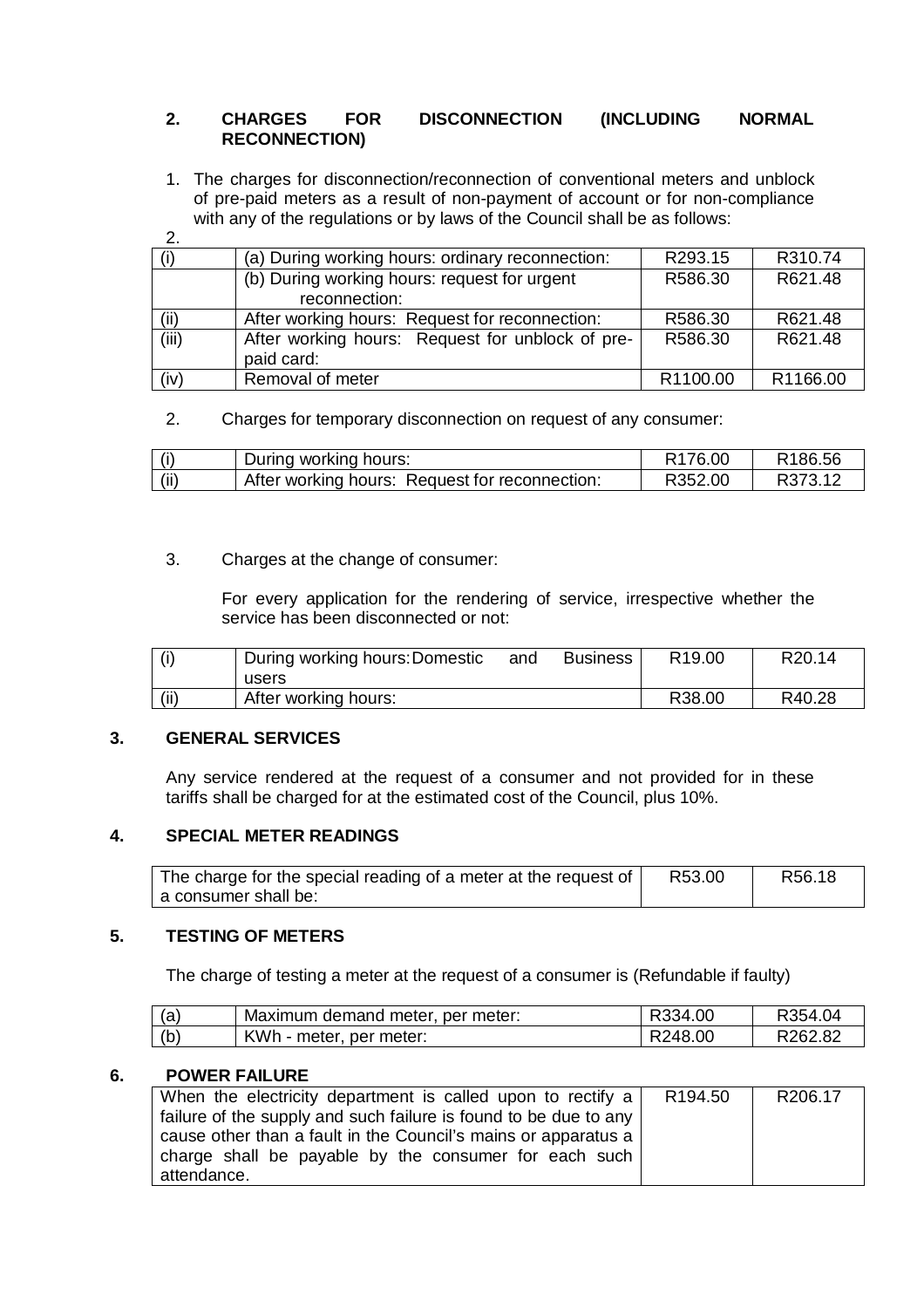#### **7. EXTENSION OF SUPPLY MAINS**

- 1. Where a consumer's premises are so located with reference to the supply mains as to require an extension of the supply mains, such consumer shall, in addition to any other charges applicable in terms of these tariffs, be required to pay the cost of any extension to the existing supply mains which may be necessary to make supply available to such premises.
- 2. The consumer shall pay in advance the full estimated cost of any extension of the supply mains for his purposes.
- 3. Should it be required that an additional connection be made to an existing extension, the consumer requiring the connection, shall in respect of that portion of the existing extension from which the connection is taken, pay in cash on a pro-rata basis an amount to the Council calculated by the Council. The amount so paid shall be credited proportionately to the consumers who contributed to the cost of the existing extension.
- 4. Where supply is given to a new consumer or group of consumers and the cost of the extension of the local distribution system is exceptionally high in proportion to the initial electricity demands of the consumer or group of consumers, the Council may apply additional levies by means of a system of extension charges which shall be payable by the individual consumer or consumers. The extension charges shall be such as to cover the capital liabilities incurred to extend the distribution system to supply electricity to the said consumers: Provided that no such charges shall be payable by the consumer if the total cost of the connection is paid in cash to the Council before the connection is made.

#### **8. DEPOSIT FOR ESTIMATES**

| When an extension of a main is required, a deposit shall | R <sub>156.70</sub> | R <sub>166.10</sub> |
|----------------------------------------------------------|---------------------|---------------------|
| be payable for estimating the cost. This amount shall be |                     |                     |
| subtracted from the total connection charges and if the  |                     |                     |
| connection is not made, the amount shall be forfeited.   |                     |                     |

#### **9. DEPOSITS FOR SUPPLY OF ELECTRICITY**

| Minimum deposit payable in terms of section : |                       |           |
|-----------------------------------------------|-----------------------|-----------|
| 12 (1) (a) of the by laws shall be:           |                       |           |
| Domestic users/South African citizens         | R <sub>1</sub> 860.00 | R1 971.60 |
| Domestic users / Non South African citizens   | R5 580.00             | R5 915.00 |
| Business users/South African citizens         | R3 720.00             | R3943.00  |
| Business users/Non South African citizens     | R5 580.00             | R5 914.90 |

#### **10. CASH POWER**

| For the issuing of a pre-paid electricity card upon | Free of | Free of |
|-----------------------------------------------------|---------|---------|
| registration                                        | charge  | charge  |
| For the issuing of a duplicate card                 | R44.00  | R46.64  |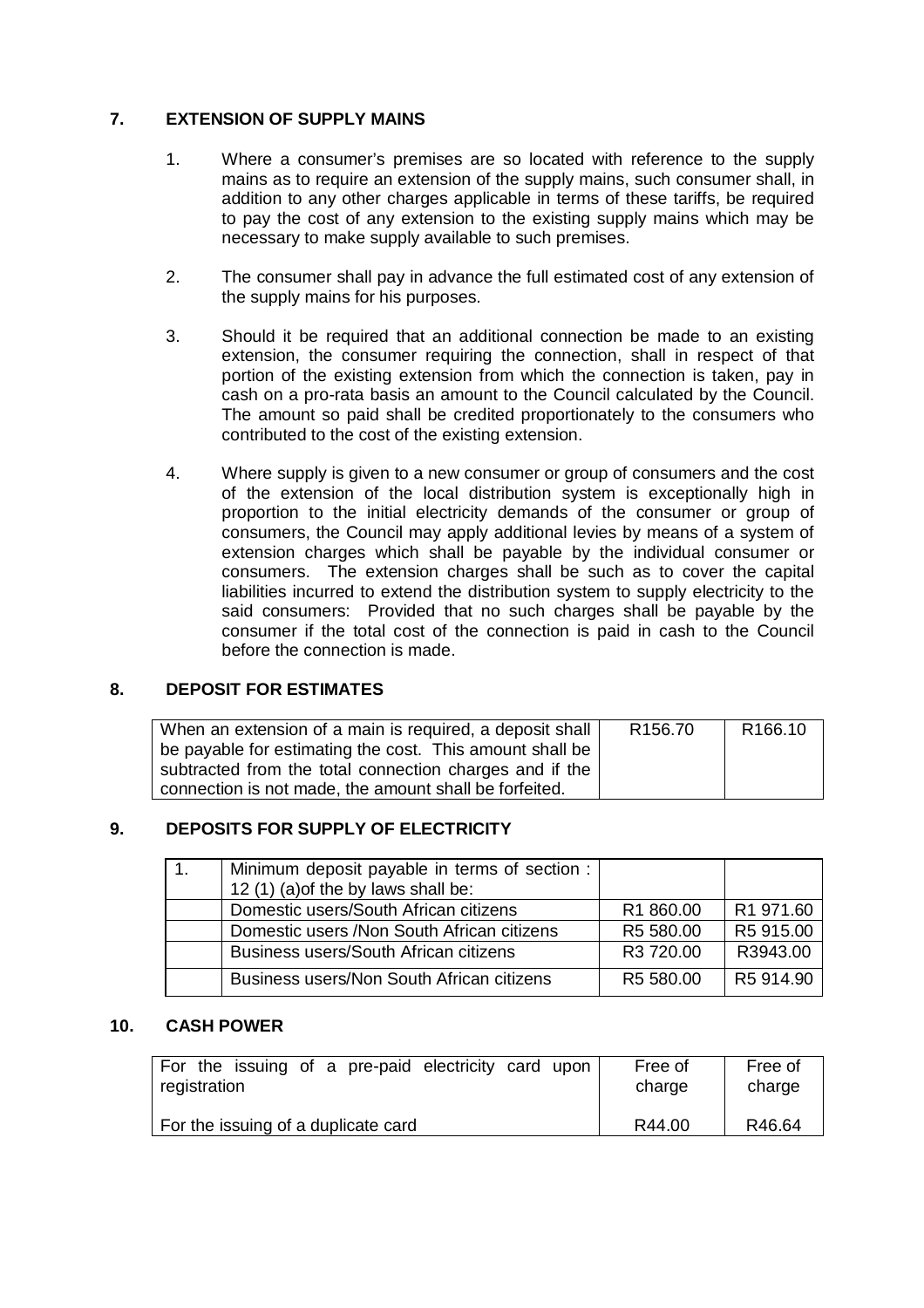## **11. PENALTIES**

The following penalties shall be payable:

| 11.1 | Connecting illegal to the electricity grid without<br>a supply agreement                                                                | R <sub>1980.00</sub> | R2098.80 |
|------|-----------------------------------------------------------------------------------------------------------------------------------------|----------------------|----------|
| 11.2 | Tampering or interfering with any service<br>connection or any service protection device or<br>supply or any other equipment of Council | R <sub>1980.00</sub> | R2098.00 |
|      |                                                                                                                                         |                      |          |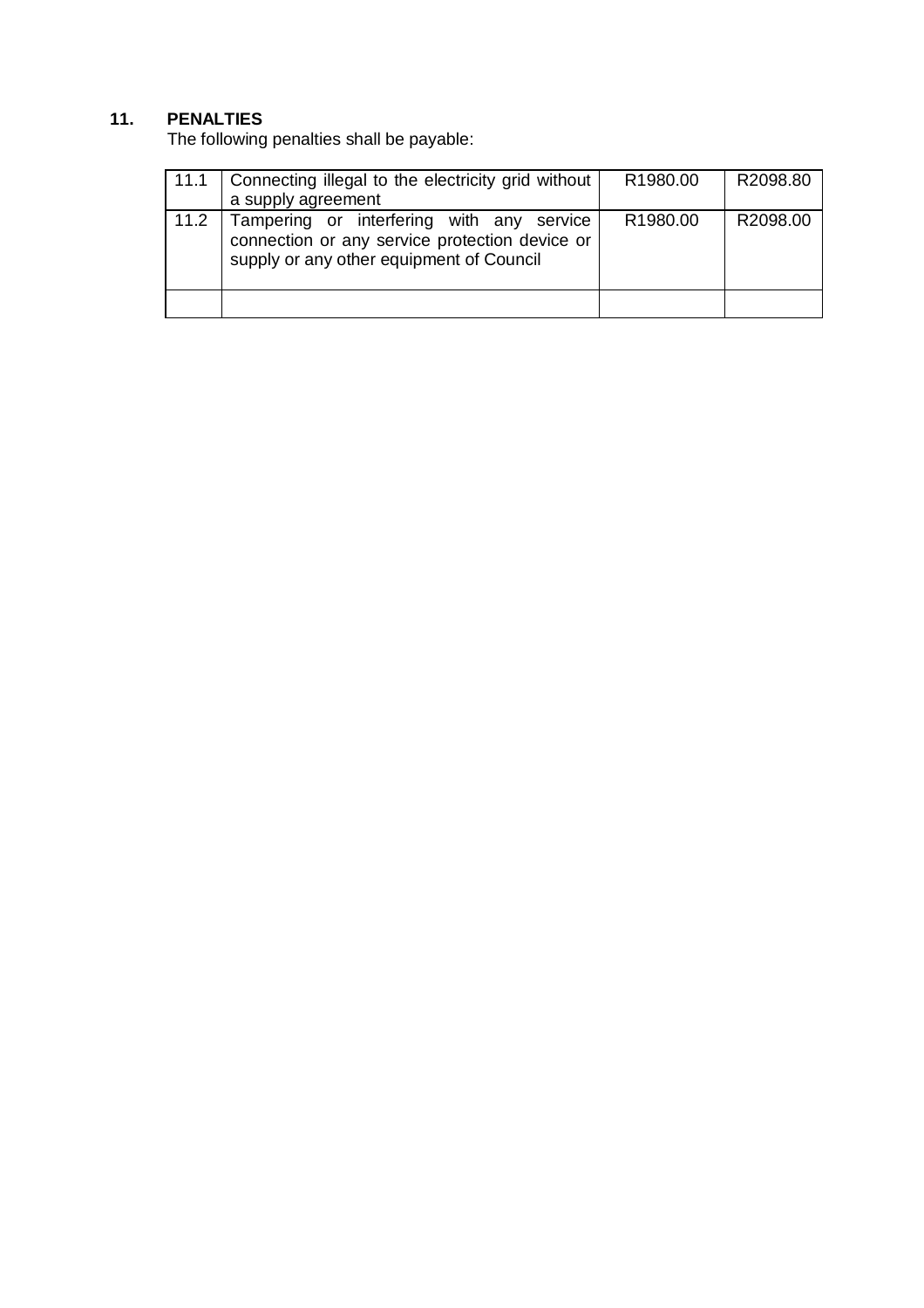#### **SCHEDULE 6:**

#### **TARIFFS PAYABLE I.R.O. COMMUNITY CENTRES, SPORT FACILITIES, SWIMMING POOLS, DEVELOPMENT CLINICS, SHOWGROUND, OCASSIONAL LEASING OF FACILITIES,RENTAL PETER MOKABA STADIUM: 2016/2017**

The determined tariffs are as follows:

#### 1. Community Centres

#### **1.A Jack Botes Hall**

|    |                                                                                                  | <b>Approved tariff</b><br>from 1/07/2015 | <b>Proposed tariff</b><br>from 1/07/2017 |
|----|--------------------------------------------------------------------------------------------------|------------------------------------------|------------------------------------------|
|    | Rental                                                                                           |                                          |                                          |
| 1. | The use of the Community Hall by<br>individuals, schools, sport clubs, NGO's                     | R3 166.00                                | R3 355.96                                |
|    | and other cultural organisations, per day                                                        |                                          |                                          |
| 2. | The use of the Community Hall by<br>Government Organisations and other<br>organisations, per day | R3 433.00                                | R3638.98                                 |
| 3. | The use of the Community Hall by<br>Business, per day                                            | R3 693.00                                | R3 914.58                                |
|    | 15% of ticket sales for events that<br>charge entrance fees with a minimum<br>payment of :       | R3 693.00                                | R3 914.58                                |
| 4. | The use of equipment:                                                                            |                                          |                                          |
|    | Microphone and stand                                                                             | R528.00                                  | R559.68                                  |
|    | <b>Bain marine</b>                                                                               | R36.00 per item                          | R38.16 per item                          |
|    | Round tables                                                                                     | R36.00 per table                         | R38.16 per table                         |
|    | Kitchen and equipment                                                                            | R1 202.00 per                            | R1274.12 per                             |
|    |                                                                                                  | occasion                                 | occasion                                 |
|    | Deposit(Events where entrance fee is<br>not charged)                                             | R <sub>2</sub> 979.00                    | R3 157.74                                |
|    | Cleaning per event                                                                               | R1 802.00                                | R1 910.12                                |
|    | Overtime per person                                                                              | R96 per hour                             | R101.76 per hour                         |
| 5. | Deposit for events where entrance fee is<br>charged                                              | R6 312.00                                | R6 690.72                                |

#### **1.B Nirvana Community Hall**

|    | <b>Rental</b>                                                                                                            |                       |                       |
|----|--------------------------------------------------------------------------------------------------------------------------|-----------------------|-----------------------|
|    | The use of the Community Hall by<br>individuals, schools, sport clubs, NGO's<br>and other cultural organisations per day | R <sub>2</sub> 539.00 | R <sub>2</sub> 691.34 |
| 2. | The use of the Community Hall by<br>Government Organisations and other<br>organisations per day                          | R <sub>2</sub> 658.00 | R <sub>2</sub> 817.48 |
| 3. | The use of the Community Hall by<br>Businesses per day                                                                   | R <sub>3</sub> 061.00 | R <sub>3</sub> 244.66 |
|    | 15% of ticket sales for events that<br>charge entrance fees with a minimum<br>payment of :                               | R3 061.00             | R3 244.66             |
|    | Deposit(Events where entrance fee is<br>not charged)                                                                     | R2 434.00             | R <sub>2</sub> 580.04 |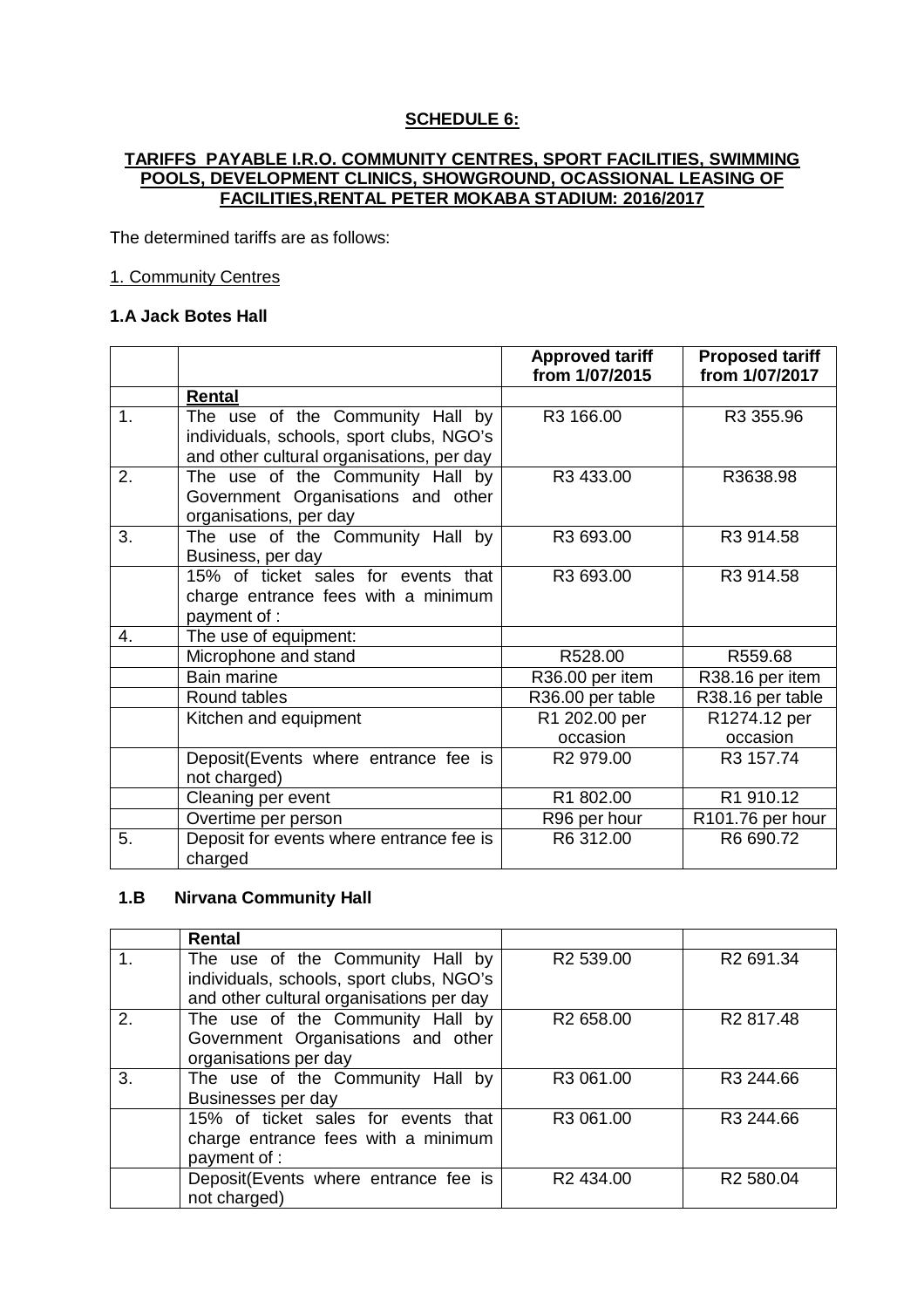| -4. | Use of equipment:                     |           |                    |
|-----|---------------------------------------|-----------|--------------------|
|     | Round table per table                 | R36.00    | R <sub>38.16</sub> |
|     | Sound System                          | R498.00   | R527.88            |
| -5. | Deposit for events where entrance fee | R6 312.00 | R6 690.72          |
|     | is charged                            |           |                    |

## **1.C Westenburg Community Hall**

|    | Rental                                   |                       |                       |
|----|------------------------------------------|-----------------------|-----------------------|
| 1. | The use of the Community Hall by         | R <sub>2</sub> 539.00 | R <sub>2</sub> 691.34 |
|    | individuals, schools, sport clubs, NGO's |                       |                       |
|    | and other cultural organisations per day |                       |                       |
| 2. | The use of the Community Hall by         | R <sub>2</sub> 658.00 | R <sub>2</sub> 817.48 |
|    | Government organisations and other       |                       |                       |
|    | organisations per day                    |                       |                       |
| 3. | The use of the Community Hall by         | R3 061.00             | R3 244.66             |
|    | Businesses per day                       |                       |                       |
|    | 15% of ticket sales for events that      | R3 061.00             | R <sub>3</sub> 244.66 |
|    | charge entrance fees with a minimum      |                       |                       |
|    | payment of :                             |                       |                       |
| 4. | Use of equipment:                        |                       |                       |
|    | Round table per table                    | R36.00                | R38.16                |
|    | Sound system                             | R498.00               | R527.88               |
|    | Deposit(Events where entrance fee is     | R2 433.00             | R <sub>2</sub> 578.98 |
|    | not charged)                             |                       |                       |
| 5. | <b>Key Deposit</b>                       |                       |                       |
| 6. | Deposit for events where entrance fee    | R6 312.00             | R6 690.72             |
|    | is charged                               |                       |                       |

## **1.D Mankweng Community Hall**

|                  | Rental                                                                                                                      |                       |                       |
|------------------|-----------------------------------------------------------------------------------------------------------------------------|-----------------------|-----------------------|
| 1.               | The use of the Community Hall by<br>individuals, schools, sport clubs,<br>NGO's and other cultural<br>organisations per day | R <sub>2</sub> 326.00 | R <sub>2</sub> 465.56 |
| 2.               | The use of the Community Hall by<br>Government Organisations and other<br>organisations per day                             | R <sub>2</sub> 644.00 | R <sub>2</sub> 802.64 |
| 3.               | The use of the Community Hall by<br>businesses per day                                                                      | R2 903.00             | R3 077.18             |
|                  | 15% of ticket sales for events that<br>charge entrance fees with a minimum<br>payment of :                                  | R2 903.00             | R3077.18              |
| $\overline{4}$ . | Use of equipment:                                                                                                           |                       |                       |
|                  | Round table per table                                                                                                       | R36.00                | R38.16                |
|                  | Deposit(Events where entrance fee is<br>not charged)                                                                        | R <sub>2</sub> 274.00 | R <sub>2</sub> 410.44 |
| 5.               | Deposit for events where entrance fee<br>is charged                                                                         | R6 312.00             | R6 690.72             |

## **1.E Moletji Community Hall**

| Rental                                                   |           |        |
|----------------------------------------------------------|-----------|--------|
| the<br>bv<br>Hall<br><b>⊜ommunity</b><br>he<br>οt<br>use | .00<br>кч | 175.52 |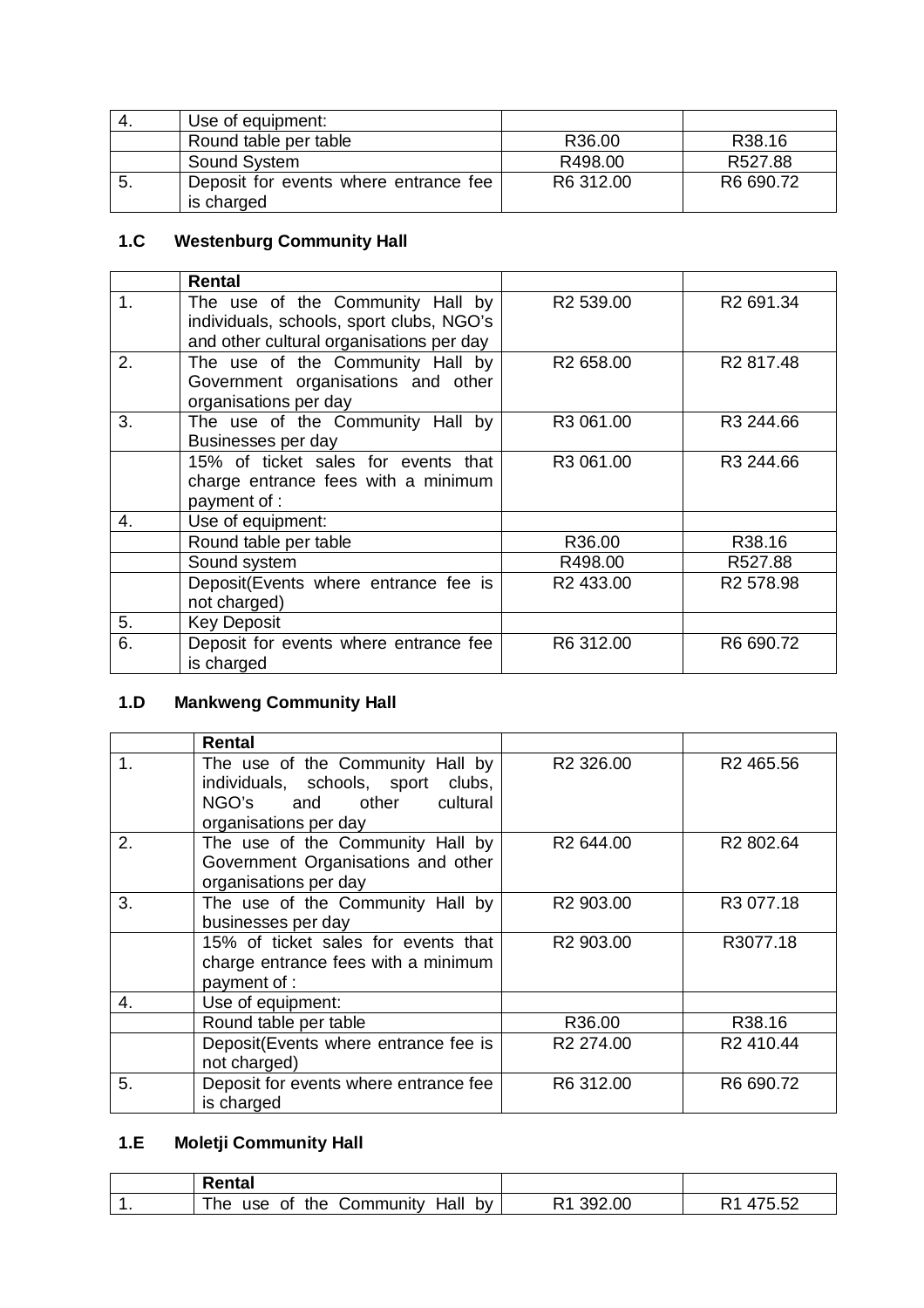|    | individuals, schools, sport<br>clubs,<br>NGO's and other<br>cultural<br>organisations per day   |           |           |
|----|-------------------------------------------------------------------------------------------------|-----------|-----------|
| 2. | The use of the Community Hall by<br>Government Organisations and other<br>organisations per day | R1 590.00 | R1 685.40 |
| 3. | The use of the Community Hall by<br>businesses per day                                          | R1 848.00 | R1 958.88 |
|    | Deposit                                                                                         | R1 848.00 | R1 958.88 |

## **2. Sport facilities**

## **A. Lease agreements and clubhouses**

|                  |                                                                                                                         | <b>Approved tariff from</b><br>1/07/2015 | <b>Proposed tariff</b><br>from 1/07/2016 |
|------------------|-------------------------------------------------------------------------------------------------------------------------|------------------------------------------|------------------------------------------|
|                  | Lease agreements are for training<br>purposes only for 3 times per week<br>for 3 hours per facility                     |                                          |                                          |
| 1.1              | <b>Athletic Club</b>                                                                                                    |                                          |                                          |
|                  | Use of the stadium for practise<br>purposes once a week for a period<br>of 2 hours (including one set of<br>cloakrooms) | R2 569.00 pa                             | R2 723.14 pa                             |
|                  | For the<br>use of the Olympic<br>swimming pool during week days<br>from 06:00 - 07:00                                   | R1 286.00 pa                             | R1 363.16 pa                             |
| 1.2              | <b>Indoor Sports Complexes</b>                                                                                          |                                          |                                          |
|                  | Wrestling club / Judo (880 sqm)                                                                                         | R <sub>0.64</sub>                        | R0.68                                    |
|                  | A tariff of per sq metre per month is                                                                                   |                                          |                                          |
|                  | levied<br>Wrestling facilities in Suid Street                                                                           | R562.00 pm                               | R595.72 pm                               |
|                  | Racing Dove Club hall (360 sqm)                                                                                         | R <sub>0.72</sub>                        | R <sub>0.76</sub>                        |
|                  | A tariff of per sq metre per month is<br>levied<br>Racing Pigeon Club hall in Suid<br>Street per month                  | R281.00 pm                               | R297.86 pm                               |
| 1.3              | <b>Recreation Centre</b>                                                                                                |                                          |                                          |
| 1.3a             | <b>Gymnastics</b>                                                                                                       |                                          |                                          |
|                  | A tariff of per sq metre per month is<br>levied                                                                         | R4.29                                    | R4.55                                    |
|                  | $\overline{Hall}$ 4:<br>760 sqm (Polokwane<br>Gymnastics Academy) per month                                             | R3 238.00 pm                             | R3 432.28 pm                             |
|                  | (Polokwane<br>Hall $1:$<br>360sqm<br>Gymnastics Academy) per month                                                      | R1547.00 pm                              | R1639.82 pm                              |
| 1.3 <sub>b</sub> | <b>Karate</b>                                                                                                           |                                          |                                          |
|                  | A tariff of per sqm per month is<br>levied                                                                              | R4.29                                    | R4.55                                    |
|                  | Hall 2: Ekstein Karate club - 360<br>sqm                                                                                | R1547.00 pm                              | R1639.82 pm                              |
|                  | Hall 3: Ekstein Karate club - 360<br>sqm                                                                                | R1547.00 pm                              | R1639.82 pm                              |
| 1.3c             | <b>Badminton</b>                                                                                                        |                                          |                                          |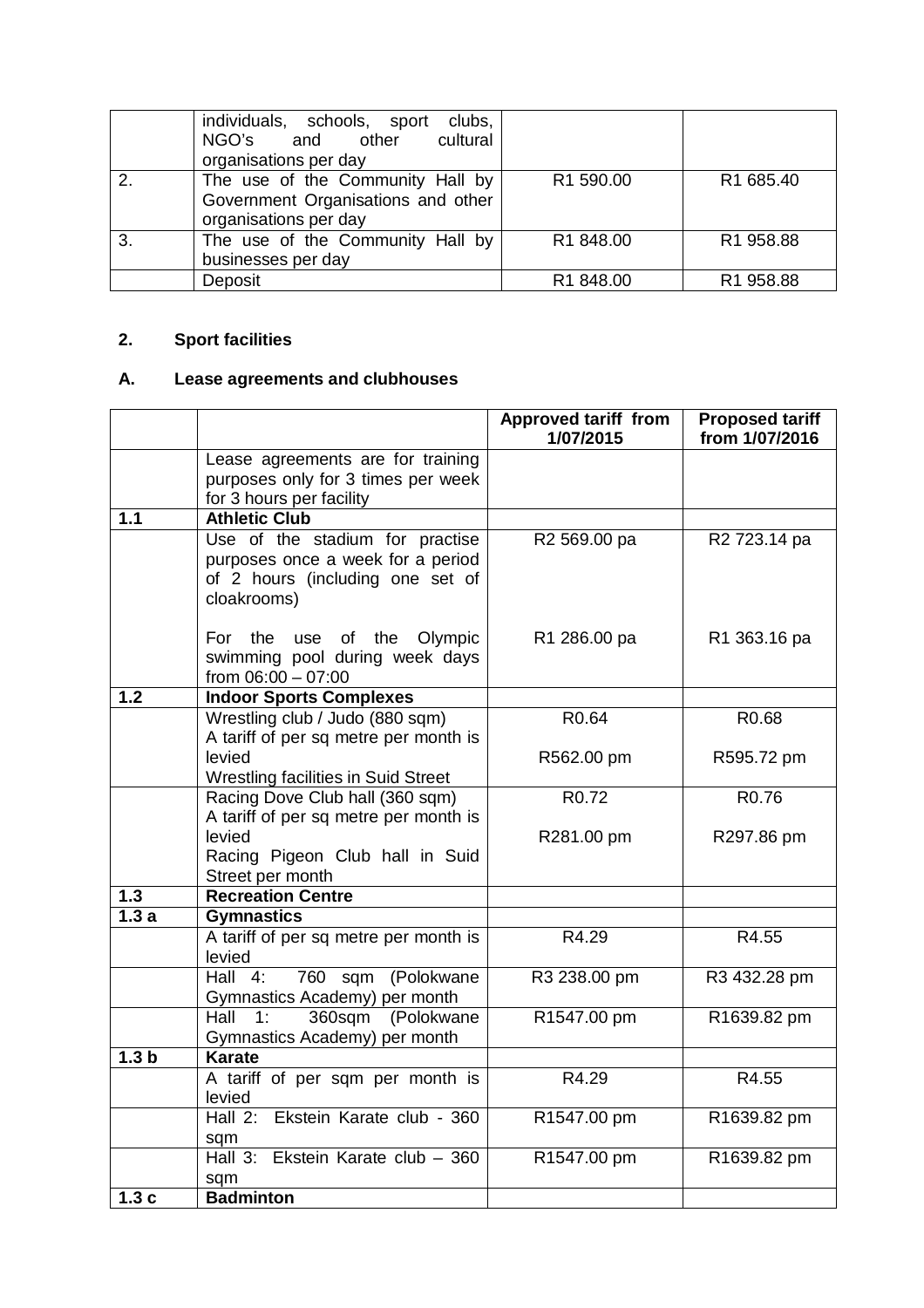|                  | Per court per annum                                | R1 974.00 pa                       | R2092.44 pa              |
|------------------|----------------------------------------------------|------------------------------------|--------------------------|
| 1.3 <sub>d</sub> | <b>Squash Court</b>                                |                                    |                          |
|                  | Squash court per court per year                    | R <sub>2</sub> 026.00 per court pa | R2 147.56 per            |
|                  |                                                    |                                    | court pa                 |
| 1.4              | <b>Other sports activities</b>                     |                                    |                          |
| a.               | <b>Shooting Association</b>                        | R2 989.00 pa                       | R3 168.34 pa             |
| b.               | Go-cart track per year                             | R6 390.00pa                        | R6 773.40pa              |
| C.               | Off road track per year                            | R6 390.00pa                        | R6 773.40pa              |
| d.               | Radio controlled aeroplanes per                    | R1 920.00 pa                       | R2 035.20pa              |
|                  | year                                               |                                    |                          |
| е.               | Radio controlled car track per year                | R2 133.00 pa                       | R2 260.98 pa             |
| $\overline{f}$ . | 4 x 4 Track per year                               | R6 409.00 pa                       | R6 793.54 pa             |
| <u>g.</u>        | Jimmy Moulder Shooting Range                       | R2 989.00pa                        | R3168.34pa               |
| 1.5              | <b>Climbing Wall</b>                               |                                    |                          |
|                  | Lease tariff per year                              | R549.00 pa                         | R581.94 pa               |
| 6.               | <b>Grass Surfaced Areas</b>                        |                                    |                          |
| 6a               | Jukskei courts (48 pitts) per pit per              |                                    |                          |
|                  |                                                    | R106.00 per pit per                | R112.36 per pit          |
| 6 <sub>b</sub>   | year<br><b>Rugby field</b>                         | year                               | per year                 |
| bi.              |                                                    |                                    |                          |
|                  | Basic tariff per field year<br><b>Soccer field</b> | R2 130.00 pa                       | R2 257.80 pa             |
| 6 c              |                                                    |                                    |                          |
| ci.              | Basic tariff per field per year                    | R2 130.00 pa                       | R2 257.80 pa             |
| 6 d              | Hockey                                             |                                    |                          |
| di.              | Basic tariff per field per year                    | R2 130.00 pa                       | R2 257.80 pa             |
| 6 e              | <b>Cricket field / Cricket wickets</b>             |                                    |                          |
| ei.              | Basic tariff per field per year                    | R2 130.00 pa                       | R2 257.80 pa             |
| eii.             | Basic tariff per wicket per year                   | R882.00 pa                         | R934.92 pa               |
|                  | (concrete wickets only)                            |                                    |                          |
| 6f               | <b>Softball</b>                                    |                                    |                          |
| fi.              | Basic tariff per field per year                    | R2 130.00 pa                       | R <sub>2</sub> 257.80 pa |
| 6 g              | Bowling green per bowling green                    | R1 056.00 per court pa             | R1119.36 per             |
|                  | per year (3 courts)                                |                                    | court pa                 |
| 6h               | <b>Golf Club</b> per year                          | R48 125.00 pa                      | R51012.50 pa             |
| 1.7              | <b>All-weather surfaces</b>                        |                                    |                          |
| а.               | Korfball courts per court per year                 | R1 285.00 pa                       | R1 362.10 pa             |
| b.               | Netball courts per court per year                  | R1 285.00 pa                       | R1 362.10 pa             |
| C.               | Ring tennis per court per year                     | R159.00 pa                         | R168.54 pa               |
| d.               | Tennis courts                                      |                                    |                          |
| di.              | Tennis courts per court per year                   | R1 076.00 pa                       | R1 140.56 pa             |
| dii.             | Coaching at tennis<br>courts per                   | R443.00 pm                         | R469.58 pm               |
|                  | month                                              |                                    |                          |
| diii.            | Playball per court per month                       | R227.00 pm                         | R240.62 pm               |
|                  |                                                    |                                    |                          |
| е.               | Practice wall at tennis court per                  | R1 285.00 pa                       | R1 362.10 pa             |
|                  | practise wall per year                             |                                    |                          |
| f.               | Volleyball court per court per year                | R1 285.00 pa                       | R1 362.10 pa             |
| <u>g.</u>        | Basketball per court per year                      | R1 285.00 pa                       | R1 362.10 pa             |
| 1.8              | <b>All-weather</b><br>surfaces                     |                                    |                          |
|                  | (Combination courts)                               |                                    |                          |
| a.               | Volleyball, ring tennis combination                | R863.00 pa                         | R914.78pa                |
|                  | court per year.                                    |                                    |                          |
| b.               | <b>Tennis</b><br>court<br>netball<br>court         | R863.00 pa                         | R914.78pa                |
|                  | combination court per year                         |                                    |                          |
| C.               | Tennis / Soccer combination court                  | R863.00 pa                         | R914.78pa                |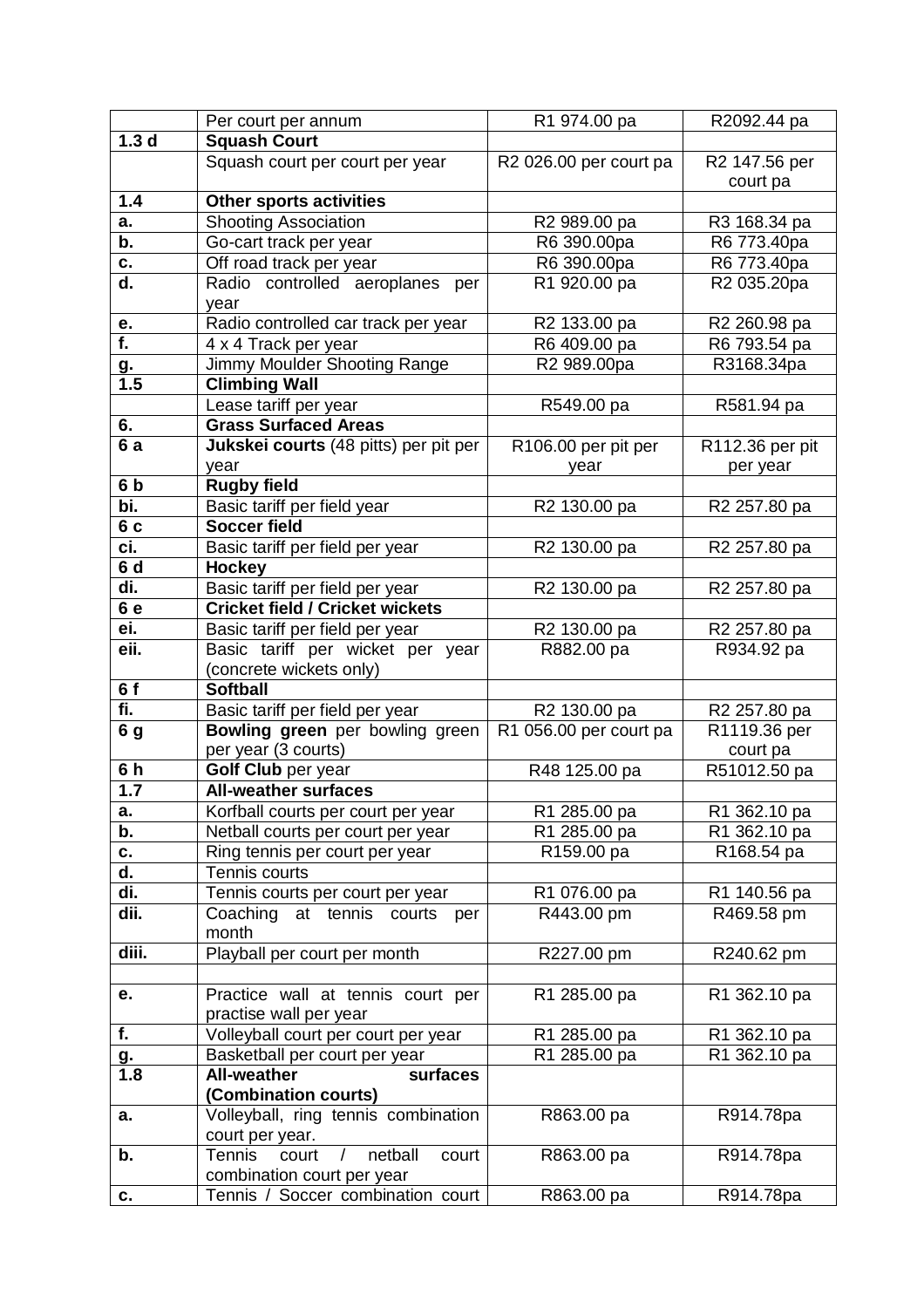|                   | per court per year                                                    |                                            |                                            |
|-------------------|-----------------------------------------------------------------------|--------------------------------------------|--------------------------------------------|
| 1.9               | Ground surface fields / courts                                        | R863.00 pa                                 | R914.78pa                                  |
| a.                | Soccer field per field per year                                       | R863.00 pa                                 | R914.78pa                                  |
| b.                | Baseball court per court per year                                     | R670.00                                    | R710.20                                    |
| C.                | Netball field per field per year                                      | R355.00pa                                  | R376.30pa                                  |
|                   | Leasing<br>where<br>of<br>areas                                       |                                            |                                            |
|                   | clubhouses are erected                                                |                                            |                                            |
|                   | Bushveld Hunting Association (905                                     | $R10.74$ per m <sup>2</sup> pa             | $R11.38$ per m <sup>2</sup> pa             |
|                   | m <sup>2</sup>                                                        |                                            |                                            |
|                   | Polokwane Rugby Club (370 m <sup>2</sup> )                            | $R10.74$ per m <sup>2</sup> pa             | R11.38 per m <sup>2</sup> pa               |
|                   | Polokwane Golf Club (1 475 m <sup>2</sup> )                           | $R10.74$ per m <sup>2</sup> pa             | $\overline{R}$ 11.38 per m <sup>2</sup> pa |
|                   | Polokwane Cricket Club (578 m <sup>2</sup> )                          | $\overline{R10.74}$ per m <sup>2</sup> pa  | R11.38 per m <sup>2</sup> pa               |
|                   | Polokwane Bowling Club (725 m <sup>2</sup> )                          | $R10.74$ per m <sup>2</sup> pa             | R11.38 per $m2$ pa                         |
|                   | Polokwane Jukskei Club (198m <sup>2</sup> )                           | $R10.74$ per m <sup>2</sup> pa             | R11.38 per m <sup>2</sup> pa               |
|                   | Polokwane Tennis Club (239 m <sup>2</sup> )                           | $R10.74$ per m <sup>2</sup> pa             | R11.38 per $m2$ pa                         |
|                   | Motocross Clubhouse (260m <sup>2</sup> )                              | $\overline{R10.74}$ per m <sup>2</sup> pa  | $\overline{R1}$ 1.38 per m <sup>2</sup> pa |
|                   | Noordelike Rugby Club (456 m <sup>2</sup> )                           | $\overline{R10.74}$ per m <sup>2</sup> pa  | R11.38 per m <sup>2</sup> pa               |
|                   | Polokwane Athletic Club (178 m <sup>2</sup> )                         | $R10.74$ per m <sup>2</sup> pa             | $\overline{R1}$ 1.38 per m <sup>2</sup> pa |
|                   | Polokwane Police Social Club (532                                     | $R10.74$ per m <sup>2</sup> pa             | R11.38 per m <sup>2</sup> pa               |
|                   | m <sup>2</sup>                                                        |                                            |                                            |
|                   | Polokwane Diving Club (30 m <sup>2</sup> )                            | $\overline{R}$ 10.74 per m <sup>2</sup> pa | $\overline{R}$ 11.38 per m <sup>2</sup> pa |
|                   | Polokwane Squash Club (100 m <sup>2</sup> )                           | $R10.74$ per m <sup>2</sup> pa             | R11.38 per m <sup>2</sup> pa               |
| 1.10              | <b>Preparation of these facilities</b>                                |                                            |                                            |
|                   | (subject to lease agreements) per                                     |                                            |                                            |
|                   | occasion                                                              |                                            |                                            |
| 1.10a             | Jukskei courts                                                        |                                            |                                            |
| ai.               | Renting of the facility per 24 hours                                  | R175.00                                    | R185.50                                    |
| aii.              | Administrative booking fee per 24                                     | R46.00                                     | R48.76                                     |
|                   | hour period/day (not refundable)                                      |                                            |                                            |
| 1.10 <sub>b</sub> | <b>Rugby field</b>                                                    |                                            |                                            |
| bi.               | Renting of the facility per 24 hours                                  | R264.00                                    | R279.84                                    |
| bii.              | Administrative booking fee per 24                                     | R56.00                                     | R59.36                                     |
|                   | hour period/day (not refundable)                                      |                                            |                                            |
| 1.10c             | <b>Soccer field</b><br>Renting of the facility per 24 hours           |                                            |                                            |
| ci.<br>cii.       |                                                                       | R264.00                                    | R279.84<br>R59.36                          |
|                   | Administrative booking fee per 24<br>hour period/day (not refundable) | R56.00                                     |                                            |
| 1.10 <sub>d</sub> | <b>Hockey</b>                                                         |                                            |                                            |
| di.               | Renting of the facility per 24 hours                                  | R264.00                                    | R279.84                                    |
| dii.              | Administrative booking fee per 24                                     | R56.00                                     | R59.36                                     |
|                   | hour period/day (not refundable)                                      |                                            |                                            |
| 1.10e             | <b>Cricket field</b>                                                  |                                            |                                            |
| ei.               | Renting of the facility per 24 hours                                  | R223.00                                    | R236.36                                    |
| eii.              | Renting of the facility. Practice nets                                | R60.00                                     | R63.60                                     |
|                   | per occasion (grass)                                                  |                                            |                                            |
| eiii.             | Sinthetic surface per game                                            | R100.00                                    | R106.00                                    |
| eiv.              | Administrative booking fee per 24                                     | R46.00                                     | R48.76                                     |
|                   | hour period/day (not refundable)                                      |                                            |                                            |
| ev.x              | Putting out of pitch covers per pitch                                 | R205.00 per occasion                       | R217.3 per                                 |
|                   |                                                                       |                                            | occasion                                   |
| 1.10f             | <b>Softball</b>                                                       |                                            |                                            |
| fi.               | Renting of the facility per 24 hours                                  | R220.00                                    | R233.20                                    |
| fii.              | Administrative booking fee per 24                                     | R46.00                                     | R48.76                                     |
|                   | hour period/day (not refundable)                                      |                                            |                                            |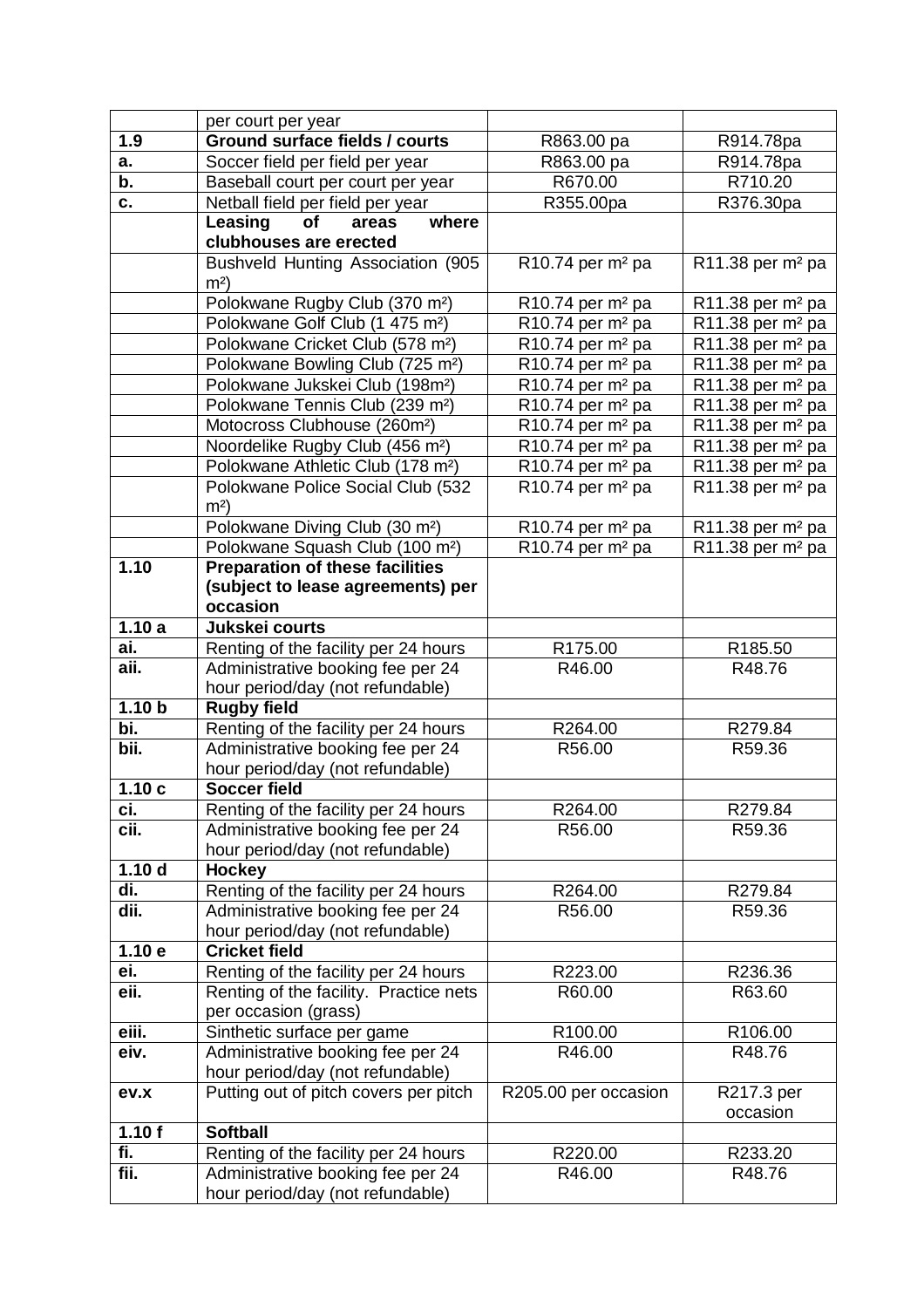| 1.10 <sub>q</sub> | <b>All-weather surfaces</b><br>(Combination and other courts)         |                         |               |
|-------------------|-----------------------------------------------------------------------|-------------------------|---------------|
|                   |                                                                       |                         |               |
| gi.               | Renting of the facility per 24 hours                                  | R106.00                 | R112.36       |
| gii.              | Administrative booking fee per 24<br>hour period/day (not refundable) | R46.00                  | R48.76        |
| 1.10h             | <b>Ground surface fields/courts</b>                                   |                         |               |
| hi.               | Renting of the facility per 24 hours                                  | R220.00                 | R233.20       |
| hii.              | Administrative booking fee per 24                                     | R46.00                  | R48.76        |
|                   | hour period/day not refundable)                                       |                         |               |
| 1.101             | <b>Advertisement Boards at Sport</b>                                  |                         |               |
|                   | <b>Facilities</b>                                                     |                         |               |
|                   | Sport clubs are allowed to erect                                      | R <sub>106.00</sub> per | R112.36per    |
|                   | advertisement boards at their sport                                   | advertisement board     | advertisement |
|                   | fields, in accordance with the sport                                  | рa                      | board pa      |
|                   | policy, per advertisement board per                                   |                         |               |
|                   | vear                                                                  |                         |               |

## **B. Leasing of facilities on occasional basis**

| $\overline{1}$ .   | <b>SPORTS FACILITIES</b>                  |                        |                   |
|--------------------|-------------------------------------------|------------------------|-------------------|
|                    | $06:00 - 24:00$ per occasion              |                        |                   |
| $1.1$              | <b>PETER MOKABA STADIUM</b>               |                        |                   |
| 1.1.1              | <b>Professional Sport (e.g. PSL</b>       | 15 % of the gate       | 15 % of the gate  |
|                    | <b>Soccer League) and Music</b>           | takings with a minimum | takings with a    |
|                    | <b>Festivals</b>                          | <b>of</b>              | minimum of        |
|                    |                                           | R3 985.00              | R4224.10          |
|                    | All stadium facilities, including parking |                        |                   |
|                    | area and lights                           |                        |                   |
|                    | <b>Cleaning fee</b>                       | R3 005.00              | R3 185.30         |
|                    | Deposit                                   | R12 625.00             | R13382.50         |
|                    | Deposit kitchen appliances                | R758.00                | R803.48           |
|                    | 3 Phase electricity (calculated from      | R59.00 per hour        | R62.54per hour    |
|                    | time of connection)                       |                        |                   |
| 1.1.2              | <b>Amateur Sport</b>                      |                        |                   |
| 1.1.2a             | <b>Ball games (rugby, hockey,</b>         |                        |                   |
|                    | amateur soccer)                           |                        |                   |
|                    | Deposit                                   | R1 057.00              | R1 120.42         |
|                    | Morning 07:00 - 12:00                     | R469.00                | R497.14           |
|                    | Afternoon 12:00 - 18:00                   | R469.00                | R497.14           |
|                    | All day 07:00 - 18:00                     | R937.00                | R993.22           |
|                    | Evening $18:00 - 23:00$ Facilities and    | R334.00 per hour with  | R354.04 per hour  |
|                    | lights included                           | a minimum of R668.00   | with a minimum of |
|                    |                                           |                        | R708.08           |
|                    | Additional 3 phase electricity            | R59.00 per hour        | R62.54 per hour   |
|                    | Deposit kitchen appliances                | R636.00                | R674.16           |
|                    | Development clinics                       | R106.00                | R112.36           |
|                    | Marking of facility for clinics           | R220.00                | R233.20           |
|                    | PA System                                 | R190.00                | R201.40           |
| 1.1.2 <sub>b</sub> | <b>Athletics meeting</b>                  |                        |                   |
|                    | Deposit                                   | R1 057.00              | R1 120.42         |
|                    | Electronic timing                         | R1 057.00              | R1 120.42         |
|                    | Morning: 07:00 - 12:00                    | R582.00                | R582.00           |
|                    | Afternoon: 12:00 - 18:00                  | R582.00                | R582.00           |
|                    | All day: 07:00 - 18:00                    | R1 037.00              | R1 037.00         |
|                    | Evening: After 18:00                      | R334.00 per hour with  | R334.00 per hour  |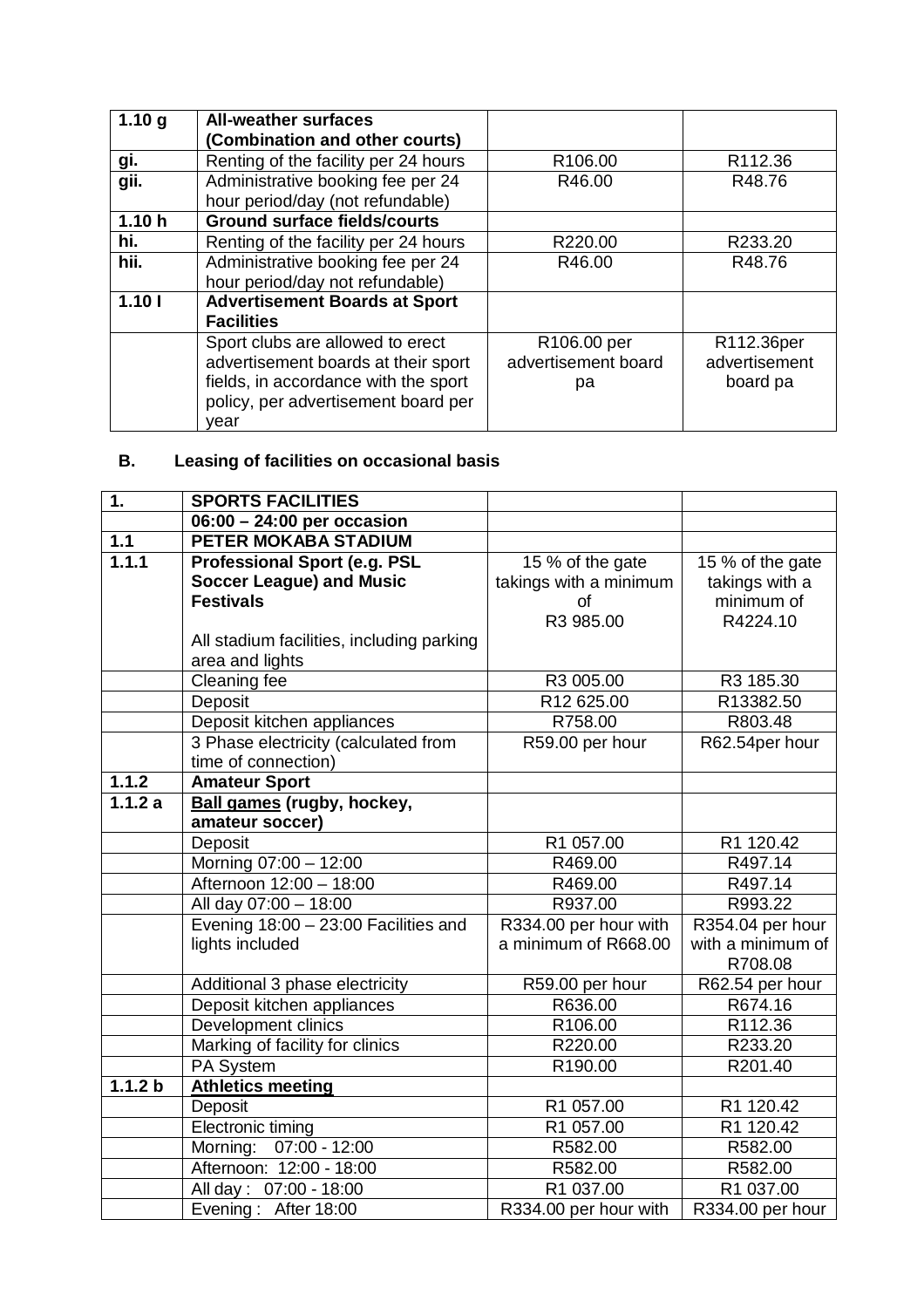|         | Facilities and lights included                      | a minimum of R668.00 | with a minimum of<br>R708.08 |
|---------|-----------------------------------------------------|----------------------|------------------------------|
|         | Development clinics                                 | R211.00              | R223.66                      |
|         | Deposit on athletics equipment                      | R1 057.00            | R1 120.42                    |
|         | Additional 3 phase electricity                      | R59.00 per hour      | R62.54per hour               |
|         | Deposit kitchen appliances                          | R602.00              | R638.12                      |
|         | PA System                                           | R190.00              | R201.40                      |
| 1.1.3   | Events where enrance fees is not                    |                      |                              |
|         | charged                                             |                      |                              |
| 1.1.3a  | Events such as cultural festivals,                  |                      |                              |
|         | meetings, religious gatherings,                     |                      |                              |
|         | military parades                                    |                      |                              |
|         | Deposit                                             | R12 625.00           | R13 382.50                   |
|         | Morning 07:00 - 12:00                               | R3 345.00            | R3 545.70                    |
|         | Afternoon 12:00 - 18:00                             | R3 345.00            | R3 545.70                    |
|         | All day 07:00 - 18:00                               | R6 690.00            | R7 091.40                    |
|         | Evening After 18:00 - 23:00                         | R6 690.00            | R7 091.40                    |
|         | Facilities and lights included                      |                      |                              |
|         | Additional 3 phase electricity                      | R59.00 per hour      | R62.54per hour               |
|         | Deposit kitchen appliance                           | R636.00              | R674.16                      |
|         | <b>Key Deposit</b>                                  | R170.00              | R <sub>180.20</sub>          |
| 1.1.3 b | <b>Kiosks outside Stadium</b>                       |                      |                              |
|         |                                                     |                      |                              |
|         | Per kiosk per day                                   | R106.00              | R112.36                      |
|         | <b>Key Deposit</b>                                  | R170.00              | R180.20                      |
| 1.1.4   | <b>Rental of Oom Koos Smit hall</b>                 |                      |                              |
|         | When the hall is not in use, it is                  |                      |                              |
|         | individuals<br>leased<br>to                         |                      |                              |
|         | organisations.                                      |                      |                              |
|         | Renting of hall - crockery<br>and                   | R1 057.00            | R1 120.42                    |
|         | equipment included                                  |                      |                              |
|         | Rent sound system                                   | R190.00              | R201.40                      |
|         | Deposit hall                                        | R636.00              | R674.16                      |
|         | Deposit for use of sound equipment                  | R883.00              | R935.98                      |
|         | Leasing of the hall by sports clubs,                |                      |                              |
|         | sports bodies, and sports unions,                   |                      |                              |
|         | with the purpose of having<br>a                     |                      |                              |
|         | meetina.                                            |                      |                              |
|         | Leasing of hall                                     | R <sub>106.00</sub>  | R112.36                      |
|         | Deposit hall                                        | R355.00              | R376.30                      |
|         | Deposit kitchen appliances                          | R636.00              | R674.16                      |
|         | Deposit for use of sound equipment                  | R883.00              | R935.98                      |
| 1.1.5   | Road races and Cross Country                        |                      |                              |
|         | meetings                                            |                      |                              |
|         | Use of toilets and change-rooms                     | R549.00              | R581.94                      |
|         | during road races and cross country                 |                      |                              |
|         | meetings at a time (no equipment will               |                      |                              |
|         | be available)                                       |                      |                              |
|         | Deposit                                             | R997.00              | R1056.82                     |
| 1.1.6   | <b>Practice at the Stadium</b>                      |                      |                              |
| 1.1.6a  | <b>Rugby practice</b>                               |                      |                              |
|         | Rugby practice session for 2 hours at<br>a time $-$ | R443.00              | R469.58                      |
|         | Practise lights included - Amateur                  |                      |                              |
|         | (marking of field extra)                            |                      |                              |
|         |                                                     |                      |                              |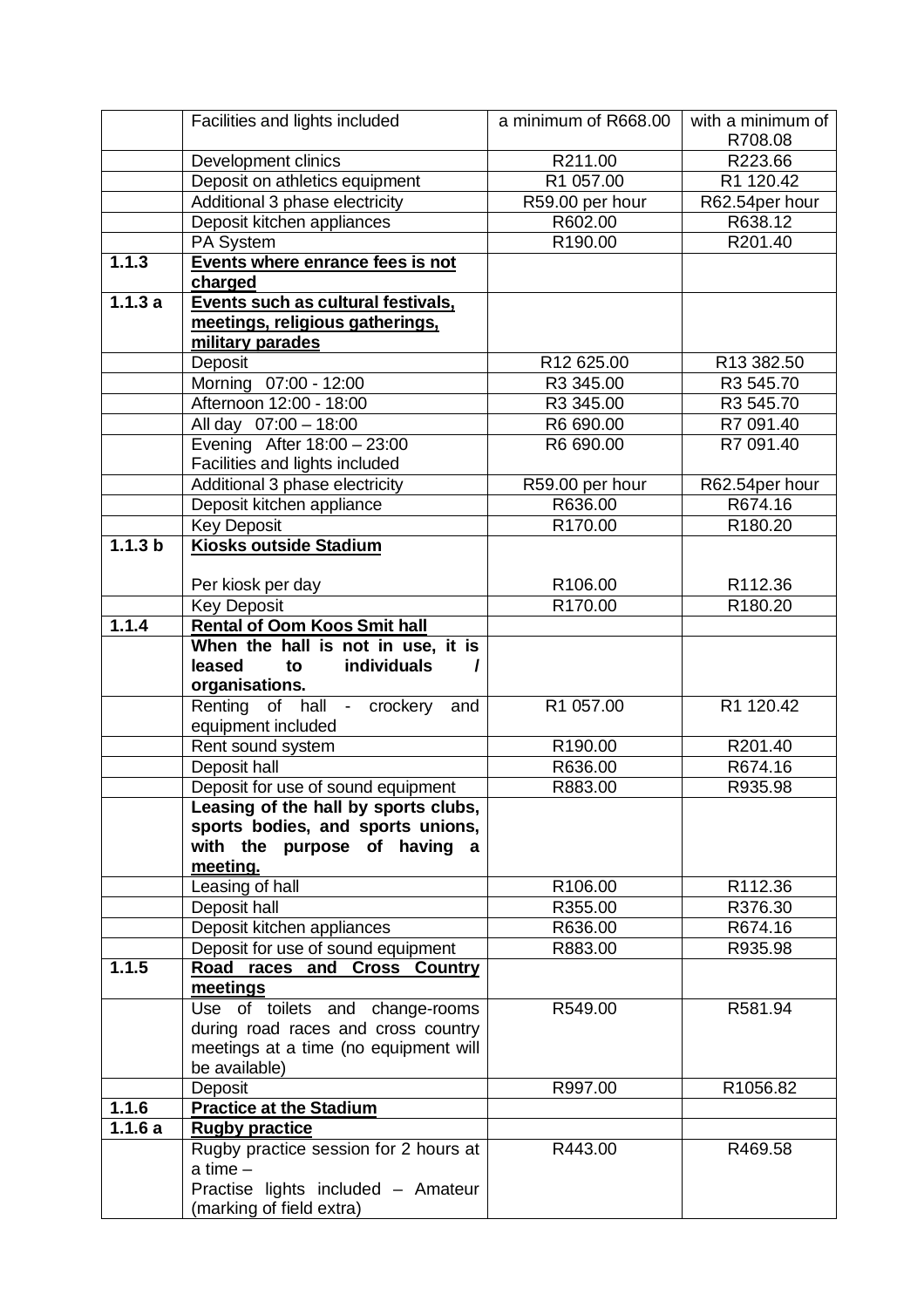|                    | Deposit                                                      | R8 194.00                                  | R8 685.64                                |
|--------------------|--------------------------------------------------------------|--------------------------------------------|------------------------------------------|
| 1.1.6 <sub>b</sub> | <b>Soccer practice</b>                                       |                                            |                                          |
|                    | practice<br>Soccer<br>session<br>by<br>a                     | R443.00                                    | R469.58                                  |
|                    | professional soccer team for 2 hours                         |                                            |                                          |
|                    | at a time - practise lights included.                        |                                            |                                          |
|                    | (marking of field extra)                                     |                                            |                                          |
|                    | Deposit                                                      | R8 194.00                                  | R8 685.64                                |
| 1.1.6c             | <b>Athletics practice</b>                                    |                                            |                                          |
| i.                 | Practice session of 2 hours or less                          | R10.00 per athlete                         | R <sub>10.60</sub> per                   |
| ii.                |                                                              |                                            | athlete                                  |
|                    | <b>Group bookings</b><br>All schools which fall within the   |                                            |                                          |
|                    | Polokwane municipal area, per year                           | R10.00 per athlete with<br>a minimum of R1 | R <sub>10.60</sub> per<br>athlete with a |
|                    | ticket, upon presentation of a year                          | 500.00 per annum                           | minimum of R1                            |
|                    | ticket, entry will be allowed to the                         |                                            | 590.00 per                               |
|                    | stadium for athletics practice purposes                      |                                            | annum                                    |
|                    | for the period between the 1 <sup>st</sup> of July           |                                            |                                          |
|                    | and 30 <sup>th</sup> of June of the following year           |                                            |                                          |
| iii.               | <b>Season Ticket</b>                                         |                                            |                                          |
|                    | A person who is not a member of an                           |                                            |                                          |
|                    | club<br>athletics<br>but<br>who<br>regularly                 |                                            |                                          |
|                    | practices at the stadium can obtain a                        |                                            |                                          |
|                    | seasonal ticket which will be valid for                      |                                            |                                          |
|                    | the period between the 1 <sup>st</sup> of July and           |                                            |                                          |
|                    | 30 <sup>th</sup> of July of the following year and           |                                            |                                          |
|                    | which will, upon presentation thereof,                       |                                            |                                          |
|                    | allow access to the athletic track for<br>practice purposes. |                                            |                                          |
|                    | Per seasonal ticket per person per                           | R443.00 pa                                 | R469.58 pa                               |
|                    | year                                                         |                                            |                                          |
| 1.1.6 <sub>d</sub> | Squash Courts at Stadium                                     |                                            |                                          |
|                    |                                                              |                                            |                                          |
|                    | Per individual plus lights (Tokens to                        | R27.00                                     | R28.62                                   |
|                    | be bought)                                                   |                                            |                                          |
|                    | <b>Key Deposit</b>                                           | R <sub>170.00</sub>                        | R180.20                                  |
| 1.1.7              | Parking Areas<br>Per occasion:                               |                                            |                                          |
|                    | Peter Mokaba Stadium - Parking                               | R443.00                                    | R469.58                                  |
|                    | Peter Mokaba Stadium - VIP Area                              |                                            |                                          |
|                    | B + C Rugby Fields - Parking                                 |                                            |                                          |
|                    |                                                              |                                            |                                          |
| 1.1.8              | <b>Office space</b>                                          |                                            |                                          |
|                    |                                                              |                                            |                                          |
|                    | Lease of office space to the Blue Bull                       | R27.00                                     | R28.62                                   |
|                    | Rugby Union per square meter per                             |                                            |                                          |
|                    | month                                                        |                                            |                                          |
| 1.2                | <b>REGIONAL</b><br><b>SPORT</b><br><b>FIELDS</b>             |                                            |                                          |
|                    | (POLOKWANE)                                                  |                                            |                                          |
| 1.2.1              | <b>Netball clubhouse</b>                                     |                                            |                                          |
|                    | Renting of the clubhouse by sports<br>clubs for meetings     | R106.00                                    | R112.36                                  |
|                    | Renting of clubhouse by sports clubs                         | R321.00                                    | R340.26                                  |
|                    | for functions                                                |                                            |                                          |
|                    | Deposit for equipment (tables and                            | R321.00                                    | R340.26                                  |
|                    | chairs)                                                      |                                            |                                          |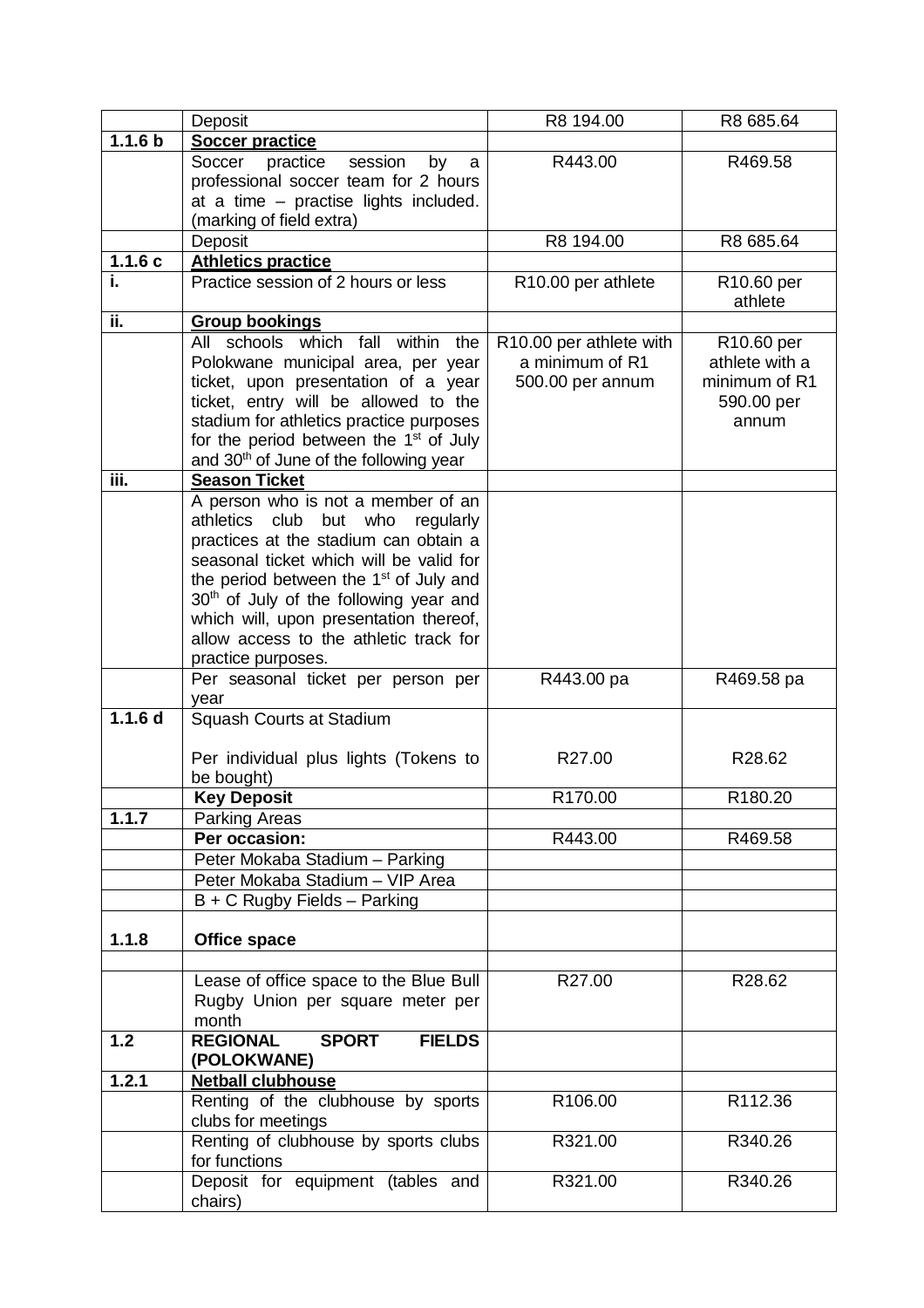| 1.2.2                 | of Sports facilities<br>Rental<br>by             |                      |                      |
|-----------------------|--------------------------------------------------|----------------------|----------------------|
|                       | clubs without leasing<br>Schools /               |                      |                      |
|                       | contract at the Municipality                     |                      |                      |
| 1.2.2a                | Use of grass surfaces (meetings) per             | R106.00 not marked   | R112.36 not          |
|                       | field per time                                   | R212.00marked        | marked               |
|                       | Lights included                                  |                      | R224.72marked        |
| 1.2.2 b               | Use of all-weather surfaces (meetings)           | R106.00              | R112.36              |
|                       | per court per time                               |                      |                      |
|                       | Lights included                                  |                      |                      |
| 1.2.2c                | Use of grass surfaces for practice               |                      |                      |
|                       | purposes per grass surface<br>per                |                      |                      |
|                       | season, (unmarked), for a maximum of             |                      |                      |
|                       | 2 hours daily, 2 times per week; per             | R530.00              | R561.80              |
|                       | club                                             | R2 115.00            | R <sub>2</sub> 241.9 |
|                       | Schools                                          |                      |                      |
|                       | <b>Clubs</b>                                     |                      |                      |
|                       | Lights included                                  |                      |                      |
| 1.2.2 d               | Use of all-weather court surfaces for            |                      |                      |
|                       | practice purposes: per all-weather               |                      |                      |
|                       | surface court per season; for a                  |                      |                      |
|                       | maximum of 2 hours daily, 2 times a              | R469.00<br>R1 270.00 | R497.14              |
|                       | week; per club<br><b>Schools</b>                 |                      | R1 346.20            |
|                       | Clubs                                            |                      |                      |
|                       | Lights included                                  |                      |                      |
| 1.2.2 e               | Practice per occasion (2 hours per               |                      |                      |
|                       | session)                                         |                      |                      |
| ei.                   | Grass Surface:                                   |                      |                      |
|                       | Amateur                                          | R71.00               | R75.26               |
|                       | Professional                                     | R106.00              | R112.36              |
| eii.                  | <b>All-weather Surface:</b>                      |                      |                      |
|                       | Amateur                                          | R46.00               | R48.76               |
|                       | Professional                                     | R87.00               | R92.22               |
| 1.2.2 f               | Cricket pitch per occasion                       | R174.00              | R184.44              |
| $\overline{1}$ .2.2 g | Synthetic cricket pitch per occasion             | R87.00               | R92.22               |
| 1.2.2 h               | Practice nets per net per occasion               | R59.00               | R62.54               |
| 1.2.3                 | Events where entrance fees is not                |                      |                      |
|                       | charged                                          |                      |                      |
| 1.2.3a                | Rental of grass surface at sports fields         | R1164.00 Sport       | R1233.84 Sport       |
|                       | for presenting a music or other festival         | organisations        | organisations        |
|                       | or sports day by sport organisations or<br>other | R2 328.00            | R2 467.68.00         |
|                       | business<br>cultural<br>or                       | <b>Business</b>      | <b>Business</b>      |
|                       | organisations, per day                           | Organisations        | Organisations        |
|                       | Deposit lights included                          | R2 115.00            | R2 241.90            |
|                       | Deposit                                          | R7 832.00            | R7 832.00            |
| 1.2.3 <sub>b</sub>    | Use of change room facilities at the B           | R549.00              | R581.94              |
|                       | & C rugby fields as well as the cross            |                      |                      |
|                       | country course per meeting                       |                      |                      |
|                       | Lights included                                  |                      |                      |
|                       | Deposit                                          | R997.00              | R1056.82             |
| 1.2.3c                | When a facility of the Municipality is           | 45%                  | 45%                  |
|                       | used by a private person and that                |                      |                      |
|                       | activity forms part of a recreational            |                      |                      |
|                       | programme of the subscription fees.              |                      |                      |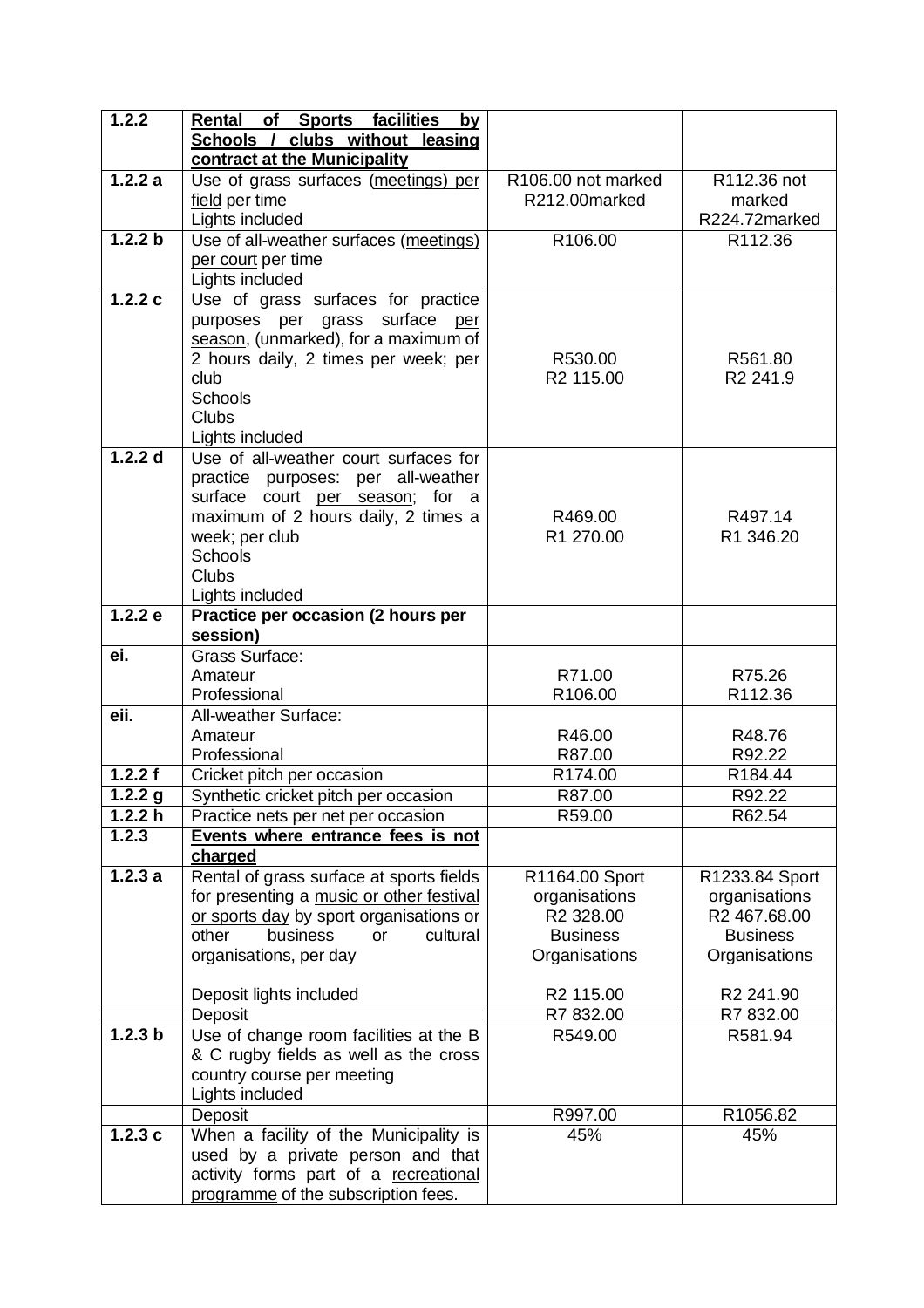| $1.2.\overline{3}$ d | Hiring of the mobile sound system to                       |                         |                       |
|----------------------|------------------------------------------------------------|-------------------------|-----------------------|
|                      | sports clubs and institutions                              |                         |                       |
|                      | Deposit                                                    | R3 345.00               | R3545.70              |
|                      | Hiring per occasion                                        | R843.00                 | R893.58               |
| 1.2.4                | <b>Recreation Centre</b>                                   |                         |                       |
| 1.2.4a               | Rental of all halls in the recreation                      |                         |                       |
|                      | centre by a sports club to present a                       |                         |                       |
|                      | tournament                                                 |                         |                       |
|                      | Rental per day                                             | R1 057.00               | R1 120.42             |
|                      | Deposit                                                    | R1 057.00               | R1 120.42             |
| $\overline{1.2.4}$ b | <b>Rental of hall for other functions</b>                  |                         |                       |
|                      | Per hall per day                                           | R1 057.00               | R1 120.42             |
|                      | Deposit per hall                                           | R1 057.00               | R1 120.42             |
| 1.2.4c               | <b>Kiosk</b>                                               |                         |                       |
|                      | Rental of kiosk by sports clubs when                       |                         |                       |
|                      | presenting a sports tournament:                            |                         |                       |
|                      | Per day<br>Deposit                                         | R106.00<br>R106.00      | R112.36<br>R112.36    |
| 1.2.5                | <b>Pigeon Club Hall</b>                                    |                         |                       |
|                      | Leasing of hall per occasion other than                    |                         |                       |
|                      | the pigeon club                                            |                         |                       |
|                      | Per occasion                                               | R529.00                 | R560.74               |
|                      | Deposit                                                    | R1 057.00               | R1 120.42             |
| 1.2.6                | <b>Tennis Courts</b>                                       |                         |                       |
|                      | Use of court per individual - non club                     |                         |                       |
|                      | members                                                    |                         |                       |
|                      | (Courts 15 & 16 - nets supplied)                           | R8.00 per match         | R8.48 per match       |
|                      |                                                            | (2 hours)               | (2 hours)             |
|                      |                                                            |                         |                       |
| 1.2.7                | <b>Tennis</b><br>complex<br><b>Burger</b><br><b>Street</b> |                         |                       |
|                      | <b>Kiosk</b>                                               |                         |                       |
|                      | Lease of kiosk per month                                   | R758.00                 | R803.48               |
| 1.3                  | <b>NIRVANA STADIUM</b>                                     |                         |                       |
| 1.3.1                | <b>Professional Sport (e.g. PSL Soccer</b>                 | 15 % of the gate taking | 15 % of the gate      |
|                      | <b>League) and Music Festivals</b>                         | with a minimum of R1    | taking with a         |
|                      |                                                            | 606.00                  | minimum of            |
|                      | All stadium facilities, parking area and                   |                         | R1702.36              |
|                      | lights                                                     |                         |                       |
|                      | Cleaning fee                                               | R <sub>2</sub> 525.00   | R <sub>2</sub> 676.50 |
|                      | Deposit                                                    | R12 625.00              | R13382.50             |
| 1.3.2<br>1.3.2a      | <b>Amateur Sports</b><br>Ball games (Rugby, hockey and     |                         |                       |
|                      | amateur soccer)                                            |                         |                       |
|                      | Practice $-2$ hours (practice lights                       | R106.00                 | R112.36               |
|                      | included) Amateur                                          |                         |                       |
|                      | Practice - 2 hours (practice lights                        | R216.00                 | R228.96               |
|                      | included) Professional                                     |                         |                       |
|                      | (Field not marked)                                         |                         |                       |
|                      | <b>Matches</b>                                             |                         |                       |
|                      | Deposit                                                    | R1 057.00               | R1 120.42             |
|                      | $\overline{\mathsf{M}}$ orning:<br>07:00 - 12:00 (marking  | R220.00                 | R233.20               |
|                      | included)                                                  |                         |                       |
|                      | 12:00 - 18:00 (marking<br>Afternoon:                       | R220.00                 | R233.20               |
|                      | included)<br>07:00 -<br>18:00<br>All day:                  | R443.00                 | R469.58               |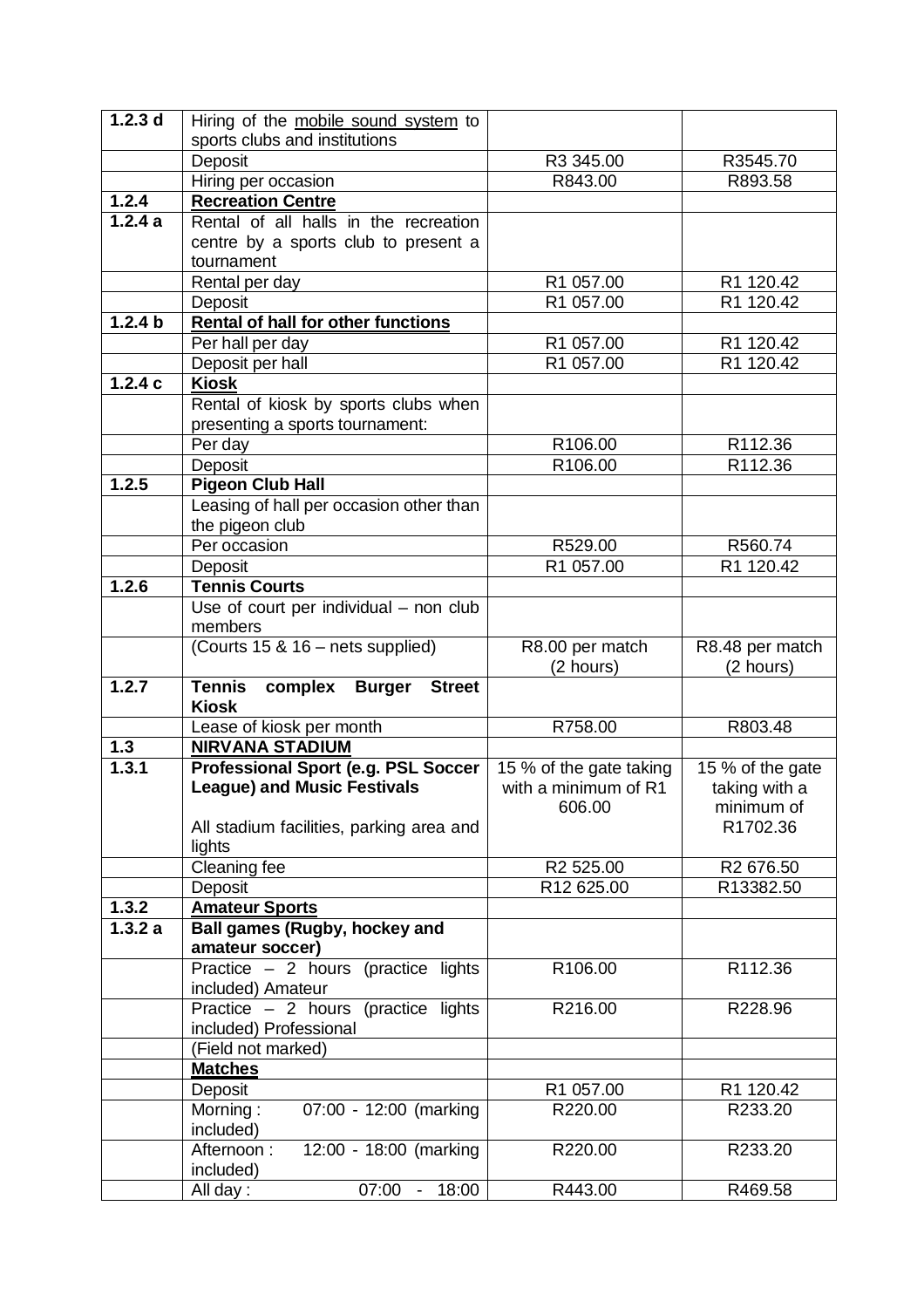|         | (marking included)                                                                                                |                                   |                                           |
|---------|-------------------------------------------------------------------------------------------------------------------|-----------------------------------|-------------------------------------------|
|         | Evening:<br>18:00 - 23:00                                                                                         | R106.00 per hour with             | R112.36 per hour                          |
|         | Facilities and lights included                                                                                    | a minimum of R212.00              | with a minimum of                         |
|         | (Marking of fields extra)                                                                                         |                                   | R224.72                                   |
| 1.3.2 b | <b>Athletics meetings</b>                                                                                         |                                   |                                           |
|         | Deposit                                                                                                           | R1 057.00                         | R1 120.42                                 |
|         | $07:00 - 12:00$ (marking<br>Morning:<br>included)                                                                 | R220.00                           | R220.00                                   |
|         | Afternoon:<br>12:00 - 18:00 (marking<br>included)                                                                 | R220.00                           | R233.20                                   |
|         | 07:00 - 18:00 (marking<br>All day:<br>included)                                                                   | R443.00                           | R449.58                                   |
|         | 18:00 - 23:00<br>Evening:                                                                                         | R100.00 per hour with             | R106.00 per hour                          |
|         | Facilities and lights included                                                                                    | a minimum of R200.00              | with a minimum of                         |
|         | (Marking of track extra)                                                                                          |                                   | R212.00                                   |
| 1.3.2c  | <b>Meetings</b>                                                                                                   |                                   |                                           |
|         | <b>Occasions</b><br>such<br>cultural<br>as                                                                        |                                   |                                           |
|         | meetings,<br>church<br>festivals,                                                                                 |                                   |                                           |
|         | gatherings, military parades, drum                                                                                |                                   |                                           |
|         | majorettes etc.                                                                                                   | R2 115.00                         | R2 241.90                                 |
|         | Deposit<br>Morning 07:00 - 12:00                                                                                  | R354.00                           | R375.24                                   |
|         | Afternoon 12:00 - 18:00                                                                                           | R354.00                           | R375.24                                   |
|         | All day 07:00 - 18:00                                                                                             | R707.00                           | R749.42                                   |
|         | Evening After 18:00 - 23:00                                                                                       | R106.00 per hour with             | R112.36 per hour                          |
|         | Facilities and lights included                                                                                    | a minimum of R212.00              | with a minimum of                         |
|         |                                                                                                                   |                                   | R224.72                                   |
| 1.3.2 d | <b>Athletics Practice</b>                                                                                         |                                   |                                           |
| i.      | Practice session of 3 hours or less 3                                                                             | R5.00 per athlete                 | R5.30 per athlete                         |
|         | times per week allowed                                                                                            |                                   |                                           |
| ii.     | <b>Group bookings</b>                                                                                             |                                   |                                           |
|         | schools which fall<br>within<br>All<br>the                                                                        | R5.00 per athlete with            | R5.30 per athlete                         |
|         | Polokwane municipal area, per year<br>ticket, upon presentation of a year<br>ticket, entry will be allowed to the | a minimum of R600.00<br>per annum | with a minimum of<br>R636.00 per<br>annum |
|         | stadium for athletics practise purposes                                                                           |                                   |                                           |
|         | for the period between the 1 <sup>st</sup> of July                                                                |                                   |                                           |
|         | and 30 <sup>th</sup> of June of the following year                                                                |                                   |                                           |
| iii.    | <b>Season Ticket</b>                                                                                              |                                   |                                           |
|         | A person who is not a member of an                                                                                |                                   |                                           |
|         | athletics club,<br>but who<br>regularly                                                                           |                                   |                                           |
|         | practices at the stadium, can obtain a                                                                            |                                   |                                           |
|         | seasonal ticket which will be valid for                                                                           |                                   |                                           |
|         | the period between the 1 <sup>st</sup> of July and<br>30 <sup>th</sup> of July of the following year and          |                                   |                                           |
|         | which will, upon presentation thereof,                                                                            |                                   |                                           |
|         | allow access to the athletic track for                                                                            |                                   |                                           |
|         | practise purposes.                                                                                                |                                   |                                           |
|         | Per seasonal ticket per person per                                                                                | R89.00 p.a.                       | R94.34p.a.                                |
|         | year                                                                                                              |                                   |                                           |
| 1.4     | <b>NIRVANA SPORTS FACILITIES</b>                                                                                  |                                   |                                           |
| 1.4a    | <b>Various Ball Games/Soccer field</b>                                                                            |                                   |                                           |
| ai.     | Renting of field for a match by schools                                                                           | R106.00 not marked                | R112.36 not                               |
|         | / clubs without leasing contract with                                                                             | R212.00 marked                    | marked                                    |
|         | Municipality, per field per occasion.                                                                             |                                   | R224.72 marked                            |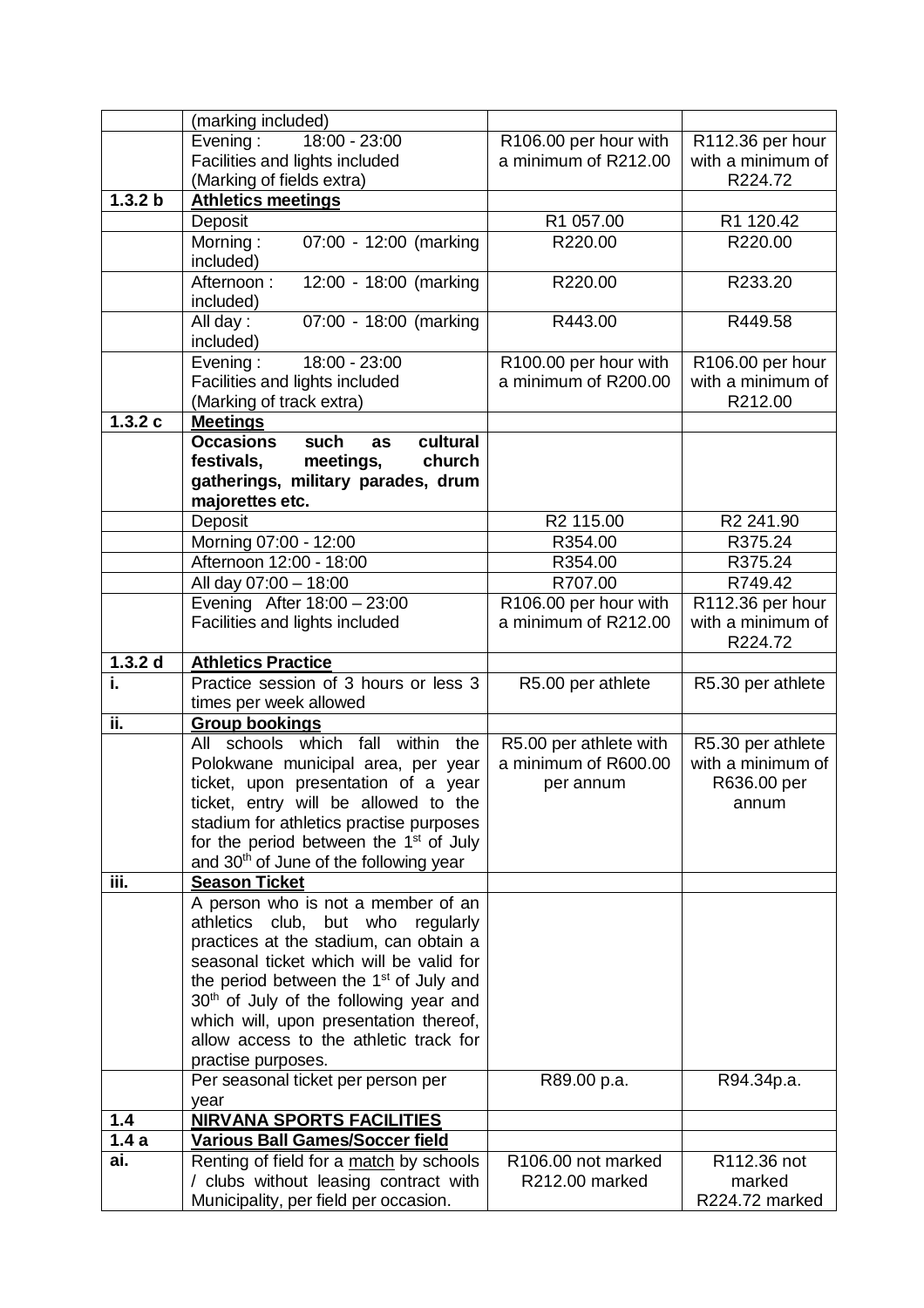|                  | Lights included                                      |                    |                    |
|------------------|------------------------------------------------------|--------------------|--------------------|
| aii.             | Renting of the field for practice by                 | R106.00            | R112.34            |
|                  | schools / clubs without<br>leasing                   |                    |                    |
|                  | contract with Municipality, per field per            |                    |                    |
|                  | occasion                                             |                    |                    |
|                  | Lights included                                      |                    |                    |
| aiii.            | Use of grass surface for practice                    |                    |                    |
|                  | purposes per grass surface<br>per                    |                    |                    |
|                  | season, (unmarked), for a maximum of                 |                    |                    |
|                  | 2 hours daily, 2 times per week; per                 |                    |                    |
|                  | club                                                 |                    |                    |
|                  | Schools                                              | R466.00            | R493.96            |
|                  | <b>Clubs</b>                                         | R2 133.00          | R2 260.98          |
|                  | Lights included                                      |                    |                    |
| aiv.             | Use of grass surface (meetings) per                  | R106.00 not marked | R112.34 not        |
|                  | field per occasion - schools and clubs               | R212.00 marked     | marked             |
|                  | Lights included                                      |                    | R224.72 marked     |
| 1.4 <sub>b</sub> | <b>Cricket Field</b>                                 |                    |                    |
| bi.<br>bii.      | Cricket pitch per game                               | R175.00            | R185.50            |
| biii.            | Synthetic pitch per game                             | R90.00             | R95.40             |
| biv.             | Practice nets per net per occasion                   | R45.00<br>R530.00  | R47.7              |
|                  | Hire of clubhouse per occasion<br>Deposit            | R883.00            | R561.80<br>R935.98 |
| 1.4c             | Tennis courts                                        |                    |                    |
| ci.              | Renting of court for a match by                      | R106.00            | R112.34            |
|                  | schools / clubs without<br>leasing                   |                    |                    |
|                  | contract per court per occasion                      |                    |                    |
|                  | Lights included                                      |                    |                    |
| cii.             | Renting of court for practice by                     | R59.00             | R62.54             |
|                  | clubs<br>without<br>schools<br>leasing<br>$\sqrt{2}$ |                    |                    |
|                  | contract per court per occasion                      |                    |                    |
|                  | Lights included                                      |                    |                    |
| ciii.            | Use of all-weather court surface for                 |                    |                    |
|                  | practice purposes per all-weather                    |                    |                    |
|                  | court per season for a maximum of 2                  |                    |                    |
|                  | hours daily, 2 times per week, per club              |                    |                    |
|                  | Schools                                              | R469.00            | R497.14            |
|                  | Clubs                                                | R1 057.00          | R1 120.42          |
|                  | Lights included                                      |                    |                    |
| civ.             | Use of all-weather surface (meetings)                | R106.00            | R112.34            |
|                  | per court per occasion - schools and<br>clubs        |                    |                    |
|                  | Lights included                                      |                    |                    |
| CV.              | Per individual - non members<br>(2)                  | R5.00              | R5.30              |
|                  | hours)                                               |                    |                    |
|                  | Lights included                                      |                    |                    |
| 1.4 <sub>d</sub> | <b>Action soccer (all weather court)</b>             |                    |                    |
| di.              | Renting of soccer court for a match by               | R106.00            | R112.34            |
|                  | schools / clubs without<br>leasing                   |                    |                    |
|                  | contract per court per occasion                      |                    |                    |
|                  | Lights included                                      |                    |                    |
| dii.             | Renting of soccer court for practice                 | R59.00             | R62.54             |
|                  | purposes by schools / clubs without                  |                    |                    |
|                  | leasing contract per court per occasion              |                    |                    |
|                  | Lights included                                      |                    |                    |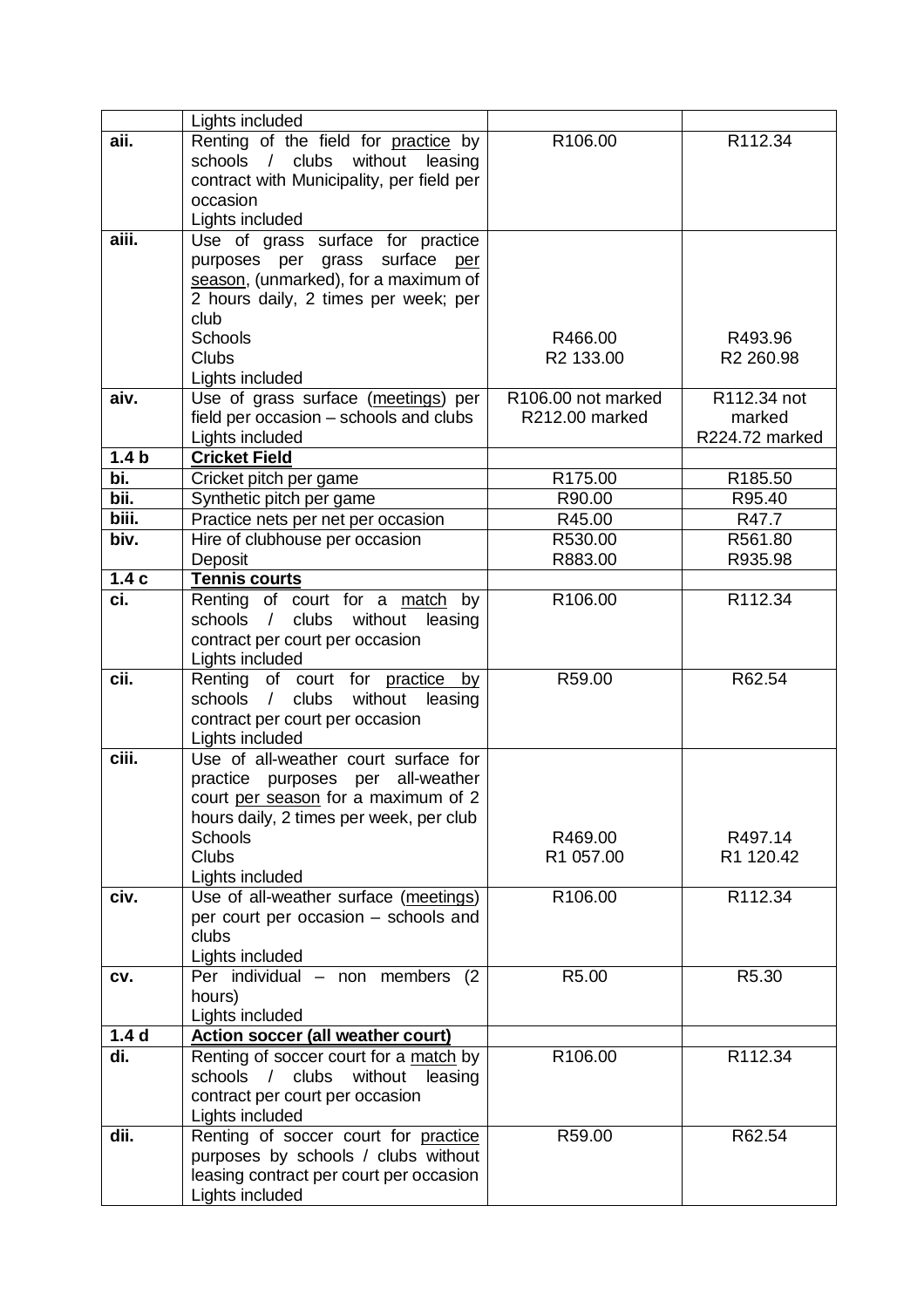| diii.  | Use of all-weather court surface for                    |                                        |                              |
|--------|---------------------------------------------------------|----------------------------------------|------------------------------|
|        | practice purposes per all-weather                       |                                        |                              |
|        | surface per season for a maximum of                     |                                        |                              |
|        | 2 hours daily, 2 times a week, per club                 |                                        |                              |
|        | <b>Schools</b><br><b>Clubs</b>                          | R469.00<br>R1 270.00                   | R497.14<br>R1 346.20         |
|        | Lights included                                         |                                        |                              |
| div.   | Use of all-weather<br>surface<br>court                  | R106.00                                | R112.34                      |
|        | (meetings) per court per occasion -                     |                                        |                              |
|        | schools and clubs                                       |                                        |                              |
|        | Lights included                                         |                                        |                              |
| 1.4e   | <b>Basketball court</b>                                 |                                        |                              |
| ei.    | Renting the basketball court for a                      | R106.00                                | R112.34                      |
|        | match by Schools / clubs without                        |                                        |                              |
|        | leasing contract per court per occasion                 |                                        |                              |
|        | Lights included                                         |                                        |                              |
| eii.   | Renting of the basketball court for                     | R106.00                                | R112.34                      |
|        | practice purposes by Schools / clubs                    |                                        |                              |
|        | without leasing contract per court per                  |                                        |                              |
|        | occasion                                                |                                        |                              |
|        | Lights included                                         |                                        |                              |
| eiii.  | Use of all-weather court surface for                    |                                        |                              |
|        | practice purposes per all-weather                       |                                        |                              |
|        | court per season for a maximum of 2                     |                                        |                              |
|        | hours daily, 2 times a week, per club<br><b>Schools</b> | R469.00                                | R497.14                      |
|        | Clubs                                                   | R1 270.00                              | R1 346.20                    |
|        | Lights included                                         |                                        |                              |
| eiv.   | Use of all-weather court surface                        | R106.00                                | R112.34                      |
|        | (meetings) per court per occasion -                     |                                        |                              |
|        | schools and clubs                                       |                                        |                              |
|        | Lights included                                         |                                        |                              |
| 1.4f   | <b>Squash court</b>                                     |                                        |                              |
|        | Per individual plus lights (Tokens to be                | R27.00                                 | R28.62                       |
|        | bought)                                                 |                                        |                              |
|        | <b>Key Deposit</b>                                      | R170.00                                | R <sub>180.20</sub>          |
| 1.5    | <b>SESHEGO STADIUM</b>                                  |                                        |                              |
| 1.5.1  | <b>Professional Sport</b>                               | 15 % of the gate                       | 15 % of the gate             |
|        | (e.g. PSL Soccer League)<br>and Music Festivals         | takings with a minimum<br>of R1 605.00 | takings with a<br>minimum of |
|        |                                                         |                                        | R1 701.30                    |
|        | All stadium facilities, parking area and                |                                        |                              |
|        | lights                                                  |                                        |                              |
|        | Cleaning fee                                            | R2 525.00                              | R <sub>2</sub> 676.50        |
|        | Deposit                                                 | R12 625.00                             | R13 382.50                   |
| 1.5.2  | <b>Amateur sports</b>                                   |                                        |                              |
| 1.5.2a | <b>Ball games (Rugby, hockey and</b>                    |                                        |                              |
|        | amateur soccer)                                         |                                        |                              |
|        | Practice $-2$ hours (practice lights                    | R106.00                                | R112.34                      |
|        | included) - Amateur                                     |                                        |                              |
|        | Practice $-2$ hours (practice lights                    | R212.00                                | R224.72                      |
|        | included) - Professional                                |                                        |                              |
|        | <b>Matches</b>                                          |                                        |                              |
|        | Deposit                                                 | R1 057.00                              | R1 120.42                    |
|        | Morning<br>07:00 - 12:00 (marking                       | R220.00                                | R233.20                      |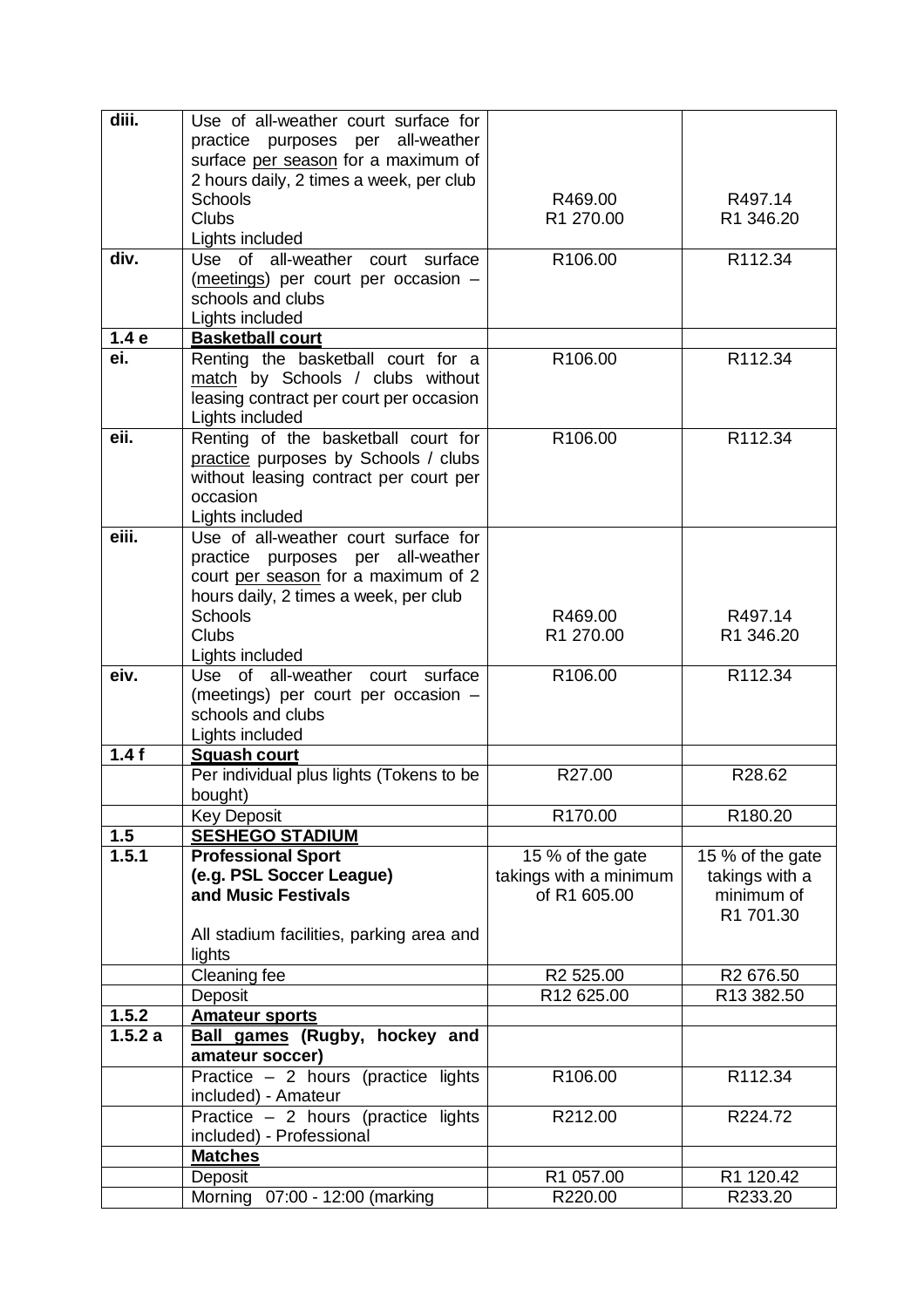|           | included)                                                                                                |                                        |                                        |
|-----------|----------------------------------------------------------------------------------------------------------|----------------------------------------|----------------------------------------|
|           | Afternoon 12:00 - 18:00 (marking                                                                         | R220.00                                | R233.20                                |
|           | included)                                                                                                |                                        |                                        |
|           | All day 07:00 - 18:00 (marking                                                                           | R440.00                                | R466.40                                |
|           | included)                                                                                                |                                        |                                        |
|           | Evening After 18:00 - 23:00                                                                              | R106.00 per hour<br>minimum of R212.00 | R112.34 per hour<br>minimum of         |
|           | Facilities and lights included<br>(Marking of field not included)                                        |                                        | R224.72                                |
| 1.5.2 b   | <b>Athletics meetings</b>                                                                                |                                        |                                        |
|           | Deposit on athletics equipment                                                                           | R1 057.00                              | R1 120.42                              |
|           | Morning 07:00<br>12:00<br>(marking<br>$\sim$ $-$                                                         | R220.00                                | R233.20                                |
|           | included)                                                                                                |                                        |                                        |
|           | 12:00 - 18:00<br>Afternoon<br>(marking                                                                   | R220.00                                | R233.20                                |
|           | included)                                                                                                |                                        |                                        |
|           | All day 07:00 - 18:00<br>(marking                                                                        | R440.00                                | R466.40                                |
|           | included)                                                                                                |                                        |                                        |
|           | Evening After 18:00 - 23:00                                                                              | R106.00 per hour                       | R112.34 per hour                       |
|           | Facilities and lights included                                                                           | minimum of R212.00                     | minimum of                             |
|           | (Marking of track not included)                                                                          |                                        | R224.72                                |
| 1.5.2c    | <b>Meetings</b><br>such<br>cultural<br><b>Occasions</b><br>as                                            |                                        |                                        |
|           | festivals,<br>meetings,<br>church                                                                        |                                        |                                        |
|           | gatherings, military parades, drum                                                                       |                                        |                                        |
|           | majorettes etc.                                                                                          |                                        |                                        |
|           | Deposit                                                                                                  | R2 115.00                              | R2 241.90                              |
|           | Morning 07:00 - 12:00                                                                                    | R322.00                                | R341.32                                |
|           | Afternoon 12:00 - 18:00                                                                                  | R322.00                                | R341.32                                |
|           | All day 07:00 - 18:00                                                                                    | R636.00                                | R636.00                                |
|           | Evening After 18:00 - 23:00                                                                              | R106.00 per hour with                  | R112.34 per hour                       |
|           | Facilities and lights included                                                                           | minimum of R212.00                     | with minimum of                        |
|           |                                                                                                          |                                        | R224.72.00                             |
| $1.5.2$ d | <b>Athletics Practice</b>                                                                                |                                        |                                        |
| i.<br>ii. | Practice session of 2 hours                                                                              | R8.00 per athlete                      | R8.48 per athlete                      |
|           | Group bookings<br>schools which fall<br>All<br>within                                                    | R6.00 per athlete with                 |                                        |
|           | the<br>Polokwane municipal area, per year                                                                | a minimum of R720.00                   | R6.36 per athlete<br>with a minimum of |
|           | ticket, upon presentation of a year                                                                      | p.a.                                   | R763.20.00 p.a.                        |
|           | ticket, entry will be allowed to the                                                                     |                                        |                                        |
|           | stadium for athletics purposes for the                                                                   |                                        |                                        |
|           | period between the 1 <sup>st</sup> of July and 30 <sup>th</sup>                                          |                                        |                                        |
|           | of June of the following year                                                                            |                                        |                                        |
| iii.      | <b>Season Ticket</b>                                                                                     |                                        |                                        |
|           | A person who is not a member of an                                                                       |                                        |                                        |
|           | athletics<br>club<br>but who<br>regularly                                                                |                                        |                                        |
|           | practises at the stadium, can obtain a                                                                   |                                        |                                        |
|           | seasonal ticket which will be valid for                                                                  |                                        |                                        |
|           | the period between the 1 <sup>st</sup> of July and<br>30 <sup>th</sup> of July of the following year and |                                        |                                        |
|           | which will, upon presentation thereof,                                                                   |                                        |                                        |
|           | allow access to the athletic track for                                                                   |                                        |                                        |
|           | practise purposes.                                                                                       |                                        |                                        |
|           | Per seasonal ticket per person per                                                                       | R90.00 p.a.                            | R95.40 p.a.                            |
|           |                                                                                                          |                                        |                                        |
|           | year                                                                                                     |                                        |                                        |
| 1.6       | <b>SESHEGO SPORT COMPLEX</b>                                                                             |                                        |                                        |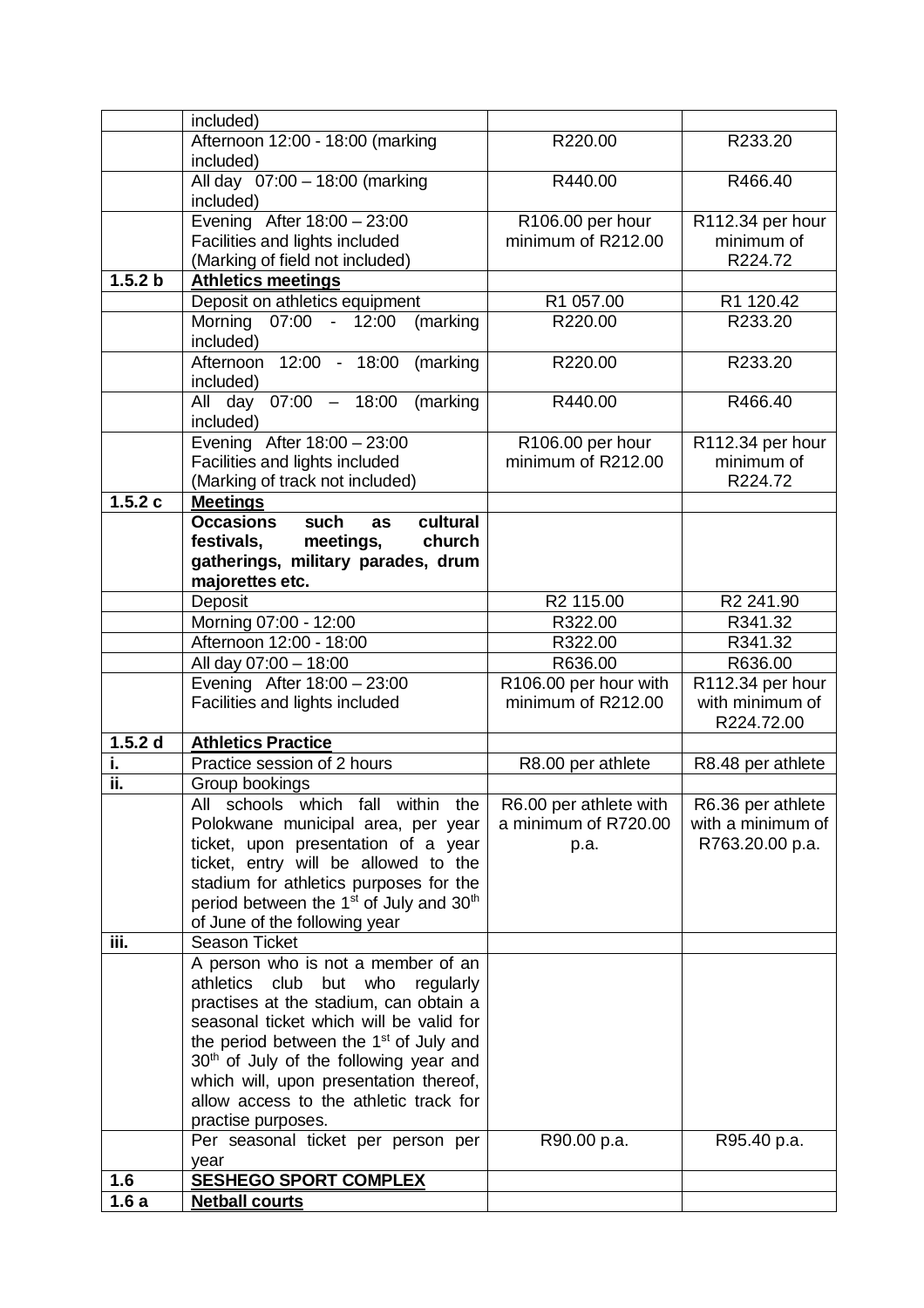| ai.              | Rental of court for match by schools /<br>clubs without leasing contract with the<br>Municipality, per court per occasion<br>Lights included                                                                      | R90.00               | R95.40               |
|------------------|-------------------------------------------------------------------------------------------------------------------------------------------------------------------------------------------------------------------|----------------------|----------------------|
| aii.             | Rental of the court for practice<br>purposes by schools / clubs without<br>leasing contract per court per occasion<br>Lights included                                                                             | R45.00               | R47.70               |
| aiii.            | Use of all-weather court surface<br>for practice purposes                                                                                                                                                         |                      |                      |
|                  | per season for a maximum of 2<br>hours daily, 2 times a week, per<br>club                                                                                                                                         |                      |                      |
|                  | Schools<br><b>Clubs</b><br>Lights included                                                                                                                                                                        | R322.00<br>R1 270.00 | R341.32<br>R1346.20  |
| aiv.             | Use of all-weather surface (meetings)<br>per court per occasion - schools and<br>clubs<br>Lights included                                                                                                         | R90.00               | R95.40               |
| 1.6 <sub>b</sub> | <b>Basketball court</b>                                                                                                                                                                                           |                      |                      |
| $\overline{bi.}$ | Rental of court for match by schools /<br>clubs without leasing contract per<br>court per occasion<br>Lights included                                                                                             | R90.00               | R95.40               |
| bii.             | Rental of the court for practice<br>purposes by schools / clubs without<br>leasing contract per court per occasion<br>Lights included                                                                             | R45.00               | R47.70               |
| biii.            | Use of all-weather court surface for<br>practice purposes per all-weather<br>court per season for a maximum of 2<br>hours daily, 2 times a week; per club<br>Schools [lights included]<br>Clubs [lights included] | R322.00<br>R1 270.00 | R341.32<br>R1 346.20 |
| biv.             | Use of all-weather surface (meetings)<br>per court per occasion - schools and<br>clubs<br>Lights included                                                                                                         | R90.00               | R95.40               |
| 1.6c             | <b>Volleyball courts</b>                                                                                                                                                                                          |                      |                      |
| ci.              | Rental of court for matches by schools<br>/ clubs without leasing contract per<br>court per occasion<br>Lights included                                                                                           | R90.00               | R95.40               |
| cii.             | Rental of the court for practice by<br>/ clubs<br>without<br>schools<br>leasing<br>contract per court per occasion<br>Lights included                                                                             | R45.00               | R47.70               |
| ciii.            | Use of all-weather court surface for<br>practice purposes per all-weather<br>surface per season for a maximum of<br>2 hours daily, 2 times a week (Lights<br>included), per club<br>Schools                       | R322.00              | R341.42              |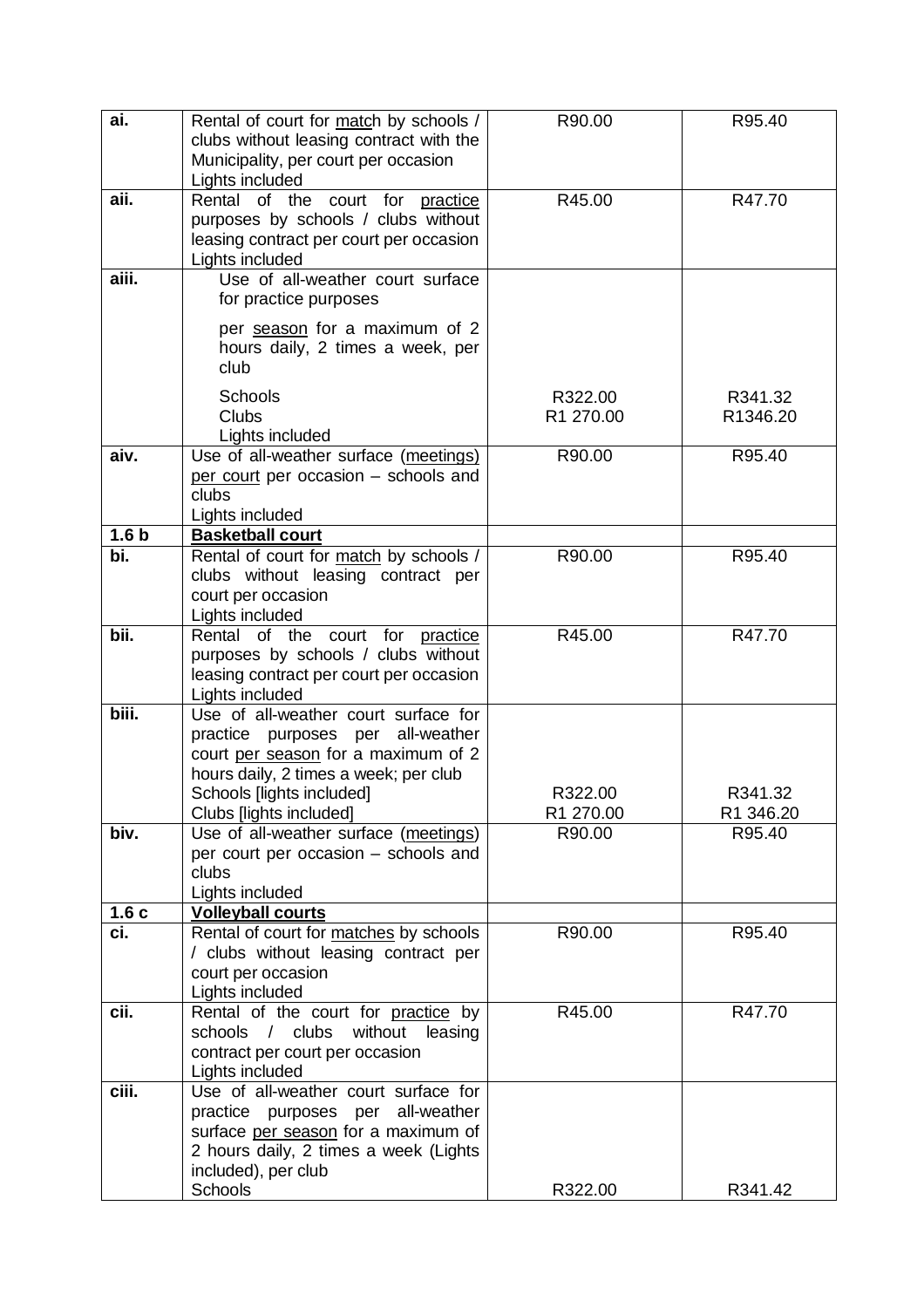|                  | <b>Clubs</b>                                                                  | R1 270.00                                       | R1 346.20                    |
|------------------|-------------------------------------------------------------------------------|-------------------------------------------------|------------------------------|
| civ.             | Use of all-weather surface (meetings)                                         | R90.00                                          | R95.40                       |
|                  | per court per occasion - schools and                                          |                                                 |                              |
|                  | clubs                                                                         |                                                 |                              |
|                  | Lights included                                                               |                                                 |                              |
| 1.6 <sub>d</sub> | B - Soccer field (grass) and Zone 6                                           |                                                 |                              |
|                  | soccer fields                                                                 |                                                 |                              |
| di.              | Rental of field for match by schools /                                        | R90.00 not marked                               | R95.40 not                   |
|                  | clubs without leasing contract per field                                      | R180.00 marked                                  | marked R190.80               |
|                  | per occasion                                                                  |                                                 | marked                       |
|                  | Lights included                                                               |                                                 |                              |
| dii.             | Rental of the field for practice by                                           | R90.00 not marked                               | R95.40 not                   |
|                  | without<br>schools / clubs<br>leasing                                         | R180.00 marked                                  | marked R190.80               |
|                  | contract per field per occasion                                               |                                                 | marked                       |
|                  | Lights included                                                               |                                                 |                              |
| diii.            | Use of grass surface for practice                                             |                                                 |                              |
|                  | purposes per grass surface<br>per                                             |                                                 |                              |
|                  | season (unmarked), for a maximum of                                           |                                                 |                              |
|                  | 2 hours daily, 2 times a week, per club                                       |                                                 |                              |
|                  | Schools                                                                       | R322.00                                         | R341.42                      |
|                  | <b>Clubs</b>                                                                  | R2 115.00                                       | R <sub>2</sub> 241.90        |
| div.             | Lights included<br>Use of grass surface (meetings) per                        | R90.00 not marked                               | R95.40 not                   |
|                  | field per occasion – schools and clubs                                        | R180.00 marked                                  | marked R190.80               |
|                  | Lights included                                                               |                                                 | marked                       |
| 1.6 <sub>e</sub> | <b>Softball court</b>                                                         |                                                 |                              |
| ei.              | Rental of the field for matches by                                            | R90.00 not marked                               | R95.40 not                   |
|                  | schools / clubs<br>without<br>leasing                                         | R180.00 marked                                  | marked R190.80               |
|                  | contract with the Municipality per court                                      |                                                 | marked                       |
|                  | per occasion                                                                  |                                                 |                              |
|                  | Lights included                                                               |                                                 |                              |
| Eii.             | Rental of the field for practice by                                           | R45.00                                          | R47.7                        |
|                  | schools / clubs<br>without<br>leasing                                         |                                                 |                              |
|                  | contract per court per occasion                                               |                                                 |                              |
|                  | Lights included                                                               |                                                 |                              |
| eiii.            | Use of grass surface for practice                                             |                                                 |                              |
|                  | purposes per grass surface per                                                |                                                 |                              |
|                  | season for a maximum of 2 hours                                               |                                                 |                              |
|                  | daily, 2 times a week; per club                                               |                                                 |                              |
|                  | <b>Schools</b>                                                                | R322.00                                         | R341.42                      |
|                  | <b>Clubs</b>                                                                  | R <sub>2</sub> 115.00                           | R <sub>2</sub> 241.90        |
|                  | Lights included                                                               |                                                 |                              |
| eiv.             | Use of all-weather surface (meetings)<br>per court per occasion - schools and | R90.00 not marked<br>R <sub>180.00</sub> marked | R95.40 not<br>marked R190.80 |
|                  | clubs                                                                         |                                                 | marked                       |
|                  | Lights included                                                               |                                                 |                              |
| 1.6 f            | <b>Tennis courts</b>                                                          |                                                 |                              |
| fi.              | Rental of court for matches by Schools                                        | R90.00                                          | R95.40                       |
|                  | / clubs without leasing contract per                                          |                                                 |                              |
|                  | court per occasion                                                            |                                                 |                              |
|                  | Lights included                                                               |                                                 |                              |
| fii.             | Rental of the court for practice by                                           | R45.00                                          | R47.70                       |
|                  | Schools / clubs<br>without leasing                                            |                                                 |                              |
|                  | contract per court per occasion                                               |                                                 |                              |
|                  | Lights included                                                               |                                                 |                              |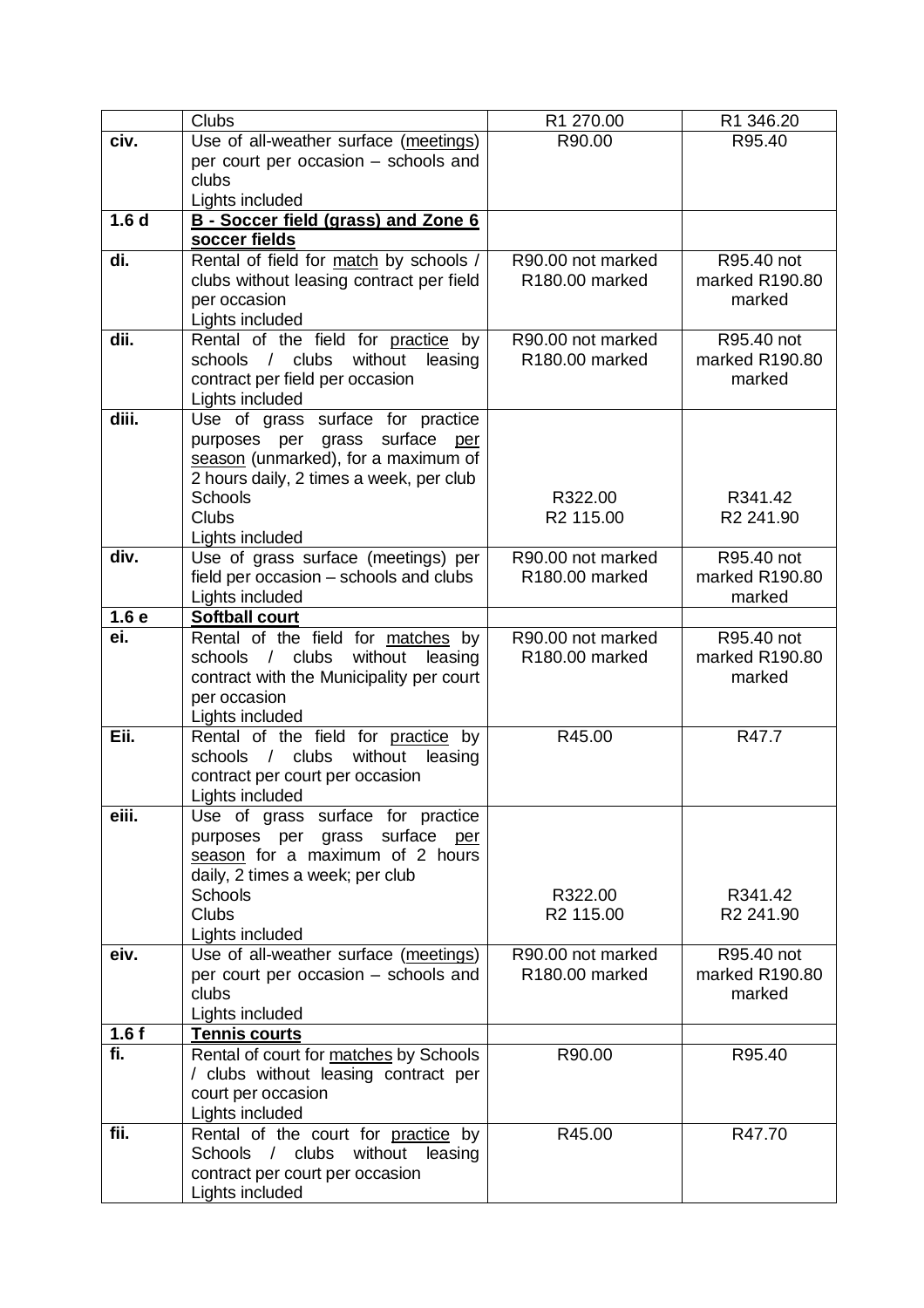| fiii.            | Use of all-weather court surface for             |                       |                      |
|------------------|--------------------------------------------------|-----------------------|----------------------|
|                  | all-weather<br>practice purposes per             |                       |                      |
|                  | court per season for a maximum of 2              |                       |                      |
|                  | hours daily, 2 times a week; per club            |                       |                      |
|                  | <b>Schools</b>                                   | R322.00               | R341.32              |
|                  | <b>Clubs</b>                                     | R1 270.00             | R1346.20             |
|                  | Lights included                                  |                       |                      |
| fiv.             | Use of all-weather surface (meetings)            | R90.00                | R101.12              |
|                  | per court per occasion - schools and             |                       |                      |
|                  | clubs                                            |                       |                      |
|                  | Lights included                                  |                       |                      |
| fv.              | $\overline{Per}$ individual – non members<br>(2) | R8.00                 | R8.98                |
|                  | hours)                                           |                       |                      |
|                  | Lights included                                  |                       |                      |
| 1.6 <sub>g</sub> | <b>Cricket Practice Nets</b>                     |                       |                      |
|                  | Hire of practice nets per occasion               | R34.00                | R38.20               |
| 1.6h             | <b>Other</b>                                     |                       |                      |
|                  | Clubhouse rental for sport meetings              | R29.00                | R32.58               |
|                  | Clubhouse rental for functions                   | R90.00                | R101.12              |
|                  | Deposit                                          | R284.00               | R319.10              |
| 1.7              | <b>NGOAKO RAMATHLODI INDOOR</b>                  |                       |                      |
|                  | <b>CENTRE</b>                                    |                       |                      |
| 1.7a             | <b>Sport Events:</b>                             |                       |                      |
|                  | Rental                                           |                       |                      |
| 1                | International sports event                       | R7 619.00 per day     | R8 076.14 per        |
|                  |                                                  |                       |                      |
|                  | Deposit                                          | R7 619.00 per booking | day<br>R8 076.14 per |
|                  |                                                  |                       | booking              |
| $\mathbf{2}$     | National sports event                            | R5713.00 per day      | R6 055.78.00 per     |
|                  |                                                  |                       | day                  |
|                  | Deposit                                          | R5713.00 per booking  | R6 055.78.00 per     |
|                  |                                                  |                       | booking              |
| 3                | Provincial sports event                          | R3 812.00 per day     | R4 040.72.00 per     |
|                  |                                                  |                       | day                  |
|                  | Deposit                                          | R3 812.00 per booking | R4 040.72.00 per     |
|                  |                                                  |                       | booking              |
| 4                | Club sports event                                | R951.00 per day       | R1 008.06 per        |
|                  |                                                  |                       | day                  |
|                  | Deposit                                          | R951.00 per booking   | R1 008.06 per        |
|                  |                                                  |                       | booking              |
| 1.7 <sub>b</sub> | <b>Sport training</b>                            |                       |                      |
|                  | <b>Thursdays</b><br><b>Monday</b><br>only<br>to  |                       |                      |
|                  | maximum of 3 hours per week                      |                       |                      |
| 1                | <b>National sports code</b>                      | R600.00 morning       | R636.00 morning      |
|                  |                                                  | $(08:00 - 13:00)$     | $(08:00 - 13:00)$    |
|                  |                                                  | R636.00 afternoon     | R674.16              |
|                  |                                                  | $(13:00 - 18:00)$     | afternoon (13:00     |
|                  |                                                  |                       | $-18:00$             |
|                  |                                                  | R636.00 evening       | R674.16 evening      |
|                  |                                                  | $(18:00 - 22:00)$     | $(18:00 - 22:00)$    |
|                  | Deposit                                          | R3 600.00 per booking | R3 816.00 per        |
|                  |                                                  |                       | booking              |
| $\mathbf{2}$     | <b>Provincial sports code</b>                    | R475.00 morning       | R503.50 morning      |
|                  |                                                  | $(08:00 - 13:00)$     | $(08:00 - 13:00)$    |
|                  |                                                  | R475.00 afternoon     | R503.50.00           |
|                  |                                                  |                       |                      |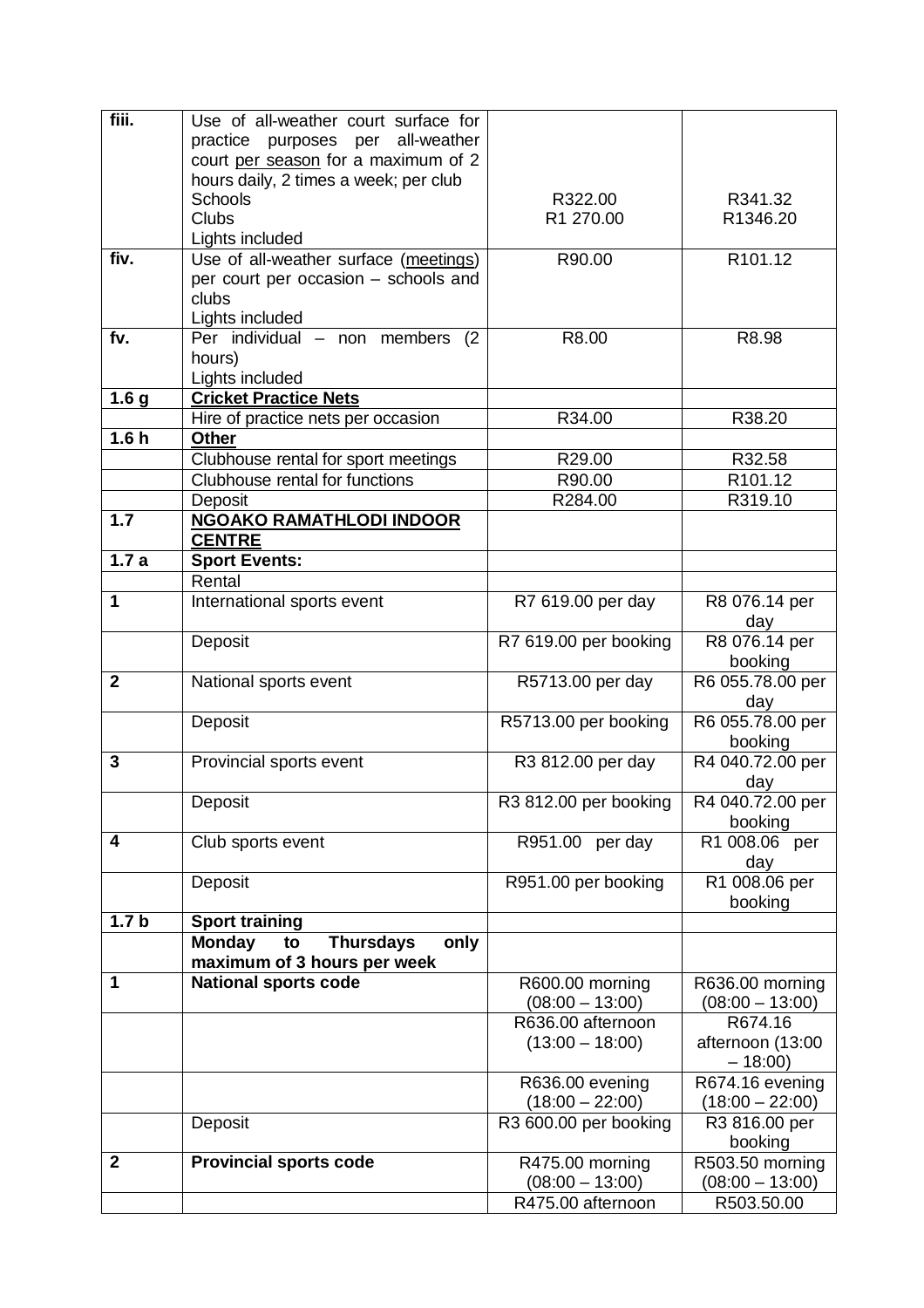|                  |                                                                             | $(13:00 - 18:00)$                        | afternoon (13:00                 |
|------------------|-----------------------------------------------------------------------------|------------------------------------------|----------------------------------|
|                  |                                                                             |                                          | $-18:00$                         |
|                  |                                                                             | R475.00 evening                          | R503.50 evening                  |
|                  |                                                                             | $(18:00 - 22:00)$                        | $(18:00 - 22:00)$                |
|                  | Deposit                                                                     | R897.00 per booking                      | R950.82 per                      |
|                  |                                                                             |                                          | booking                          |
| $\mathbf{2}$     | Club level (all codes)                                                      | R227.00 morning                          | R240.62 morning                  |
|                  |                                                                             | $(08:00 - 13:00)$                        | $(08:00 - 13:00)$                |
|                  |                                                                             | R227.00 afternoon                        | R240.62                          |
|                  |                                                                             | $(13:00 - 18:00)$                        | afternoon (13:00                 |
|                  |                                                                             |                                          | $-18:00$                         |
|                  |                                                                             | R227.00 evening                          | R240.62 evening                  |
|                  |                                                                             | $(18:00 - 22:00)$                        | $(18:00 - 22:00)$                |
|                  | Deposit                                                                     | R897.00.00 per                           | R950.82 per                      |
|                  |                                                                             | booking                                  | booking                          |
| 3                | <b>Schools (all codes)</b>                                                  | R157.00 morning                          | R166.42 morning                  |
|                  |                                                                             | $(08:00 - 13:00)$                        | $(08:00 - 13:00)$                |
|                  |                                                                             | R157.00 afternoon                        | R166.42                          |
|                  |                                                                             | $(13:00 - 18:00)$                        | afternoon (13:00                 |
|                  |                                                                             |                                          | $-18:00$                         |
|                  |                                                                             | R148.00 evening                          | R156.88 evening                  |
|                  | Deposit                                                                     | $(18:00 - 22:00)$<br>R897.00 per booking | $(18:00 - 22:00)$<br>R950.82 per |
|                  |                                                                             |                                          | booking                          |
| 1.7.c            | Church services, cultural events,                                           |                                          |                                  |
|                  | schools, weddings, funerals<br>and                                          |                                          |                                  |
|                  | meetings etc                                                                |                                          |                                  |
|                  | <b>Rental</b>                                                               |                                          |                                  |
| 1                | The use of the Indoor sport centre by                                       | R1 590.00 per day                        | R1 685.40 per                    |
|                  | individuals,<br>schools,<br>sport<br>clubs,                                 |                                          | day                              |
|                  | NGO's<br>and<br>other<br>cultural                                           |                                          |                                  |
|                  | organisations, per day                                                      | R1 590.00                                | R1 685.40                        |
| $\overline{2}$   | Deposit                                                                     |                                          |                                  |
|                  | The use of the Indoor sport centre by<br>Government Organisations and other | R3 395.00 per day                        | R3 598.70 per<br>day             |
|                  | organisations, per day                                                      |                                          |                                  |
|                  | Deposit                                                                     | R3 600.00                                | R3816.00                         |
| 3                | The use of the Indoor sport centre by                                       | R5 390.00 per day                        | R5 713.40 per                    |
|                  | Business, per day                                                           |                                          | day                              |
|                  | Deposit                                                                     | R5 390.00                                | R5 713.40                        |
| 1.7 <sub>d</sub> | <b>Exhibitions</b>                                                          |                                          |                                  |
|                  | Rental                                                                      |                                          |                                  |
| 1                | Week days (Monday to Thursday)                                              | R7 620.00 per day                        | R8 077.20 per                    |
|                  |                                                                             |                                          | day                              |
|                  | Deposit                                                                     | R7 620.00 per booking                    | R8 077.20 per                    |
|                  |                                                                             |                                          | booking                          |
| $\mathbf{2}$     | Weekend<br>(Friday,<br>Saturday<br>and                                      | R9 527.00 per day                        | R10 098.62 per                   |
|                  | Sunday)                                                                     |                                          | day                              |
|                  | Deposit                                                                     | R9 527.00 per booking                    | R10 098.62 per                   |
|                  |                                                                             |                                          | booking                          |
| 1.7 <sub>e</sub> | <b>Events</b><br>where<br>fee<br>entrance<br>is                             |                                          |                                  |
|                  | charged                                                                     |                                          |                                  |
|                  | Rental                                                                      |                                          |                                  |
|                  | with<br>15%<br>of<br>the<br>ticket<br>sales<br>a                            | R3 600.00                                | R3816.00                         |
|                  | minimum of                                                                  |                                          |                                  |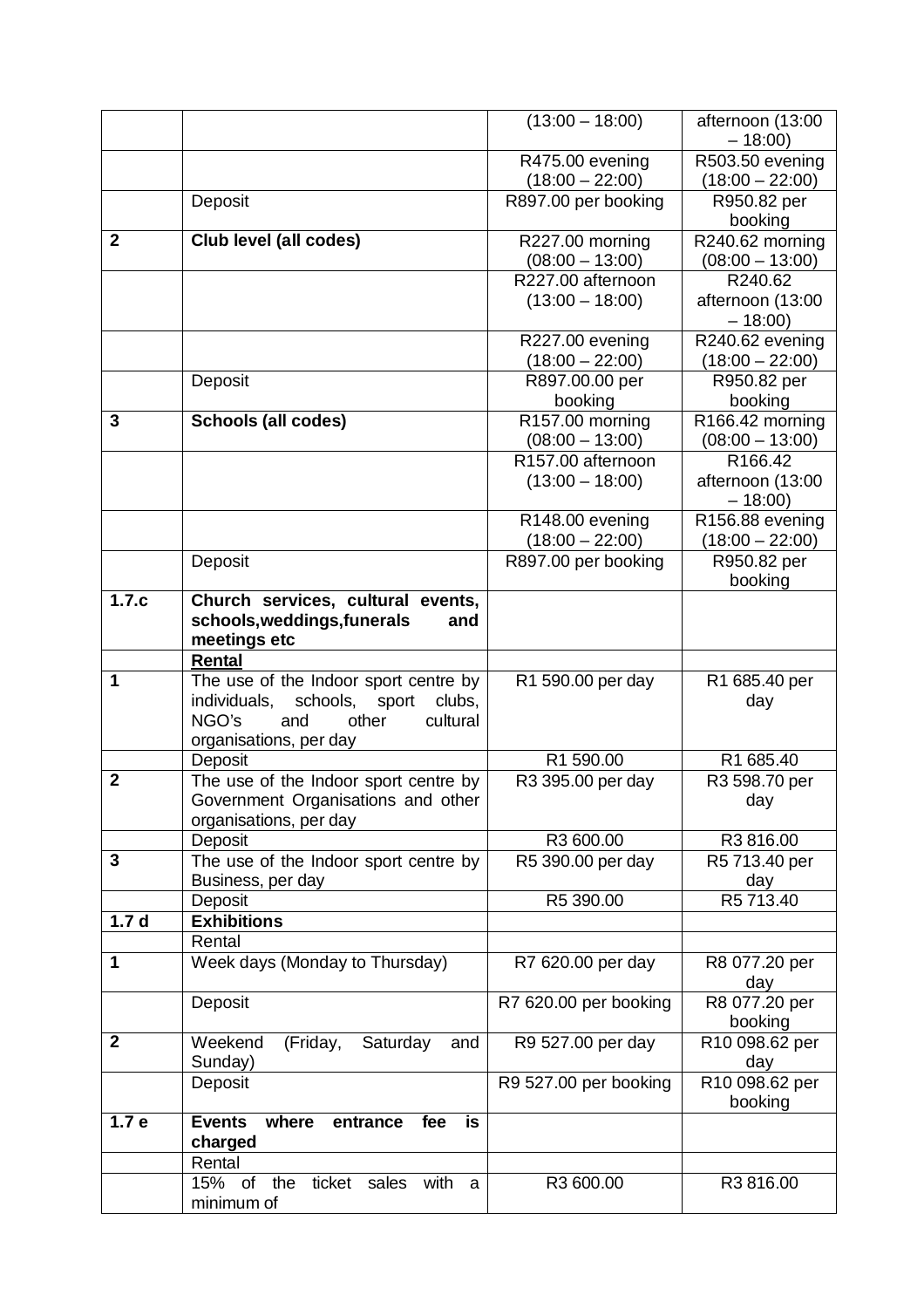|                  | Deposit                                                                   | R3 600.00          | R3816.00       |
|------------------|---------------------------------------------------------------------------|--------------------|----------------|
| 1.8              | <b>WESTENBURG</b><br><b>SPORTS</b>                                        |                    |                |
|                  | <b>FACILITES</b>                                                          |                    |                |
| 1.8a             | Various ball games - Soccer field<br>(Stadium)                            |                    |                |
| ai.              | Renting of field for a match by                                           | R106.00 not marked | R112.36 not    |
|                  | Schools / clubs without leasing                                           | R212.00 marked     | marked         |
|                  | contract at Municipality per field per                                    |                    | R224.72 marked |
|                  | occasion. Lights included                                                 |                    |                |
| aii.             | Renting of the field for practice by                                      | R106.00            | R112.36.00     |
|                  | Schools / clubs without leasing<br>contract at the Municipality per field |                    |                |
|                  | per occasion                                                              |                    |                |
|                  | Lights included                                                           |                    |                |
| aiii.            | Use of grass surface for practice                                         | R469.00            | R497.14        |
|                  | purposes per grass surface per                                            |                    |                |
|                  | $s$ eason – schools and clubs                                             |                    |                |
|                  | Lights included                                                           |                    |                |
| aiv.             | Use of grass surface (meetings) per                                       | R106.00 not marked | R112.36 not    |
|                  | field per occasion - schools and clubs                                    | R212.00 marked     | marked         |
|                  |                                                                           |                    | R224.72 marked |
| av.              | Practise - 2 hours (practice lights<br>included) - Amateur                | R106.00            | R112.36        |
| avi.             | Practise $-2$ hours (practice lights                                      | R212.00            | R224.72        |
|                  | included) - Professional                                                  |                    |                |
| 1.8 <sub>b</sub> | <b>Netball courts</b>                                                     |                    |                |
| bi.              | Renting of court for a match by<br>schools / clubs without                | R106.00            | R112.36        |
|                  | leasing<br>contract with Municipality, per court                          |                    |                |
|                  | per occasion                                                              |                    |                |
|                  | Lights included                                                           |                    |                |
| bii.             | Renting of the court for practice by                                      | R59.00             | R62.54         |
|                  | schools / clubs without leasing                                           |                    |                |
|                  | contract with Municipality, per court                                     |                    |                |
|                  | per occasion                                                              |                    |                |
| biii.            | Lights included<br>Use of all-weather court surface for                   |                    |                |
|                  | all-weather<br>practice purposes<br>per                                   |                    |                |
|                  | court per season for a maximum of 2                                       |                    |                |
|                  | hours daily, 2 times a week;                                              |                    |                |
|                  | <b>Schools</b>                                                            | R469.00            | R497.14        |
|                  | Clubs                                                                     | R1 269.00          | R1 345.14      |
|                  | Lights included                                                           |                    |                |
| biv.             | Use of all-weather surface (meetings)                                     | R106.00            | R112.36        |
|                  | per court per occasion - schools and<br>clubs                             |                    |                |
|                  | Lights included                                                           |                    |                |
| bv.              | Per individual - non members                                              | R8.00              | R8.45          |
|                  | Lights included                                                           |                    |                |
|                  | 2 Hours                                                                   |                    |                |
| 1.8 <sub>c</sub> | <b>Tennis courts</b>                                                      |                    |                |
| ci.              | Renting of court for a match by                                           | R106.00            | R112.36        |
|                  | Schools / clubs without<br>leasing                                        |                    |                |
|                  | contract with Municipality, per court                                     |                    |                |
|                  | per occasion                                                              |                    |                |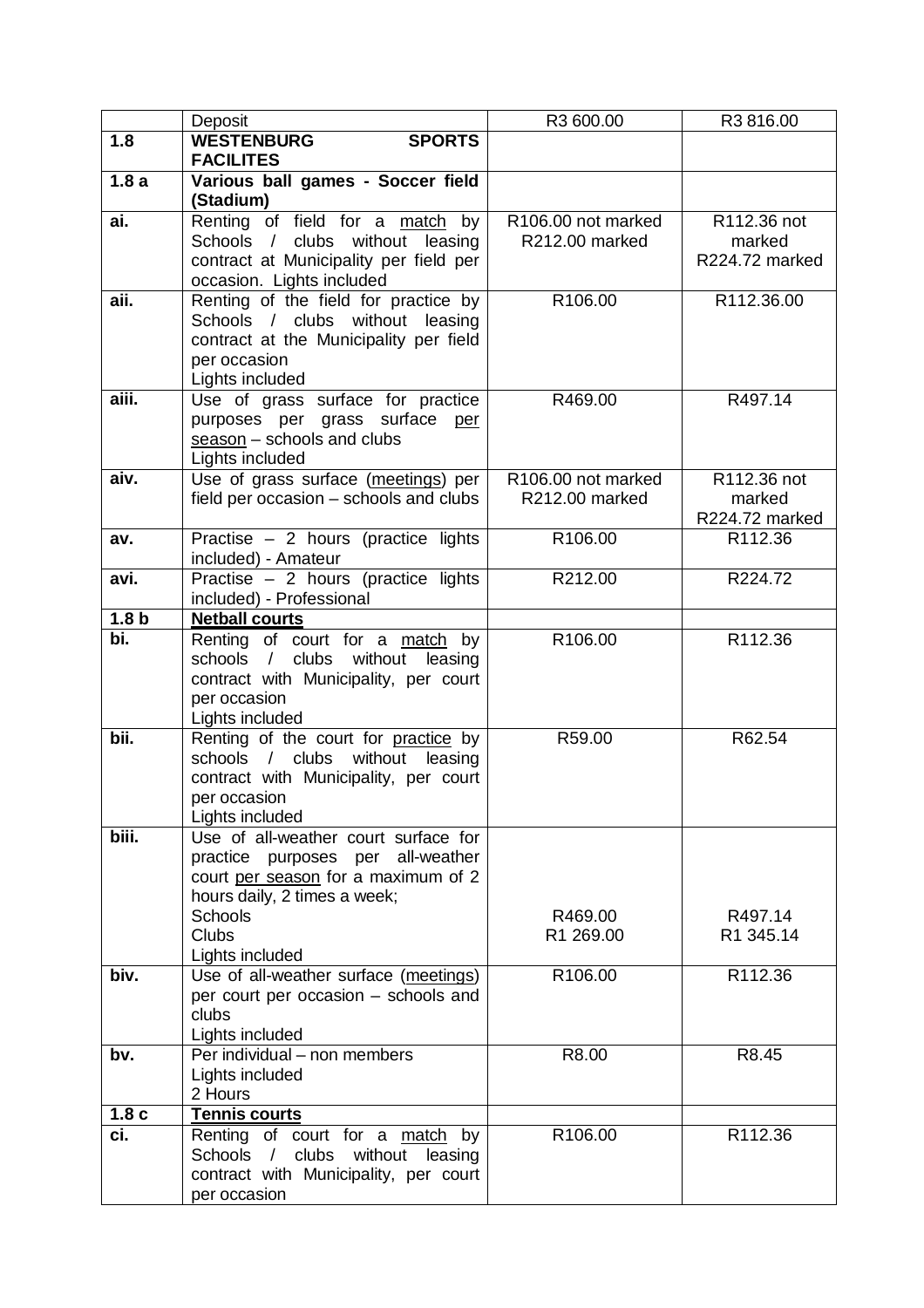|                  | Lights included                                                                                                                                                                                         |                                     |                                        |
|------------------|---------------------------------------------------------------------------------------------------------------------------------------------------------------------------------------------------------|-------------------------------------|----------------------------------------|
| cii.             | Renting of the court for practice by<br>Schools / clubs without leasing<br>contract with Municipality, per court<br>per occasion                                                                        | R59.00                              | R62.54                                 |
|                  | Lights included                                                                                                                                                                                         |                                     |                                        |
| ciii.            | Use of all-weather court surface for<br>practice purposes per all-weather<br>court per season for a maximum of 2<br>hours daily, 2 times a week, per club<br><b>Schools</b><br>Clubs<br>Lights included | R469.00<br>R1 269.00                | R497.14<br>R1 345.14                   |
|                  | Use of all-weather surface (meetings)                                                                                                                                                                   | R106.00                             | R112.36                                |
|                  | per court per occasion - schools and<br>clubs<br>Lights included                                                                                                                                        |                                     |                                        |
|                  | Per individual - non members (2<br>hours)<br>Lights included                                                                                                                                            | R8.00                               | R8.45                                  |
| 1.9              | <b>SPORTING</b><br><b>GA-MANAMELA</b><br><b>COMPLEX</b>                                                                                                                                                 |                                     |                                        |
| 1.9a             | <b>Athletics meetings</b>                                                                                                                                                                               |                                     |                                        |
|                  | Morning 07:00 - 12:00<br>(marking<br>included                                                                                                                                                           | R176.00                             | R186.56                                |
|                  | Afternoon $12:00 - 18:00$ (marking<br>included)                                                                                                                                                         | R176.00                             | R186.56                                |
|                  | All day 7:00 - 18:00 (marking included                                                                                                                                                                  | R352.00                             | R373.12                                |
|                  | Deposit                                                                                                                                                                                                 | R352.00                             | R373.12                                |
| 1.9 <sub>b</sub> | Soccer / Other ball games                                                                                                                                                                               |                                     |                                        |
| bi.              | Rental of field for match by schools /<br>clubs without leasing contract per field<br>per occasion                                                                                                      | R71.00 not marked<br>R142.00 marked | R75.26 not<br>marked R150.52<br>marked |
| bii.             | Rental of the field for practice by<br>schools /<br>clubs<br>without<br>leasing<br>contract per field per occasion                                                                                      | R71.00 not marked<br>R142.00 marked | R75.26 not<br>marked R150.52<br>marked |
| biii.            | Use of gravel surface for practice<br>purposes per grass surface<br>per<br>season (unmarked), for a maximum of<br>2 hours daily, 2 times a week, per club<br><b>Schools</b><br>Clubs                    | R268.00<br>R850.00                  | R284.08<br>R901.00                     |
| biv.             | Use of gravel surface (meetings) per<br>field per occasion – schools and clubs                                                                                                                          | R71.00 not marked<br>R142.00 marked | R75.26 not<br>marked R150.52<br>marked |
| 1.9c             | <b>Tennis courts</b>                                                                                                                                                                                    |                                     |                                        |
| ci.              | Rental of court for matches by Schools<br>/ clubs without leasing contract per<br>court per occasion                                                                                                    | R90.00                              | R95.40                                 |
| cii.             | Rental of the court for practice by<br>Schools / clubs<br>without<br>leasing<br>contract per court per occasion                                                                                         | R45.00                              | R47.70                                 |
| ciii.            | Use of all-weather court surface for<br>practice purposes per all-weather<br>court per season for a maximum of 2                                                                                        |                                     |                                        |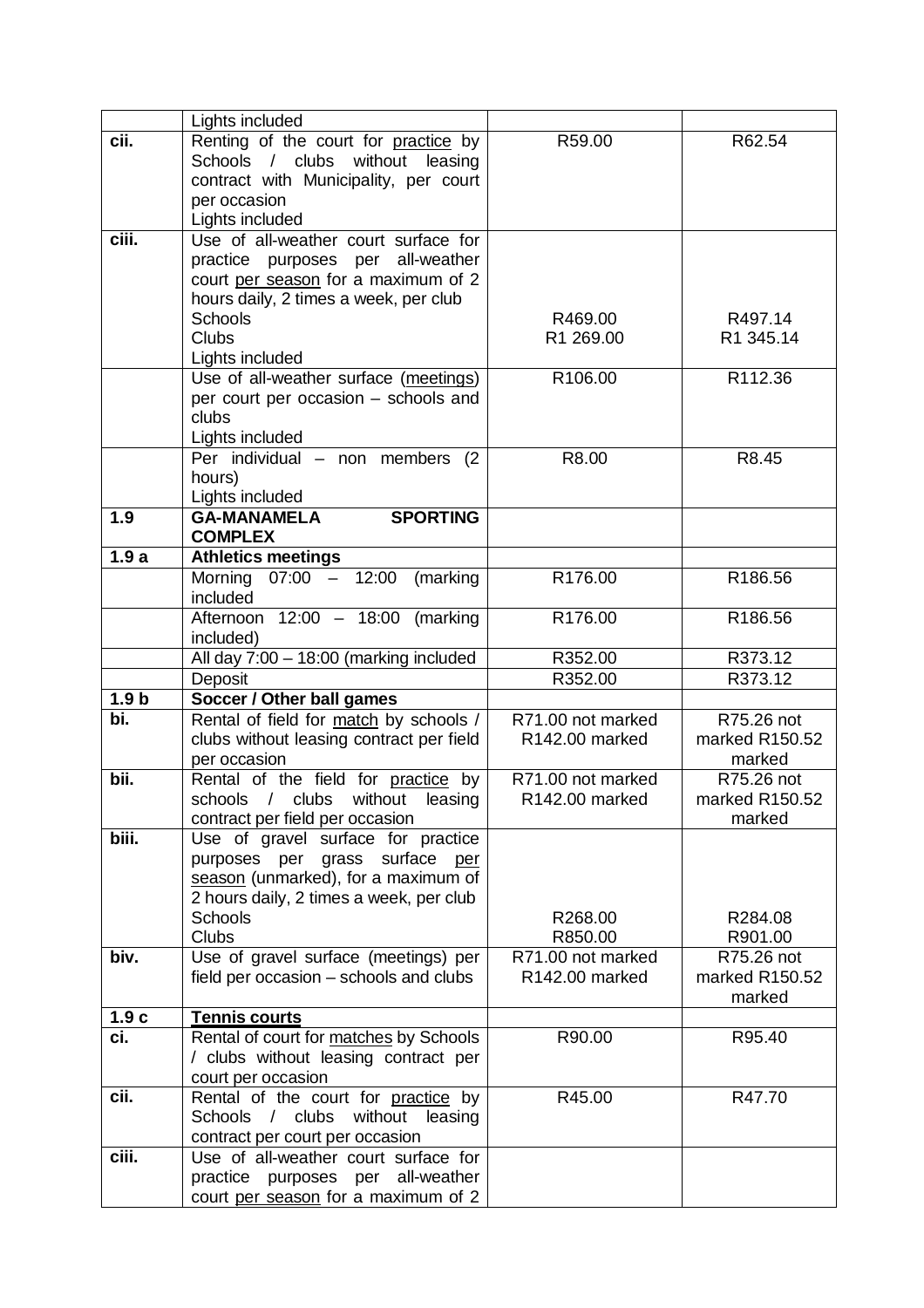|                  | hours daily, 2 times a week; per club                                                                   |                         |                    |
|------------------|---------------------------------------------------------------------------------------------------------|-------------------------|--------------------|
|                  | <b>Schools</b>                                                                                          | R316.00                 | R334.96            |
|                  | <b>Clubs</b>                                                                                            | R1 270.00               | R1 346.20          |
| civ.             | Use of all-weather surface (meetings)                                                                   | R90.00                  | R95.40             |
|                  | per court per occasion - schools and                                                                    |                         |                    |
|                  | clubs                                                                                                   |                         |                    |
| CV.              | Per individual - non members (2)                                                                        | R8.00                   | R8.45              |
|                  | hours)                                                                                                  |                         |                    |
| 1.9 <sub>d</sub> | <b>Netball courts</b>                                                                                   |                         |                    |
| di.              | Renting of court for a match by                                                                         | R90.00                  | R95.40             |
|                  | clubs without<br>schools /<br>leasing                                                                   |                         |                    |
|                  | contract with Municipality, per court                                                                   |                         |                    |
|                  | per occasion                                                                                            |                         |                    |
| dii.             | Renting of the court for practice by                                                                    | R45.00                  | R47.70             |
|                  | schools / clubs without leasing                                                                         |                         |                    |
|                  | contract with Municipality, per court                                                                   |                         |                    |
|                  | per occasion                                                                                            |                         |                    |
| diii.            | Use of all-weather court surface for                                                                    |                         |                    |
|                  | practice purposes per all-weather                                                                       |                         |                    |
|                  | court per season for a maximum of 2                                                                     |                         |                    |
|                  | hours daily, 2 times a week; per club                                                                   |                         |                    |
|                  | Schools                                                                                                 | R316.00                 | R334.96            |
| div.             | <b>Clubs</b>                                                                                            | R1 270.00               | R1 346.20          |
|                  | Use of all-weather surface (meetings)                                                                   | R90.00                  | R95.40             |
|                  | per court per occasion - schools and<br>clubs                                                           |                         |                    |
| 1.10             | <b>SWIMMING POOLS</b>                                                                                   |                         |                    |
| 1.10.1           | <b>Entrance Fees</b>                                                                                    |                         |                    |
| а.               | Non-residents and residents who do                                                                      |                         |                    |
|                  | not have seasonal tickets, per person                                                                   | R11.00                  | R <sub>11.66</sub> |
|                  | per swimming session                                                                                    |                         |                    |
| b.               | A resident can buy a seasonal ticket                                                                    |                         |                    |
|                  | which seasonal ticket on presentation                                                                   |                         |                    |
|                  | allows the holder thereof entry to any                                                                  |                         |                    |
|                  | municipal swimming pool during a                                                                        |                         |                    |
|                  | swimming season or part thereof                                                                         |                         |                    |
| 1.10.2           | <b>Seasonal tickets</b>                                                                                 |                         |                    |
|                  | The period of validity of the seasonal                                                                  |                         |                    |
|                  | ticket is the period during which the                                                                   |                         |                    |
|                  | swimming pool is open to the public as                                                                  |                         |                    |
|                  | stipulated by the Council in Clause 2                                                                   |                         |                    |
|                  | (a) of the Council swimming pool                                                                        |                         |                    |
|                  | regulations. (1 September - 30 April)                                                                   |                         |                    |
|                  | Cost of ticket: Per person p.a.                                                                         | R268.00                 | R284.08            |
| 1.10.3           | <b>Group Reservations</b>                                                                               |                         |                    |
|                  | schools<br>All<br>pre-schools<br>and<br>in.                                                             |                         |                    |
|                  | within<br>Polokwane<br>the<br>municipal                                                                 |                         |                    |
|                  | boundaries of Polokwane, may buy a                                                                      |                         |                    |
|                  | seasonal ticket, which would ensure                                                                     |                         |                    |
|                  | entrance to the swimming pool during                                                                    |                         |                    |
|                  | the period from the 1 <sup>st</sup> of September to<br>30 <sup>th</sup> of April of the following year. |                         |                    |
|                  | Cost per year ticket - per institution                                                                  | R11.00 per child with a | R11.66 per child   |
|                  |                                                                                                         | minimum of R1 540.00    | with a minimum of  |
|                  |                                                                                                         |                         | R1 632.40          |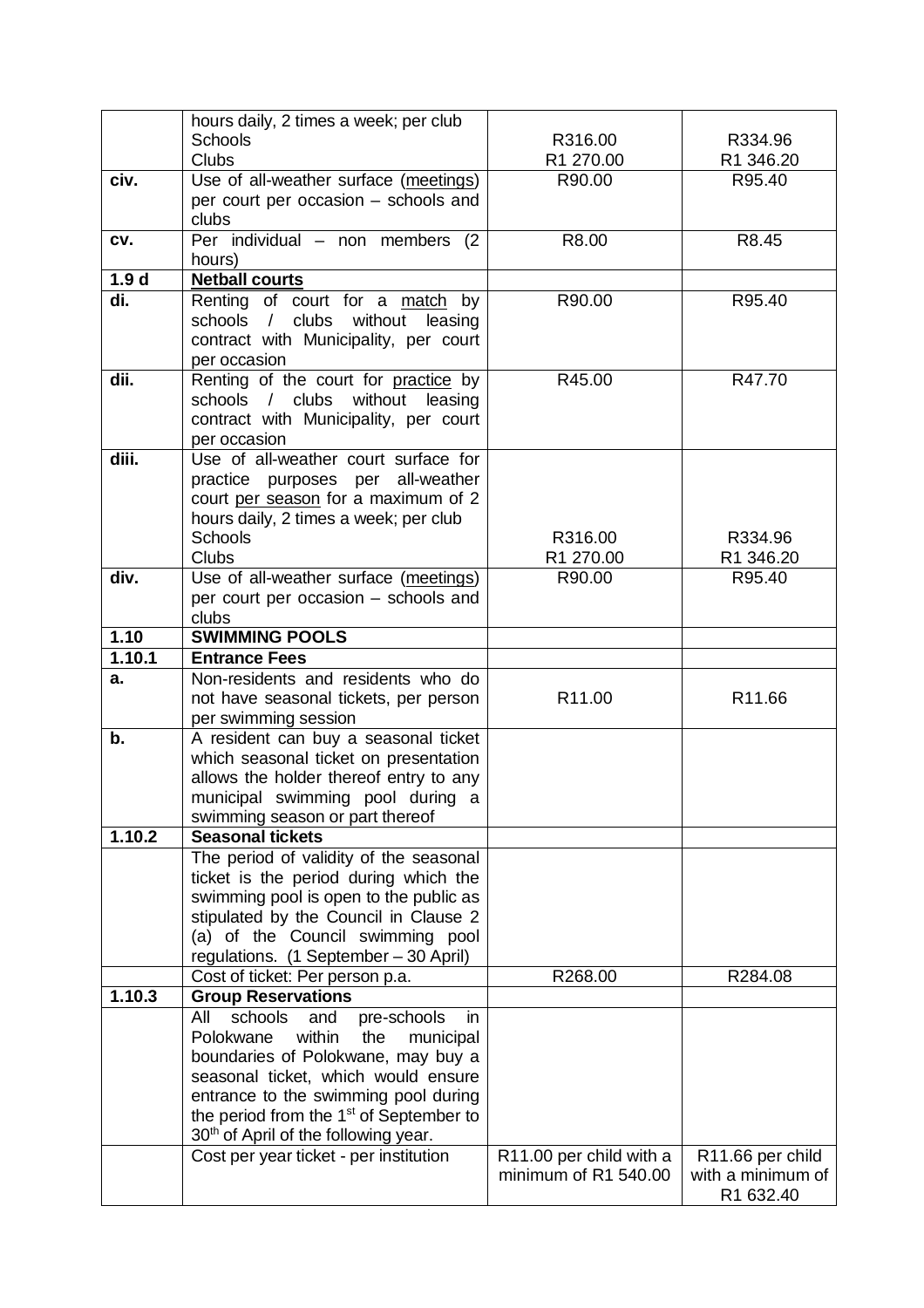| 1.10.4 | USE OF SWIMMING POOLS BY<br><b>SPORTS CLUBS</b>                                                                                      |                                         |                             |
|--------|--------------------------------------------------------------------------------------------------------------------------------------|-----------------------------------------|-----------------------------|
| a.     | For practice purpose by an amateur<br>swimming club per swimming season<br>per lane per annum                                        | R705.00                                 | R747.30                     |
| b.     | Swimming instruction per instructor<br>per lane per annum                                                                            | R705.00                                 | R747.30                     |
| C.     | Rental of the diving-pool by a diving-<br>instructor for the<br>purposes<br>of<br>presenting a diving-course, per diver,<br>per day. | R <sub>19.00</sub> per diver per<br>day | R20.14 per diver<br>per day |
| d.     | Rental of the swimming pool area for<br>swimming galas by the Pietersburg<br>Swimming Club and schools per gala                      | R443.00                                 | R469.58                     |
| е.     | Parking Areas per day per occasion                                                                                                   | R443.00                                 | R469.58                     |

# **c. TARIFFS FOR DEVELOPMENT CLINICS (AGE GROUP 6 – 19 YEARS)**

| Ci   | <b>CLUBS</b><br><b>FOR</b><br><b>WHO</b><br><b>DO</b>       |                      |                   |
|------|-------------------------------------------------------------|----------------------|-------------------|
|      | <b>DEVELOPMENT</b>                                          |                      |                   |
|      | All grass surfaces except Cricket                           |                      |                   |
|      | fields                                                      |                      |                   |
|      | Surfaces such as:                                           |                      |                   |
|      | Soccer, rugby, softball, hockey, etc.                       |                      |                   |
|      | Per age group per year                                      | R530.00 pa           | R561.80 pa        |
|      | <b>For cricket fields</b>                                   |                      |                   |
|      | Per age group per year                                      | R770.00 pa           | R816.20 pa        |
|      | All weather surfaces                                        |                      |                   |
|      | Surfaces such as:                                           |                      |                   |
|      | Netball, volleyball, korfball, ring tennis,<br>tennis, etc. |                      |                   |
|      | Per age group per year                                      | R392.00 pa           | R415.52 pa        |
|      | <b>Swimming pools</b>                                       |                      |                   |
|      | Per age group per year                                      | R316.00 pa           | R334.96 pa        |
| Cii  | Clubs/individuals<br>which<br>charge<br>for                 | R227.00 per child pa | R240.62 per child |
|      | development                                                 |                      | рa                |
| Ciii | <b>PRIVATE ORGANISATIONS /</b>                              |                      |                   |
|      | <b>INDIVIDUALS</b>                                          |                      |                   |
|      | <b>Cricket Facilities</b>                                   |                      |                   |
|      | Cricket pitch per occasion                                  | R176.00              | R186.56           |
|      | Synthetic cricket pitch per occasion                        | R90.00               | R95.40            |
|      | Cricket practice nets per net per                           | R64.00               | R67.84            |
|      | occasion                                                    |                      |                   |
|      | Concrete cricket practice wicket per                        | R883.00              | R935.98           |
|      | wicket per year                                             |                      |                   |
|      | <b>All Weather Surfaces</b>                                 |                      |                   |
|      | Surfaces such as:                                           | R106.00              | R112.36           |
|      | Netball, volleyball, korfball, ring tennis,                 |                      |                   |
|      | tennis, etc. per occasion                                   |                      |                   |
|      | (games / practice)                                          |                      |                   |
|      | <b>Grass Surfaces</b>                                       |                      |                   |
|      | Surfaces such as:                                           |                      |                   |
|      | Soccer, rugby, softball, hockey, etc.                       |                      |                   |
|      | Unmarked per occasion                                       | R <sub>106.00</sub>  | R112.36           |
|      | (game / practice)                                           |                      |                   |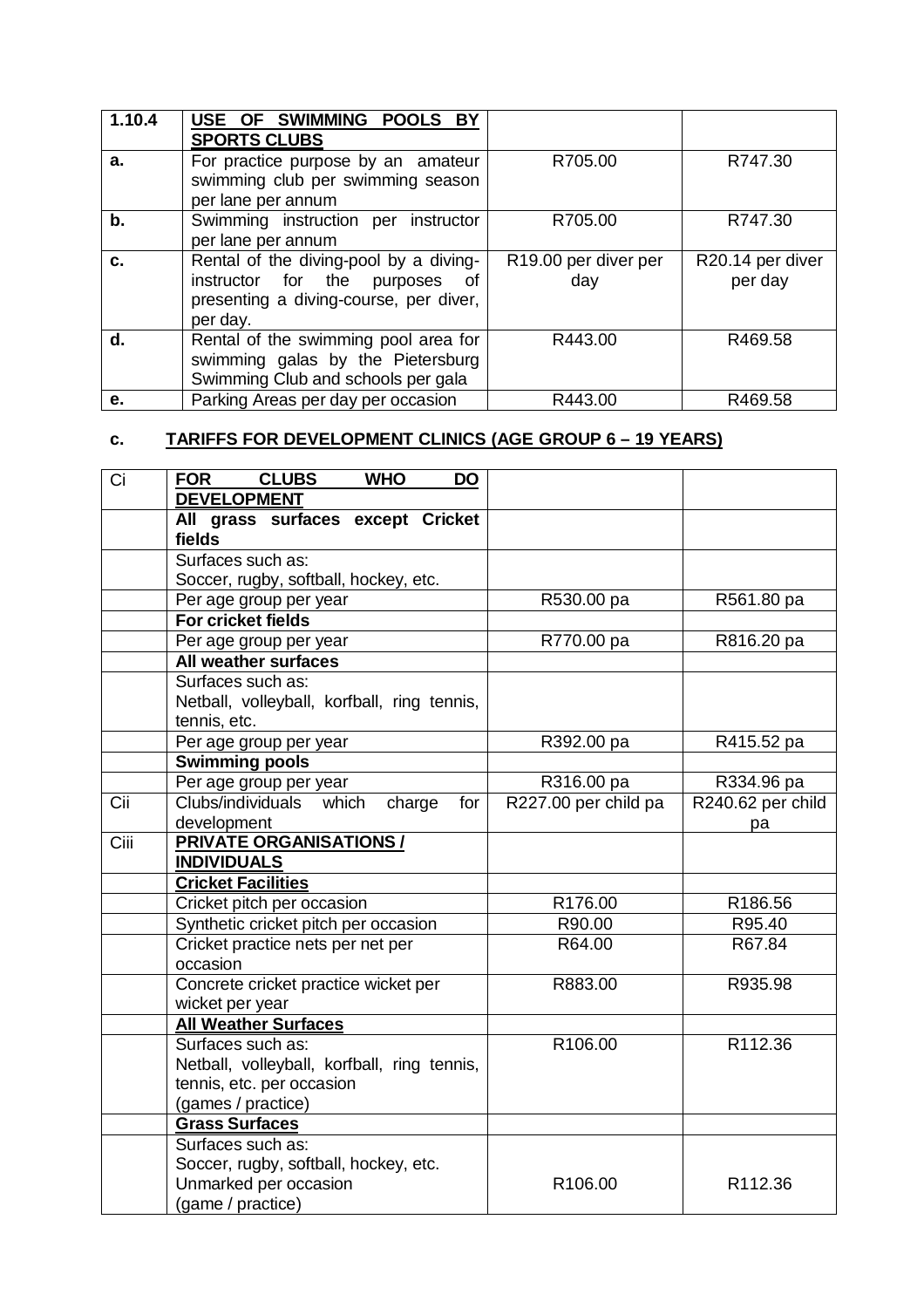| Marked per occasion<br>(game / practice)        | R212.00 | R224.72 |
|-------------------------------------------------|---------|---------|
| <b>Swimming Pools</b>                           |         |         |
| For practice purposes per lane per<br>occasions | R45.00  | R47.70  |

## **SHOWGROUND**

| 1. | The leasing of the oval track to host<br>an event including ticket offices,<br>kitchen, kiosk, beer garden, two sets<br>of toilets and commentary box per 24<br>hours.            |                                                                            |                                                                               |
|----|-----------------------------------------------------------------------------------------------------------------------------------------------------------------------------------|----------------------------------------------------------------------------|-------------------------------------------------------------------------------|
|    | Category $A =$ individuals schools, sport<br>clubs, NGO's<br>And other cultural organisations                                                                                     | R3 297.00<br>(VAT Included)                                                | R3 494.82<br>(VAT Included)                                                   |
|    | Category $B = Gover$ nment and other<br>organisations<br>Category $C = B$ usinesses                                                                                               | R5 125.00<br>(VAT Included)<br>R7 321.00                                   | R5 432.50<br>(VAT Included)<br>R7 760.26                                      |
|    | Deposit payable by Category A, B C -<br>users:                                                                                                                                    | (VAT Included)<br>R4 619.00                                                | (VAT Included)<br>R4 896.14                                                   |
|    | <b>Key Deposit</b>                                                                                                                                                                | R170.00                                                                    | R180.20                                                                       |
|    | Practice on oval track                                                                                                                                                            | R90.00 per car for two<br>hours                                            | R95.40 per car<br>for two hours                                               |
| 2. | The leasing of a hall to host an event<br>including ticket offices, kiosk, beer<br>garden, toilets (main block) per 24<br>hours per hall:                                         |                                                                            |                                                                               |
|    | Category $A =$ individuals schools, sport<br>clubs, NGO's<br>And other cultural organisations                                                                                     | R3 381.00<br>(VAT Included)                                                | R3 583.86<br>(VAT Included)                                                   |
|    | Category $B = Government$ and other<br>organisations                                                                                                                              | R3 381.00<br>(VAT Included)                                                | R3 583.86<br>(VAT Included)                                                   |
|    | Category $C =$ Businesses                                                                                                                                                         | R4 823.00<br>(VAT Included)                                                | R5112.38<br>(VAT Included)                                                    |
|    | Deposit payable by Category A, B C -<br>users:                                                                                                                                    | R1 869.00                                                                  | R1981.14                                                                      |
| 3. | The leasing of the arena to host a<br>musical<br>festival,<br>including<br>ticket<br>offices, kitchen, kiosk, beer garden,<br>toilet facilities, commentary boxes per<br>24 hour: |                                                                            |                                                                               |
|    | Category $A =$ individuals schools, sport<br>NGO's<br>other<br>clubs,<br>and<br>cultural<br>organisations                                                                         | 15% of the gate taking<br>with a minimum of<br>R6 020.00<br>(VAT Included) | 15% of the gate<br>taking with a<br>minimum of<br>R6 381.20<br>(VAT Included) |
|    | Category $B = Government$ and other<br>organisations                                                                                                                              | 15% of the gate taking<br>with a minimum of<br>R9 366.00<br>(VAT Included) | 15% of the gate<br>taking with a<br>minimum of<br>R9927.96<br>(VAT Included)  |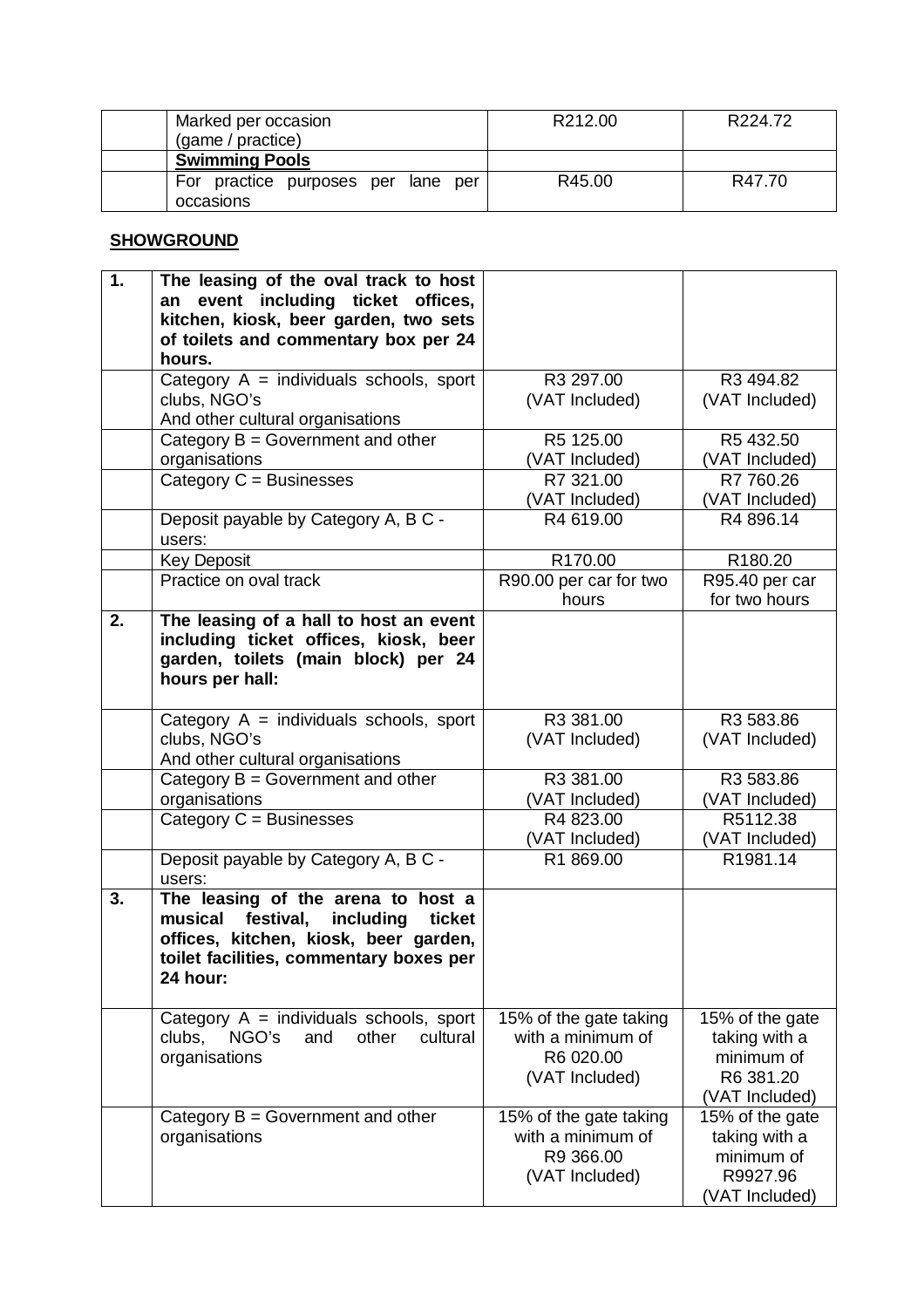|    | Category C = Businesses                                                          | 15% of the gate taking   | 15% of the gate        |
|----|----------------------------------------------------------------------------------|--------------------------|------------------------|
|    |                                                                                  | with a minimum of        | taking with a          |
|    |                                                                                  | R13 380.00               | minimum of             |
|    |                                                                                  | (VAT Included)           | R14182.80              |
|    |                                                                                  |                          | (VAT Included)         |
|    | Deposit payable by Category A, B C -                                             | R9 366.00                | R9927.96               |
|    | users:                                                                           |                          |                        |
|    | The use of 3 phase power per hour:                                               |                          |                        |
|    | Category $A =$ individuals schools, sport                                        | R27.00 per hour          | R28.62 per hour        |
|    | clubs, NGO's                                                                     | (VAT Included)           | (VAT Included)         |
|    | And other cultural organisations                                                 |                          |                        |
|    | Category $B = Government$ and other                                              | R38.00 per hour          | R40.28 per hour        |
|    | organisations                                                                    | (VAT Included)           | (VAT Included)         |
|    | Category $C =$ Businesses                                                        | R64.00 per hour          | R67.84 per hour        |
|    |                                                                                  | (VAT Included)           | (VAT Included)         |
|    | <b>Additional Fees</b>                                                           |                          |                        |
|    | The following fees are payable if the                                            | Weekdays and             | Weekdays and           |
|    | Council has to clean the toilet facilities                                       | Saturdays/               | Saturdays/             |
|    | and surrounding area during an event                                             | Sundays                  | Sundays                |
|    | mentioned in 1,2 or 3 per 24 hours:<br>Category $A =$ individuals schools, sport | R636.00                  | R674.16                |
|    | clubs, NGO's                                                                     | Weekdays                 | Weekdays               |
|    | And other cultural organisations                                                 | R790.00 Saturdays/       | R837.40                |
|    |                                                                                  | Sundays                  | Saturdays/             |
|    |                                                                                  | (VAT Included)           | Sundays                |
|    |                                                                                  |                          | (VAT Included)         |
|    | Category $B = Gover$ nment and other                                             | R937.00 Weekdays         | R993.22                |
|    | organisations                                                                    | R1 155.00 Saturdays/     | Weekdays               |
|    |                                                                                  | Sundays                  | R1224.30               |
|    |                                                                                  | (VAT Included)           | Saturdays/             |
|    |                                                                                  |                          | Sundays                |
|    |                                                                                  |                          | (VAT Included)         |
|    | Category $C =$ Businesses                                                        | R1261.00 Weekdays        | R1336.66               |
|    |                                                                                  | R1643.00 Saturdays/      | Weekdays               |
|    |                                                                                  | Sundays                  | R1741.58               |
|    |                                                                                  | (VAT Included)           | Saturdays/             |
|    |                                                                                  |                          | Sundays                |
|    |                                                                                  |                          | (VAT Included)         |
| 4. | The lease of all the facilities at the                                           |                          |                        |
|    | showground to host the annual show.                                              |                          |                        |
|    |                                                                                  |                          |                        |
|    | Category $C =$ Businesses                                                        | R91 160.00               | R96629.60              |
|    |                                                                                  | (VAT Included)           | (VAT Included)         |
|    | Deposit halls                                                                    | R27 560.00               | R29213.60              |
|    | Deposit water consumption                                                        | R18 020.00<br>R42 400.00 | R19101.20<br>R44944.00 |
|    | Deposit electricity consumption<br>During the duration of the show, the          |                          |                        |
|    | organiser will be responsible for the                                            |                          |                        |
|    | following:                                                                       |                          |                        |
|    | Cleaning of the site, halls, toilets, and                                        |                          |                        |
|    | stables. All the rubbish to be put in the                                        |                          |                        |
|    | skip containers provided by the Council.                                         |                          |                        |
|    | Toilet paper and cleaning material for                                           |                          |                        |
|    | toilets, as well as refuse bags to collect                                       |                          |                        |
|    | rubbish.                                                                         |                          |                        |
|    |                                                                                  |                          |                        |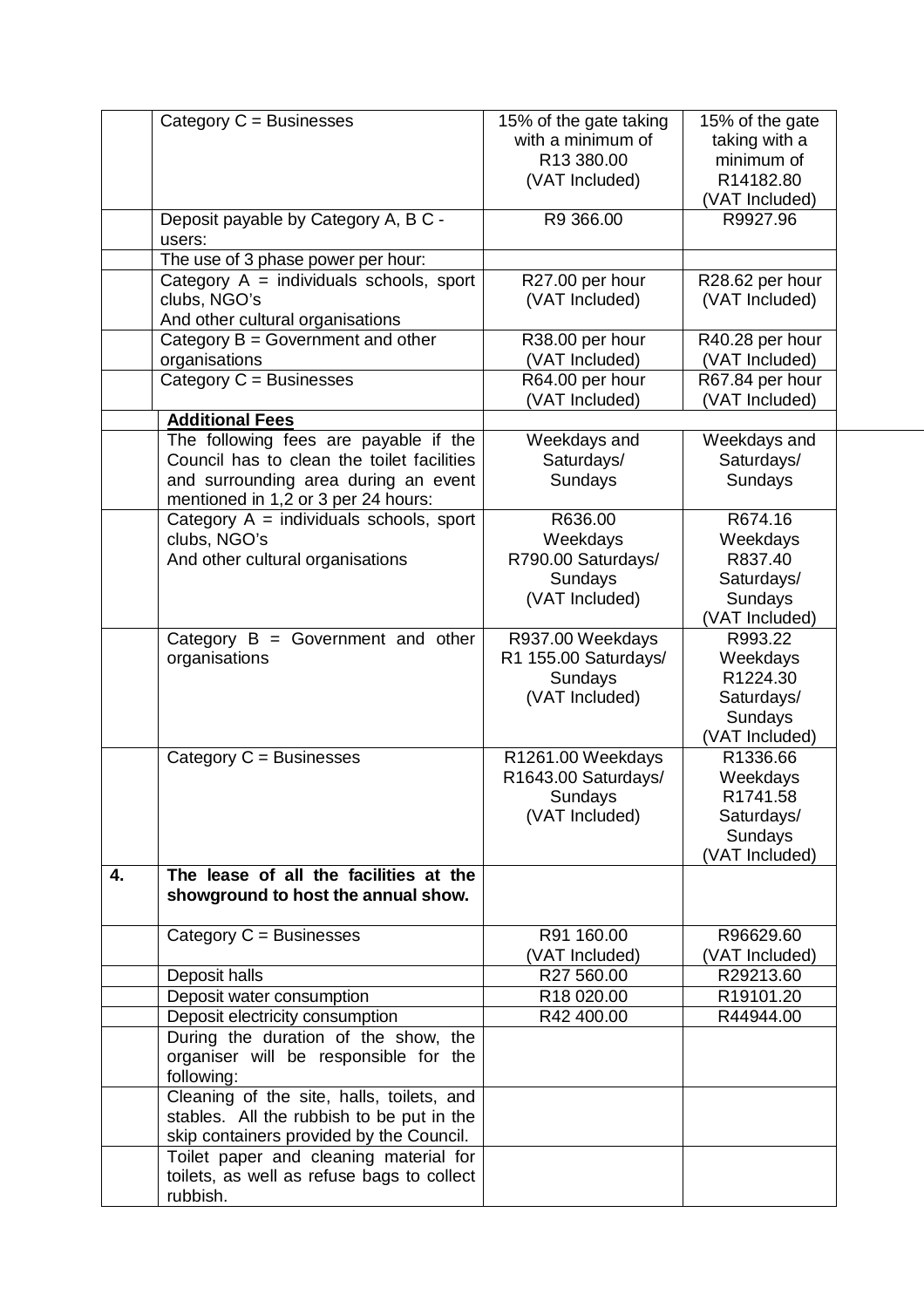| )wr<br>алну<br>∽           |  |  |
|----------------------------|--|--|
| $\cdot$ vev<br>בינ<br>151. |  |  |

#### **OCCASIONAL LEASING OF FACILITIES**

| $\overline{1}$ . | <b>Flea markets</b>                         |          |          |
|------------------|---------------------------------------------|----------|----------|
|                  | Sport facilities.                           |          |          |
|                  | The following conditions will be            |          |          |
|                  | applicable:                                 |          |          |
|                  | Time duration, 07:00 - 22:00;               |          |          |
|                  | Area of 500 square metres to be leased;     |          |          |
|                  | Should the area not have toilet facilities  |          |          |
|                  | the organiser must make provision for       |          |          |
|                  | toilets, electricity and water;             |          |          |
|                  | The organisers is responsible for the       |          |          |
|                  | removal of refuse from the area;            |          |          |
|                  | Lease tariff per day;                       | R937.00  | R993.22  |
|                  | Deposit per occasion.                       | R1060.00 | R1123.60 |
| 2.               | <b>Art markets</b>                          |          |          |
|                  | Sport facilities situated in Nirvana,       |          |          |
|                  | Westenburg and Seshego;                     |          |          |
|                  | The following conditions will be            |          |          |
|                  | applicable:                                 |          |          |
|                  | No foodstuffs / vegetables may be sold      |          |          |
|                  | here;                                       |          |          |
|                  | Maximum duration, 5 days;                   |          |          |
|                  | Exhibitors must provide their own toilet    |          |          |
|                  | facilities if not available;                |          |          |
|                  | Area of 50 square meters to be leased;      |          |          |
|                  | Rental tariff, per day.                     | R53.00   | R56.18   |
| 3.               | <b>Circus or amusement park area</b>        |          |          |
| a.               | For the first two days - per day or part    | R937.00  | R993.22  |
|                  | thereof                                     |          |          |
| b.               | Thereafter - per day or part of a day       | R469.00  | R497.14  |
|                  | General                                     |          |          |
|                  | Should electricity be required              | R853.00  | R904.18  |
|                  | Deposit                                     |          |          |
|                  | Consumption for water is paid at the        |          |          |
|                  | approved tariffs for the current financial  |          |          |
|                  | year.                                       |          |          |
|                  | Provision of services i.e. mowing lawns,    |          |          |
|                  | water supply and rubbish removal are        |          |          |
|                  | included in the tariffs, named in 3a and 3b |          |          |
|                  | (Circus amusement areas)                    |          |          |

#### **TARRIFS PAYABLE I.R.O NEW PETER MOKABA STADIUM COMMUNITY DEVELOPMENT FACILITY COMMERCIALISATION**

|                 | <b>Approved tariff from</b><br>1/07/2015 | <b>Proposed tariff</b><br>from 1/07/2016 |
|-----------------|------------------------------------------|------------------------------------------|
| <b>Basement</b> |                                          |                                          |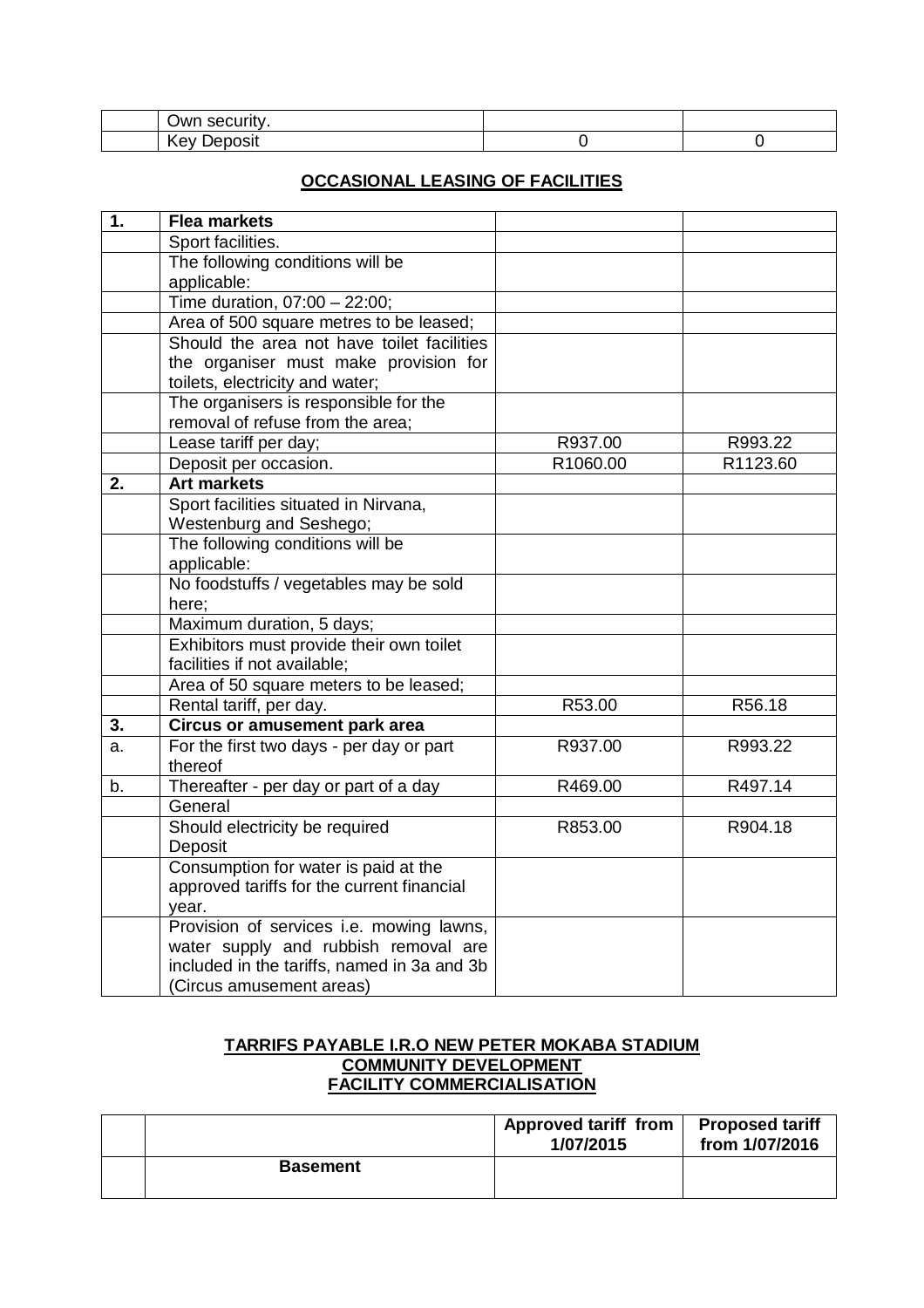| 1. | Players Lounge (Theatre style 60)                     | R4 328.00        | R4 587.68             |
|----|-------------------------------------------------------|------------------|-----------------------|
|    | <b>Bar with Equipment</b>                             | R1 924.00        | R2039.44              |
| 2. | TV Studios (Tables and Chairs 80)                     | R1 924.00        | R2039.44              |
| 3. | Mixed Zone (Theatre style 300 - tables and<br>Chairs) | R6 010.00        | R6370.60              |
|    |                                                       |                  |                       |
|    | <b>Ground Floor</b>                                   |                  |                       |
| 1. | Press Theatre (148 Seated)                            | R6 010.00        | R6 370.60             |
| 2. | Press Working Room (50 seated)                        | R3 005.00        | R3 185.30             |
|    | <b>First Floor</b>                                    |                  |                       |
| 1. | Executive Lounge North (500 Theatre)                  | R8 175.00        | R8665.50              |
| 2. | Executive Lounge South (500 Theatre)                  | R8 175.00        | R8 665.50             |
| 3. | Kitchen                                               | R2 404.00        | R2 548.24             |
|    | Cold Storage room                                     | R1 202.00        | R1 274.12             |
|    |                                                       |                  |                       |
|    | <b>Second Floor</b>                                   |                  |                       |
| 1. | Suites Western side (1-12) 22 seated                  | R2 404.00        | R2 548.24             |
| 2. | Suites Eastern side (1-14) 22 seated                  | R2 404.00        | R <sub>2</sub> 548.24 |
| 3. | VVIP Suite West (no. 13) 48 seated                    | R4 808.00        | R5096.48              |
|    |                                                       |                  |                       |
|    | <b>Furniture</b>                                      |                  |                       |
| 1. | <b>Tables</b>                                         | R31.00 per table | R32.86 per table      |
| 2. | Chairs                                                | R31.00 per chair | R32.86 per chair      |
|    | <b>Office Rentals</b>                                 |                  |                       |
| 1. | <b>Blue Bulls Rugby</b>                               | R11 660.00       | R12359.60             |
| 2. | Limpopo Cricket                                       | R6 996.00        | R7415.76              |
| 3. | <b>Black Leopards FC</b>                              | N/A              | N/A                   |
|    |                                                       |                  |                       |
|    | <b>Tours/ Educational visits</b>                      |                  |                       |
| 1. | <b>Adults</b>                                         | R23.00 per adult | R24.38 per adult      |
| 2. | Children under the age of 15 years                    | R13.00 per child | R13.78 per child      |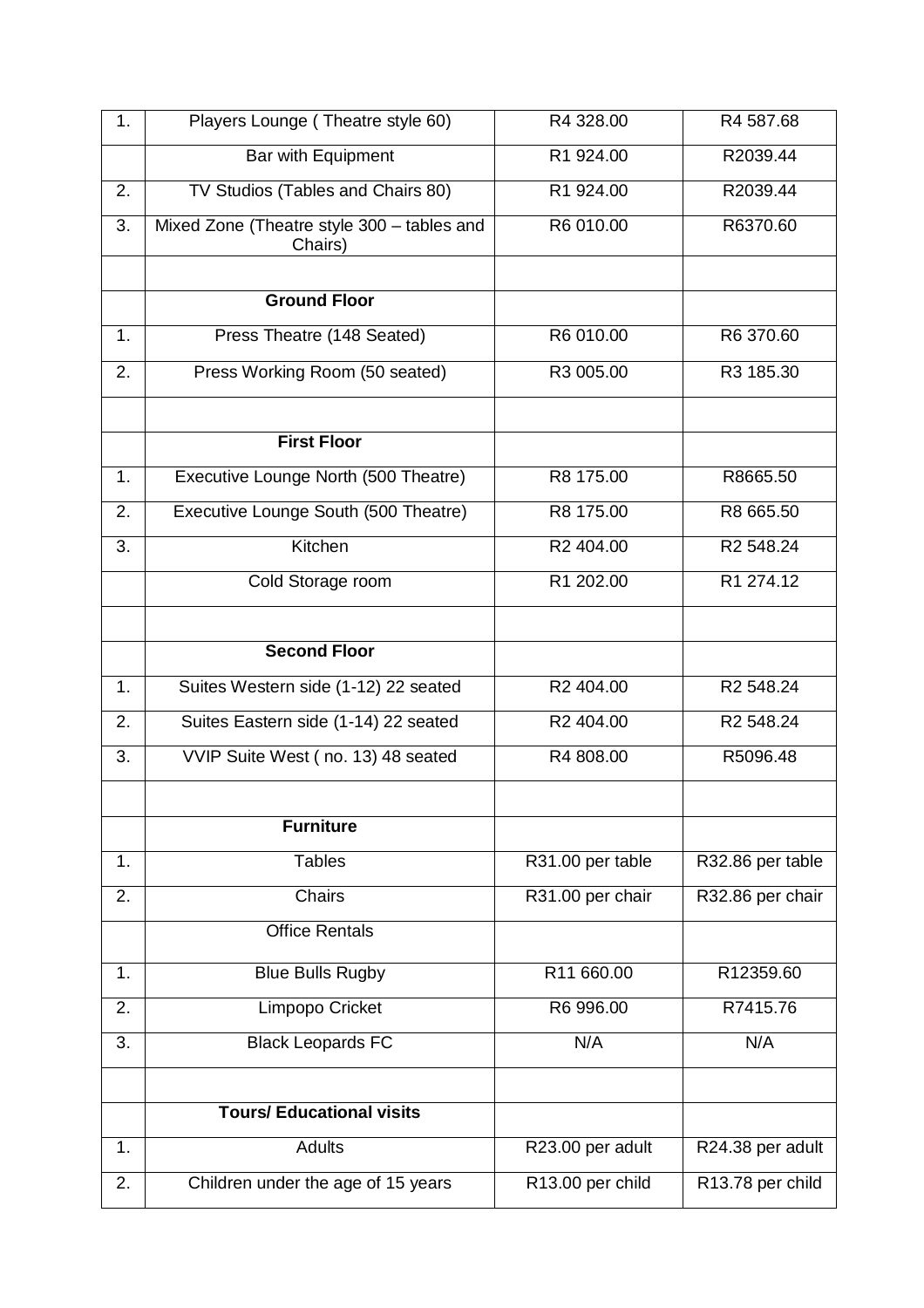|    | <b>Usage of Parking Areas</b>                    |                                   |                                      |
|----|--------------------------------------------------|-----------------------------------|--------------------------------------|
| 1. | <b>Exhibitions</b>                               | R <sub>2</sub> 404.00 per day     | R2 548.24 per<br>day                 |
| 2. | <b>Fun Parks</b>                                 | R <sub>2</sub> 404.00 per day     | R2 548.24 per<br>day                 |
| 3. | Competitions (Excl drag racing and<br>spinning)  | R2 404.00 per day                 | R2 548.24 per<br>day                 |
|    | <b>Others</b>                                    |                                   |                                      |
| 1. | Pitch                                            | R60 112.00 per day                | R63718.72 per<br>day                 |
| 2. | Pitch Cover (Excl transport and Installation)    | R41.00 per m <sup>2</sup> per day | R43.46 per m <sup>2</sup><br>per day |
| 3. | Speed Fence (Excl transport and<br>Installation) | R59.00 per section<br>per day     | R62.54 per<br>section per day        |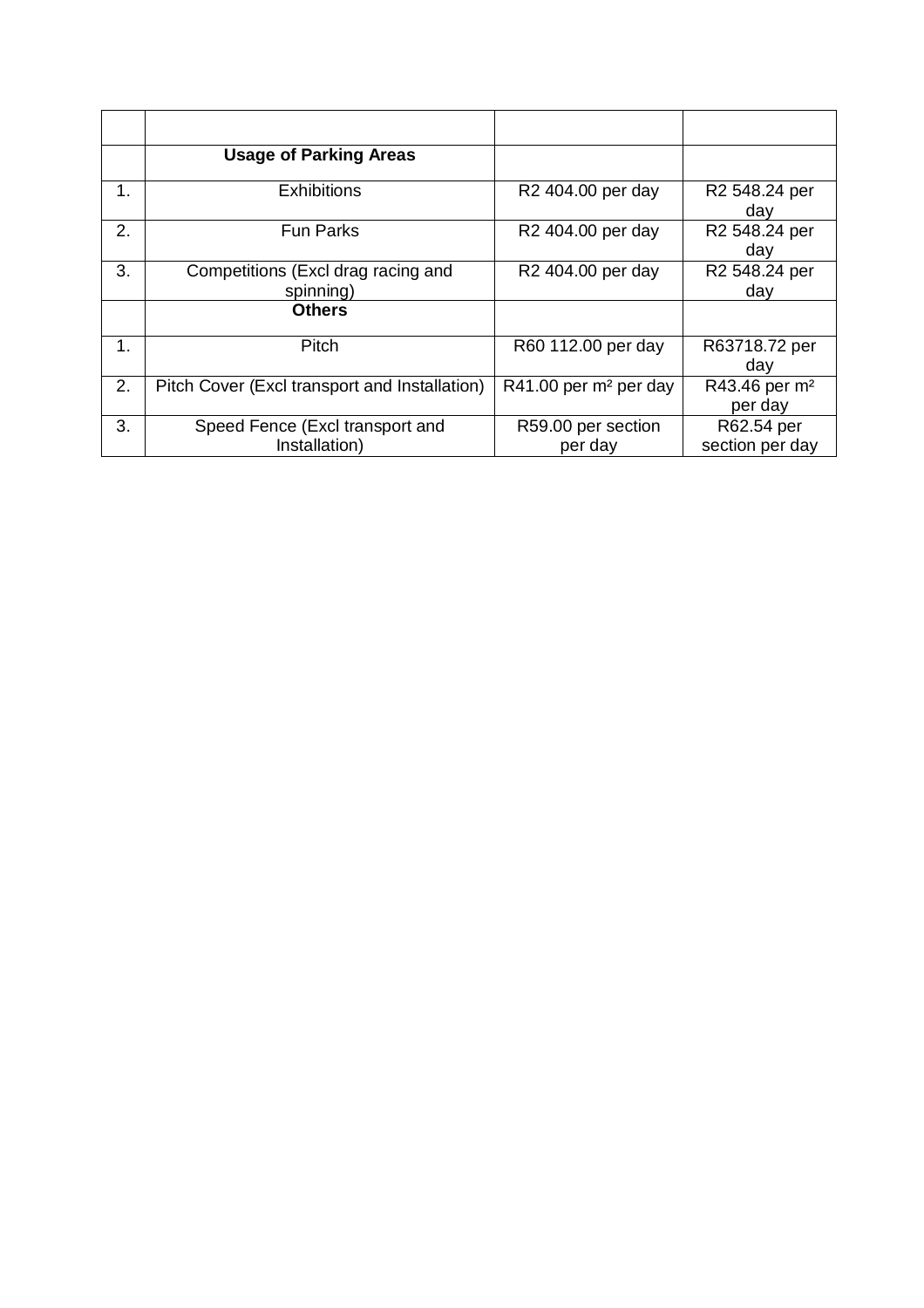#### **SCHEDULE 7:**

#### **TARIFFS PAYABLE I.R.O. CEMETERIES, TOWN LANDS, GRAZING, GRASS, RENTAL OF LAND ON OCCASIONAL BASIS, NURSERY – DECORATIONS, PARKS, AREAS FOR FLEA MARKETS, AREAS FOR ART MARKETS, STALLS AT PUBLIC MUNICIPAL FUNCTIONS, GAME RESERVE & CARAVAN PARK, BIRD SANCTUARY, WEIGHBRIDGE AT WELTEVREDEN LANDFILL SITE: 2016/17**

The determined tariffs are as follows:

#### **1. CEMETERIES 1.1 DAHL STREET CEMETERY Approved tariff from 1/07/2015 Proposed tariff from 1/07/2016 Resident Non Resident Resident Non Resident a) Purchase of a grave for immediate use for such cases as mentioned in Clause 19 (1) (a), (b) and (c):** No more applicable in this cemetery No more applicable in this cemetery No more applicable in this cemetery No more applicable in this cemetery Adult grave Child grave **b) Opening of graves** Adult grave R596.00 | R596.00 | R1192.00 | R631.76 | R1263.52 Child grave **R403.00 R806.00 R827.18 R854.36** Cremated ashes burial | R144.00 | R288.00 | R152.64 | R305.28 **c) For enlarging a grave** Per 0,25 sq.m or part thereof | R307.00 | R614.00 | R325.42 | R650.84 **d) Wall of remembrance** For the approval of affixing a plate to a niche on the wall of remembrance R114.00 | R120.00 | R120.84 | R127.20 **e) Tombstone approvals** Single tombstone approval | R114.00 | R120.00 | R120.84 | R127.20 Double tombstone approval **R222.00** R228.00 | R235.32 | R241.68 **1.2 POLOKWANE, SESHEGO, MANKWENG, SEBAYENG CEMETERIES Resident Non resident Resident Non resident Purchase of a grave for immediate use in cases such as mentioned in Clause 19 (1), (a), (b) and (c) of the Pietersburg Municiplaity: Cemetery By-Laws** Adult grave **R288.00** R577.00 R577.00 R305.28 R611.62 Child grave R180.00 | R180.00 | R360.00 | R201.40 | R381.60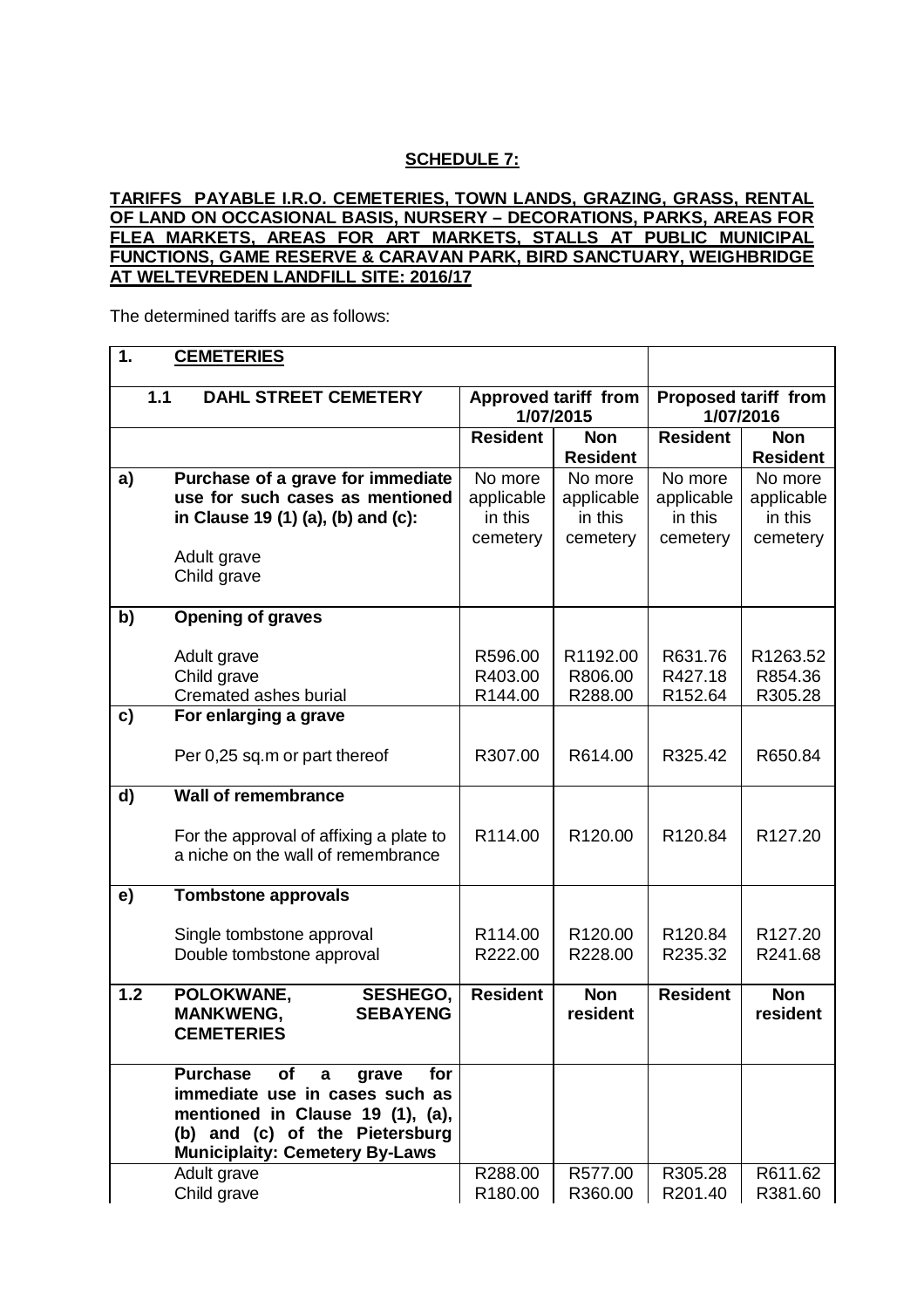|     | Cremated ashes burial                 | R144.00             | R288.00            | R152.64             | R305.28             |
|-----|---------------------------------------|---------------------|--------------------|---------------------|---------------------|
| b)  | <b>Opening of graves</b>              |                     |                    |                     |                     |
|     |                                       |                     |                    |                     |                     |
|     |                                       |                     |                    |                     |                     |
|     | Adult grave                           | R427.00             | R854.00            | R452.62             | R905.24             |
|     | Child grave                           | R324.00             | R648.00            | R343.44             | R686.88             |
|     |                                       |                     |                    |                     |                     |
| c)  | For enlarging a grave:                |                     |                    |                     |                     |
|     |                                       |                     |                    |                     |                     |
|     | Per 0,25 sq.m or part thereof         | R228.00             | R456.00            | R305.28             | R483.36             |
|     |                                       |                     |                    |                     |                     |
| d)  | <b>Tombstone approvals</b>            |                     |                    |                     |                     |
|     |                                       |                     |                    |                     |                     |
|     | Single tombstone approval             | R90.00              | R180.00            | R95.40              | R190.80             |
|     | Double tombstone approval             | R <sub>175.00</sub> | R350.00            | R185.5              | R371.00             |
|     |                                       |                     |                    |                     |                     |
| 1.3 | <b>CHURCH STREET SOUTH</b>            |                     |                    |                     |                     |
|     | <b>CEMETERY</b>                       |                     |                    |                     |                     |
| a)  | Purchase of a grave for immediate     |                     |                    |                     |                     |
|     | use in cases such as mentioned in     |                     |                    |                     |                     |
|     | Clause 19 (1), (a), (b) and (c)       |                     |                    |                     |                     |
|     | Adult grave                           | R420.00             | R840.00            | R445.20             | R890.40             |
|     | Child grave                           | R295.00             | R590.00            | R312.70             | R625.40             |
|     | Cremated ashes burial                 | R144.00             | R288.00            | R152.64             | R305.28             |
| b)  | <b>Opening of graves</b>              |                     |                    |                     |                     |
|     | Adult grave                           | R578.00             | R1156.00           | R612.68             | R1225.36            |
|     | Child grave                           | R403.00             | R806.00            | R427.18             | R854.36             |
|     |                                       |                     |                    |                     |                     |
| c)  | For enlarging a grave:                |                     |                    |                     |                     |
|     | Per 0,25 sq.m or part thereof         | R300.00             | R600.00            | R318.00             | R636.00             |
|     |                                       |                     |                    |                     |                     |
| d)  | <b>Tombstone approvals</b>            |                     |                    |                     |                     |
|     | Single tombstone approval             | R <sub>120.00</sub> | R144.00            | R <sub>127.20</sub> | R <sub>152.64</sub> |
|     | Double tombstone approval             | R240.00             | R287.00            | R254.40             | R304.22             |
|     |                                       |                     |                    |                     |                     |
|     |                                       |                     |                    |                     |                     |
| 2.  | <b>TOWN LANDS</b>                     |                     |                    |                     |                     |
|     |                                       |                     |                    |                     |                     |
| 2.1 | <b>GRAZING</b>                        |                     |                    |                     |                     |
|     |                                       |                     |                    |                     |                     |
|     | Tariff structure based on carrying    |                     | R67.00             |                     | R71.02              |
|     | capacity of camp and relevant lease   |                     |                    |                     |                     |
|     | agreement. - Per large stock unit per |                     |                    |                     |                     |
|     | month                                 |                     |                    |                     |                     |
|     |                                       |                     |                    |                     |                     |
| 2.2 | <b>GRASS</b>                          |                     |                    |                     |                     |
|     |                                       |                     | R <sub>10.00</sub> |                     | R <sub>10.60</sub>  |
|     | Grass, per bundles with a diameter    |                     |                    |                     |                     |
|     | of 15cm per bundle                    |                     |                    |                     |                     |
| 2.3 | <b>RENTAL OF LAND ON AN</b>           |                     |                    |                     |                     |
|     | <b>OCCASIONAL</b><br><b>BASIS</b>     |                     |                    |                     |                     |
|     | (Circus and amusement park)           |                     |                    |                     |                     |
|     |                                       |                     |                    |                     |                     |
|     | For the occasional rental of land on  |                     |                    |                     |                     |
|     |                                       |                     |                    |                     |                     |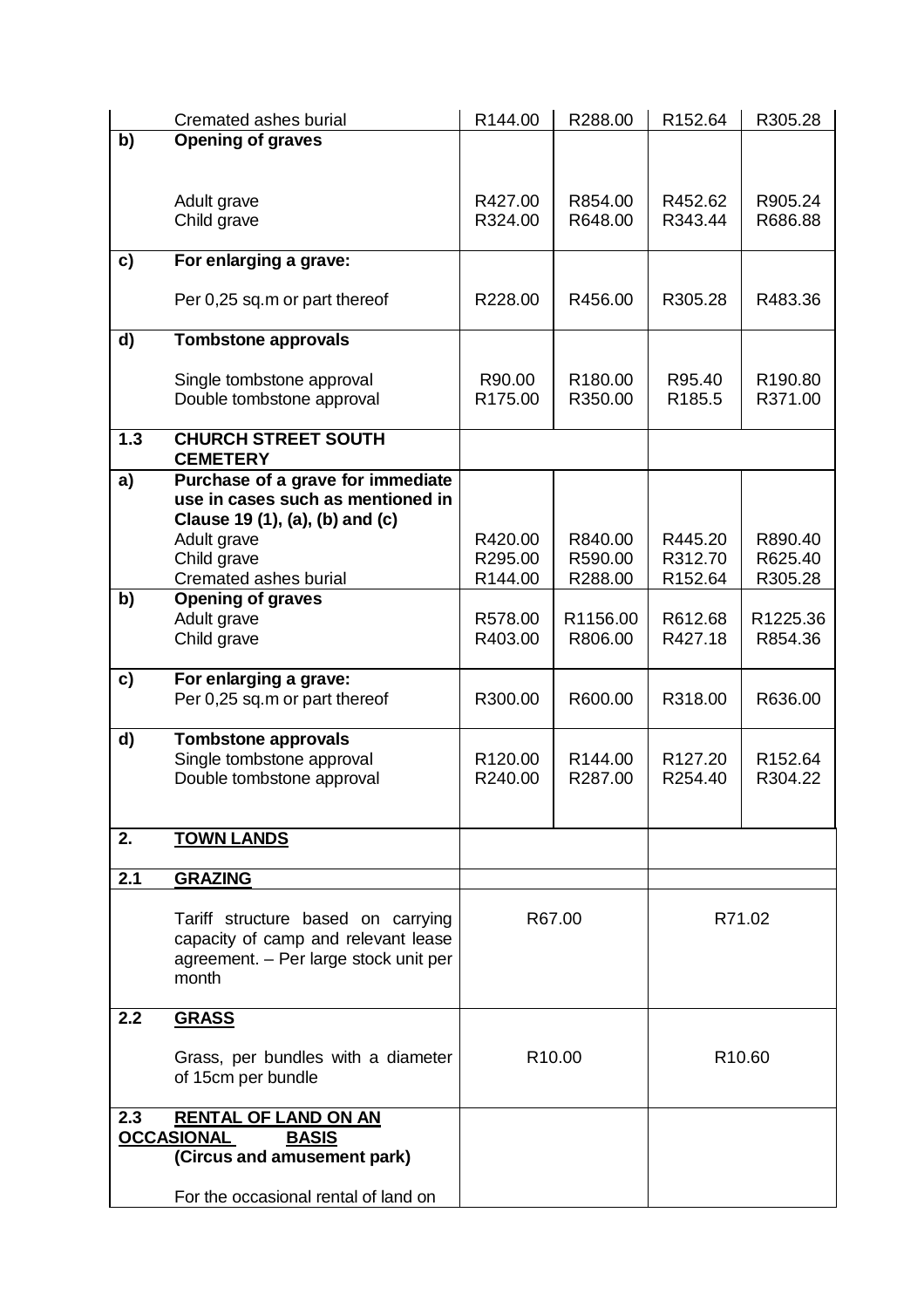|       | which to pitch tents, erect structures<br>and/or park vehicles on the natural<br>land surface and for which no<br>foundations or permanent hard floors<br>are erected.                                             |           |           |
|-------|--------------------------------------------------------------------------------------------------------------------------------------------------------------------------------------------------------------------|-----------|-----------|
|       | Per day or part of a day                                                                                                                                                                                           | R541.00   | R573.46   |
|       | Areas:<br>Seshego Zone 7 Open area<br>next to Police Station<br>Open area next to Peter<br>Mokaba Stadium<br>Nirvana - Open area next to<br>Nirvana Community Hall<br>Nirvana Open area next to<br>Nirvana Stadium |           |           |
| 2.3.1 | <b>General</b>                                                                                                                                                                                                     |           |           |
|       | Should electricity be required -<br><b>Contact Electrical Department at</b><br>Municipal Offices, Burger Centre,<br>Landdros Mare Street.                                                                          |           |           |
|       | Consumption is paid at the stipulated<br>tariffs.<br>Provision of services i.e. mowing<br>lawns, water supply and rubbish<br>removal are included in the tariffs,<br>named in 2.3                                  |           |           |
| 3.    | <b>NURSERY - DECORATIONS</b>                                                                                                                                                                                       |           |           |
| 3.1   | Decoration consisting of 5 large, 25<br>medium and 300 small plants                                                                                                                                                | R3 607.00 | R3 823.42 |
|       | The provision of a fountain extra at<br>3.1                                                                                                                                                                        | R300.00   | R318.00   |
|       | Deposit                                                                                                                                                                                                            | R1202.00  | R1274.12  |
| 3.2   | For the provision of decoration at the<br>stadium during athletics meetings,<br>namely the rostrum and 10 plant<br>containers in the Oom Koos Smit<br>Hall                                                         | R1 023.00 | R1 084.38 |
| 3.3   | The provision of 15 plant containers                                                                                                                                                                               | R901.00   | R955.06   |
| 3.4   | Provision of plants individually                                                                                                                                                                                   |           |           |
| a)    | Small (per plant)                                                                                                                                                                                                  | R30.00    | R31.80    |
| b)    | Medium (per plant)                                                                                                                                                                                                 | R54.00    | R57.24    |
| C)    | Large (per plant)                                                                                                                                                                                                  | R114.00   | R120.84   |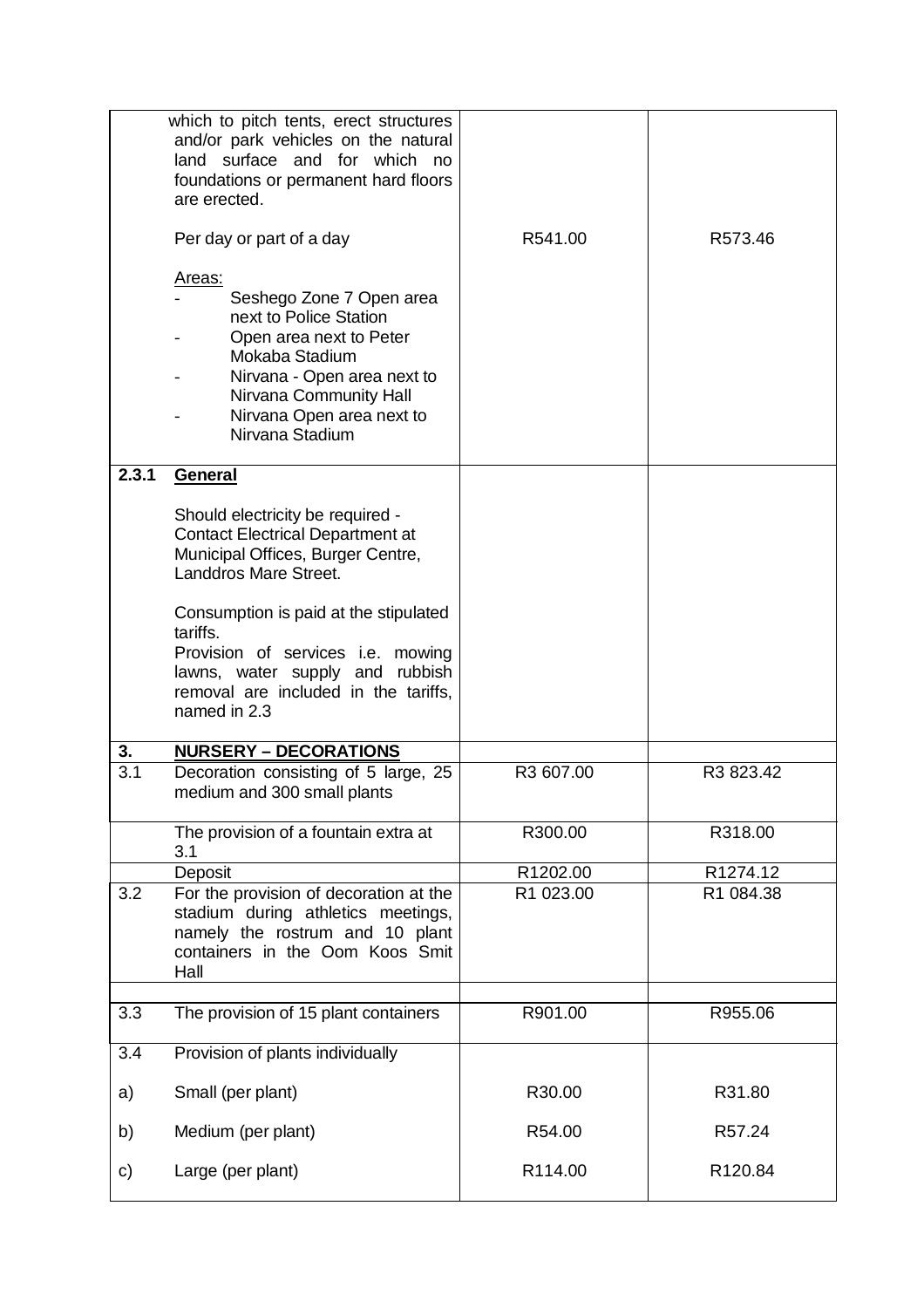|     | Deposit                                                                   | R850.00   | R901.00  |
|-----|---------------------------------------------------------------------------|-----------|----------|
| 3.5 | Decorations remaining longer than                                         | R241.00   | R255.46  |
|     | one day - per day extra                                                   |           |          |
|     |                                                                           |           |          |
| 3.5 | General                                                                   |           |          |
|     |                                                                           |           |          |
|     | Plant decorations should be booked<br>14 days in advance and full payment |           |          |
|     | must be received 5 days in advance.                                       |           |          |
|     |                                                                           |           |          |
| 3.6 | Removal of trees on sidewalks                                             |           |          |
|     |                                                                           |           |          |
|     | Removal per tree                                                          | R3 607.00 | R3823.42 |
| 4.  | <b>PARKS</b>                                                              |           |          |
| 4.1 | <b>AREAS FOR AD HOC CHURCH</b>                                            |           |          |
|     | <b>SERVICES AND OPEN-AIR</b>                                              |           |          |
|     | <b>FUNCTIONS</b>                                                          |           |          |
| п   | MacDonald street Park (Park 6149                                          |           |          |
|     | Flora Park)                                                               |           |          |
|     |                                                                           |           |          |
|     | River area to the West of Dahl street                                     |           |          |
|     | cemetery                                                                  |           |          |
|     |                                                                           |           |          |
| ٠   | <b>Westenburg Park</b>                                                    |           |          |
|     |                                                                           |           |          |
| п   | RDP Area - Westenburg                                                     |           |          |
|     | Nirvana Park                                                              |           |          |
|     |                                                                           |           |          |
| п   | Zone 1, 2, 3, 4, 5, 7 and Zone 8                                          |           |          |
|     | Parks, Seshego                                                            |           |          |
|     |                                                                           |           |          |
|     | Penina Park                                                               |           |          |
| ٠   | Annadale Park                                                             |           |          |
|     |                                                                           |           |          |
|     | Mankweng Park                                                             |           |          |
| ٠   | Sebayeng Park                                                             |           |          |
|     |                                                                           |           |          |
|     | The following conditions will be                                          |           |          |
|     | applicable:                                                               |           |          |
|     |                                                                           |           |          |
| a)  | Maximum of 5 days permitted.                                              |           |          |
|     |                                                                           |           |          |
| b)  | Maximum surface of 500 square<br>metres.                                  |           |          |
|     |                                                                           |           |          |
| c)  | No group may use an area / park                                           |           |          |
|     | more than one time per six months                                         |           |          |
|     | for a church service.                                                     |           |          |
|     |                                                                           |           |          |
| d)  | Only church services for church                                           |           |          |
|     | groups, weddings and funerals will                                        |           |          |
|     | be allowed. NO AFTER                                                      |           |          |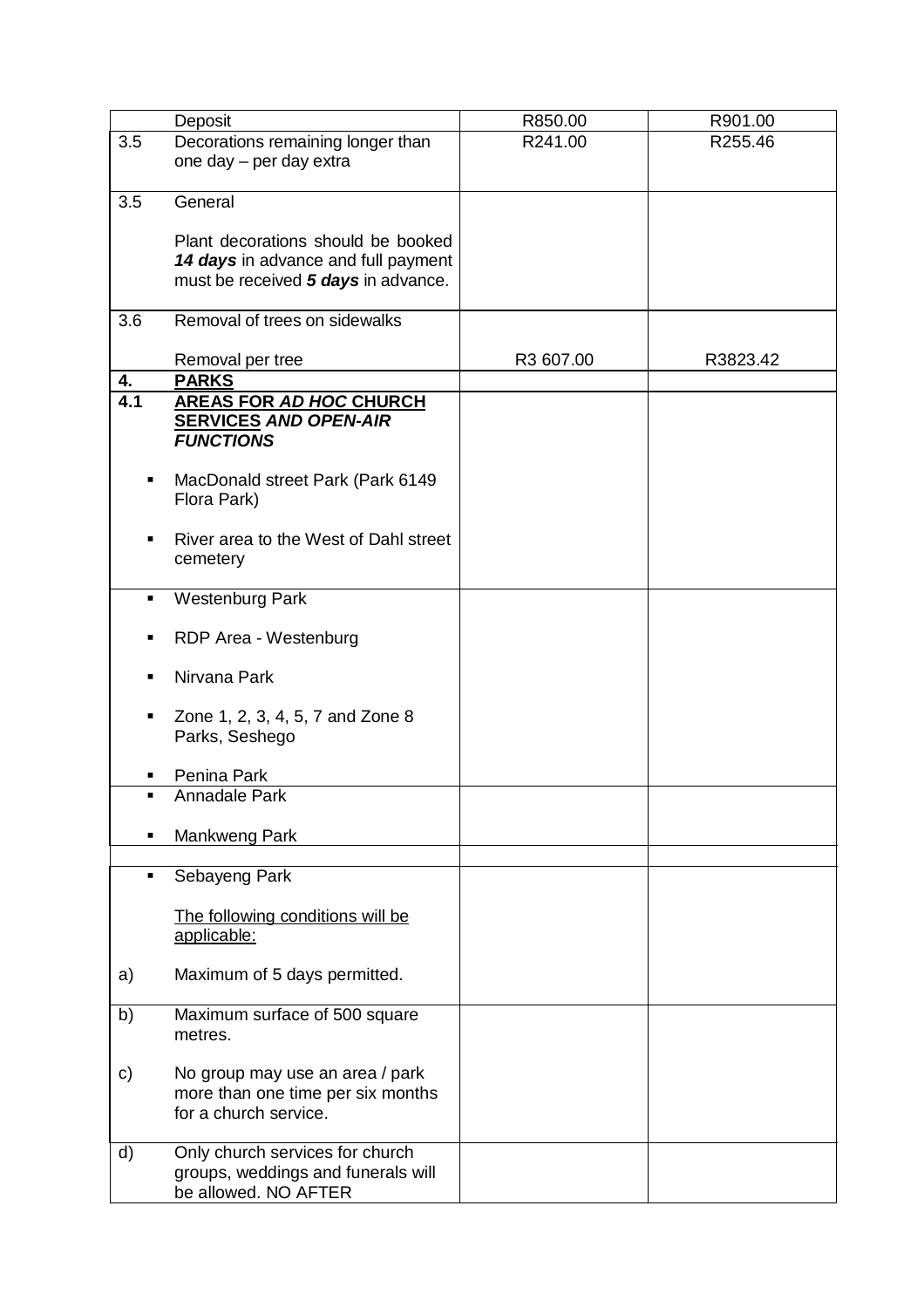|                | <b>FUNCTIONS.</b>                                                            |           |           |
|----------------|------------------------------------------------------------------------------|-----------|-----------|
|                |                                                                              |           |           |
| e)             | No activities after 21:00.                                                   |           |           |
| f              | The organisers must provide their                                            |           |           |
|                | own                                                                          |           |           |
|                | toilets, water and electricity and                                           |           |           |
|                | must<br>also clean the area.                                                 |           |           |
| g)             | The activities are limited to an 85-                                         |           |           |
|                | decibel sound level.                                                         |           |           |
|                | Tariff per day                                                               | R300.00   | R318.00   |
|                | <b>Deposit per occasion</b>                                                  | R1 622.00 | R1 719.32 |
|                |                                                                              |           |           |
| 4.2            | <b>AREAS FOR FLEA MARKETS</b>                                                |           |           |
| $\blacksquare$ | Park situated in Marshall Street<br>(Flora Park Dam)                         |           |           |
|                | <b>City Plaza</b>                                                            |           |           |
| п              | Kobie van Zyl Park                                                           |           |           |
|                | <b>Sterpark Park</b>                                                         |           |           |
| ٠              | Welgelegen Park                                                              |           |           |
| ٠              | Savannah Park                                                                |           |           |
|                | <b>Grimm Street Park</b>                                                     |           |           |
|                | <b>Tzaneen Park</b>                                                          |           |           |
|                | Penina Park                                                                  |           |           |
|                | Annadale Park                                                                |           |           |
|                | Nirvana Park                                                                 |           |           |
| $\blacksquare$ | <b>Westenburg Park</b>                                                       |           |           |
|                | Zone 1, 2, 3, 4, 5, 7 and Zone 8<br>Parks, Seshego                           |           |           |
|                | The following conditions will be<br>applicable:                              |           |           |
| a)             | Time duration, 07:00 - 22:00;                                                |           |           |
| b)             | Area of 500 square metres to be                                              |           |           |
|                | leased;                                                                      |           |           |
| C)             | Should the area not have toilet                                              |           |           |
|                | facilities the organiser must make<br>provision for toilets, electricity and |           |           |
|                | water;                                                                       |           |           |
| d)             | The organisers is responsible for the                                        |           |           |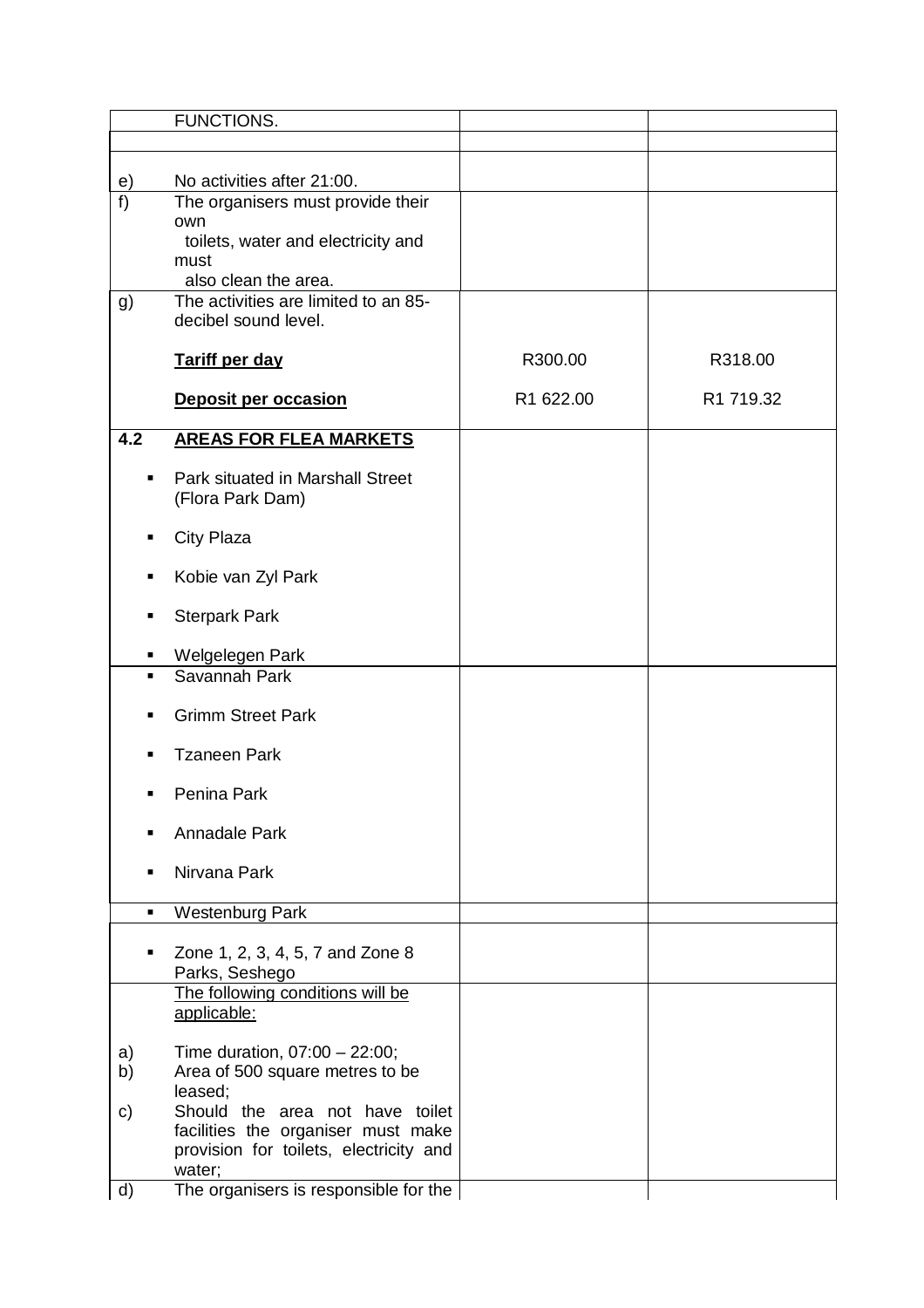|      | removal of refuse from the area;                                                                   |         |          |
|------|----------------------------------------------------------------------------------------------------|---------|----------|
|      | Tariff per day                                                                                     | R952.00 | R1009.12 |
|      | <b>Deposit per occasion</b>                                                                        | R850.00 | R901.00  |
|      |                                                                                                    |         |          |
| 4.3  | <b>AREAS FOR ART MARKETS</b>                                                                       |         |          |
| ٠    | Northern section of the park situated<br>on the corner of Thabo Mbeki and<br><b>Burger Street;</b> |         |          |
| п    | Park situated in Marshall Street<br>(Flora Park Dam)                                               |         |          |
|      | City Plaza                                                                                         |         |          |
| п    | Kobie van Zyl Park                                                                                 |         |          |
| п    | <b>Sterpark Park</b>                                                                               |         |          |
| п    | Welgelegen Park                                                                                    |         |          |
|      | Savannah Park                                                                                      |         |          |
|      | <b>Grimm Street Park</b>                                                                           |         |          |
|      | <b>Tzaneen Park</b>                                                                                |         |          |
|      | Penina Park                                                                                        |         |          |
|      | <b>Annadale Park</b>                                                                               |         |          |
| п    | Nirvana Park                                                                                       |         |          |
|      | <b>Westenburg Park</b>                                                                             |         |          |
| п    | Zone 1, 2, 3, 4, 5, 7 and Zone 8<br>Parks, Seshego                                                 |         |          |
|      | The following conditions will be<br>applicable:                                                    |         |          |
| i)   | No foodstuffs / vegetables may be<br>sold here;                                                    |         |          |
| ii)  | Maximum duration, 5 days;                                                                          |         |          |
| iii) | Exhibitions must provide their own<br>toilet facilities if not available;                          |         |          |
| iv)  | Area of 50 square meters to be<br>leased;                                                          |         |          |
| V)   | <b>Rental tariff per day</b>                                                                       | R90.00  | R95.40   |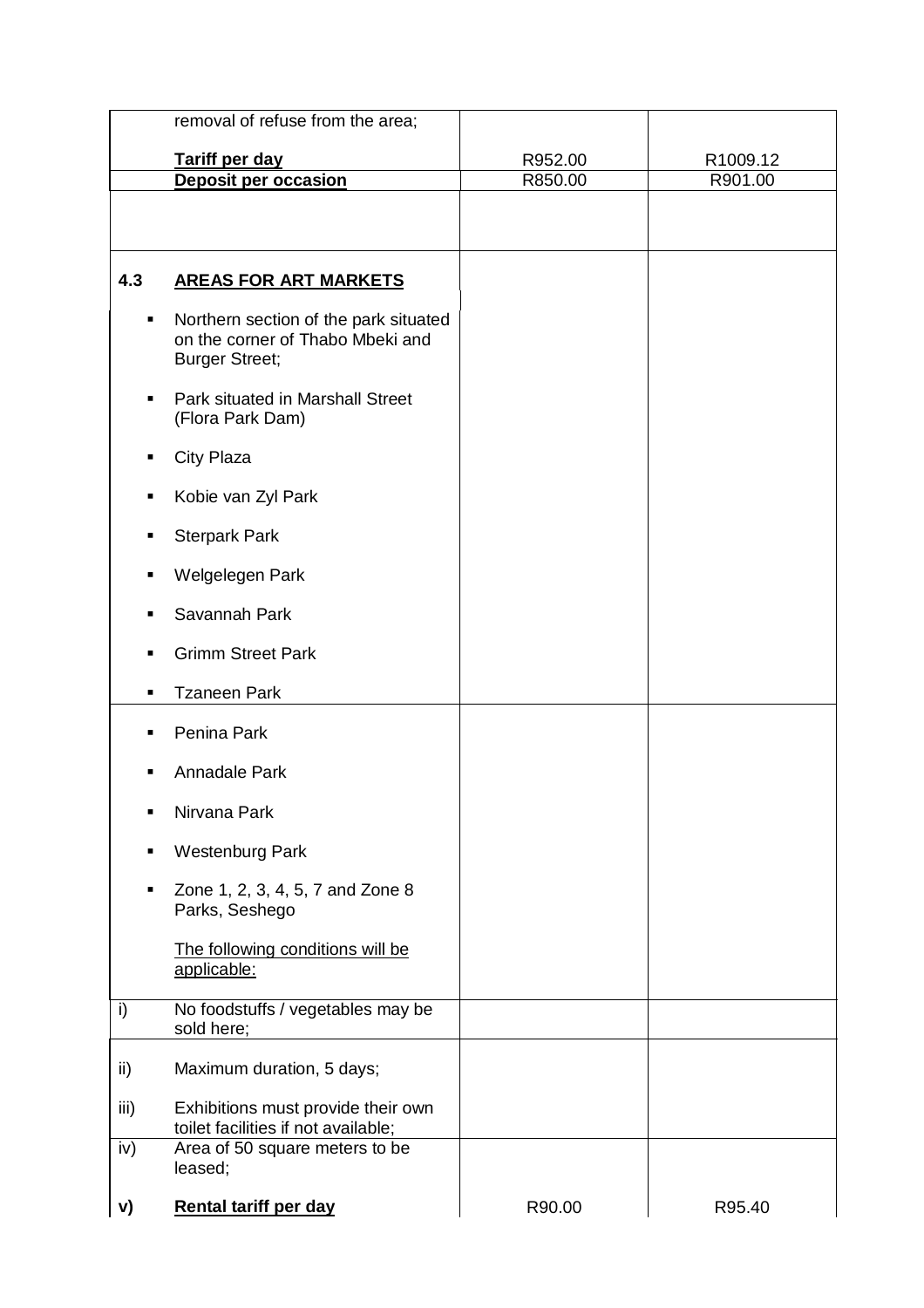| 4.4 | <b>STALLS AT PUBLIC MUNICIPAL</b>                                                                   |                     |                     |
|-----|-----------------------------------------------------------------------------------------------------|---------------------|---------------------|
|     | <b>FUNCTIONS</b>                                                                                    |                     |                     |
|     | Per stall per day                                                                                   | R <sub>120.00</sub> | R <sub>127.20</sub> |
| 5.  | <b>GAME RESERVE / CARAVAN</b>                                                                       |                     |                     |
|     | <b>PARK</b>                                                                                         |                     |                     |
| 5.1 | <b>ENTRANCE</b>                                                                                     |                     |                     |
|     |                                                                                                     |                     |                     |
| a)  | Per vehicle                                                                                         | R33.00              | R34.98              |
|     |                                                                                                     |                     |                     |
|     | Per adult in vehicle                                                                                | R21.00              | R22.26              |
|     |                                                                                                     |                     |                     |
|     | Per person under the age of 18 in                                                                   | R <sub>17.00</sub>  | R <sub>18.02</sub>  |
|     | vehicle                                                                                             |                     |                     |
|     | <b>Entrance permit</b>                                                                              |                     |                     |
|     | A person may obtain a permit                                                                        | R541.00             | R573.46             |
|     | allowing entrance to the facility. The                                                              |                     |                     |
|     | validity of the permit being from the<br>1 <sup>st</sup> of July to 30 <sup>th</sup> of June of the |                     |                     |
|     | following year.                                                                                     |                     |                     |
| b)  | Persons entering the area on foot:                                                                  |                     |                     |
|     | (Minimum 2 - maximum 20 per                                                                         |                     |                     |
|     | group)                                                                                              |                     |                     |
|     | <b>Adults</b>                                                                                       | R21.00              | R22.26              |
|     |                                                                                                     |                     |                     |
|     | Children under the age of 18                                                                        | R <sub>17.00</sub>  | R <sub>18.02</sub>  |
|     |                                                                                                     |                     |                     |
| c)  | <b>Entering the Game Reserve by</b>                                                                 |                     |                     |
|     | horse                                                                                               |                     |                     |
|     | Per person with a maximum of 4                                                                      | R31.00              | R32.86              |
|     | persons                                                                                             |                     |                     |
|     |                                                                                                     |                     |                     |
| d)  | <b>Entering the Game Reserve by</b><br>bicycle                                                      |                     |                     |
|     | Per person with a minimum of 2                                                                      | R31.00              | R32.86              |
|     | persons                                                                                             |                     |                     |
|     |                                                                                                     |                     |                     |
| e)  | <b>Guided walk of 4 hours</b><br>Per person over the age of 18 years                                | R72.00              | R76.32              |
|     |                                                                                                     |                     |                     |
|     | Per person under the age of 18 years                                                                | R36.00              | R38.16              |
|     |                                                                                                     |                     |                     |
| f)  | <b>School bus trips</b><br>Per school bus / visit                                                   |                     |                     |
|     |                                                                                                     | R133.00             | R <sub>140.98</sub> |
|     |                                                                                                     |                     |                     |
| g)  | <b>Group bookings</b><br>All schools and nursery schools in                                         |                     |                     |
|     | Polokwane as well as old age                                                                        |                     |                     |
|     | Homes and Youth Organisations                                                                       |                     |                     |
|     | which include Voortrekkers, Boy's                                                                   |                     |                     |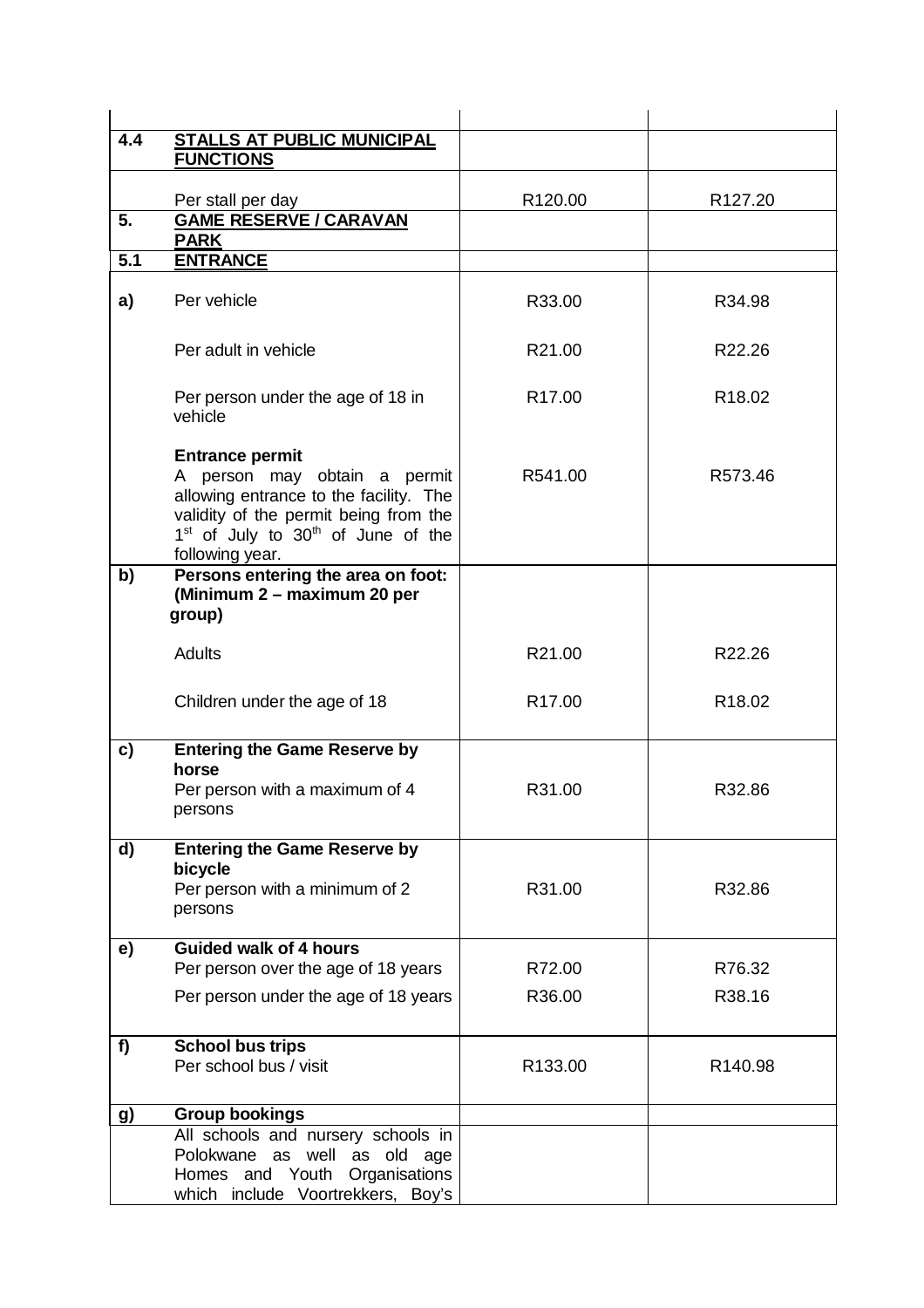|       | Scouts, Girl Guide and church youth<br>within<br>the<br>municipal<br>groups                                                                 |         |                     |
|-------|---------------------------------------------------------------------------------------------------------------------------------------------|---------|---------------------|
|       | boundaries of Polokwane, may attain<br>a year ticket and on presentation<br>thereof may gain access to the                                  |         |                     |
|       | facility for the period as from the 1 <sup>st</sup>                                                                                         |         |                     |
|       | of July until 30 <sup>th</sup> of June of the                                                                                               |         |                     |
|       | following year.                                                                                                                             |         |                     |
| 5.    | Cost of year-ticket per institution<br><b>ACCOMMODATION</b>                                                                                 | R780.00 | R826.80             |
|       |                                                                                                                                             |         |                     |
| 5.2   | <b>CARAVAN PARK</b>                                                                                                                         |         |                     |
| 5.2.1 | <b>Caravans</b>                                                                                                                             |         |                     |
|       | Caravan stands per night (12m x<br>12m in size)                                                                                             | R180.00 | R190.80             |
| 5.2.2 | of caravan<br><b>Usage</b><br>park<br>by<br>members of the Caravan Club of<br>Southern Africa and Pensioners<br>(Caravan or tent campsites) |         |                     |
| a)    | For a CSA member, when presenting<br>his / her membership card when<br>reserving a campsite, per night.                                     | R143.00 | R <sub>151.58</sub> |
| b)    | Group reservations arranged by<br>CSA, per caravan site, per night                                                                          | R133.00 | R140.98             |
| c)    | Pensioners, presenting their pension<br>card when making a reservation, per<br>caravan site, per night                                      | R133.00 | R140.98             |
| 5.3   | <b>TENT CAMPING SITES</b>                                                                                                                   |         |                     |
|       | Tent camping site per site per night<br>$(12m \times 12m)$ in size)<br>Only 6 persons per tent is allowed                                   | R180.00 | R190.80             |
| 5.4   | <b>RONDAVELS</b>                                                                                                                            |         |                     |
|       |                                                                                                                                             |         |                     |
| a)    | Per 2 bed rondavel per 24 hour<br>period or part thereof                                                                                    | R384.00 | R407.04             |
| b)    | Per 4 bed rondavel per 24 hour<br>period or part thereof                                                                                    | R481.00 | R509.86             |
| C)    | Per 6 bed rondavel per 24 hour or<br>part thereof                                                                                           | R721.00 | R764.26             |
| d)    | Reservation and breakage deposit<br>per rondavel                                                                                            | R297.00 | R314.82             |
| e)    | amount of R250-00<br>will<br>be<br>An<br>forfeited should a reservation not be                                                              | R297.00 | R314.82             |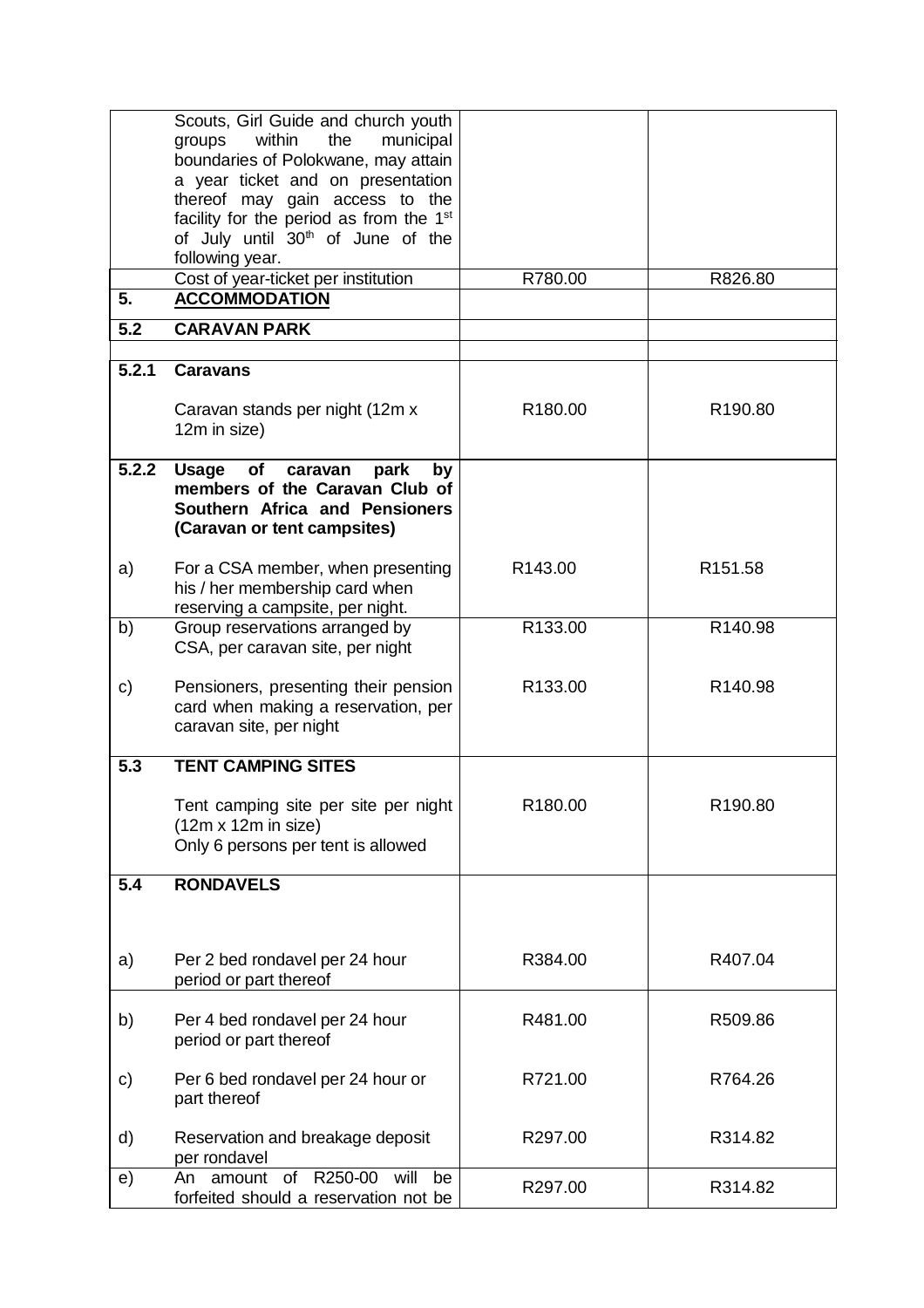|     | cancelled 5 days in advance or a<br>rondavel not be utilised, for whatever                                                                         |                |                |
|-----|----------------------------------------------------------------------------------------------------------------------------------------------------|----------------|----------------|
|     | reason.<br>Rondavels must be evacuated not<br>later than 09:00 on the day of<br>departure                                                          |                |                |
|     |                                                                                                                                                    |                |                |
| f)  | Hiring of mattress<br>Per mattress per night                                                                                                       | R59.00         | R62.54         |
| g)  | One 2-bed rondavel for emergency<br>accommodation<br>for<br>Council<br>employees only, per month.<br>(maximum 2 persons for<br>maximum of 30 days) | R2964.00       | R3141.84       |
| 5.5 | <b>WASHING AND DRYING</b><br><b>EQUIPMENT</b>                                                                                                      |                |                |
|     | Use of washing machine, per cycle                                                                                                                  | R36.00         | R38.16         |
|     | Use of tumble dryer, per cycle                                                                                                                     | R36.00         | R38.16         |
| 5.6 | <b>WOOD SALES</b>                                                                                                                                  |                |                |
| a)  | Per 8 kg bundles                                                                                                                                   | R <sub>0</sub> | R <sub>0</sub> |
| b)  | Per bakkie load                                                                                                                                    | R480.00        | R508.80        |
| 5.7 | <b>KUDU HOUSE</b>                                                                                                                                  |                |                |
|     | Can accommodate 20 people                                                                                                                          |                |                |
|     | Reservation and breakage deposit                                                                                                                   | R600.00        | R636.00        |
|     | Per 24 hour or part thereof:                                                                                                                       |                |                |
|     | maximum of 6 persons                                                                                                                               | R900.00        | R954.00        |
|     | thereafter per person per night                                                                                                                    | R90.00         | R95.40         |
| 5.8 | <b>DRIES ABRAHAMSE LAPA</b><br>$(09:00 - 24:00)$                                                                                                   |                |                |
|     | Can accommodate 100 people                                                                                                                         |                |                |
|     | Reservation and breakage deposit                                                                                                                   | R1 800.00      | R1908.00       |
|     | Lease tariff per day                                                                                                                               | R780.00        | R826.80        |
| 5.9 | <b>LEASING OF COLD STORAGE</b><br><b>FACILITIES</b>                                                                                                |                |                |
|     | Per carcass per day                                                                                                                                | R59.00         | R62.54         |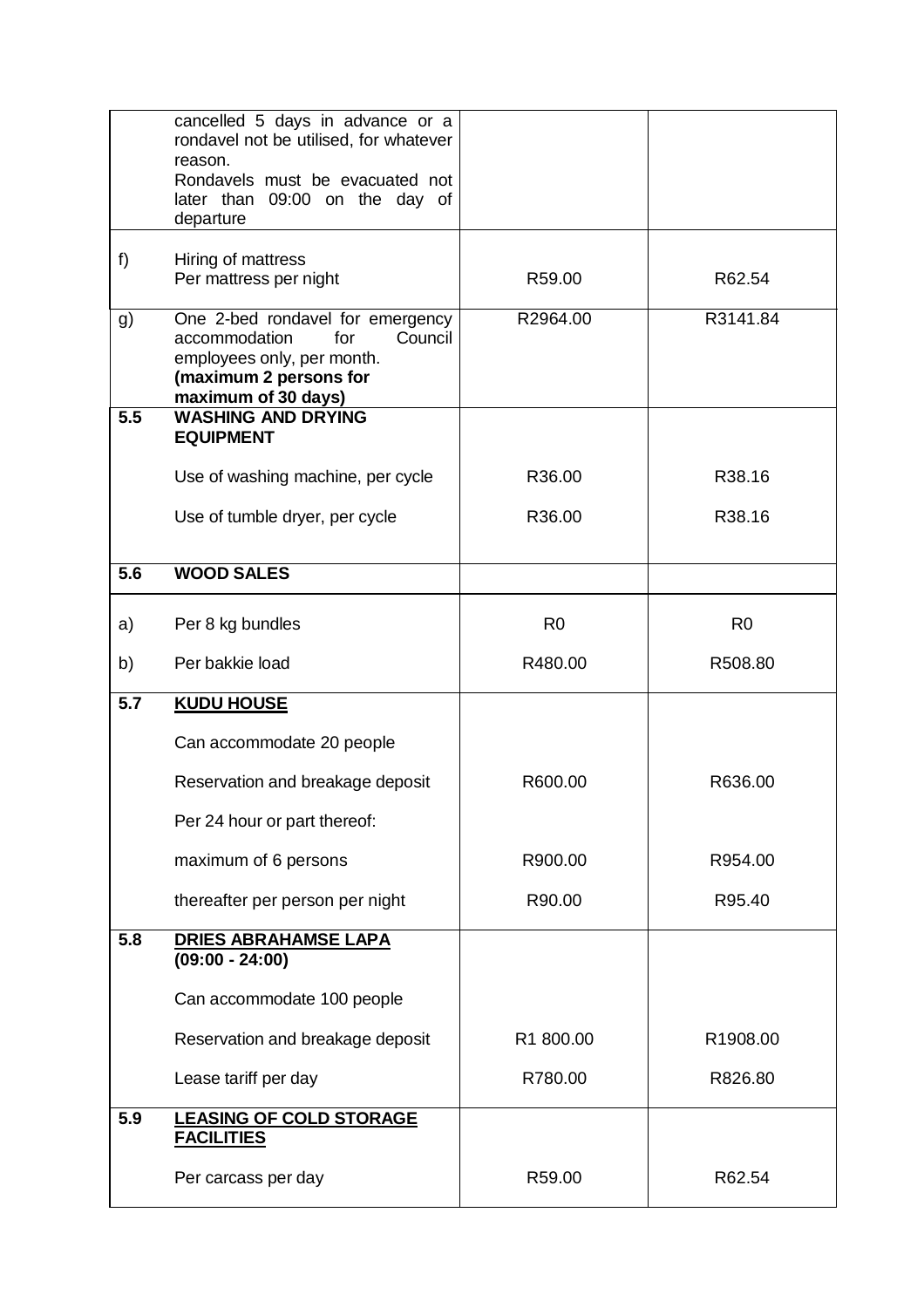| 5.10    | <b>NIGHT DRIVES</b>                                                                                                                                                                                                                                                                                                                                                                                                                      |                    |                     |
|---------|------------------------------------------------------------------------------------------------------------------------------------------------------------------------------------------------------------------------------------------------------------------------------------------------------------------------------------------------------------------------------------------------------------------------------------------|--------------------|---------------------|
| a)      | Per person over the age of 18                                                                                                                                                                                                                                                                                                                                                                                                            | R120.00            | R <sub>127.20</sub> |
| b)      | Per person under the age of 18<br>accompanied by parents or legal<br>guardian                                                                                                                                                                                                                                                                                                                                                            | R59.00             | R62.54              |
| C)      | Presentation of nature lectures for<br>private groups                                                                                                                                                                                                                                                                                                                                                                                    |                    |                     |
|         | Per person                                                                                                                                                                                                                                                                                                                                                                                                                               | R180.00            | R190.80             |
| d)      | Presentation of one-day nature                                                                                                                                                                                                                                                                                                                                                                                                           |                    |                     |
| courses | Per person                                                                                                                                                                                                                                                                                                                                                                                                                               | R210.00            | R222.60             |
| 6.      | <b>BIRD SANCTUARY</b>                                                                                                                                                                                                                                                                                                                                                                                                                    |                    |                     |
| 6.1     | <b>ENTRANCE</b><br>Only vehicles occupied by the aged<br>disabled<br>persons<br>may<br>be<br>or<br>permitted entrance.                                                                                                                                                                                                                                                                                                                   |                    |                     |
| a)      | Per vehicle                                                                                                                                                                                                                                                                                                                                                                                                                              | R32.00             | R33.92              |
| b)      | Persons entering the facility on foot:                                                                                                                                                                                                                                                                                                                                                                                                   |                    |                     |
|         | Per adult                                                                                                                                                                                                                                                                                                                                                                                                                                | R21.00             | R22.26              |
|         | Per child under the age of 18 years                                                                                                                                                                                                                                                                                                                                                                                                      | R <sub>17.00</sub> | R <sub>18.02</sub>  |
| c)      | School bus trips - Per school bus /<br>visit                                                                                                                                                                                                                                                                                                                                                                                             | R133.00            | R140.98             |
| 6.2     | <b>GROUP RESERVATIONS</b>                                                                                                                                                                                                                                                                                                                                                                                                                |                    |                     |
|         | All schools and nursery schools<br>within the Polokwane<br>municipal<br>boundaries as well as the old age<br>homes, youth organisations that<br>include the Voortrekkers,<br><b>Boys</b><br>Scouts, Girl Guides and church youth<br>groups, may purchase a yearly ticket,<br>on presentation gain access to the<br>bird sanctuary for a period from the<br>1 <sup>st</sup> of July to 30 <sup>th</sup> of June of the<br>following year. |                    |                     |
|         | Cost of a yearly ticket per institution                                                                                                                                                                                                                                                                                                                                                                                                  | R780.00            | R826.80             |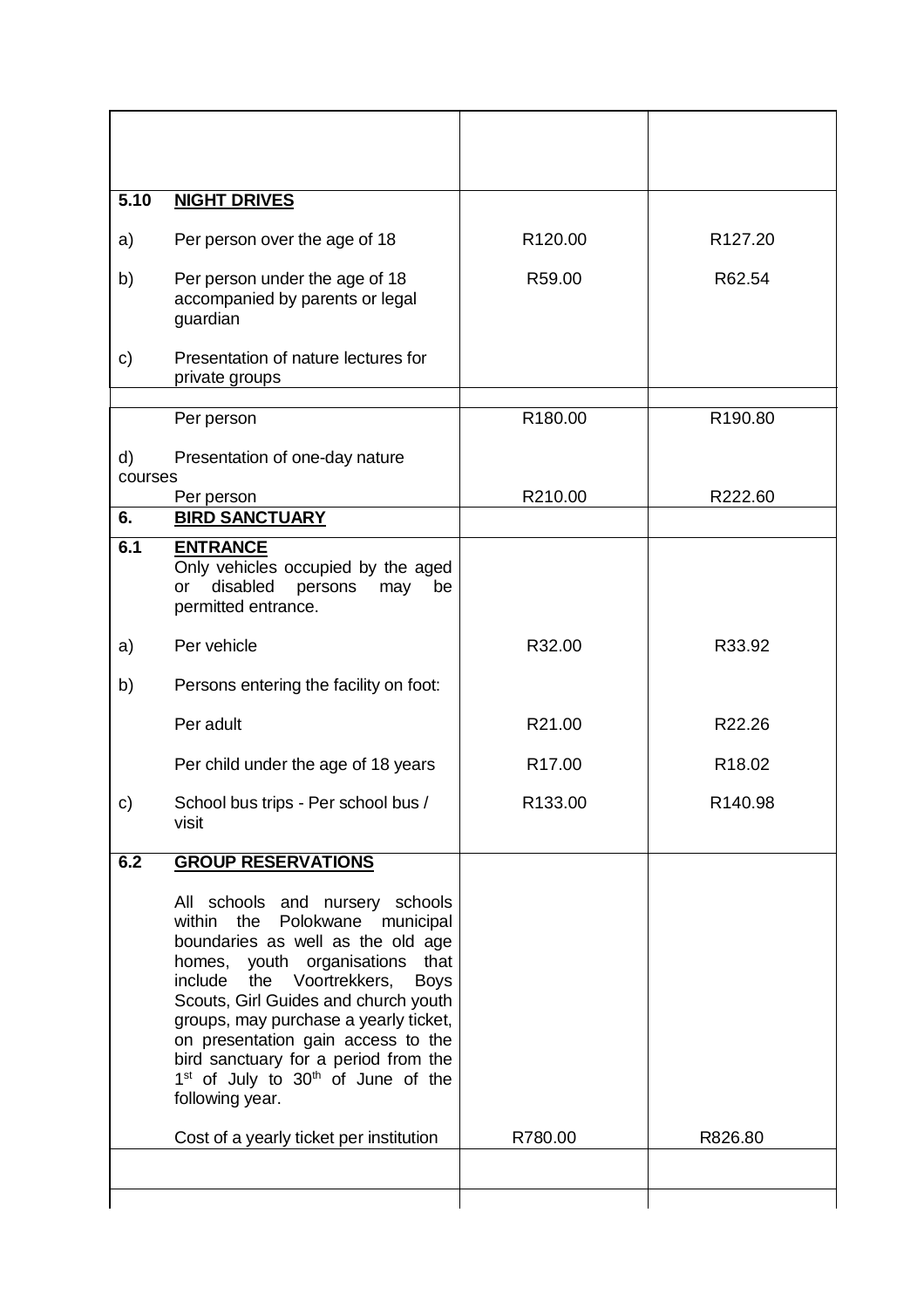|     | <b>LEASING OF THE LAPAS</b>          |                 |                           |
|-----|--------------------------------------|-----------------|---------------------------|
|     |                                      |                 |                           |
| 6.3 | <b>BARN OWL LAPA (NONNETJIES-</b>    |                 |                           |
|     | <b>UIL LAPA)</b>                     |                 |                           |
|     | $(07:00 - 19:00)$                    |                 |                           |
|     | Can accommodate 50 persons           |                 |                           |
|     |                                      |                 |                           |
|     | Deposit                              | R600.00         | R636.00                   |
|     |                                      |                 |                           |
|     | Lease tariff per day                 | R360.00         | R381.60                   |
|     |                                      |                 |                           |
| 6.4 | <b>FISH EAGLE LAPA (VISAREND</b>     |                 |                           |
|     | <u>LAPA)</u>                         |                 |                           |
|     |                                      |                 |                           |
|     | $(09:00 - 24:00)$                    |                 |                           |
|     | Can accommodate 150 persons          |                 |                           |
|     |                                      |                 |                           |
|     | Deposit                              | R1 800.00       | R1 908.00                 |
|     |                                      |                 |                           |
|     | Lease tariff per day                 | R900.00         | R954.00                   |
| 6.5 | <b>GENERAL</b>                       |                 |                           |
|     |                                      |                 |                           |
| a)  | Selling of game/ trophy and carcass  | R18.00 per kg   | R <sub>19.08</sub> per kg |
| b)  | Lease of tractor-drawn scraper (own  | R337.00 per day | R357.22 per day           |
|     | transport and excluding the tractor) |                 |                           |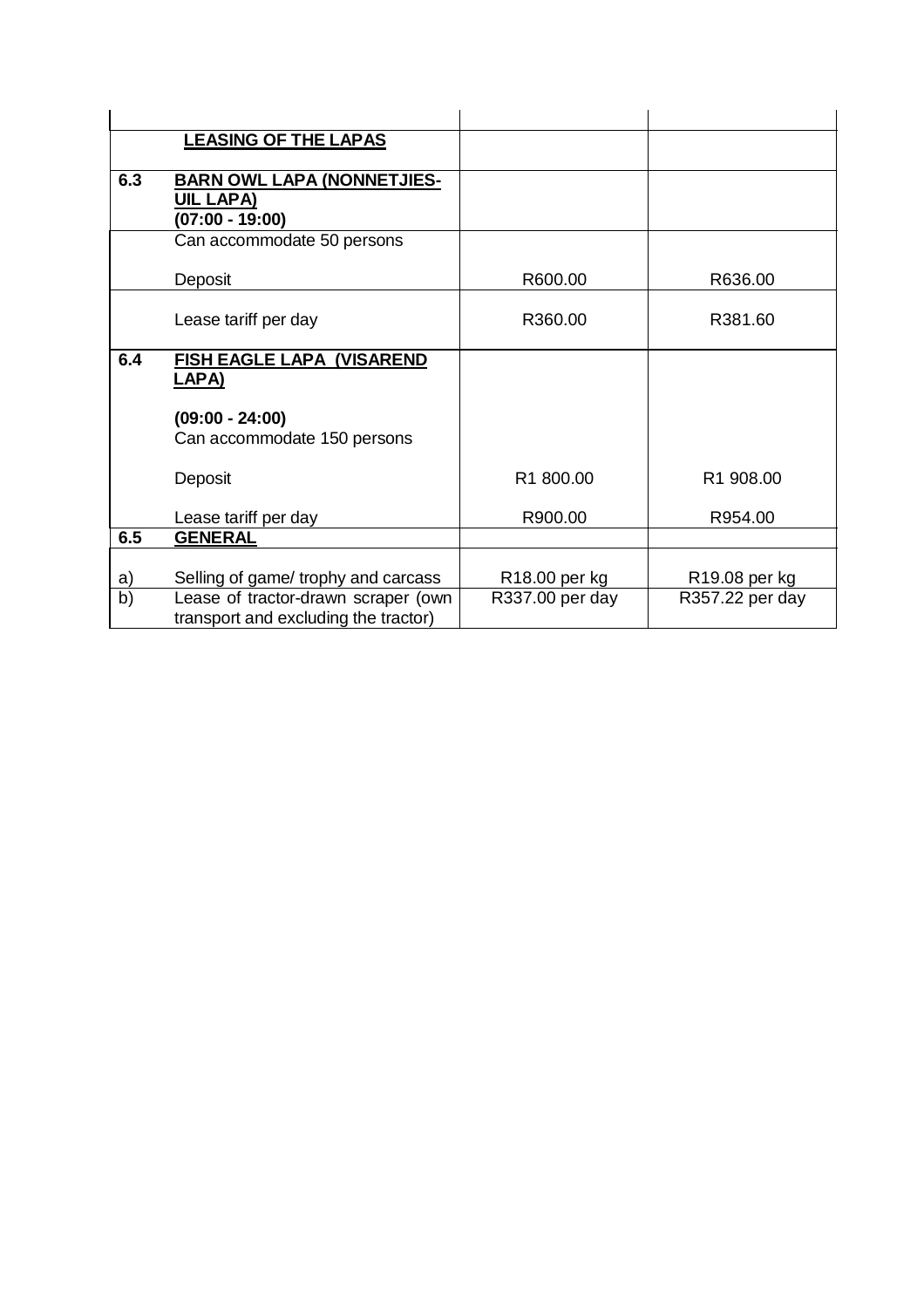# **SCHEDULE 8:**

#### **TARIFFS PAYABLE I.R.O. FIRE FIGHTING COURSES, DELIVERY OF FIRE, RESCUE AND SPECIAL SERVICES RENDERED: 2015/16**

The determined tariffs are as follows:

#### **FIRE SERVICES**

Tariffs for Courses

| <b>Course</b>                  | <b>Approved tariff from</b> | <b>Proposed tariff from</b> |
|--------------------------------|-----------------------------|-----------------------------|
|                                | 1/07/2015                   | 1/07/2016                   |
| Fire Fighter 1                 | R6 011.00                   | R6 371.66                   |
| Fire Fighter 2                 | R3 005.00                   | R3 185.30                   |
| <b>Hazmat Awareness</b>        | R649.00                     | R687.94                     |
| <b>Hazmat Operations</b>       | R1 018.00                   | R1 079.08                   |
| Dangerous goods transportation | R649.00                     | R687.94                     |
| First Aid level 1              | R833.00                     | R882.98                     |
| First Aid level 2              | R833.00                     | R882.98                     |
| First Aid level 3              | R1 018.00                   | R1 079.08                   |
| Extinguisher course            | R284.00                     | R301.04                     |
| Elementary course              | R833.00                     | R882.98                     |

Tariffs for Delivery of Fire, Rescue and Special Services Rendered

|                   | <b>Service</b>             |                     |                     |
|-------------------|----------------------------|---------------------|---------------------|
| 1. Call out fees: |                            |                     |                     |
|                   | <b>Hydraulic Platform</b>  | R285.00             | R302.10             |
|                   | <b>Heavy Duty Pump</b>     | R <sub>186.00</sub> | R <sub>197.16</sub> |
|                   | Medium Duty Pump           | R <sub>153.00</sub> | R162.18             |
|                   | Light Duty Pump            | R119.00             | R126.14             |
|                   | Rescue Tender              | R <sub>158.00</sub> | R <sub>167.48</sub> |
|                   | <b>Water Tender</b>        | R133.00             | R140.98             |
|                   | Service Vehicle            | R <sub>145.00</sub> | R <sub>153.70</sub> |
|                   | <b>Mobile Control Unit</b> | R186.00             | R <sub>197.16</sub> |
| 2. Service fees   |                            |                     |                     |
| hour<br>per<br>or |                            |                     |                     |
| part thereof:     |                            |                     |                     |
|                   | <b>Hydraulic Platform</b>  | R186.00             | R <sub>197.16</sub> |
|                   | Heavy Duty Pump            | R <sub>145.00</sub> | R <sub>153.70</sub> |
|                   | Medium Duty Pump           | R112.00             | R118.72             |
|                   | Light Duty Pump            | R92.00              | R97.52              |
|                   | <b>Rescue Tender</b>       | R112.00             | R118.72             |
|                   | <b>Water Tender</b>        | R133.00             | R140.98             |
|                   | Service Vehicle            | R59.00              | R62.54              |
|                   | <b>Mobile Control Unit</b> | R172.00             | R182.32             |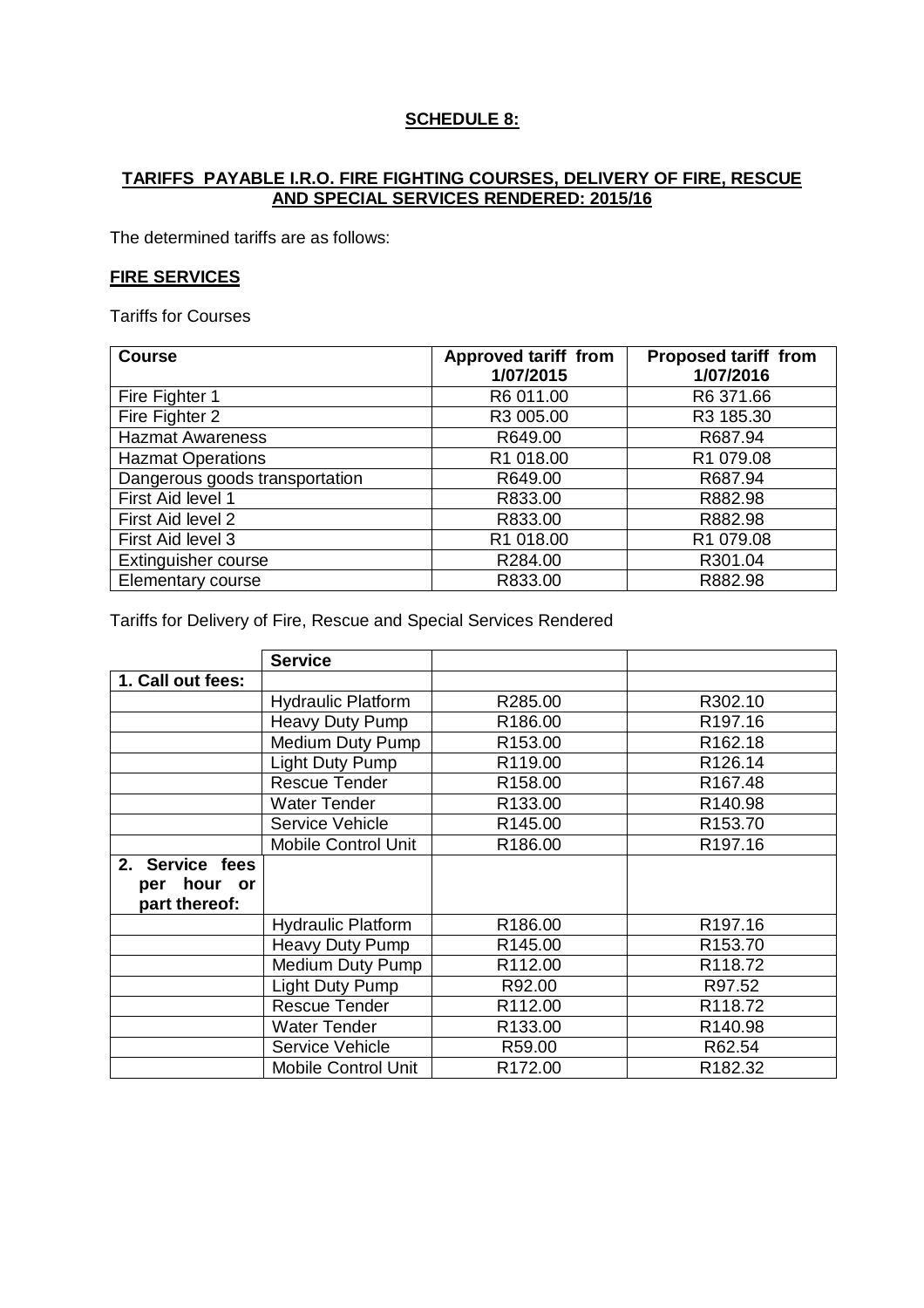|                                            | Officer                    | R207.00             | R219.42       |
|--------------------------------------------|----------------------------|---------------------|---------------|
|                                            | Fire Fighter               | R <sub>104.00</sub> | R110.24       |
| 3. Travelling                              |                            |                     |               |
|                                            |                            |                     |               |
|                                            | <b>Within Municipal</b>    | R8.40 per KM        | R8.90 per KM  |
|                                            | boundaries                 |                     |               |
|                                            | <b>Outside Municipal</b>   | R12.70 per KM       | R13.46 per KM |
|                                            | boundaries                 |                     |               |
|                                            |                            |                     |               |
| <b>Tariffs</b><br>for                      | Liquid<br><b>Flammable</b> |                     |               |
| <b>Registrations</b>                       |                            |                     |               |
| Spray rooms registrations                  |                            | R306.00             | R324.36       |
| Dry Cleaners                               |                            | R306.00             | R324.36       |
| <b>Bulk depot</b>                          |                            | R673.00             | R713.38       |
| Inflammable liquid < 2500 L                |                            | R241.00             | R255.46       |
| Inflammable liquid 2501-5000               |                            | R274.00             | R290.44       |
| Inflammable liquid 5001-25000              |                            | R288.00             | R305.28       |
| Inflammable liquid 25001 >                 |                            | R420.00             | R445.20       |
|                                            |                            |                     |               |
| <b>Fines</b>                               |                            |                     |               |
| For transgressing activities as stipulated |                            |                     |               |
| in the Fire Brigade Act                    |                            |                     |               |
| 1 <sup>st</sup> transgression              |                            | R360.00             | R381.60       |
| 2 <sup>nd</sup> transgression              |                            | R721.00             | R764.26       |
| Thereafter                                 |                            | R2 162.00           | R2291.72      |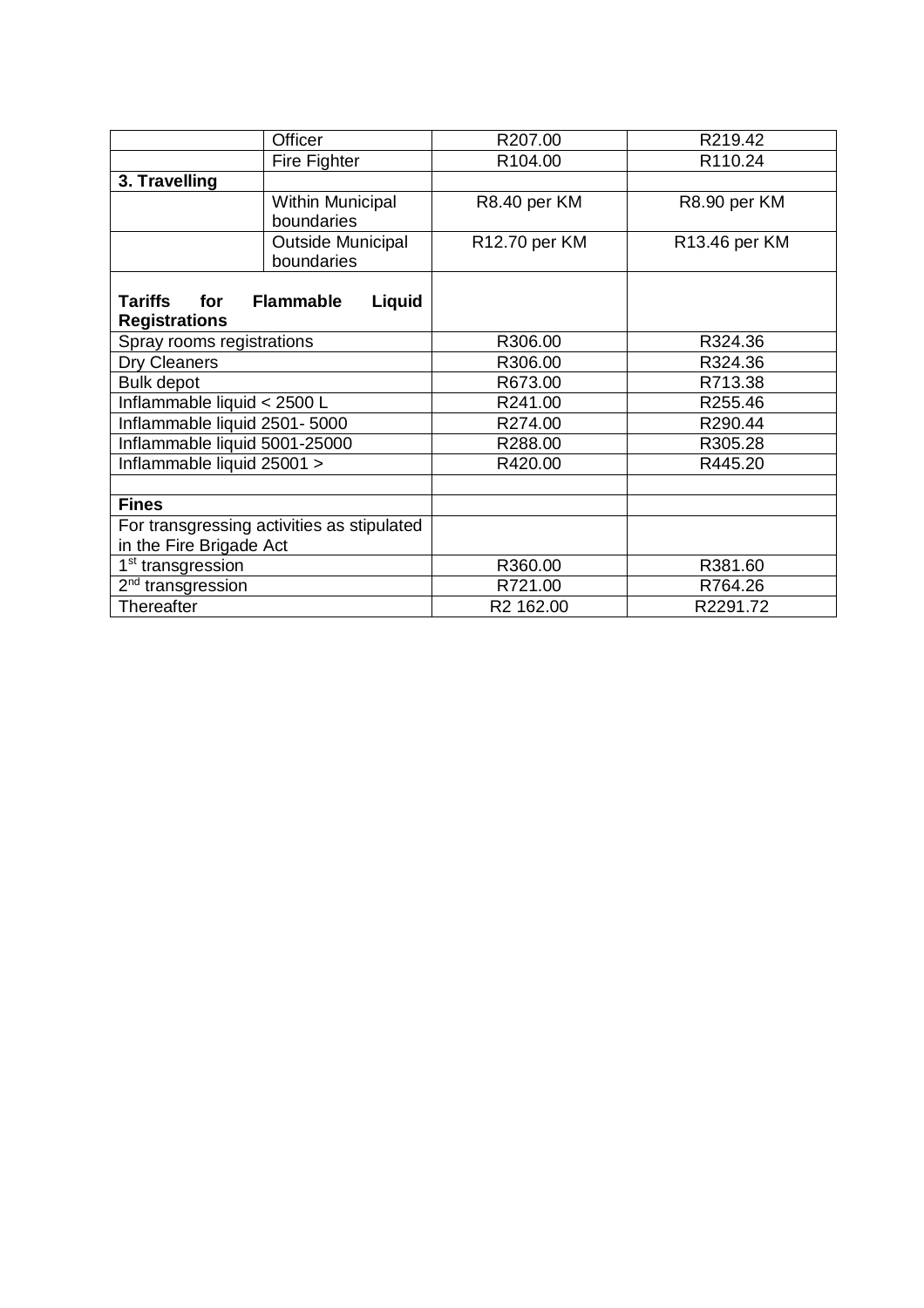## **SCHEDULE 9:**

### **TARIFFS PAYABLE I.R.O. TRAFFIC & LICENSING FEES, TRAFFIC ESCORT SERVICES, MOTOR AND ANIMAL POUND FEES AND OTHER GENERAL CHARGES:2016/17**

The determined tariffs are as follows:

#### **TRAFFIC AND LICENCES**

|        | <b>Services Rendered</b>                                                                                                                      | <b>Approved tariff</b><br>from 1/07/2015 | <b>Proposed tariff</b><br>from 1/07/2016 |
|--------|-----------------------------------------------------------------------------------------------------------------------------------------------|------------------------------------------|------------------------------------------|
| 1a.    | <b>Traffic Fees</b>                                                                                                                           |                                          | Tariffs will remain as determined by the |
|        |                                                                                                                                               | <b>Provincial Dept of Transport</b>      |                                          |
| $1b$ . | <b>Parking fees</b>                                                                                                                           |                                          |                                          |
|        | Off Street parking:-                                                                                                                          |                                          |                                          |
|        | City Square parking area:                                                                                                                     |                                          |                                          |
|        | $0 - 15$ minutes: - free parking<br>15 minutes - 1 hour:<br>1 hour $-$ 2 hours:<br>Every hour or part of an hour after                        | Free parking<br>R3.20<br>R5.30           |                                          |
|        | parking for 2 hours:                                                                                                                          | R5.30                                    |                                          |
|        | Any other parking square except City square:                                                                                                  |                                          |                                          |
|        | $0 - 1$ hour:<br>1 hour $-$ 2 hour:<br>$\bullet$                                                                                              | R3.20<br>R5.30                           |                                          |
|        | Every hour or part of an hour after<br>parking for 2 hours:                                                                                   | R5.30                                    |                                          |
|        | Monthly parking tariff (only at Bodenstein<br>(130 parking spaces available) & Thabo<br>Mbeki parking square 40 parking spaces<br>available), | R305.00                                  |                                          |
|        |                                                                                                                                               | R53.00                                   |                                          |
|        | Lost parking ticket at all parking squares.                                                                                                   | R53.00                                   |                                          |
|        | Bus tariffs at Thabo Mbeki parking square<br>(drop and pickup                                                                                 |                                          |                                          |
|        | On Street parking                                                                                                                             | R3.20                                    |                                          |
|        | $0 - 1$ hour:<br>1hour $-$ 2 hours:                                                                                                           | R5.30<br>R5.30                           |                                          |
|        | Every hour or part of an hour after 2<br>hour:                                                                                                | R107.00                                  |                                          |
|        | Spot fine for failing to pay parking tariff:                                                                                                  |                                          |                                          |
|        | The above mentioned parking fees are                                                                                                          |                                          |                                          |
|        | substituted by the following:                                                                                                                 |                                          |                                          |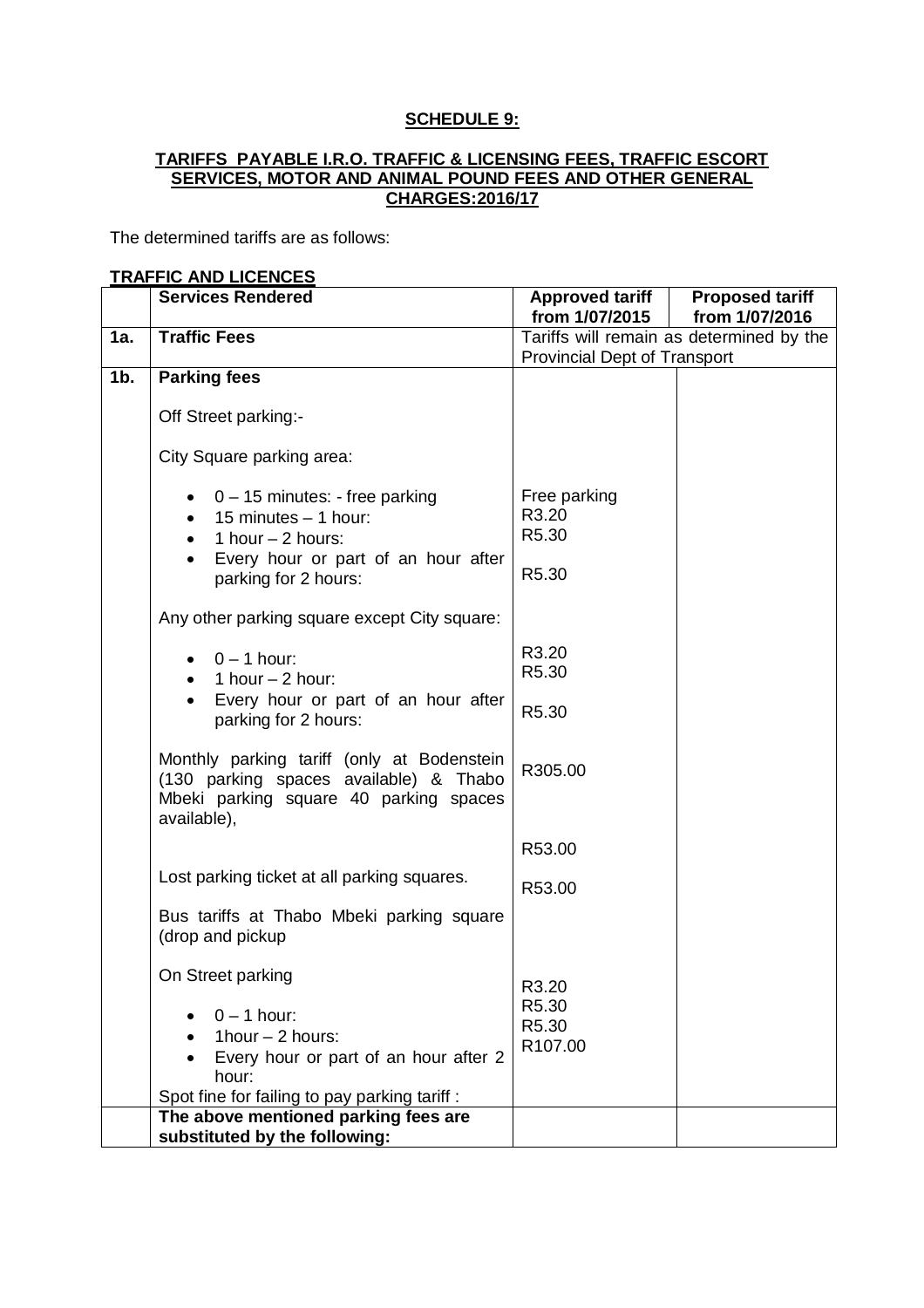| $1b$ . | <b>Parking fees</b>                                                                                                                                                                                                                                                                                                                                                     |                                      |                                                                                       |
|--------|-------------------------------------------------------------------------------------------------------------------------------------------------------------------------------------------------------------------------------------------------------------------------------------------------------------------------------------------------------------------------|--------------------------------------|---------------------------------------------------------------------------------------|
|        | Off Street parking:-                                                                                                                                                                                                                                                                                                                                                    |                                      |                                                                                       |
|        | City Square parking area:                                                                                                                                                                                                                                                                                                                                               |                                      |                                                                                       |
|        | $0 - 15$ minutes:<br>$\bullet$ 15 minutes $-$ 1 hour:<br>$\bullet$ 1 - 2 hours:<br>$\bullet$ 2 - 3 hours:<br>$\bullet$ 3 - 4 hours:<br>$> -4$ hours:                                                                                                                                                                                                                    |                                      | Free parking<br>R6.00<br>R <sub>12.00</sub><br>R <sub>18.00</sub><br>R24.00<br>R48.00 |
|        | Any other parking square except City square:                                                                                                                                                                                                                                                                                                                            |                                      |                                                                                       |
|        | $0 - 1$ hour:<br>$\bullet$ 1 - 2 hours:<br>$\bullet$ 2 - 3 hours:<br>$\bullet$ 3 - 4 hours:<br>$> -4$ hours:                                                                                                                                                                                                                                                            |                                      | R6.00<br>R <sub>12.00</sub><br>R <sub>18.00</sub><br>R24.00<br>R48.00                 |
|        | Lost parking ticket at all parking squares.                                                                                                                                                                                                                                                                                                                             |                                      | R48.00                                                                                |
|        | Monthly parking tariff (only at Bodenstein<br>(130 parking spaces available) & Thabo<br>Mbeki parking square 40 parking spaces<br>available),                                                                                                                                                                                                                           |                                      | R350.00                                                                               |
|        | Bus tariffs at Thabo Mbeki parking square<br>(drop and pickup)                                                                                                                                                                                                                                                                                                          |                                      | R60.00                                                                                |
|        | On Street parking<br>$0 - 1$ hour:                                                                                                                                                                                                                                                                                                                                      |                                      | R6.00                                                                                 |
|        | As per Municipal by-laws, vehicles are not<br>allowed to park for a period above one (1)<br>hour. Law enforcement will be conducted and<br>fines will be issued.                                                                                                                                                                                                        |                                      |                                                                                       |
| 2.     | <b>License Fees</b>                                                                                                                                                                                                                                                                                                                                                     |                                      | Tariffs will remain as determined by the                                              |
|        | The tariffs includes but are not limited to:<br><b>Traffic fines</b><br>Duplicate public motor vehicle<br>clearance receipt<br>Duplicate public motor vehicle<br>clearance certificate (disc)<br>Furnishing of information<br>٠<br><b>Instructor Certificates</b><br>Application and issue of drivers<br>license<br>Application and issue of roadworthy<br>Certificates | Provincial Dept of Transport (NATIS) |                                                                                       |
| 3.     | <b>Traffic Escort Services</b>                                                                                                                                                                                                                                                                                                                                          |                                      |                                                                                       |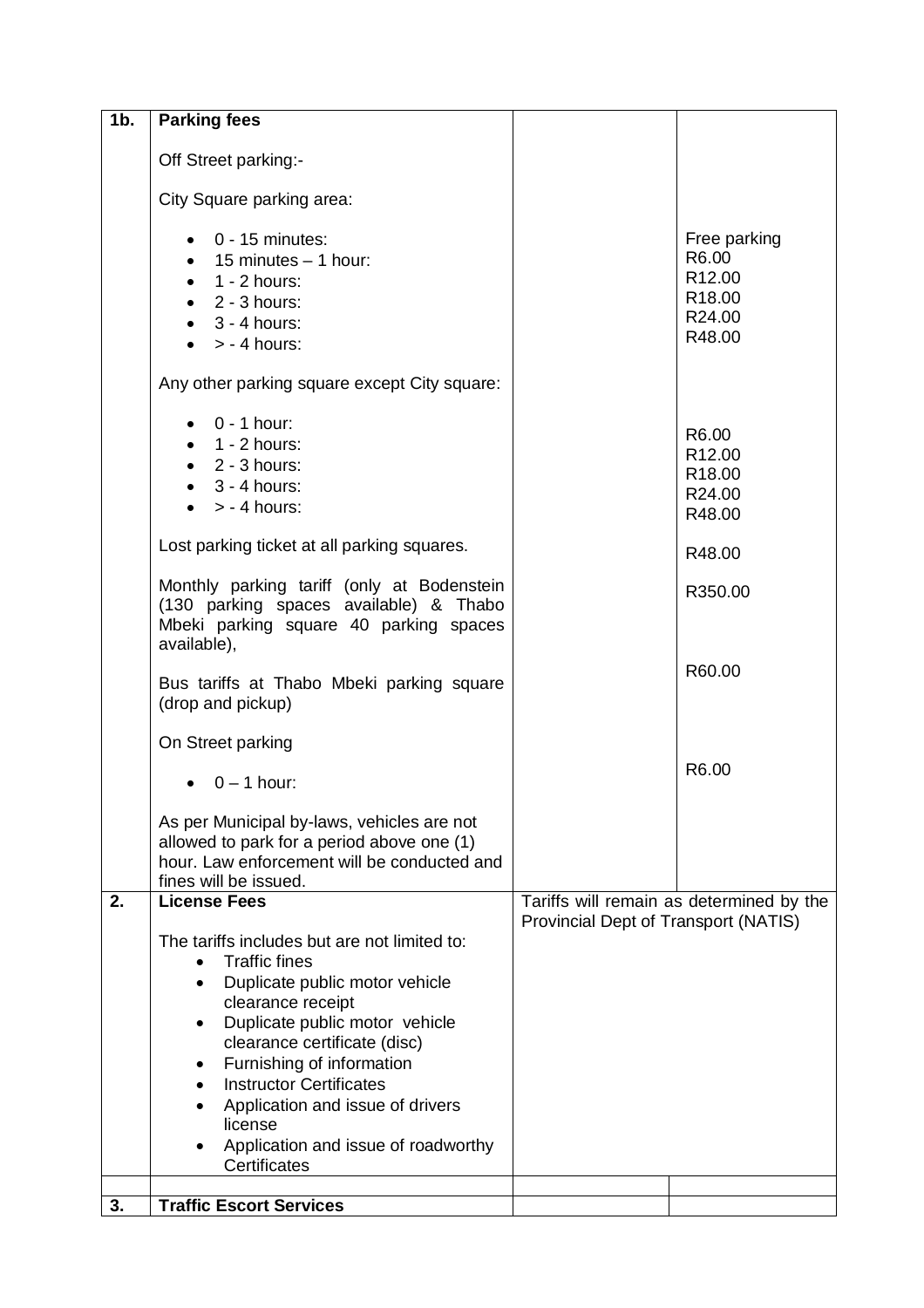|    | <b>Funerals</b>               | R456.00         | R483.36          |
|----|-------------------------------|-----------------|------------------|
|    | (Deposit) Sporting Activities | R1 058.00       | R1 121.48        |
|    | <b>Sporting Activities</b>    | R965.00+R350.00 | R1022.90+R371.00 |
|    |                               | per hour        | per hour         |
|    | Abnormal Load                 | R456.00         | R483.36          |
|    | Any other event               | R912.00         | R966.72          |
|    |                               |                 |                  |
| 4. | Motor vehicle pound fees      |                 |                  |
|    |                               |                 |                  |

The following tariffs will be applicable after impoundment of a vehicle and proof of ownership shall be required before releasing the vehicle from the pound.

| 4.1              | <b>Pounding fees</b>                              |                      |                   |
|------------------|---------------------------------------------------|----------------------|-------------------|
|                  | For the first 8 hours per vehicle:                | Free<br>of           | Free of charge    |
|                  |                                                   | charge               |                   |
|                  | For the next 16 hours up to 24 hours: Release fee | R787.00              | R834.22           |
|                  | per vehicle                                       |                      |                   |
|                  | For every hour after 24 hours: Release fee per    |                      |                   |
|                  | vehicle                                           |                      |                   |
|                  | Light motor vehicle                               | R17.00               | R18.02            |
|                  | Light delivery vehicle                            | R34.00               | R36.04            |
|                  | Minibus                                           | R80.00               | R84.80            |
|                  | <b>Midibus</b>                                    | R109.00              | R115.54           |
|                  | <b>Bus</b>                                        | R156.00              | R165.36           |
|                  | <b>Bus train</b>                                  | R235.00              | R249.10           |
|                  | <b>Truck</b>                                      | R204.00              | R216.24           |
|                  | Half truck                                        | R172.00              | R182.32           |
|                  |                                                   |                      |                   |
| 5.               | <b>Animal pound fees</b>                          |                      |                   |
| $\overline{5.1}$ | <b>Pound fees</b>                                 |                      |                   |
|                  | Bovine animals                                    |                      |                   |
|                  | Large stock per head per day                      | R83.00               | R87.98            |
|                  | Small stock per head per day                      | R52.00               | R55.12            |
|                  |                                                   |                      |                   |
| $\overline{5.2}$ | <b>Tending fees</b>                               |                      |                   |
|                  | Large stock per head per day                      | R34.00               | R36.04            |
|                  | Small stock per head per day                      | R <sub>17.00</sub>   | R18.02            |
| 5.3              | Fees for dipping, dressing and treating           |                      |                   |
|                  | Large stock per head per day                      |                      |                   |
|                  | Dipping or spraying                               | R10.00               | R10.60            |
|                  | <b>Dressing</b>                                   | R7.00                | R7.42             |
|                  | Inoculating                                       | R <sub>10.00</sub>   | R10.60            |
|                  | Medicine                                          | Actual cost +        | Actual cost + 20% |
|                  |                                                   | 20%                  |                   |
|                  | Small stock per head per day                      |                      |                   |
|                  | Dipping or spraying                               | R7.00                | R7.42             |
|                  | Dressing                                          | R6.00                | R6.36             |
|                  | Inoculating                                       | R6.00                | R6.36             |
|                  | Medicine                                          | Actual cost +<br>20% | Actual cost + 20% |
|                  |                                                   |                      |                   |
| 5.4              | <b>Trespass fees</b>                              |                      |                   |
|                  | Large stock per head per day                      |                      |                   |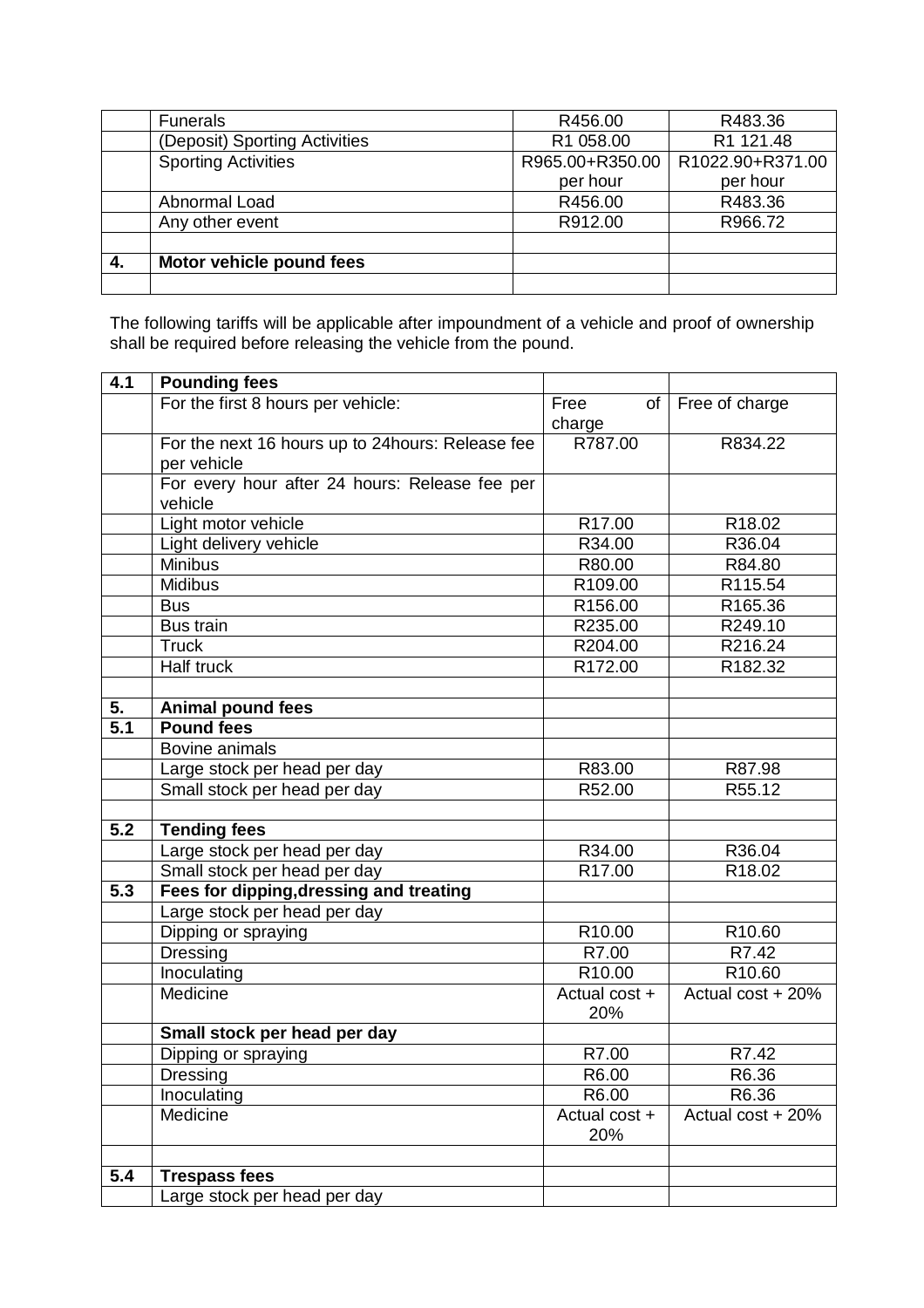|     | On fenced land                                    | R48.00         | R50.88             |
|-----|---------------------------------------------------|----------------|--------------------|
|     | On unfenced land                                  | R34.00         | R36.04             |
|     | On grazing land                                   | R78.00         | R82.68             |
|     | Small stock per head per day                      |                |                    |
|     | On fenced land                                    | R34.00         | R36.04             |
|     | On unfenced land                                  | R48.00         | R50.88             |
|     | On grazing land                                   | R48.00         | R50.88             |
|     |                                                   |                |                    |
| 5.5 | <b>Transport fee</b>                              |                |                    |
|     |                                                   |                |                    |
|     | Will be determined by the distance the animal (s) | Distance x AA  | Distance x AA Rate |
|     | shall be transported up to its destination.       | Rate           |                    |
|     |                                                   |                |                    |
| 6.  | <b>Advertisement fees</b>                         |                |                    |
|     | Posters: per poster per day                       | R <sub>0</sub> | R <sub>0</sub>     |
|     | Banners: per banner per 21 days                   | R <sub>0</sub> | R <sub>0</sub>     |
|     | Pamphlets per 1000                                | R <sub>0</sub> | R <sub>0</sub>     |
|     | Trailers: per trailer per month                   | R313.00        | R331.78            |

| 7. | <b>General charges</b>                         |                    |                    |
|----|------------------------------------------------|--------------------|--------------------|
|    | Accident Reports: per report                   | R <sub>10.00</sub> | R <sub>10.60</sub> |
|    | Rent of Auditorium per day                     | R371.00            | R393.26            |
|    | Law enforcement training per person per course | R <sub>0</sub>     | R <sub>0</sub>     |
|    | Weighbridge(motor vehicles)                    | R48.00             | R50.88             |
| 8. | Towing fees                                    | R463.00            | R490.78            |
|    | Dog licenses                                   |                    |                    |
| 9. |                                                |                    |                    |
|    | Female                                         | R36.00             | R38.16             |
|    | Male                                           | R <sub>18.00</sub> | R <sub>19.08</sub> |

# **TARIFFS PAYABLE I.R.O. ROADS & STORM WATER**

| 1.  | <b>Way Leave</b>                       |                     |                     |
|-----|----------------------------------------|---------------------|---------------------|
|     | Application fee                        | R10 500.00          | R11130.00           |
|     | Supervision & Management fee per month | R 15 000.00         | R 15900.00          |
|     | Travelling cost per month              | R 5 000.00          | R 5300.00           |
|     | Consumables per month                  | R 2 500.00          | R 2650.00           |
| 2.  | <b>Loading Bay</b>                     |                     |                     |
|     | Non refundable application fee         | R3 000.00           | R3180.00            |
|     | Monthly rental                         | R <sub>150.00</sub> | R <sub>159.00</sub> |
| 3.  | <b>Temporary road closure</b>          |                     |                     |
| 3.1 | Refundable deposit payable             |                     |                     |
|     | Gravel rural                           | R <sub>100</sub>    | R <sub>106.00</sub> |
|     | Surfaced rural                         | R350                | R371.00             |
|     | Gravel urban                           | R <sub>150</sub>    | R <sub>159.00</sub> |
|     | Surfaced urban                         | R450                | R477.00             |
| 3.2 | Cost per request                       |                     |                     |
|     |                                        |                     |                     |
|     | Gravel rural                           | R350                | R371.00             |
|     | Surfaced rural                         | R750                | R795.00             |
|     | Gravel urban                           | R <sub>500</sub>    | R530.00             |
|     | Surfaced urban                         | R900                | R954.00             |
| 4.  | Damage of Infrastructure               | Cost<br>to          | Cost to repair $+$  |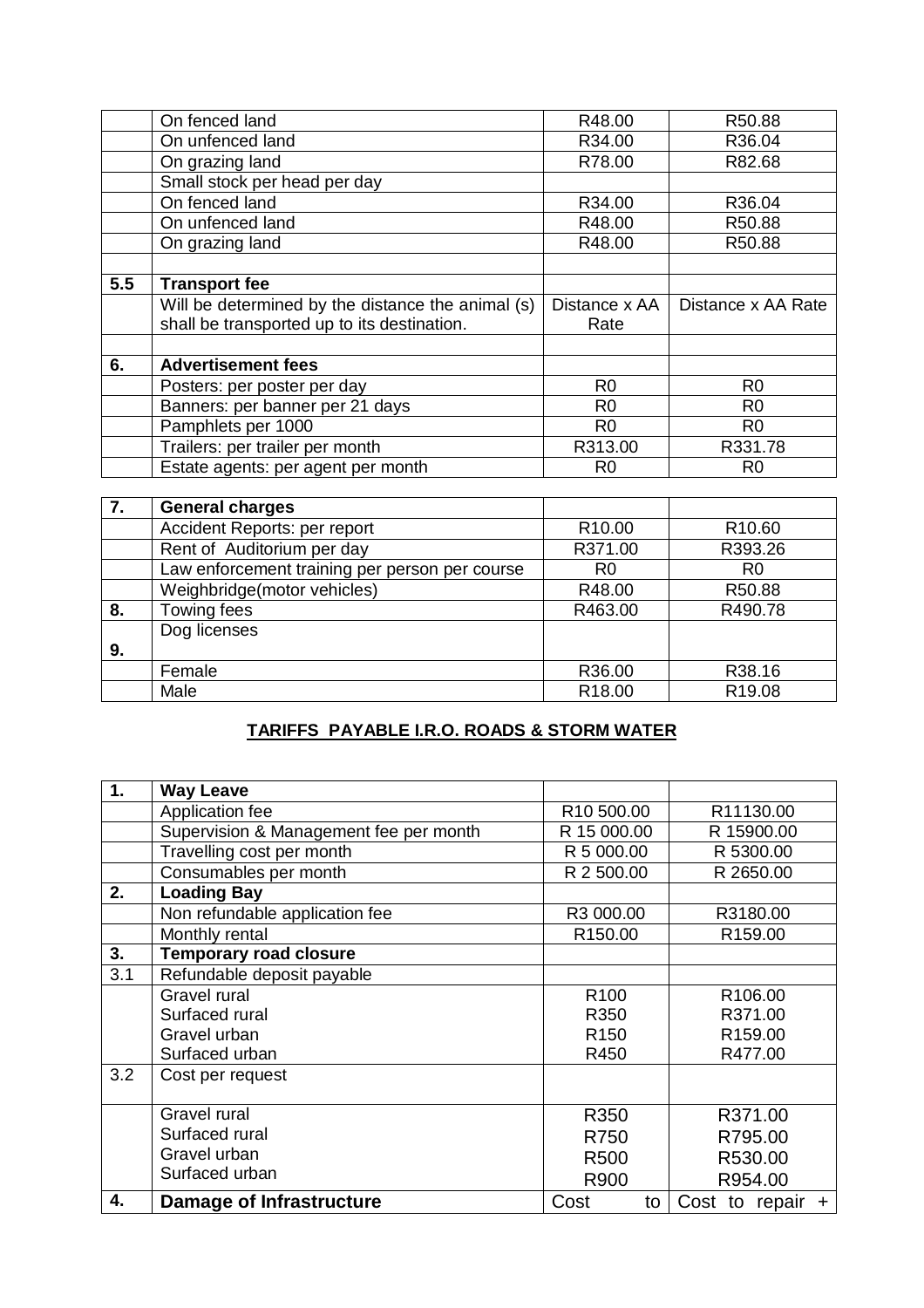|  | 25%<br>repair<br>-∔ | 25% admin fee |
|--|---------------------|---------------|
|  | admin<br>tee        |               |

#### **SCHEDULE 10:**

#### **TARIFFS PAYABLE I.R.O. DANIE HOUGH CULTURE CENTRE FACILITIES, ALL ACTIVITIES ROOMS, BAKONE MALAPA OPEN AIR MUSEUM ENTRANCE FEES & CONFERENCE & "BOMA" FACILITIES& LIBRARIES:2016/17**

The determined tariffs are as follows:

#### **CULTURAL SERVICES**

### **DANIE HOUGH CULTURE CENTRE FACILITIES**

#### **AUDITORIUM**

| <b>Services Rendered</b>   | <b>Approved tariff</b><br>from 1/07/2015 | <b>Proposed tariff</b><br>from 1/07/2016 |
|----------------------------|------------------------------------------|------------------------------------------|
| Rent - Standard Day Tariff |                                          |                                          |
| Monday - Thursday          | R757.00                                  | R802.42                                  |
| Friday                     | R1 010.00                                | R <sub>1070.60</sub>                     |
| Saturday                   | R1 010.00                                | R1070.60                                 |
| Deposit                    | R757.00                                  | R802.42                                  |

## **AUDIO – VISUAL EQUIPMENT**

| <b>Data</b><br>ורוו<br>.<br>pau | .00 | 66 |
|---------------------------------|-----|----|
|                                 |     |    |

### **KITCHEN/ FOYER FOR CATERING**

| Rent – Standard Day Tariff |         |         |
|----------------------------|---------|---------|
| Monday - Saturday          | R511.00 | R541.66 |
| Deposit                    | R300.00 | R318.00 |

#### **FOYER FOR EXHIBITIONS**

| <b>Rent - Standard Day Tariff</b> |         |         |
|-----------------------------------|---------|---------|
| Monday - Saturday                 | R511.00 | R541.66 |
| Deposit                           | R300.00 | R318.00 |
|                                   |         |         |

### **ALL ACTIVITIES ROOMS**

| Rent - Standard Day Tariff |         |         |
|----------------------------|---------|---------|
| Monday – Saturday          | R511.00 | R541.66 |
| Deposit                    | R300.00 | R318.00 |

## **BAKONE MALAPA CONFERENCE AND 'BOMA' FACILITIES**

| Rent                                                     |                            |            |
|----------------------------------------------------------|----------------------------|------------|
| Monday – Thursday per day during office hrs              | R396.00                    | R419.76    |
| $(8:00 - 16:30)$                                         |                            |            |
| Friday – Sunday and after 16:30 weekdays                 | R540.00                    | R572.40    |
| In addition to the tariffs above which is for the rental | R <sub>12</sub> per person | R12.72 per |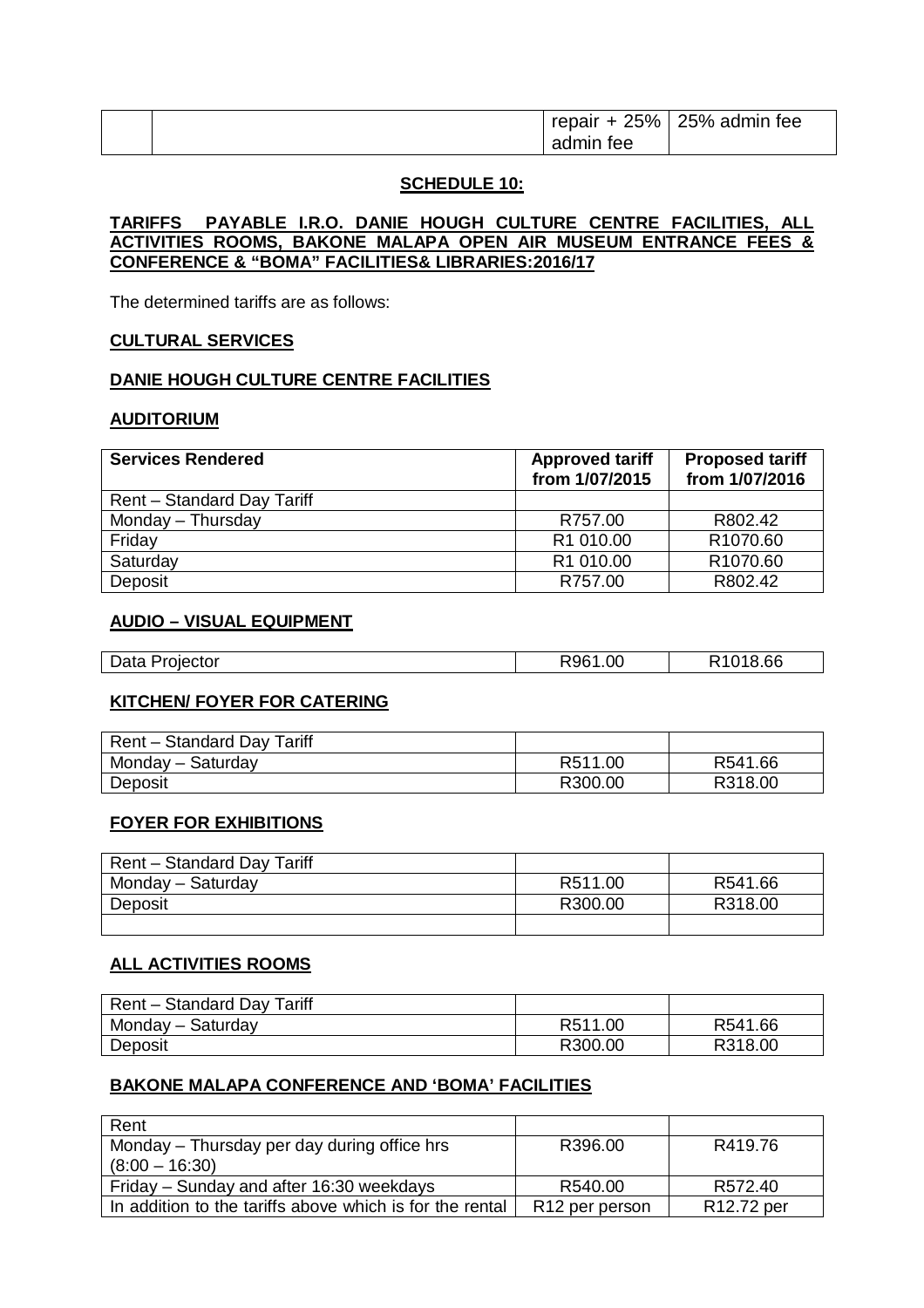|         | of the facility, an amount of R12 per person is | person |
|---------|-------------------------------------------------|--------|
| payable |                                                 |        |

# **BAKONE MALAPA ENTRANCE FEES**

| <b>Adults</b>                                      | R <sub>10.00</sub> | R <sub>10.60</sub> |
|----------------------------------------------------|--------------------|--------------------|
| Children                                           | R7.00              | R7.42              |
| The above tariff is for individuals or schools who |                    |                    |
| have not made a group booking in advance.          |                    |                    |
| Tariffs for schools or individuals who has made a  |                    |                    |
| booking in advance for a group visit:              |                    |                    |
| Per person                                         | R7.00              | R7.42              |

# **LIBRARY FEES**

| 1.    | <b>MEMBERSHIP FEES</b>                       |                      |                      |
|-------|----------------------------------------------|----------------------|----------------------|
|       |                                              |                      |                      |
| 1.1   | <b>Deposit</b>                               |                      |                      |
|       | For any person/family without a current      | R144.00              | R152.64              |
|       | Municipal account at<br>the Polokwane        |                      |                      |
|       | Municipality.                                |                      |                      |
| 1.2   | <b>Membership fees</b>                       |                      |                      |
|       | Per adult, per year                          | R 72.00              | R 76.32              |
|       | Per child, per year                          | R 36.00              | R 38.16              |
| 1.2.1 | Membership fees and deposit are payable in   |                      |                      |
|       | advance. Membership is valid for a period of |                      |                      |
|       | 12 months from the date of application or    |                      |                      |
|       | renewal.                                     |                      |                      |
| 1.2.2 | No refund of membership fees will be made    |                      |                      |
|       | at early cancellation of the membership.     |                      |                      |
| 1.2.3 | Pensioners above 65 or persons receiving a   |                      |                      |
|       | pension<br>condoned<br>social<br>are<br>from |                      |                      |
|       | membership fees, if sufficient proof is      |                      |                      |
|       | submitted.                                   |                      |                      |
| 1.2.4 | Pensioners without a current municipal       |                      |                      |
|       | account, will pay the prescribed deposit.    |                      |                      |
| 2.    | <b>USER FEES (payable in advance)</b>        |                      |                      |
| (i)   | Inter-library loan, per book request         | R 57.00              | R 60.72              |
|       | Inter-library loan, photocopies as per SAIS  | R50.00               | R53.00               |
|       | fees (per 15 pages)                          |                      |                      |
| (ii)  | Special request, per request                 | 10.00<br>R           | 10.60<br>R           |
| (iii) | Compact discs, per loan                      | 7.00<br>$\mathsf{R}$ | 7.42<br>R            |
| (iv)  | Photocopies A4, each                         | 1.10<br>$\mathsf{R}$ | 1.16<br>R.           |
|       | Photocopies A3, each                         | 2.20<br>$\mathsf{R}$ | 2.33<br>R            |
|       | Colour (when available)                      | $\mathsf{R}$<br>6.60 | $\mathsf{R}$<br>6.99 |
| (v)   | Printouts (database/internet), as (iv)       |                      |                      |
| 3.    | <b>FINES</b>                                 |                      |                      |
| (i)   | Per overdue book, per week or part thereof   | 5.00<br>R.           | 5.30<br>R            |
| (iii) | Per overdue record/compact disc/art print/   | 6.00<br>$\mathsf{R}$ | 6.99<br>$\mathsf{R}$ |
|       | video per week or part thereof               |                      |                      |
| (iii) |                                              |                      |                      |
|       | Loss of plastic cover, per cover             | R 13.00              | R 13.78              |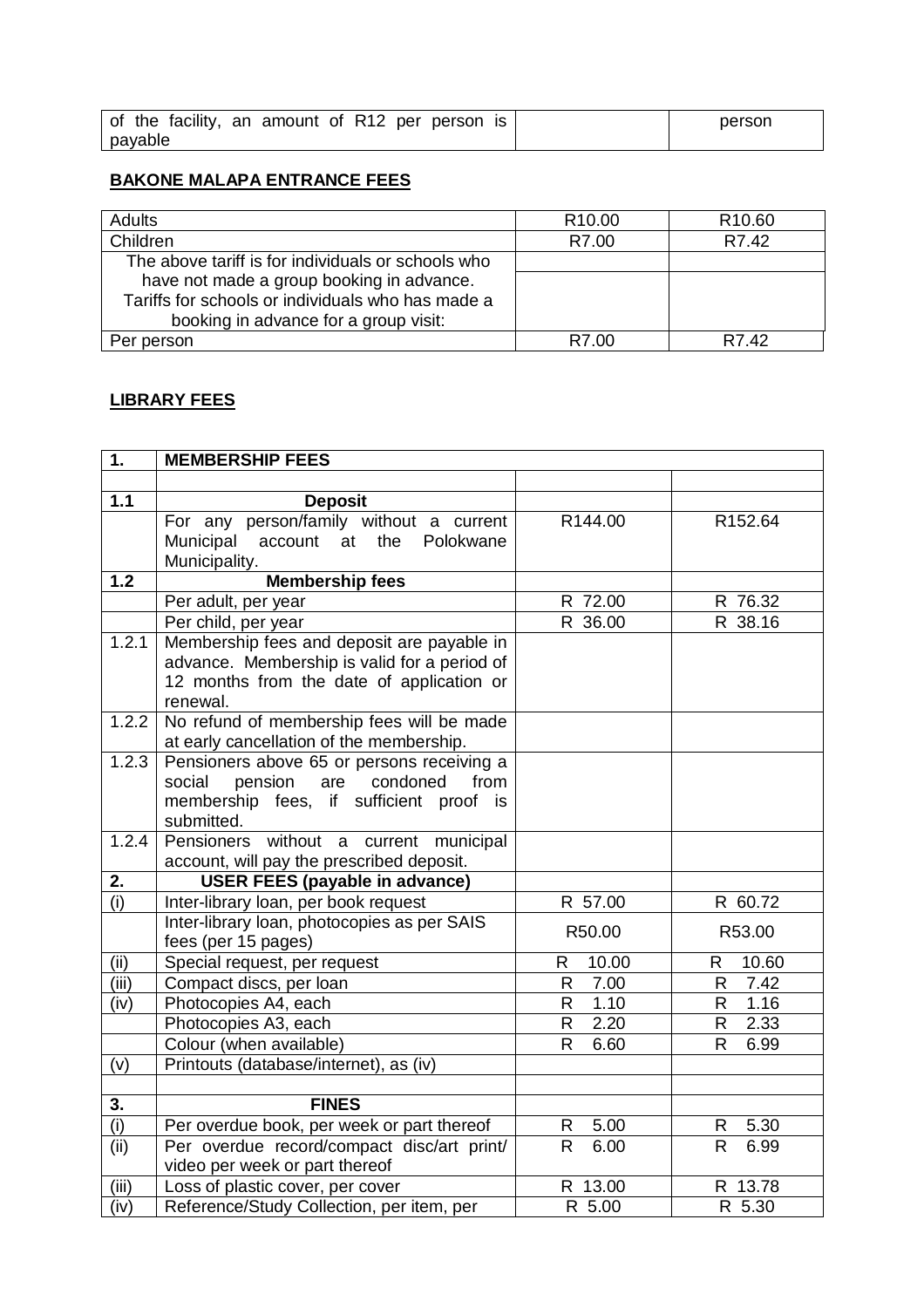|                    | day                                                       |                  |                  |
|--------------------|-----------------------------------------------------------|------------------|------------------|
| (v)                | Replacement of membership card                            | R 24.00          | R 25.44          |
|                    |                                                           |                  |                  |
| $\overline{4}$ .   | ADMINISTRATION COSTS REGARDING                            |                  |                  |
|                    | <b>RECOVERY</b><br><b>THE</b><br><b>OF</b>                |                  |                  |
|                    | <b>OVERDUE/LOST/DAMAGED</b><br><b>LIBRARY</b>             |                  |                  |
|                    | <b>MATERIAL</b>                                           |                  |                  |
| (i)                | Reminder (Letter/e-mail/SMS)                              | R 7.00           | R 7.42           |
| (ii)               | Registered letter                                         | R 30.00          | R 31.8           |
| (iii)              | Placement on Municipal service account                    | R 60.00          | R 63.6           |
| (iv)               | Further action : (ii) and (iii) plus real                 |                  |                  |
|                    | expenses incurred                                         |                  |                  |
| 6.                 | <b>OTHER</b><br><b>LOST/DAMAGED</b><br><b>BOOKS/</b>      |                  |                  |
|                    | <b>LIBRARY MATERIAL</b>                                   |                  |                  |
| $\frac{(i)}{(ii)}$ | Replace at current publisher/trade price                  |                  |                  |
|                    | If publishers prices are not obtainable e.g.              |                  |                  |
|                    | book out of print, replace at average                     |                  |                  |
|                    | replacement value for applicable category as              |                  |                  |
|                    | per Table 1:                                              |                  |                  |
|                    | Table 1 - Average replacement value of books per category |                  |                  |
| Category           |                                                           |                  |                  |
| Vernacular         |                                                           | R93.00           | R98.58           |
|                    | <b>Afrikaans Fiction</b>                                  | R148.00          | R156.88          |
|                    | <b>English Fiction</b>                                    | R288.00          | R305.28          |
| Non Fiction        |                                                           | R350.00          | R371.00          |
|                    | <b>Study Collection</b>                                   | R547.00          | R579.82          |
| Reference          |                                                           | R624.00          | R661.44          |
|                    | Junior Non Fiction                                        | R133.00          | R140.98          |
|                    | Junior Fiction                                            | R133.00          | R140.98          |
|                    | <b>Toddlers' Books</b>                                    | R118.00          | R125.08          |
|                    | <b>Compact Discs/DVD</b>                                  | R234.00          | R248.04          |
|                    | Audio books                                               | R468.00          | R496.08          |
| CD-Rom             |                                                           | R188.00          | R199.28          |
| Videos             |                                                           | R156.00          | R165.36          |
|                    | Newspapers & periodicals                                  | Publishers price | Publishers price |
|                    |                                                           | plus R10.00      | plus R10.00      |
|                    |                                                           | admin cost       | admin cost       |

# **INTERNET CAFE**

| Browsing/downloads: per half-hour or part | R7.00             | R7.42             |
|-------------------------------------------|-------------------|-------------------|
| thereof                                   |                   |                   |
| Printing: A4 black & white                | R <sub>1.10</sub> | R <sub>1.16</sub> |
| A4 colour                                 | R6.60             | R6.99             |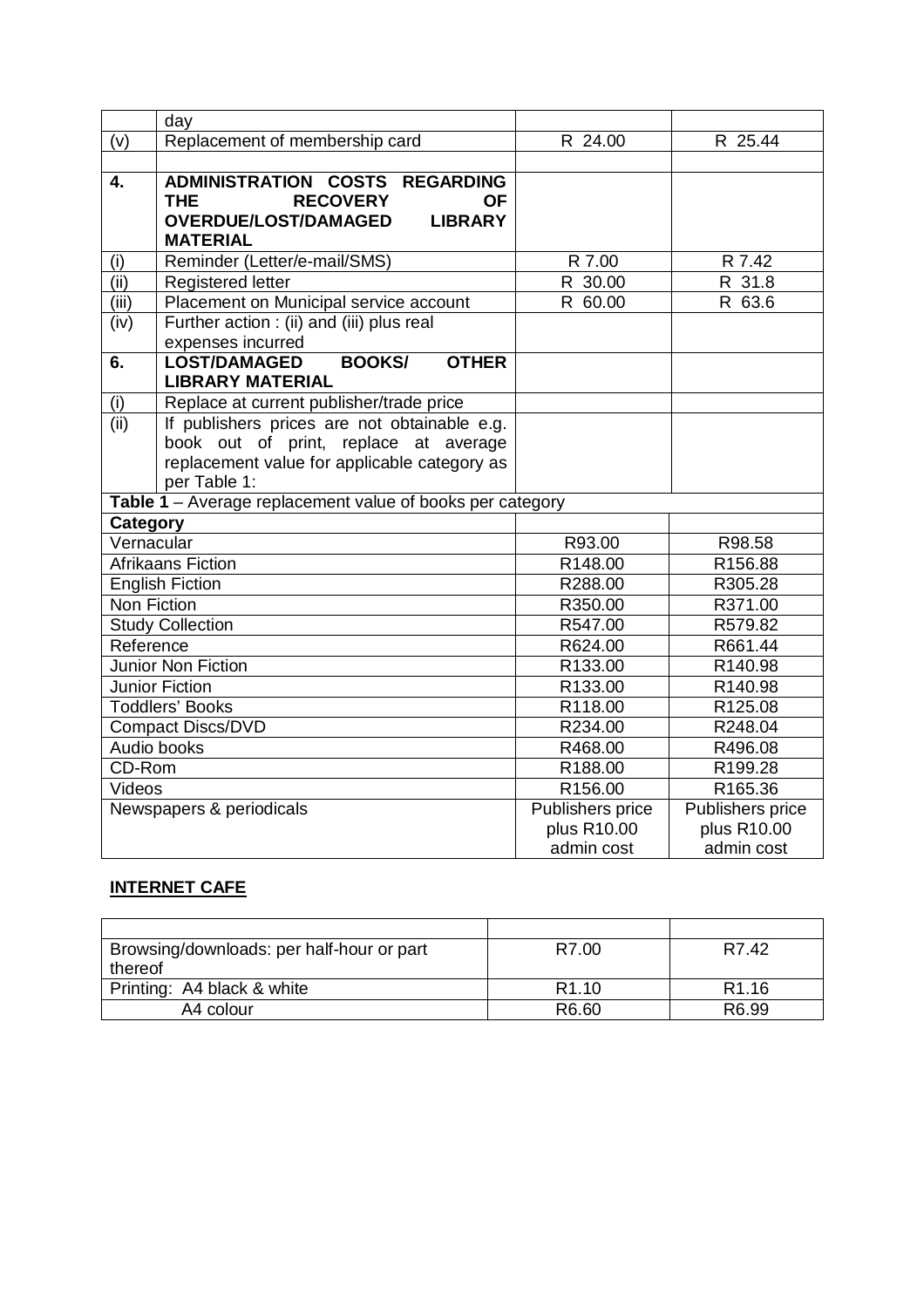## **SCHEDULE 11:**

### **TARIFFS PAYABLE I.R.O. TOWN PLANNING APPLICATIONS, ADVERTISING & INSPECTION FEES, FEES OTHER THAN ADVERTISING & INSPECTION FEES, FEES PAYABLE WHERE MUNICIPALITY'S INPUT REQUIRED ON APPLICATIONS, GENERAL REPRODUCTION OF DOCUMENTATION & MAPS:2016/17**

The determined tariffs are as follows:

#### **PLANNING AND ECONOMIC DEVELOPMENT**

|     | Type of fee                                                          | <b>Approved</b> | <b>Proposed</b> |
|-----|----------------------------------------------------------------------|-----------------|-----------------|
|     |                                                                      | tariff from     | tariff from     |
|     |                                                                      | 1/07/2015       | 1/07/2016       |
|     | <b>Application for consent of Local Authority:</b>                   |                 |                 |
| (a) | Written consent i.t.o. -                                             |                 |                 |
|     | <b>Clause 22.1.1</b><br>(i)                                          | R1 189.00       | R1 260.34       |
|     | Clauses 22.1.1(i) (Household Enterprise)<br>(ii)                     | R1 189.00       | R1 260.34       |
|     | (iii)<br>Clause 22.1.1(ii) (Spaza/kiosk)                             | R1 189.00       | R1 260.34       |
|     | Clause 22.1.3; 22.1.4 and 22.1.7.<br>(iv)                            | R1 189.00       | R1 260.34       |
|     | Clauses 22.1.5; 22.1.6; 22.1.8; 22.1.9.<br>(v)                       | R770.00         | R816.20         |
| (b) | Special consent i.t.o. -                                             |                 |                 |
|     | Clause 21.1(a)(i) for Tavern and Household<br>(i)                    | R1 189.00       | R1 260.34       |
|     | Enterprise.                                                          |                 |                 |
|     | Clause 21.1(a)(i) for all other uses excluded<br>(ii)                | R1 802.00       | R1 910.12       |
|     | uses mentioned in (i) above.                                         |                 |                 |
|     | (iii)<br>Clause 21.1(a)(ii) and (iii)                                | R1 189.00       | R1 260.34       |
| 2.  | Application for amendment of Town Planning                           | R3 733.00       | R3 956.98       |
|     | [Sec<br>which<br>56(1)],<br>include<br>Scheme<br>any                 |                 |                 |
|     | *application i.t.o. any other law where<br>the                       |                 |                 |
|     | scheme is/can be ultimately amended. (See                            |                 |                 |
|     | note)                                                                |                 |                 |
| 3.  | Application for establishment of township [Sec                       | R8 087.00       | R8 572.22       |
|     | 96(1)], which include any *application i.t.o. any                    | plus R82.00     | plus R86.92     |
|     | other law where the scheme is/can be ultimately                      | 100<br>per      | 100<br>per      |
|     | amended. (See note)                                                  | erven (roun-    | erven (roun-    |
|     |                                                                      | off to<br>ded   | off to<br>ded   |
|     |                                                                      | the nearest     | the<br>nearest  |
|     |                                                                      | 100)            | 100)            |
| 4.  | Application for extension of boundaries of                           | R3612.00        | R3828.72        |
|     | approved township [Sec 88(1)]                                        | plus R82.00     | plus R86.92     |
|     |                                                                      | 100<br>per      | 100<br>per      |
|     |                                                                      | erven (roun-    | erven (roun-    |
|     |                                                                      | off to<br>ded   | off to<br>ded   |
|     |                                                                      | the nearest     | the<br>nearest  |
|     |                                                                      | 100)            | 100)            |
| 5.  | <b>Application</b><br>for<br>subdivision<br>and/or<br>consolidation: |                 |                 |
|     | Subdivision of erf into 5 or lesser<br>(i)<br>(a)                    | R806.00         | R854.36         |
|     | portions [Sec $92(1)(a)$ ]                                           |                 |                 |
|     | (ii)<br>Subdivision of erf in more than 5                            | R806.00         | R854.36         |
|     | portions [Sec $92(1)(b)$ ]                                           | plus R67.00     | plus R71.02     |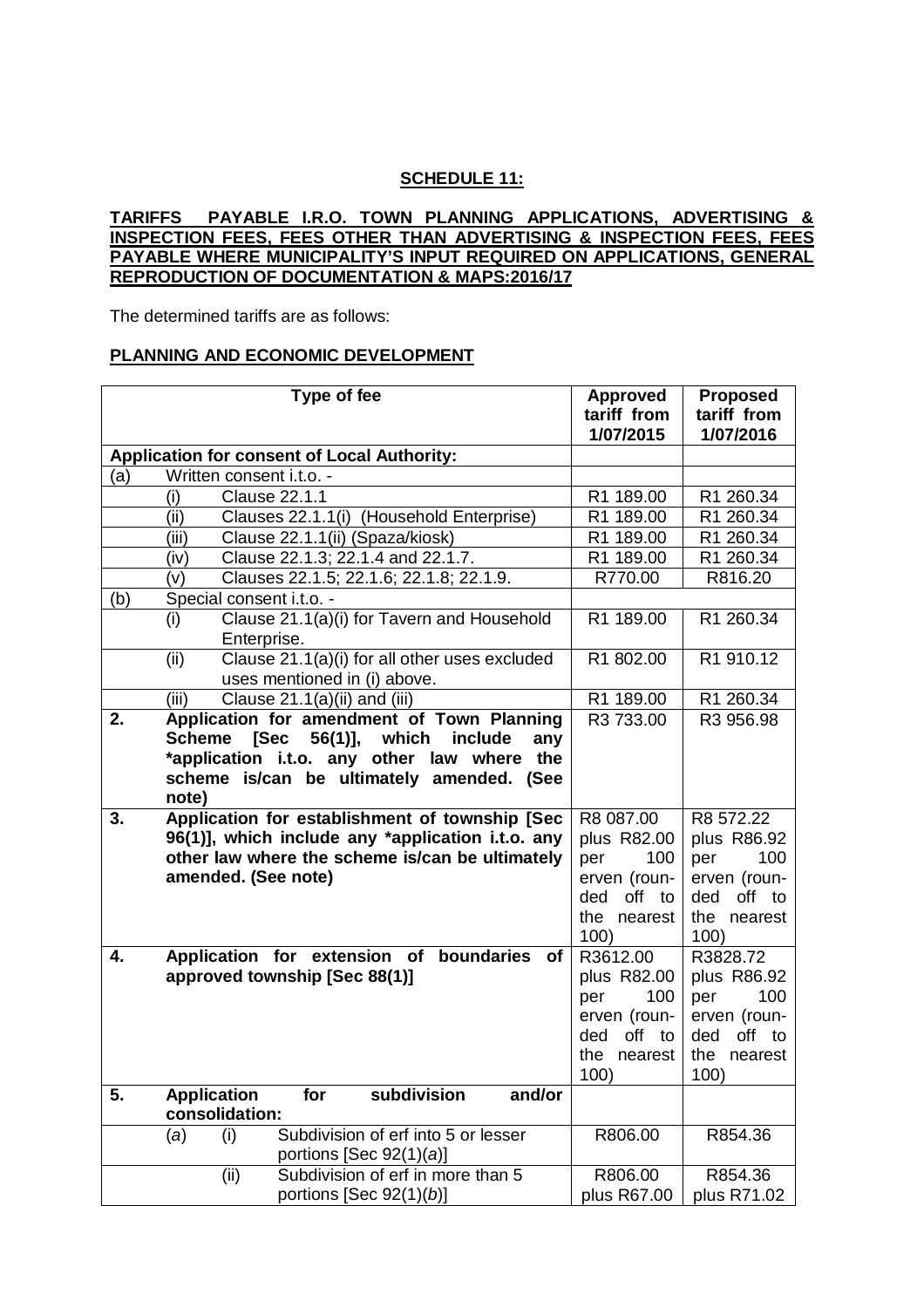|     |                                                                                                                      | per portion                                           | per portion                                                                 |
|-----|----------------------------------------------------------------------------------------------------------------------|-------------------------------------------------------|-----------------------------------------------------------------------------|
|     | Consolidation of erven [Sec 92(1)(b)]<br>(b)                                                                         | R560.00                                               | R593.60                                                                     |
|     |                                                                                                                      |                                                       |                                                                             |
| 6.  | Preparation of Town Planning Scheme by local<br>authority i.r.o. establishment of township:                          |                                                       |                                                                             |
|     | by Local Authority [Sec 125(3)]<br>(i)                                                                               | R2295.00<br>plus R12.00<br>per erf for<br>each erf in | R2432.70pl<br>R <sub>12.72</sub><br><b>US</b><br>per erf for<br>each erf in |
|     |                                                                                                                      | the                                                   | the                                                                         |
|     |                                                                                                                      | township.                                             | township.                                                                   |
|     | (ii)<br>if applicant prepare document [Sec 125(3)]                                                                   | None                                                  | None                                                                        |
| 7.  | Application for Council's reasons [Sec 57(3) and<br>with regard to applications as contemplated in<br><b>Sec 961</b> | R1202.00                                              | R1274.12                                                                    |
|     | The following fees shall be paid in addition to the fees<br>prescribed in Part A hereof to:                          |                                                       |                                                                             |
| (a) | If the Local Authority gives notice of an application                                                                |                                                       |                                                                             |
|     | in:                                                                                                                  |                                                       |                                                                             |
|     | the Provincial Gazette<br>(i)                                                                                        | R1 718.00                                             | R1 821.08                                                                   |
|     |                                                                                                                      | per                                                   | per                                                                         |
|     |                                                                                                                      | <b>Notice</b>                                         | <b>Notice</b>                                                               |
|     | (ii)<br>a news paper                                                                                                 | R3 207.00                                             | R3 399.42                                                                   |
|     |                                                                                                                      | per                                                   | per                                                                         |
|     |                                                                                                                      | <b>Notice</b>                                         | notice                                                                      |
| (b) | If the Local Authority or a committee of the Local                                                                   |                                                       | The costs incurred by the<br>municipality in respect of                     |
|     | Authority inspects the property to which an applicant<br>relates and conducts a hearing.                             |                                                       | the records of proceeding                                                   |
|     |                                                                                                                      | well<br>as                                            | other<br>as                                                                 |
|     |                                                                                                                      |                                                       | administration costs in this                                                |
|     |                                                                                                                      | regard.                                               |                                                                             |
|     | A. Fees other than advertising and inspection fees                                                                   |                                                       |                                                                             |
| 1.  | Application for division [Sec 6(1)]:                                                                                 |                                                       |                                                                             |
|     | (a)<br>in 5 of lesser portions                                                                                       | R432.00                                               | R457.92                                                                     |
|     | (b)<br>in more than 5 portions                                                                                       | R432.00                                               | R457.92                                                                     |
|     |                                                                                                                      | plus R19.00                                           | plus R20.14                                                                 |
|     |                                                                                                                      | per portion                                           | per portion                                                                 |
|     | <b>B. Advertising and Inspection fees</b>                                                                            |                                                       |                                                                             |
| 2.  | Application for reasons.                                                                                             | R386.00                                               | R409.16                                                                     |
|     | The following fees shall be paid in addition to the<br>fees prescribed in Part A hereof to:                          |                                                       |                                                                             |
|     | If the Local Authority gives notice of an<br>(a)                                                                     |                                                       |                                                                             |
|     | application in:                                                                                                      |                                                       |                                                                             |
|     | the Provincial Gazette<br>(i)                                                                                        | R1 718.00                                             | R1 821.08                                                                   |
|     |                                                                                                                      | per                                                   | per                                                                         |
|     |                                                                                                                      | notice                                                | notice                                                                      |
|     | (ii)<br>a newspaper                                                                                                  | R3 207.00                                             | R3 399.42                                                                   |
|     |                                                                                                                      | per                                                   | per                                                                         |
|     |                                                                                                                      | <b>Notice</b>                                         | notice                                                                      |
|     | If the Local Authority or a committee of the<br>(b)                                                                  |                                                       | The costs incurred by the                                                   |
|     | Local Authority inspects the property to                                                                             |                                                       | municipality in respect of                                                  |
|     | which an applicant relates and conducts a                                                                            |                                                       | the records of proceeding                                                   |
|     | hearing:                                                                                                             | well<br>as                                            | other<br>as                                                                 |
|     |                                                                                                                      | regard.                                               | administration costs in his                                                 |
|     |                                                                                                                      |                                                       |                                                                             |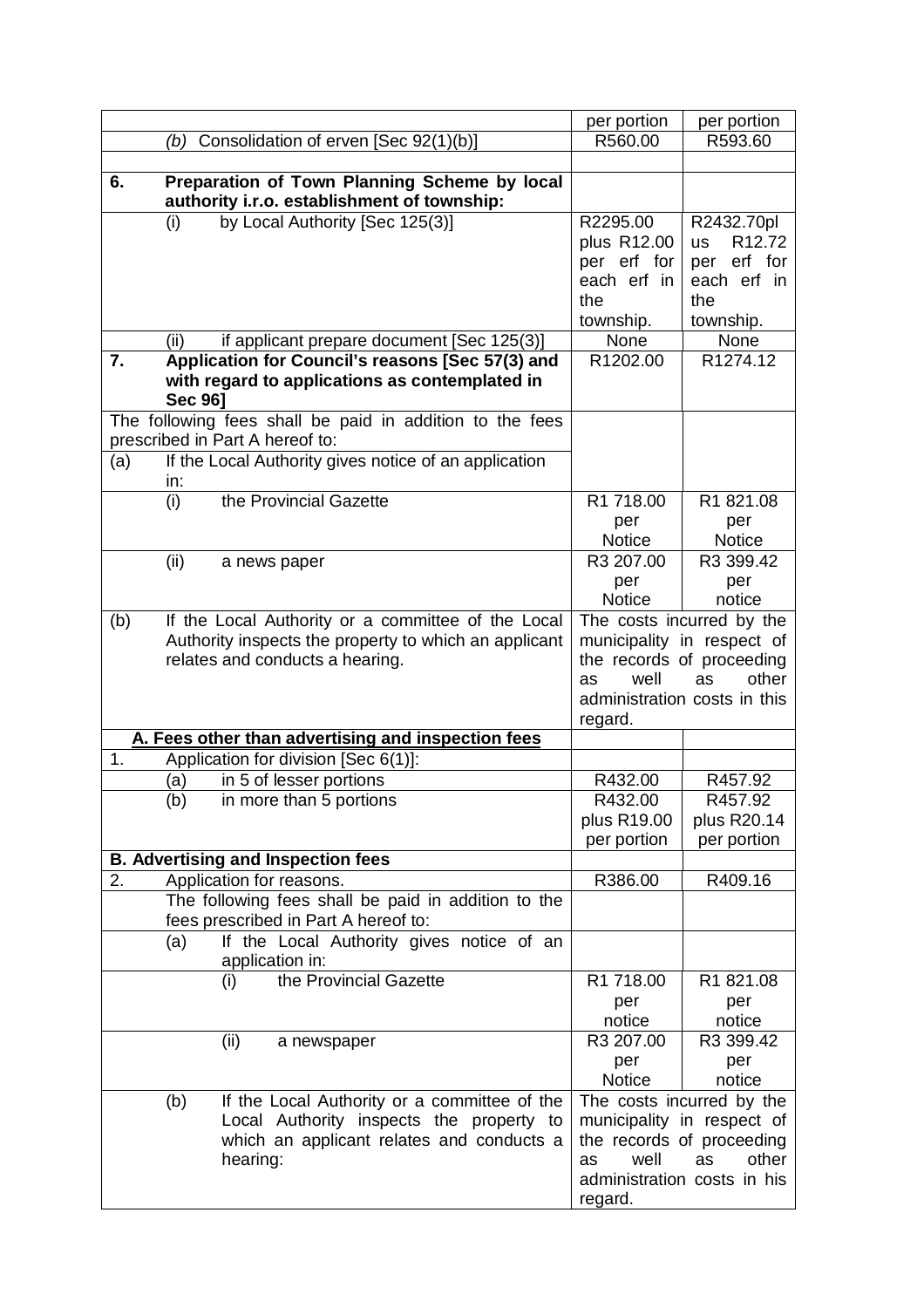#### *FEES PAYBALE WHERE THE MUNICIPALITY'S INPUT AND/OR COMMENTS ARE REQUIRED ON APPLICATIONS IN ITS AREA OF JURISDICTION FOR ANY LAND USE CHANGE, ANY CONSENT, PERMIT, PERMISSION I.T.O. TITLE DEED, ANY LAND DEVELOPMENT APPLICATION TO BE GRANTED BY ANY CONTROLLING AUTHORITY OTHER THAN THE MUNICIPALITY.*

|     |                                                                                                                                                                                                                                                                                                                                                                                                                        | <b>Approved tariff</b><br>from 1/07/2015                                                                                                              | <b>Approved tariff</b><br>from 1/07/2016                                                                                                                                   |
|-----|------------------------------------------------------------------------------------------------------------------------------------------------------------------------------------------------------------------------------------------------------------------------------------------------------------------------------------------------------------------------------------------------------------------------|-------------------------------------------------------------------------------------------------------------------------------------------------------|----------------------------------------------------------------------------------------------------------------------------------------------------------------------------|
| 1.  | Applications for change in land use,<br>any consent or permit to be granted by<br>any other controlling authority, any<br>permission i.t.o. the Title Deed, any<br>land development application for:                                                                                                                                                                                                                   |                                                                                                                                                       |                                                                                                                                                                            |
| 1.1 | Application for second dwelling unit<br>where Title Deed permits such consent                                                                                                                                                                                                                                                                                                                                          | R1 189.00                                                                                                                                             | R1 260.34                                                                                                                                                                  |
| 1.2 | Application<br>household<br>for<br>any<br>enterprise conducted from dwelling<br>unit similar to "Household Enterprise"<br>contemplated<br>in.<br>the<br>Polokwane/Perskebult Town Planning<br>Scheme, 2007.                                                                                                                                                                                                            | R1 189.00                                                                                                                                             | R1 260.34                                                                                                                                                                  |
| 1.3 | Application<br>for<br>kiosk<br>spaza<br>or<br>"Spaza"<br>conducted<br>similar<br>to<br>contemplated<br>the<br>in<br>Polokwane/Perskebult Town Planning<br>Scheme, 2007 and/or application for a<br>shop restricted to 200m <sup>2</sup>                                                                                                                                                                                | R1 189.00                                                                                                                                             | R1 260.34                                                                                                                                                                  |
| 1.4 | Application<br>kiosk<br>for<br>tavern<br>or<br>conducted<br>"Tavern"<br>similar<br>to<br>contemplated<br>the<br>in<br>Polokwane/Perskebult Town Planning<br>Scheme, 2007.                                                                                                                                                                                                                                              | R1 189.00                                                                                                                                             | R1 260.34                                                                                                                                                                  |
| 1.5 | Applications<br>for<br>guests<br>houses,<br>overnight accommodation and/or any<br>game lodge, hotel, conference facility,<br>place of amusement, private club,<br>restaurant, recreation facility.                                                                                                                                                                                                                     | R 3 093.00 up to a<br>total building floor<br>area of 300m <sup>2</sup> plus<br>R 161.00 for every<br>additional 50m <sup>2</sup> or<br>part thereof. | R 3 278.58 up to<br>building<br>total<br>a<br>floor<br>area<br>οf<br>300m <sup>2</sup><br>plus<br>R<br>170.66 for every<br>additional 50m <sup>2</sup> or<br>part thereof. |
| 1.6 | Applications for place of instruction,<br>place of public worship<br>(church),<br>charitable institution, clinic.                                                                                                                                                                                                                                                                                                      | R1 189.00                                                                                                                                             | R1 260.34                                                                                                                                                                  |
| 1.7 | All<br>other<br>excluding<br>uses<br>uses<br>contemplated in 1.1 to 1.6 above,<br>which may include uses such as shops<br>exceeding 200m <sup>2</sup> , service industries,<br>filling station, public garage, offices,<br>warehouse<br>and<br>commercial<br>use,<br>institution, medical consulting rooms &<br>household<br>offices<br>other<br>than<br>enterprise, scrap yard, panel beating<br>and industrial uses. | R 3 093.00 up to a<br>total building floor<br>area of 300m <sup>2</sup> plus<br>R 594.00 for every<br>additional 50m <sup>2</sup> or<br>part thereof. | R 3 278.58 up to<br>a total building<br>floor<br>area<br>Οf<br>300m <sup>2</sup><br>plus<br>R<br>629.64 for every<br>additional 50m <sup>2</sup> or<br>part thereof.       |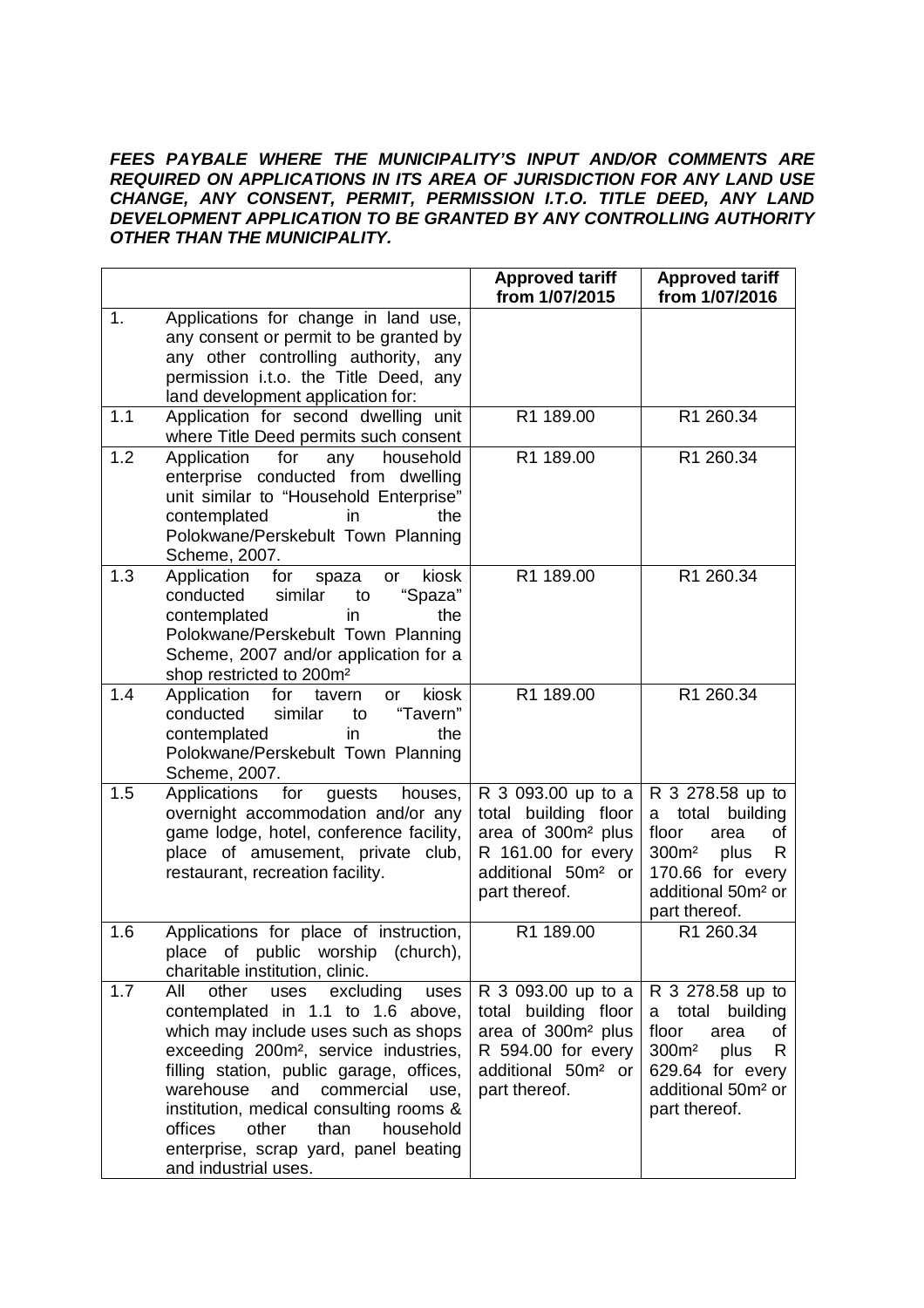|     | Subdivision of land to be granted by<br>any other controlling authority other<br>than the municipality, any permission<br>i.t.o. the Title Deed, any<br>land<br>development application into<br>the<br>following portions: |                                    |                                       |
|-----|----------------------------------------------------------------------------------------------------------------------------------------------------------------------------------------------------------------------------|------------------------------------|---------------------------------------|
| 2.1 | 3 or lesser portions                                                                                                                                                                                                       | R649.00                            | R687.94                               |
| 2.2 | More than 3 portions                                                                                                                                                                                                       | R649.00 plus<br>R19.00 per portion | R687.94 plus<br>R20.14 per<br>portion |
| 3.  | Consolidation of land to be granted by<br>any other controlling authority, any<br>permission i.t.o. the Title Deed, any<br>land development application                                                                    | R139.00                            | R <sub>147.34</sub>                   |

# **MONIES AND DEPOSITS PAYABLE IN TERMS OF OUTDOOR ADVERTISING**

| <b>ADVERTISEMENT/</b>                       | <b>Approved tariff</b><br>from 1/07/2015             | <b>Proposed tariff</b><br>from 1/07/2016 |
|---------------------------------------------|------------------------------------------------------|------------------------------------------|
| <b>APPLICATION TYPE</b>                     |                                                      |                                          |
| <b>Billboard including LED</b>              | For signs $<$ 18m <sup>2</sup>                       | For signs $<$ 18m <sup>2</sup>           |
|                                             | R 1 696.00                                           | R 1 797.76                               |
|                                             | For signs $\ddot{y}$ 18m <sup>2</sup>                | For signs $\ddot{y}$ 18m <sup>2</sup>    |
|                                             | R 3 165.00                                           | R 3 354.90                               |
| <b>Banners</b>                              | 50% of collected revenue as per signed<br><b>SLA</b> |                                          |
| <b>Posters</b>                              | R143.00 Per Event   R151.58 Per Event                |                                          |
| On premises business advertisement          | R962.00                                              | R1019.72                                 |
| Election poster                             | 50% of collected revenue as per signed<br><b>SLA</b> |                                          |
| <b>Temporary Sign</b>                       | R2 669.00                                            | R2 829.14                                |
| Street name adverts                         | 25% of collected revenue as per signed               | <b>SLA</b>                               |
| <b>Transit Advertising Sign</b>             | R1 990.00                                            | R2109.40                                 |
| <b>TOWN PLANNING</b>                        |                                                      |                                          |
| Second Dwelling Unit within the Scheme area | R901.00                                              | R955.06                                  |
| <b>Temporary Consent</b>                    | R689.00                                              | R730.34                                  |
| <b>PROPERTY MANAGEMENT</b>                  |                                                      |                                          |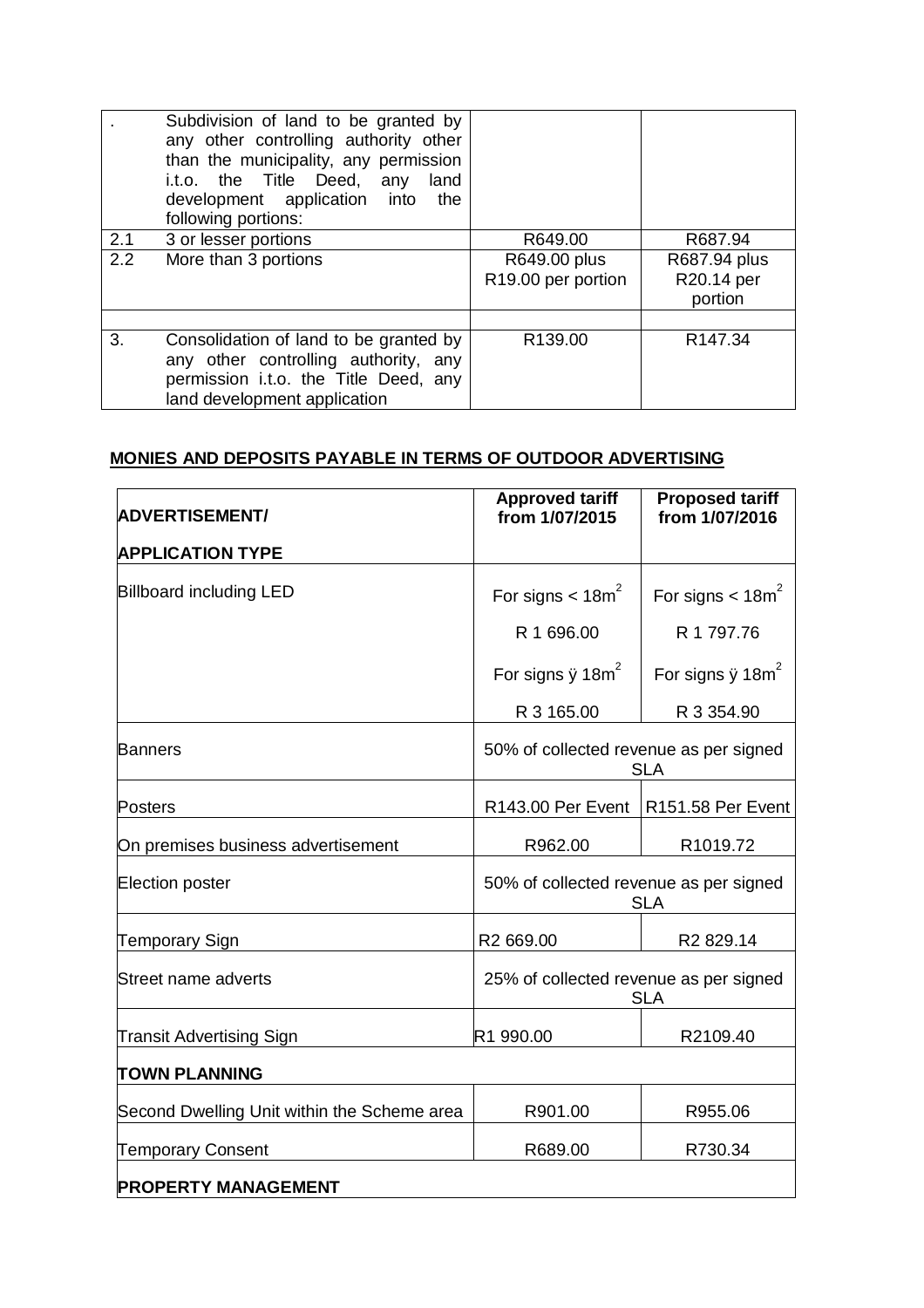| <b>Consent Title Conditions</b>                                                                                                                                 | R <sub>159.00</sub> | R <sub>168.54</sub> |
|-----------------------------------------------------------------------------------------------------------------------------------------------------------------|---------------------|---------------------|
| Application for land purchase                                                                                                                                   | R <sub>106.00</sub> | R112.36             |
| Lease agreement admin fee                                                                                                                                       | R371.00             | R393.26             |
| Deed of sale fee                                                                                                                                                | R371.00             | R393.26             |
| <b>R293 APPLICATIONS</b>                                                                                                                                        |                     |                     |
| Developments/Applications:<br>Small<br>Spaza,<br>Tavern, Crèche, Day Care                                                                                       | R265.00             | R280.90             |
| Medium Developments/Applications: Place of<br>Worship, Old Age Centre, Overnight<br>Accommodation (Guest House/Lodge),                                          | R530.00             | R561.80             |
| Big Developments/Applications: Filling Station,<br>Shopping Complex, Office building,<br>Institutional (New School or College),<br><b>Business Related Uses</b> | R795.00             | R842.70             |
| Other/ Special use:                                                                                                                                             | R530.00             | R561.80             |

The tariffs outlined above does not include advertisement costs. The applicants will be responsible for advertising.

## **GENERAL REPRODUCTION OF DOCUMENTATION AND MAPS AND PROVISION OF** *INFORMATION I.R.O. TOWN PLANNING MATTERS.*

| 1.                                          | Zoning certificates per certificate;         | R71.00                | R75.26                |
|---------------------------------------------|----------------------------------------------|-----------------------|-----------------------|
| 2.                                          | Town Planning Scheme (clauses):              |                       |                       |
| 2.1                                         | Colour copy                                  | R360.00               | R381.60               |
| 2.2                                         | Black and white copy                         | R120.00               | R <sub>127.20</sub>   |
| 3.                                          | Map 3's of sheets from the town              |                       |                       |
|                                             | planning scheme (scheme maps) or             |                       |                       |
|                                             | scheme clauses from Amendment                |                       |                       |
|                                             | Scheme:                                      |                       |                       |
| 3.1                                         | Per A0 sheet; 1: 2500 scale.                 | R <sub>120.00</sub>   | R <sub>127.20</sub>   |
| 3.2                                         | Single extract from scheme maps with         | R46.00                | R48.76                |
|                                             | regard to zoning on specific erf: Per A3     |                       |                       |
|                                             | sheet or A4 sheet; smaller scale. (Also      |                       |                       |
|                                             | for purposes of zoning certificate)          |                       |                       |
| 3.3                                         | Scheme<br>clauses from Amendment             | R23.00                | R24.38                |
|                                             | <b>Scheme or Annexure</b>                    |                       |                       |
| $\mathbf{4}_{\cdot}$                        | Provision of erf measurements with           | R23.00                | R24.38                |
|                                             | map by GIS draught office                    |                       |                       |
|                                             | <b>Other Town Planning Tariffs</b>           |                       |                       |
|                                             | Removal of restrictive title deed conditions | R5410.00              | R5 734.60             |
| Amendment of approved conditions of Council |                                              | R1 298.00             | R1 375.88             |
| SDF(Hard Copy)                              |                                              | R540.00               | R572.40               |
| SDF(Electronic Copy)                        |                                              | R324.00               | R343.44               |
| Relaxation of parking requirement.          |                                              | R <sub>2</sub> 284.00 | R <sub>2</sub> 421.04 |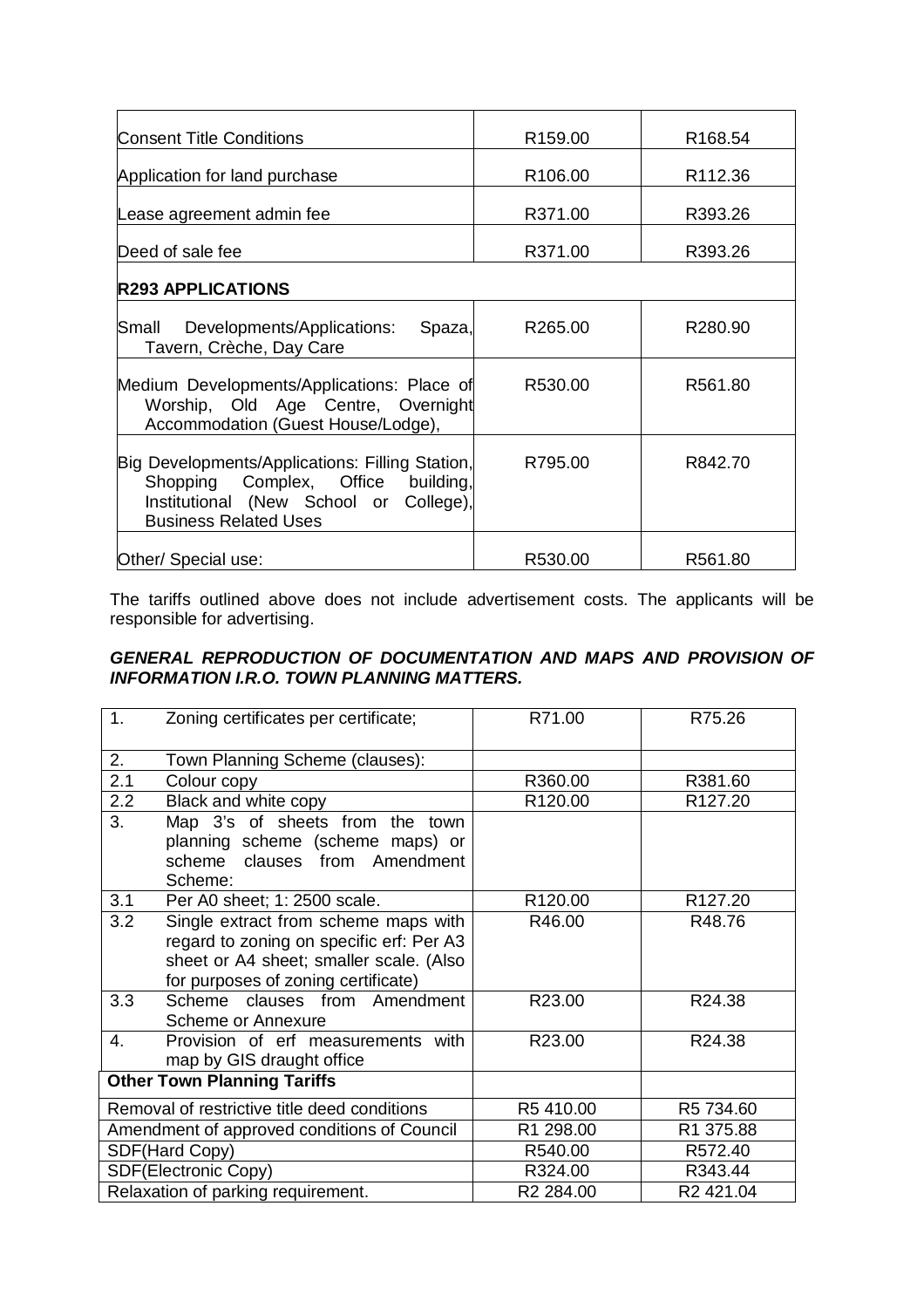| Extension of timeframe for lodging documents   | R2 3005.00          | R <sub>2</sub> 4385.3 |
|------------------------------------------------|---------------------|-----------------------|
| SG/Deeds                                       |                     |                       |
| <b>Park and Street Closure</b>                 | R1 802.00           | R1 910.12             |
| Amendment of Conditions of Establishment       | R1 298.00           | R1 375.88             |
| Applications for Land use rights (R188)        | R <sub>120.00</sub> | R <sub>127.20</sub>   |
| <b>Regulation 38/Consolidation Certificate</b> | R <sub>144.00</sub> | R <sub>152.64</sub>   |
| Condonation of incorrect Advertising           | R1 081.00           | R1 145.86             |
| DFA application                                | R3 005.00           | R3 185.30             |
| Deeds search                                   | R59.00              | R62.54                |

# **CHARGES PAYABLE FOR CUSTOMISED AND STANDARD MAPS, LAND SURVEY AND ELECTRONIC DATA**

## **INTERNAL AND EXTERNAL CLIENTS**

# **PLANS (ZONING, LOCALITY, and INFRASTRUCTURE CONNECTIONS) ON PAPER**

| <b>PLAN SIZE</b>                     | <b>Approved tariff</b><br>from 1/07/2015 | <b>Proposed tariff</b><br>from 1/07/2016 |
|--------------------------------------|------------------------------------------|------------------------------------------|
| A <sub>0</sub>                       |                                          |                                          |
| Copies on paper R/copy               | R106.00                                  | R112.36                                  |
| Copies on photo gloss R / copy       | R180.00                                  | R190.80                                  |
| A <sub>1</sub>                       |                                          |                                          |
| Copies on paper R/copy               | R72.00                                   | R76.32                                   |
| Copies on photo gloss R / copy       | R108.00                                  | R190.80                                  |
| A2                                   |                                          |                                          |
|                                      |                                          |                                          |
| Copies on paper R/copy               | R49.00<br>R85.00                         | R51.94<br>R90.10                         |
| Copies on photo gloss R / copy<br>A3 |                                          |                                          |
|                                      | R36.00                                   | R38.16                                   |
| Copies on paper R/copy               | R49.00                                   | R51.94                                   |
| Copies on photo gloss R / copy       |                                          |                                          |
| A <sub>4</sub>                       |                                          |                                          |
| Copies on paper R/copy               | R23.00                                   | R24.38                                   |
| Copies on photo gloss R / copy       | R38.00                                   | R40.28                                   |
| <b>Map Size</b>                      |                                          |                                          |
| A <sub>0</sub>                       |                                          |                                          |
| Colour copy R/copy                   | R282.00                                  | R298.92                                  |
| Monochrome copy R/copy               | R144.00                                  | R152.64                                  |
| A <sub>1</sub>                       |                                          |                                          |
| Colour copy R/copy                   | R199.00                                  | R210.94                                  |
| Monochrome copy R/copy               | R108.00                                  | R114.48                                  |
| A2                                   |                                          |                                          |
| Colour copy R/copy                   | R96.00                                   | R <sub>101.76</sub>                      |
| Monochrome copy R/copy               | R67.00                                   | R71.02                                   |
| A3                                   |                                          |                                          |
| Colour copy R/copy                   | R54.00                                   | R57.24                                   |
| Monochrome copy R/copy               | R41.00                                   | R43.46                                   |
| A4                                   |                                          |                                          |
| Colour copy R/copy                   | R41.00                                   | R43.46                                   |
| Monochrome copy R/copy               | R31.00                                   | R32.86                                   |
| <b>DIGITAL DATA</b>                  |                                          |                                          |
| <b>COST PER ERF (R)</b>              |                                          |                                          |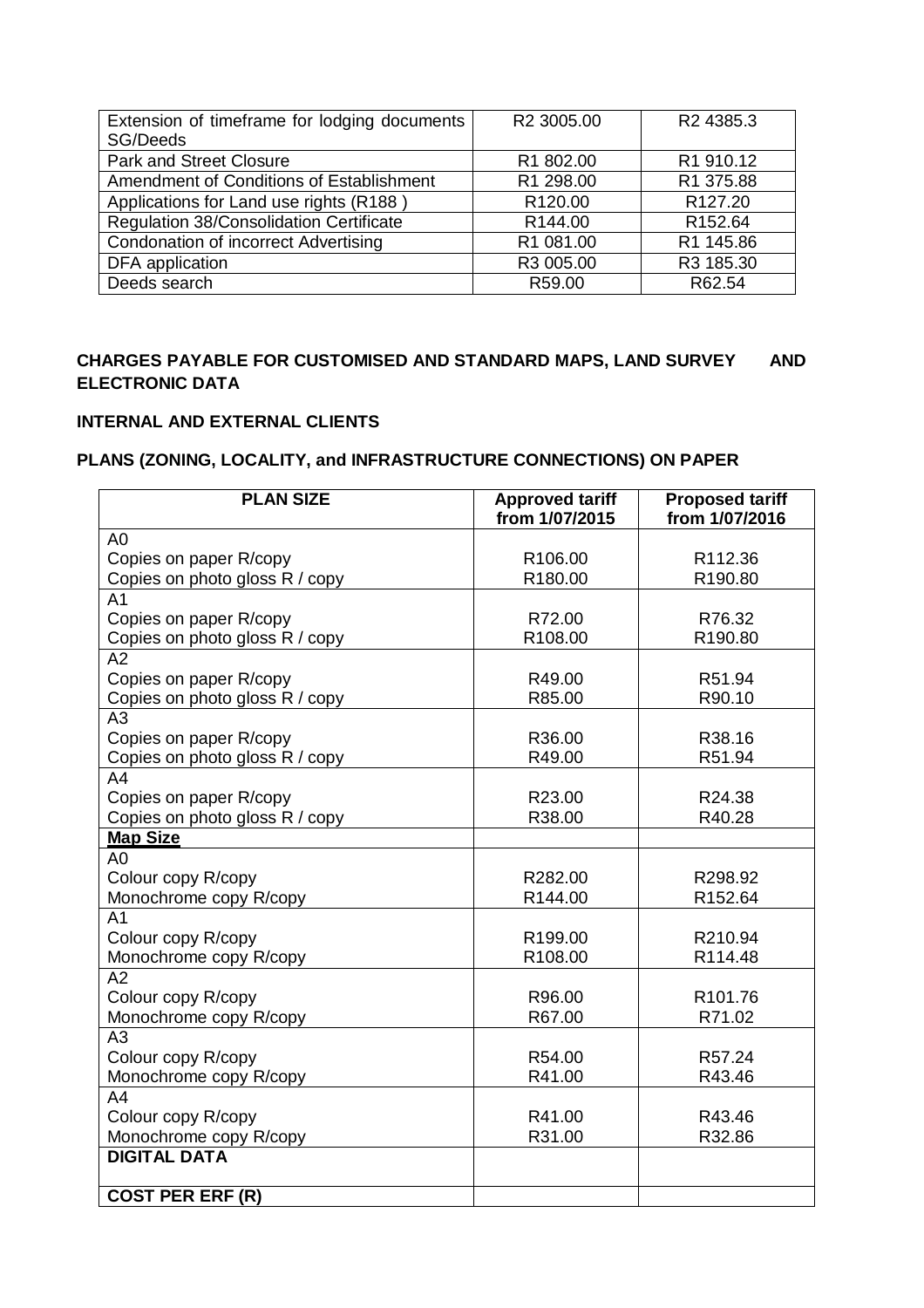| DXF and Shape files or Jpeg, Bmp and tiff files |                     |                     |
|-------------------------------------------------|---------------------|---------------------|
| Cost per CD/DVD per stand or per KB             | R <sub>0.13</sub>   | R <sub>0.13</sub>   |
| DIGITAL AERIAL PHOTOGRAPHY (2008)               |                     |                     |
| <b>AND CONTOURS</b>                             |                     |                     |
|                                                 |                     |                     |
| <b>AERIAL PHOTOS</b>                            |                     |                     |
| Cost per CD                                     | R 217.00            | R 230.02            |
| Cost per Title                                  | R 59.00             | R 62.54             |
| Cost per complete set                           | R59 360.00          | R62921.60           |
| <b>CONTOURS</b>                                 |                     |                     |
| Cost per CD                                     | R <sub>180.00</sub> | R <sub>190.80</sub> |
| Cost per Title                                  | R <sub>18.00</sub>  | R <sub>19.08</sub>  |
| Cost per complete set                           | R1 802.00           | R1 910.12           |
| <b>MAPBOOK ON CD/HARDCOPY</b>                   |                     |                     |
|                                                 |                     |                     |
| <b>MAPBOOK ON CD</b>                            |                     |                     |
| Scale at 1:2500 & 1:5000-A3 sheet size when     |                     |                     |
| printed Cadastral data available: stand,        | R241.00             | R255.46             |
| township, farm and                              |                     |                     |
| <b>LAND SURVEY</b>                              |                     |                     |
|                                                 |                     |                     |
| <b>IDENTIFICATION OF STAND PEGS</b>             |                     |                     |
| <b>COST PER STAND</b>                           |                     |                     |
| RDP and R293 Townships                          | R300.00             | R318.00             |
| Townships(Ordinance & DFA)                      | R601.00             | R637.06             |
|                                                 |                     |                     |
| <b>Demarcation of sites</b>                     |                     |                     |
| <b>Rural settlement</b>                         | R6 010 .00          | R6 370.60           |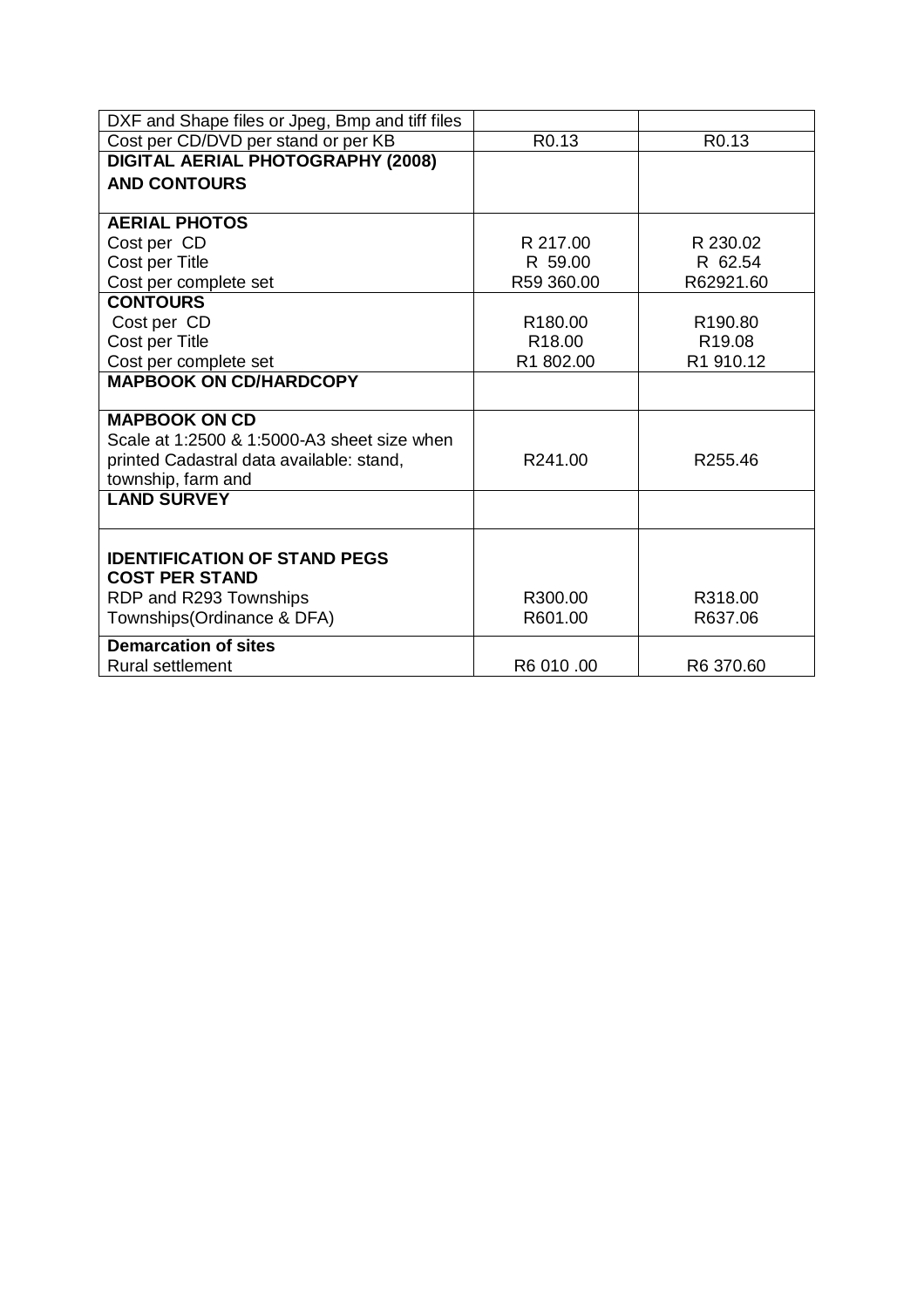## **SCHEDULE 12:**

#### **TARIFFS PAYABLE I.R.O. BUILDING & STRUCTURAL PLANS, OCCUPATION CERTIFICATES, RE-INSPECTION FEES & PAVEMENT DEPOSITS:2015/16**

The determined tariffs are as follows:

## **Housing and Building Inspections**

|                  |                                                                                                                 | <b>Approved tariff from</b><br>1/07/2015            | <b>Proposed tariff from</b><br>1/07/2016            |
|------------------|-----------------------------------------------------------------------------------------------------------------|-----------------------------------------------------|-----------------------------------------------------|
| 1.               | Building plan fees<br>per sq metre of the gross floor<br>area                                                   | R21.00m2                                            | R22.26m2                                            |
|                  | Minimum<br>↘                                                                                                    | R2 120.00                                           | R <sub>2</sub> 247.20                               |
| 4.               | Occupation certificate fees                                                                                     | R227.00 per unit                                    | R240.62 per unit                                    |
| $\overline{5}$ . | Re-Inspection fees                                                                                              | R <sub>170.00</sub>                                 | R180.20                                             |
| 6.               | Pavement deposits<br>R1-00 per sq metre<br>minimum<br>$\blacktriangleright$<br>Maximum<br>$\blacktriangleright$ |                                                     |                                                     |
|                  | Pavement deposits                                                                                               |                                                     |                                                     |
|                  | <b>Residential properties</b><br><b>Commercial properties</b>                                                   | R842.00<br>R16833.00                                | R892.52<br>R17842.98                                |
|                  | Pavement rental                                                                                                 |                                                     |                                                     |
|                  | <b>Residential properties</b><br><b>Commercial properties</b><br>Commercial (CBD)                               | R601.00/month<br>R3 005.00/month<br>R6 010.00/month | R637.06/month<br>R3 185.30/month<br>R6 370.60/month |
| $\overline{7}$ . | For the making or provision of<br>plan reproductions:<br>Per A1 size (area) or any part<br>thereof              | R31.00                                              | R32.86                                              |
| 8.               | furnishing<br>For<br>the<br>of<br>Information.                                                                  | R23.00                                              | R24.38                                              |
| 9.               | For a list of approved building<br>plans, copies, duplicates or<br>reproductions of such list, per<br>list:     |                                                     |                                                     |
| (i)              | Per month                                                                                                       | R23.00                                              | R24.38                                              |
| (ii)             | Per annum                                                                                                       | R288.00                                             | R305.28                                             |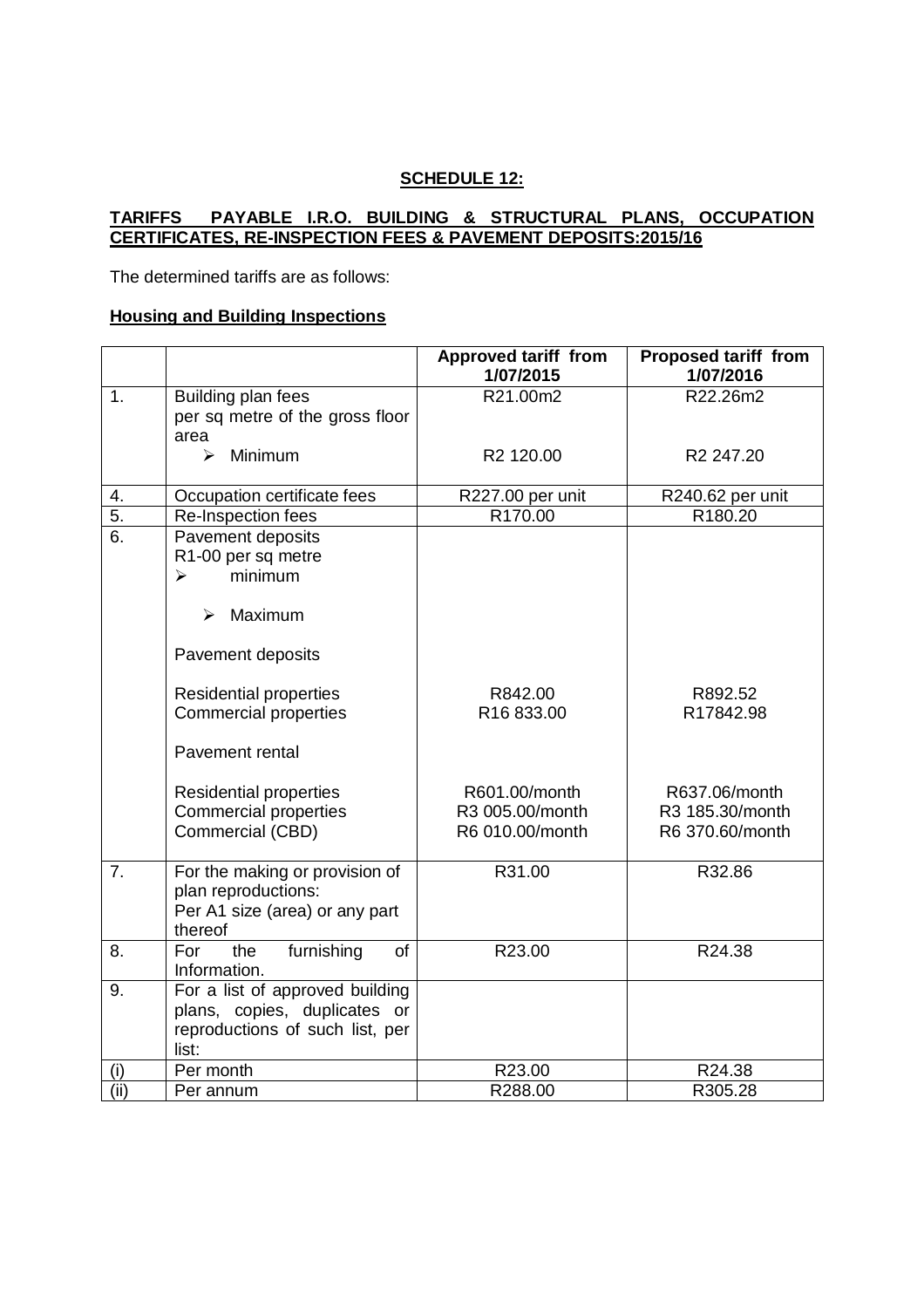# **SCHEDULE 13:**

# **TARIFFS PAYABLE BY HAWKERS FOR SELLING OF PRODUCTS AND OTHER ACTIVITIES:2016/17**

| <b>Products allowed</b>                                        | <b>Areas</b>                                               | <b>Approved tariff</b><br>from 1/07/2015 | <b>Proposed tariff</b><br>from 1/07/2016 |
|----------------------------------------------------------------|------------------------------------------------------------|------------------------------------------|------------------------------------------|
| Accessories: belts, bags,<br>hair products, gloves,            | Township                                                   | R36.00                                   | R38.16                                   |
| Cosmetics, Toys                                                | City                                                       | R85.00                                   | R90.10                                   |
| Herbal products                                                | Township                                                   | R36.00                                   | R38.16                                   |
|                                                                | City                                                       | R85.00                                   | R90.10                                   |
| Newspapers/sweets                                              | Township                                                   | R13.00                                   | R13.78                                   |
|                                                                | City                                                       | R36.00                                   | R38.16                                   |
| Public phones, airtime,<br>snacks                              | Township                                                   | R59.00                                   | R62.54                                   |
|                                                                | City                                                       | R85.00                                   | R90.10                                   |
| Fruits and vegetables                                          | Township                                                   | R36.00                                   | R38.16                                   |
|                                                                | City                                                       | R59.00                                   | R62.54                                   |
| Mobile hawkers (Ice<br>cream, cool drinks, nuts)               | Township                                                   | R13.00                                   | R13.78                                   |
|                                                                | City                                                       | R36.00                                   | R38.16                                   |
| Home utensils (Grass<br>brooms & wooden<br>spoons, steel wool, | Township                                                   | R13.00                                   | R13.78                                   |
| scrubbing products)                                            | City                                                       | R36.00                                   | R38.16                                   |
| Hair dresser                                                   | Township                                                   | R59.00                                   | R62.54                                   |
|                                                                | City                                                       | R85.00                                   | R90.10                                   |
| Cooking                                                        | Township                                                   | R59.00                                   | R62.54                                   |
|                                                                | City                                                       | R85.00                                   | R90.10                                   |
| Shoe repairs                                                   | Township                                                   | R23.00                                   | R24.38                                   |
|                                                                | City                                                       | R59.00                                   | R62.54                                   |
| <b>All Tenants</b>                                             | Limpopo cooking<br>facility                                | R22/m2                                   | R23.32/m2                                |
| <b>All Tenants</b>                                             | Mankweng taxi<br>rank, Bus terminus<br>and Business centre | R13/m2                                   | R13.78/m2                                |
| Micro                                                          |                                                            | R23/m2                                   | R24.38/m2                                |
| Small                                                          | African Market                                             | R31/m2                                   | R32.86/m2                                |
| Medium                                                         |                                                            | R36/m2                                   | R38.16/m2                                |
| <b>All Tenants</b>                                             | Itsoseng<br><b>Entrepreneurial centre</b>                  | $\overline{R}$ 13/m2                     | R13.78/m2                                |
| <b>All Tenants</b>                                             | <b>Mankweng Business</b><br>centre (University)            | R13m2                                    | R13.78m2                                 |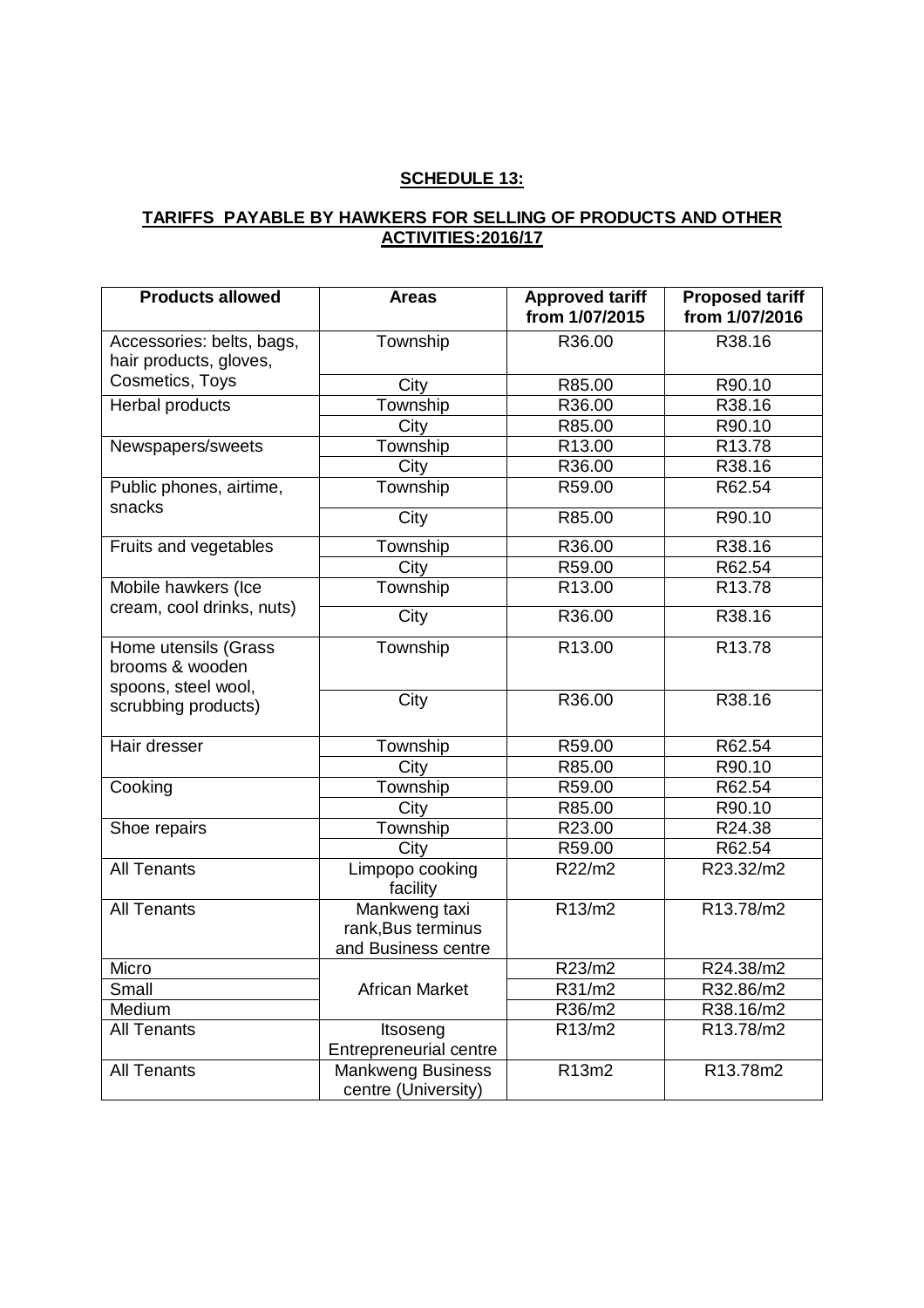## **SCHEDULE 14:**

#### **TARIFFS PAYABLE FOR THE ISSUING OF CERTIFICATES AND DOCUMENTS AND FURNISHING OF INFORMATION TO ANY PERSON OR INSTITUTION WITH THE EXCLUSION OF INFORMATION TO CENTRAL, PROVINCIAL AND LOCAL GOVERNMENT:2016/17**

|       |                                                                                                                                                                                   | <b>Approved tariff from</b><br>1/07/2015 | <b>Proposed tariff from</b><br>1/07/2016 |
|-------|-----------------------------------------------------------------------------------------------------------------------------------------------------------------------------------|------------------------------------------|------------------------------------------|
| 1.    | For any certificate for which no<br>charges are laid down in any<br>ordinance<br>Act,<br>by-law<br>or<br>applicable to the council:                                               |                                          |                                          |
| (i)   | Per original, typed A4 page or<br>part thereof                                                                                                                                    | R33.00                                   | R34.98                                   |
| (ii)  | completed<br>page of a<br>сору,<br>reproduction or duplicate of a<br>pro forma certificate                                                                                        | R18.00                                   | R <sub>19.08</sub>                       |
| 2(i)  | For the furnishing of information<br>to the same person or institution<br>of a maximum of three names,<br>addresses of persons or three<br>descriptions of properties, per<br>day | Free of charge                           | Free of charge                           |
| (ii)  | Thereafter for the furnishing of<br>information to the same person<br>or institution of the name and<br>address of a person or the<br>description of a property                   | R23.00                                   | R24.38                                   |
| 3.    | Inspection of, or the perusal of<br>any deed, document, sketch or<br>diagram:                                                                                                     |                                          |                                          |
| (i)   | For the first hour                                                                                                                                                                | Free of charge                           | Free of charge                           |
| (ii)  | Thereafter, per hour, or part of<br>an hour                                                                                                                                       | R18.00                                   | R19.08                                   |
| 4.    | endorsements<br>For<br>on<br>declaration of purchasers forms,<br>per endorsement                                                                                                  | R13.00                                   | R13.78                                   |
| 5(i)  | For the furnishing of information<br>in order to obtain a clearance<br>certificate                                                                                                | R23.00                                   | R24.38                                   |
| 5(ii) | For the issuing of a clearance<br>certificate                                                                                                                                     | R36.00                                   | R38.16                                   |
| 6(i)  | For the continuous search or<br>oral furnishing of<br>information,<br>per hour or part thereof                                                                                    | R82.00                                   | R86.92                                   |
| (ii)  | For the furnishing of<br>information<br>continuously<br>searched for, if supplied<br>in<br>writing, per A4 page or part<br>thereof                                                | R36.00                                   | R38.16                                   |
| (iii) | <b>Deeds</b><br>Office<br>Enquiries:<br>Per                                                                                                                                       | R90.00                                   | R95.40                                   |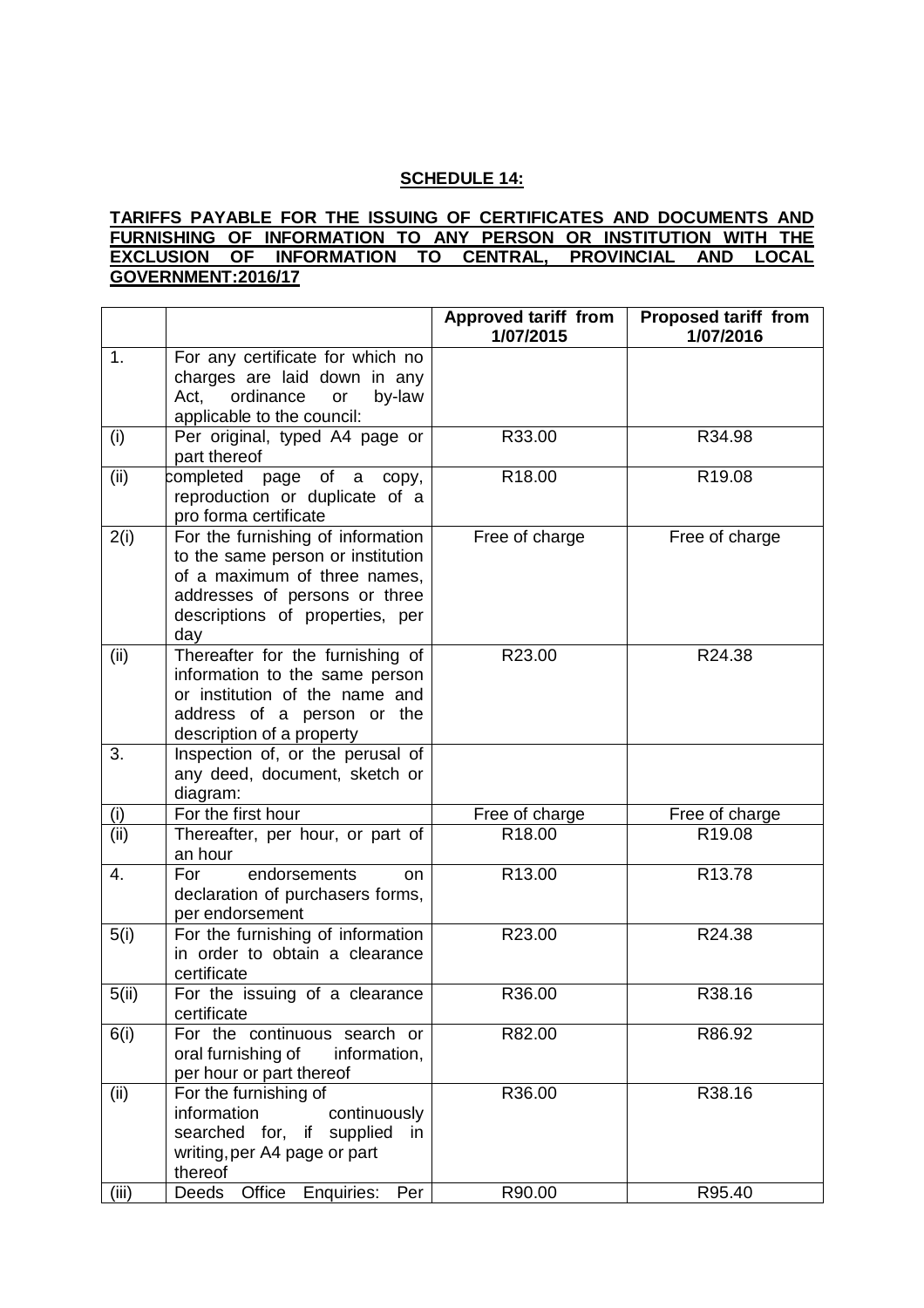| revaluation<br>R420.00<br>(iv)<br>Request<br>for<br>0f<br>R445.20<br>per valuation<br>property,<br>per<br>property<br>For voter's roll:<br>7.<br>(1)<br>Per main list:<br>Per main list - printed<br>R320.00<br>R339.20<br>Main list supplied per disc<br>R279.84<br>R264.00<br>according to Council's format<br>Per Ward:<br>(ii)<br>Ward list - printed<br>R82.00<br>R86.92<br>For the retrieval of information<br>8.<br>stored on computer and to<br>supply such information per disc.<br>R1 007.00<br>R1 067.42<br>(i)<br>Computer costs per<br>15 minute day time or part<br>thereof<br>For the writing and/or applying of<br>(ii)<br>R219.00<br>R232.14<br>computer<br>programmes<br>to<br>retrieve specific information and<br>to supply such information per<br>disc: per half hour or part thereof<br>For the making or furnishing of<br>R6.00<br>R6.36<br>9<br>reproductions<br>copies,<br>and<br>duplicates, excluding copies of<br>plans - not provided for<br>elsewhere per A4 size (area) or<br>part of any document:<br>provision<br>of duplicate<br>10.<br><b>The</b><br>Free of charge<br>Free of charge<br>accounts and/or analysis reports<br>of previous accounts for the<br>purpose of settling such account<br>11.<br>Interest rate on arrear amounts<br>Interest<br>Interest<br>arrear<br>arrear<br>on<br>on<br>CR/03/07/05<br>accounts is based on<br>accounts is based on<br>the Bank Prime Rate   the Bank Prime Rate<br>as on 30 June of the<br>as on 30 June of the<br>previous financial year<br>previous financial year<br>plus 1% per annum.<br>plus 1% per annum.<br>12.<br>Charges in respect of credit card<br>All charges shall be for<br>All charges shall be for<br>and/or any<br>account of the<br>payment<br>other<br>the<br>the account of the<br>payment method via the Easy<br>debtor and be debited<br>debtor and be debited<br>pay system. CR/04/09/2003<br>the debtor's next<br>the debtor's next<br>to<br>to<br>account.<br>account.<br>Per cheque: R170.00<br>Per cheque: R180.20<br>13.<br>Charges in respect of cheques<br>"refer to drawer" CR29/06/1992<br>Bid document for projects<br>R320.00<br>14.<br>R339.20<br>15.<br>Bid document for PPP projects<br>R1000.00<br>R1060.00<br>16.<br>Quotation document<br>R56.18<br>R53.00<br>R56.18<br>17.<br>Database document<br>R53.00 | enquiry. |  |
|---------------------------------------------------------------------------------------------------------------------------------------------------------------------------------------------------------------------------------------------------------------------------------------------------------------------------------------------------------------------------------------------------------------------------------------------------------------------------------------------------------------------------------------------------------------------------------------------------------------------------------------------------------------------------------------------------------------------------------------------------------------------------------------------------------------------------------------------------------------------------------------------------------------------------------------------------------------------------------------------------------------------------------------------------------------------------------------------------------------------------------------------------------------------------------------------------------------------------------------------------------------------------------------------------------------------------------------------------------------------------------------------------------------------------------------------------------------------------------------------------------------------------------------------------------------------------------------------------------------------------------------------------------------------------------------------------------------------------------------------------------------------------------------------------------------------------------------------------------------------------------------------------------------------------------------------------------------------------------------------------------------------------------------------------------------------------------------------------------------------------------------------------------------------------------------------------------------------------------------------------------------------------------------------------------------------------------------|----------|--|
|                                                                                                                                                                                                                                                                                                                                                                                                                                                                                                                                                                                                                                                                                                                                                                                                                                                                                                                                                                                                                                                                                                                                                                                                                                                                                                                                                                                                                                                                                                                                                                                                                                                                                                                                                                                                                                                                                                                                                                                                                                                                                                                                                                                                                                                                                                                                       |          |  |
|                                                                                                                                                                                                                                                                                                                                                                                                                                                                                                                                                                                                                                                                                                                                                                                                                                                                                                                                                                                                                                                                                                                                                                                                                                                                                                                                                                                                                                                                                                                                                                                                                                                                                                                                                                                                                                                                                                                                                                                                                                                                                                                                                                                                                                                                                                                                       |          |  |
|                                                                                                                                                                                                                                                                                                                                                                                                                                                                                                                                                                                                                                                                                                                                                                                                                                                                                                                                                                                                                                                                                                                                                                                                                                                                                                                                                                                                                                                                                                                                                                                                                                                                                                                                                                                                                                                                                                                                                                                                                                                                                                                                                                                                                                                                                                                                       |          |  |
|                                                                                                                                                                                                                                                                                                                                                                                                                                                                                                                                                                                                                                                                                                                                                                                                                                                                                                                                                                                                                                                                                                                                                                                                                                                                                                                                                                                                                                                                                                                                                                                                                                                                                                                                                                                                                                                                                                                                                                                                                                                                                                                                                                                                                                                                                                                                       |          |  |
|                                                                                                                                                                                                                                                                                                                                                                                                                                                                                                                                                                                                                                                                                                                                                                                                                                                                                                                                                                                                                                                                                                                                                                                                                                                                                                                                                                                                                                                                                                                                                                                                                                                                                                                                                                                                                                                                                                                                                                                                                                                                                                                                                                                                                                                                                                                                       |          |  |
|                                                                                                                                                                                                                                                                                                                                                                                                                                                                                                                                                                                                                                                                                                                                                                                                                                                                                                                                                                                                                                                                                                                                                                                                                                                                                                                                                                                                                                                                                                                                                                                                                                                                                                                                                                                                                                                                                                                                                                                                                                                                                                                                                                                                                                                                                                                                       |          |  |
|                                                                                                                                                                                                                                                                                                                                                                                                                                                                                                                                                                                                                                                                                                                                                                                                                                                                                                                                                                                                                                                                                                                                                                                                                                                                                                                                                                                                                                                                                                                                                                                                                                                                                                                                                                                                                                                                                                                                                                                                                                                                                                                                                                                                                                                                                                                                       |          |  |
|                                                                                                                                                                                                                                                                                                                                                                                                                                                                                                                                                                                                                                                                                                                                                                                                                                                                                                                                                                                                                                                                                                                                                                                                                                                                                                                                                                                                                                                                                                                                                                                                                                                                                                                                                                                                                                                                                                                                                                                                                                                                                                                                                                                                                                                                                                                                       |          |  |
|                                                                                                                                                                                                                                                                                                                                                                                                                                                                                                                                                                                                                                                                                                                                                                                                                                                                                                                                                                                                                                                                                                                                                                                                                                                                                                                                                                                                                                                                                                                                                                                                                                                                                                                                                                                                                                                                                                                                                                                                                                                                                                                                                                                                                                                                                                                                       |          |  |
|                                                                                                                                                                                                                                                                                                                                                                                                                                                                                                                                                                                                                                                                                                                                                                                                                                                                                                                                                                                                                                                                                                                                                                                                                                                                                                                                                                                                                                                                                                                                                                                                                                                                                                                                                                                                                                                                                                                                                                                                                                                                                                                                                                                                                                                                                                                                       |          |  |
|                                                                                                                                                                                                                                                                                                                                                                                                                                                                                                                                                                                                                                                                                                                                                                                                                                                                                                                                                                                                                                                                                                                                                                                                                                                                                                                                                                                                                                                                                                                                                                                                                                                                                                                                                                                                                                                                                                                                                                                                                                                                                                                                                                                                                                                                                                                                       |          |  |
|                                                                                                                                                                                                                                                                                                                                                                                                                                                                                                                                                                                                                                                                                                                                                                                                                                                                                                                                                                                                                                                                                                                                                                                                                                                                                                                                                                                                                                                                                                                                                                                                                                                                                                                                                                                                                                                                                                                                                                                                                                                                                                                                                                                                                                                                                                                                       |          |  |
|                                                                                                                                                                                                                                                                                                                                                                                                                                                                                                                                                                                                                                                                                                                                                                                                                                                                                                                                                                                                                                                                                                                                                                                                                                                                                                                                                                                                                                                                                                                                                                                                                                                                                                                                                                                                                                                                                                                                                                                                                                                                                                                                                                                                                                                                                                                                       |          |  |
|                                                                                                                                                                                                                                                                                                                                                                                                                                                                                                                                                                                                                                                                                                                                                                                                                                                                                                                                                                                                                                                                                                                                                                                                                                                                                                                                                                                                                                                                                                                                                                                                                                                                                                                                                                                                                                                                                                                                                                                                                                                                                                                                                                                                                                                                                                                                       |          |  |
|                                                                                                                                                                                                                                                                                                                                                                                                                                                                                                                                                                                                                                                                                                                                                                                                                                                                                                                                                                                                                                                                                                                                                                                                                                                                                                                                                                                                                                                                                                                                                                                                                                                                                                                                                                                                                                                                                                                                                                                                                                                                                                                                                                                                                                                                                                                                       |          |  |
|                                                                                                                                                                                                                                                                                                                                                                                                                                                                                                                                                                                                                                                                                                                                                                                                                                                                                                                                                                                                                                                                                                                                                                                                                                                                                                                                                                                                                                                                                                                                                                                                                                                                                                                                                                                                                                                                                                                                                                                                                                                                                                                                                                                                                                                                                                                                       |          |  |
|                                                                                                                                                                                                                                                                                                                                                                                                                                                                                                                                                                                                                                                                                                                                                                                                                                                                                                                                                                                                                                                                                                                                                                                                                                                                                                                                                                                                                                                                                                                                                                                                                                                                                                                                                                                                                                                                                                                                                                                                                                                                                                                                                                                                                                                                                                                                       |          |  |
|                                                                                                                                                                                                                                                                                                                                                                                                                                                                                                                                                                                                                                                                                                                                                                                                                                                                                                                                                                                                                                                                                                                                                                                                                                                                                                                                                                                                                                                                                                                                                                                                                                                                                                                                                                                                                                                                                                                                                                                                                                                                                                                                                                                                                                                                                                                                       |          |  |
|                                                                                                                                                                                                                                                                                                                                                                                                                                                                                                                                                                                                                                                                                                                                                                                                                                                                                                                                                                                                                                                                                                                                                                                                                                                                                                                                                                                                                                                                                                                                                                                                                                                                                                                                                                                                                                                                                                                                                                                                                                                                                                                                                                                                                                                                                                                                       |          |  |
|                                                                                                                                                                                                                                                                                                                                                                                                                                                                                                                                                                                                                                                                                                                                                                                                                                                                                                                                                                                                                                                                                                                                                                                                                                                                                                                                                                                                                                                                                                                                                                                                                                                                                                                                                                                                                                                                                                                                                                                                                                                                                                                                                                                                                                                                                                                                       |          |  |
|                                                                                                                                                                                                                                                                                                                                                                                                                                                                                                                                                                                                                                                                                                                                                                                                                                                                                                                                                                                                                                                                                                                                                                                                                                                                                                                                                                                                                                                                                                                                                                                                                                                                                                                                                                                                                                                                                                                                                                                                                                                                                                                                                                                                                                                                                                                                       |          |  |
|                                                                                                                                                                                                                                                                                                                                                                                                                                                                                                                                                                                                                                                                                                                                                                                                                                                                                                                                                                                                                                                                                                                                                                                                                                                                                                                                                                                                                                                                                                                                                                                                                                                                                                                                                                                                                                                                                                                                                                                                                                                                                                                                                                                                                                                                                                                                       |          |  |
|                                                                                                                                                                                                                                                                                                                                                                                                                                                                                                                                                                                                                                                                                                                                                                                                                                                                                                                                                                                                                                                                                                                                                                                                                                                                                                                                                                                                                                                                                                                                                                                                                                                                                                                                                                                                                                                                                                                                                                                                                                                                                                                                                                                                                                                                                                                                       |          |  |
|                                                                                                                                                                                                                                                                                                                                                                                                                                                                                                                                                                                                                                                                                                                                                                                                                                                                                                                                                                                                                                                                                                                                                                                                                                                                                                                                                                                                                                                                                                                                                                                                                                                                                                                                                                                                                                                                                                                                                                                                                                                                                                                                                                                                                                                                                                                                       |          |  |
|                                                                                                                                                                                                                                                                                                                                                                                                                                                                                                                                                                                                                                                                                                                                                                                                                                                                                                                                                                                                                                                                                                                                                                                                                                                                                                                                                                                                                                                                                                                                                                                                                                                                                                                                                                                                                                                                                                                                                                                                                                                                                                                                                                                                                                                                                                                                       |          |  |
|                                                                                                                                                                                                                                                                                                                                                                                                                                                                                                                                                                                                                                                                                                                                                                                                                                                                                                                                                                                                                                                                                                                                                                                                                                                                                                                                                                                                                                                                                                                                                                                                                                                                                                                                                                                                                                                                                                                                                                                                                                                                                                                                                                                                                                                                                                                                       |          |  |
|                                                                                                                                                                                                                                                                                                                                                                                                                                                                                                                                                                                                                                                                                                                                                                                                                                                                                                                                                                                                                                                                                                                                                                                                                                                                                                                                                                                                                                                                                                                                                                                                                                                                                                                                                                                                                                                                                                                                                                                                                                                                                                                                                                                                                                                                                                                                       |          |  |
|                                                                                                                                                                                                                                                                                                                                                                                                                                                                                                                                                                                                                                                                                                                                                                                                                                                                                                                                                                                                                                                                                                                                                                                                                                                                                                                                                                                                                                                                                                                                                                                                                                                                                                                                                                                                                                                                                                                                                                                                                                                                                                                                                                                                                                                                                                                                       |          |  |
|                                                                                                                                                                                                                                                                                                                                                                                                                                                                                                                                                                                                                                                                                                                                                                                                                                                                                                                                                                                                                                                                                                                                                                                                                                                                                                                                                                                                                                                                                                                                                                                                                                                                                                                                                                                                                                                                                                                                                                                                                                                                                                                                                                                                                                                                                                                                       |          |  |
|                                                                                                                                                                                                                                                                                                                                                                                                                                                                                                                                                                                                                                                                                                                                                                                                                                                                                                                                                                                                                                                                                                                                                                                                                                                                                                                                                                                                                                                                                                                                                                                                                                                                                                                                                                                                                                                                                                                                                                                                                                                                                                                                                                                                                                                                                                                                       |          |  |
|                                                                                                                                                                                                                                                                                                                                                                                                                                                                                                                                                                                                                                                                                                                                                                                                                                                                                                                                                                                                                                                                                                                                                                                                                                                                                                                                                                                                                                                                                                                                                                                                                                                                                                                                                                                                                                                                                                                                                                                                                                                                                                                                                                                                                                                                                                                                       |          |  |
|                                                                                                                                                                                                                                                                                                                                                                                                                                                                                                                                                                                                                                                                                                                                                                                                                                                                                                                                                                                                                                                                                                                                                                                                                                                                                                                                                                                                                                                                                                                                                                                                                                                                                                                                                                                                                                                                                                                                                                                                                                                                                                                                                                                                                                                                                                                                       |          |  |
|                                                                                                                                                                                                                                                                                                                                                                                                                                                                                                                                                                                                                                                                                                                                                                                                                                                                                                                                                                                                                                                                                                                                                                                                                                                                                                                                                                                                                                                                                                                                                                                                                                                                                                                                                                                                                                                                                                                                                                                                                                                                                                                                                                                                                                                                                                                                       |          |  |
|                                                                                                                                                                                                                                                                                                                                                                                                                                                                                                                                                                                                                                                                                                                                                                                                                                                                                                                                                                                                                                                                                                                                                                                                                                                                                                                                                                                                                                                                                                                                                                                                                                                                                                                                                                                                                                                                                                                                                                                                                                                                                                                                                                                                                                                                                                                                       |          |  |
|                                                                                                                                                                                                                                                                                                                                                                                                                                                                                                                                                                                                                                                                                                                                                                                                                                                                                                                                                                                                                                                                                                                                                                                                                                                                                                                                                                                                                                                                                                                                                                                                                                                                                                                                                                                                                                                                                                                                                                                                                                                                                                                                                                                                                                                                                                                                       |          |  |
|                                                                                                                                                                                                                                                                                                                                                                                                                                                                                                                                                                                                                                                                                                                                                                                                                                                                                                                                                                                                                                                                                                                                                                                                                                                                                                                                                                                                                                                                                                                                                                                                                                                                                                                                                                                                                                                                                                                                                                                                                                                                                                                                                                                                                                                                                                                                       |          |  |
|                                                                                                                                                                                                                                                                                                                                                                                                                                                                                                                                                                                                                                                                                                                                                                                                                                                                                                                                                                                                                                                                                                                                                                                                                                                                                                                                                                                                                                                                                                                                                                                                                                                                                                                                                                                                                                                                                                                                                                                                                                                                                                                                                                                                                                                                                                                                       |          |  |
|                                                                                                                                                                                                                                                                                                                                                                                                                                                                                                                                                                                                                                                                                                                                                                                                                                                                                                                                                                                                                                                                                                                                                                                                                                                                                                                                                                                                                                                                                                                                                                                                                                                                                                                                                                                                                                                                                                                                                                                                                                                                                                                                                                                                                                                                                                                                       |          |  |
|                                                                                                                                                                                                                                                                                                                                                                                                                                                                                                                                                                                                                                                                                                                                                                                                                                                                                                                                                                                                                                                                                                                                                                                                                                                                                                                                                                                                                                                                                                                                                                                                                                                                                                                                                                                                                                                                                                                                                                                                                                                                                                                                                                                                                                                                                                                                       |          |  |
|                                                                                                                                                                                                                                                                                                                                                                                                                                                                                                                                                                                                                                                                                                                                                                                                                                                                                                                                                                                                                                                                                                                                                                                                                                                                                                                                                                                                                                                                                                                                                                                                                                                                                                                                                                                                                                                                                                                                                                                                                                                                                                                                                                                                                                                                                                                                       |          |  |
|                                                                                                                                                                                                                                                                                                                                                                                                                                                                                                                                                                                                                                                                                                                                                                                                                                                                                                                                                                                                                                                                                                                                                                                                                                                                                                                                                                                                                                                                                                                                                                                                                                                                                                                                                                                                                                                                                                                                                                                                                                                                                                                                                                                                                                                                                                                                       |          |  |
|                                                                                                                                                                                                                                                                                                                                                                                                                                                                                                                                                                                                                                                                                                                                                                                                                                                                                                                                                                                                                                                                                                                                                                                                                                                                                                                                                                                                                                                                                                                                                                                                                                                                                                                                                                                                                                                                                                                                                                                                                                                                                                                                                                                                                                                                                                                                       |          |  |

All charges exclude VAT except where indicated otherwise.

## **F MABOYA**

# **ACTING MUNICIPAL MANAGER**